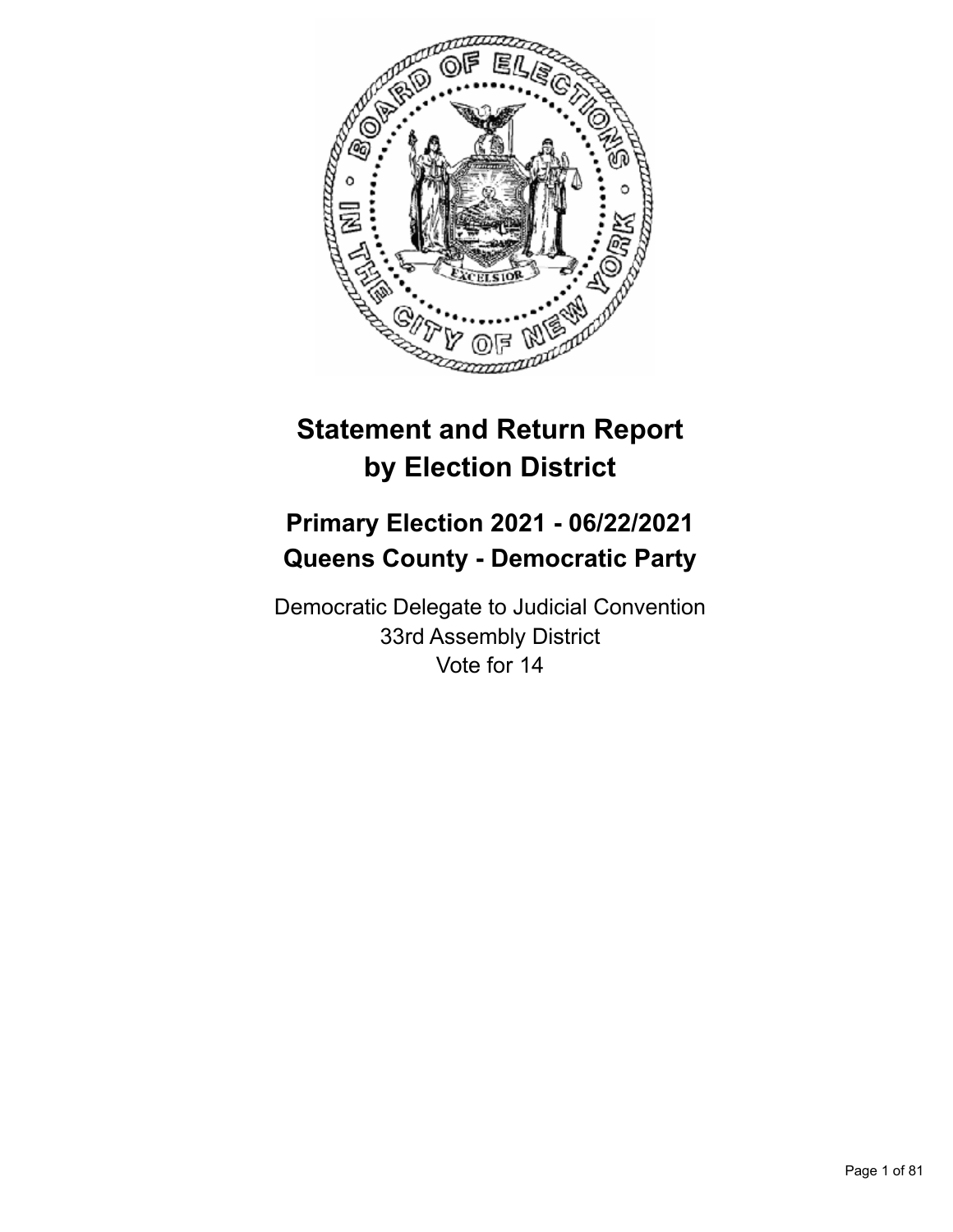

| PUBLIC COUNTER                                           | 190   |
|----------------------------------------------------------|-------|
| MANUALLY COUNTED EMERGENCY                               | 0     |
| <b>ABSENTEE / MILITARY</b>                               | 48    |
| <b>AFFIDAVIT</b>                                         | 2     |
| <b>Total Ballots</b>                                     | 240   |
| Less - Inapplicable Federal/Special Presidential Ballots | 0     |
| <b>Total Applicable Ballots</b>                          | 240   |
| PHIL HOLLANT                                             | 50    |
| <b>GREGORY W. MEEKS</b>                                  | 76    |
| I. DANEEK MILLER                                         | 56    |
| <b>JUNE B. BUNCH</b>                                     | 54    |
| ROSLIN SPIGNER                                           | 68    |
| ALMA J. CAVE                                             | 55    |
| PAMELA F. MOORE                                          | 72    |
| <b>LEROY MANUEL</b>                                      | 49    |
| DARCEL P. CHAPMAN                                        | 61    |
| <b>WANDA R. MANLEY</b>                                   | 58    |
| LEROY G. COMRIE JR.                                      | 52    |
| <b>GEORGE A. SMITH</b>                                   | 49    |
| MICHAEL L. LAMBERT                                       | 56    |
| <b>SAMUEL MURRAY</b>                                     | 47    |
| <b>CARMINE COULOUTE</b>                                  | 45    |
| <b>PAMELA RIVERS</b>                                     | 52    |
| <b>IVA WESTBROOKE</b>                                    | 39    |
| MIZANUR R. CHOUDHURY                                     | 56    |
| <b>OSTER BRYAN</b>                                       | 29    |
| <b>WARREN ROSS</b>                                       | 36    |
| JONATHAN D. LOGAN                                        | 44    |
| <b>ARNOLD MCKINLEY</b>                                   | 43    |
| CURTIS SLIWA (WRITE-IN)                                  | 1     |
| JANNIFER M. SCHIAVONE (WRITE-IN)                         | 1     |
| KATHLEEN FULGIARI (WRITE-IN)                             | 1     |
| THOMAS RILEY (WRITE-IN)                                  | 1     |
| UNATTRIBUTABLE WRITE-IN (WRITE-IN)                       | 5     |
| <b>Total Votes</b>                                       | 1,156 |
| Unrecorded                                               | 2,204 |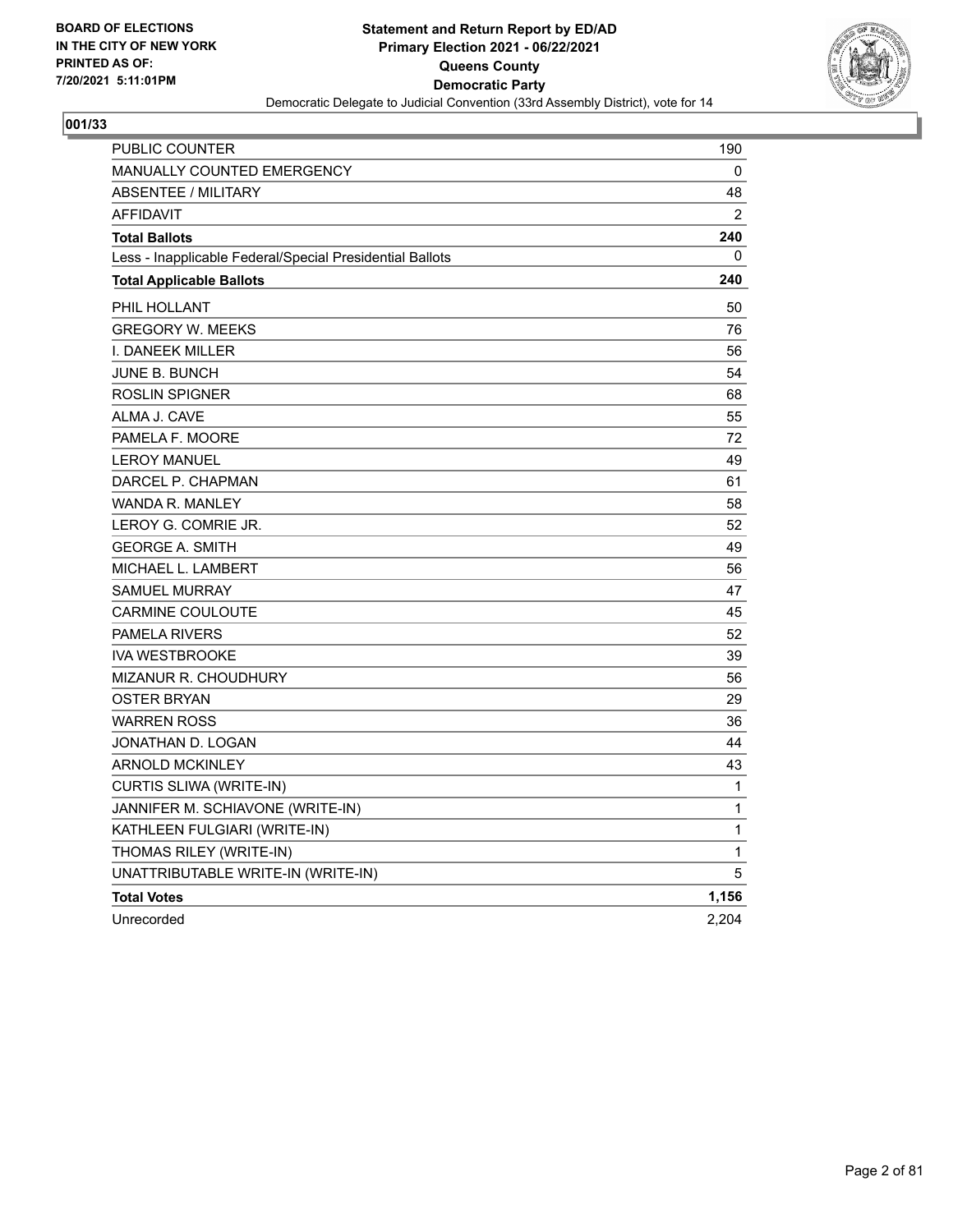

| <b>PUBLIC COUNTER</b>                                    | 155      |
|----------------------------------------------------------|----------|
| MANUALLY COUNTED EMERGENCY                               | 0        |
| <b>ABSENTEE / MILITARY</b>                               | 37       |
| <b>AFFIDAVIT</b>                                         | 0        |
| <b>Total Ballots</b>                                     | 192      |
| Less - Inapplicable Federal/Special Presidential Ballots | $\Omega$ |
| <b>Total Applicable Ballots</b>                          | 192      |
| PHIL HOLLANT                                             | 31       |
| <b>GREGORY W. MEEKS</b>                                  | 62       |
| I. DANEEK MILLER                                         | 39       |
| <b>JUNE B. BUNCH</b>                                     | 50       |
| <b>ROSLIN SPIGNER</b>                                    | 59       |
| ALMA J. CAVE                                             | 44       |
| PAMELA F. MOORE                                          | 64       |
| <b>LEROY MANUEL</b>                                      | 29       |
| DARCEL P. CHAPMAN                                        | 31       |
| <b>WANDA R. MANLEY</b>                                   | 48       |
| LEROY G. COMRIE JR.                                      | 29       |
| <b>GEORGE A. SMITH</b>                                   | 40       |
| MICHAEL L. LAMBERT                                       | 42       |
| <b>SAMUEL MURRAY</b>                                     | 35       |
| <b>CARMINE COULOUTE</b>                                  | 31       |
| PAMELA RIVERS                                            | 42       |
| <b>IVA WESTBROOKE</b>                                    | 28       |
| MIZANUR R. CHOUDHURY                                     | 36       |
| <b>OSTER BRYAN</b>                                       | 17       |
| <b>WARREN ROSS</b>                                       | 24       |
| JONATHAN D. LOGAN                                        | 31       |
| <b>ARNOLD MCKINLEY</b>                                   | 30       |
| ROSE DICKSON (WRITE-IN)                                  | 1        |
| <b>Total Votes</b>                                       | 843      |
| Unrecorded                                               | 1,845    |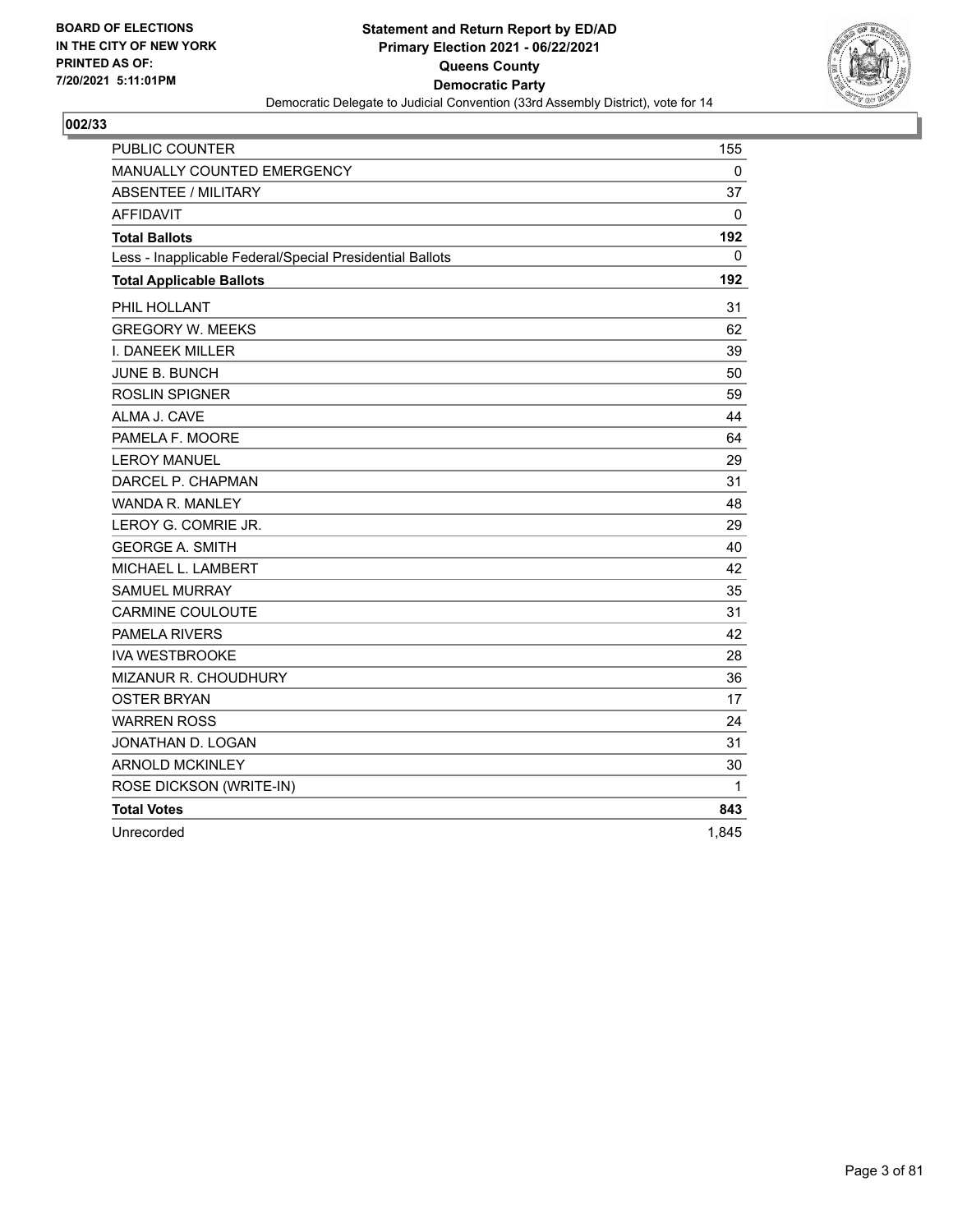

| <b>PUBLIC COUNTER</b>                                    | 179          |
|----------------------------------------------------------|--------------|
| <b>MANUALLY COUNTED EMERGENCY</b>                        | 0            |
| <b>ABSENTEE / MILITARY</b>                               | 76           |
| <b>AFFIDAVIT</b>                                         | 4            |
| <b>Total Ballots</b>                                     | 259          |
| Less - Inapplicable Federal/Special Presidential Ballots | 0            |
| <b>Total Applicable Ballots</b>                          | 259          |
| PHIL HOLLANT                                             | 37           |
| <b>GREGORY W. MEEKS</b>                                  | 66           |
| <b>I. DANEEK MILLER</b>                                  | 53           |
| JUNE B. BUNCH                                            | 50           |
| <b>ROSLIN SPIGNER</b>                                    | 49           |
| ALMA J. CAVE                                             | 41           |
| PAMELA F. MOORE                                          | 60           |
| <b>LEROY MANUEL</b>                                      | 49           |
| DARCEL P. CHAPMAN                                        | 45           |
| WANDA R. MANLEY                                          | 48           |
| LEROY G. COMRIE JR.                                      | 41           |
| <b>GEORGE A. SMITH</b>                                   | 44           |
| MICHAEL L. LAMBERT                                       | 44           |
| <b>SAMUEL MURRAY</b>                                     | 42           |
| <b>CARMINE COULOUTE</b>                                  | 30           |
| <b>PAMELA RIVERS</b>                                     | 52           |
| <b>IVA WESTBROOKE</b>                                    | 29           |
| MIZANUR R. CHOUDHURY                                     | 58           |
| <b>OSTER BRYAN</b>                                       | 25           |
| <b>WARREN ROSS</b>                                       | 35           |
| JONATHAN D. LOGAN                                        | 27           |
| <b>ARNOLD MCKINLEY</b>                                   | 34           |
| CASSANDRA TAPPI (WRITE-IN)                               | $\mathbf{1}$ |
| RUDOLPH GIULIANI (WRITE-IN)                              | 1            |
| <b>Total Votes</b>                                       | 961          |
| Unrecorded                                               | 2,665        |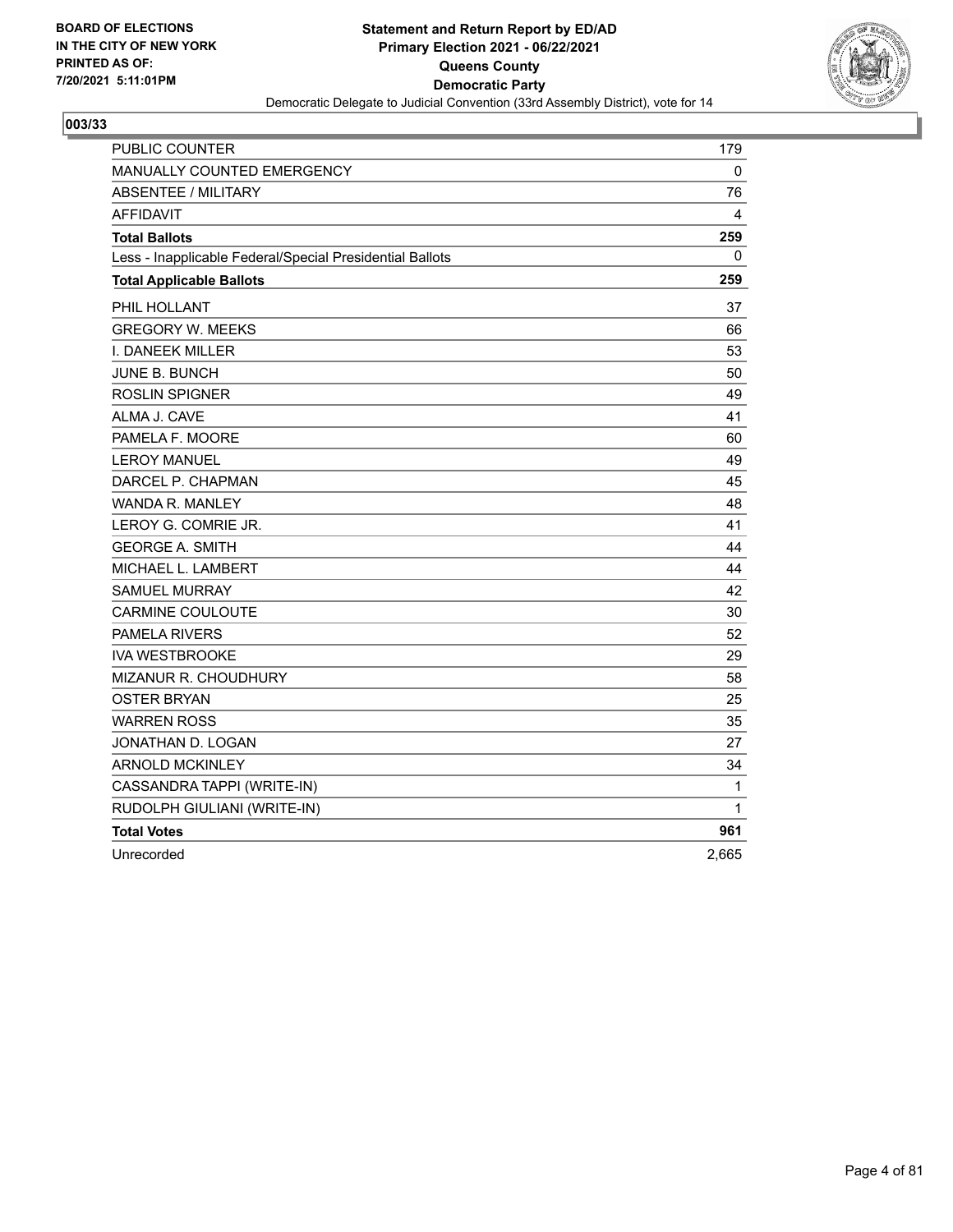

| PUBLIC COUNTER                                           | 170            |
|----------------------------------------------------------|----------------|
| MANUALLY COUNTED EMERGENCY                               | 0              |
| <b>ABSENTEE / MILITARY</b>                               | 77             |
| AFFIDAVIT                                                | 0              |
| <b>Total Ballots</b>                                     | 247            |
| Less - Inapplicable Federal/Special Presidential Ballots | 0              |
| <b>Total Applicable Ballots</b>                          | 247            |
| PHIL HOLLANT                                             | 29             |
| <b>GREGORY W. MEEKS</b>                                  | 70             |
| I. DANEEK MILLER                                         | 62             |
| <b>JUNE B. BUNCH</b>                                     | 59             |
| <b>ROSLIN SPIGNER</b>                                    | 67             |
| ALMA J. CAVE                                             | 54             |
| PAMELA F. MOORE                                          | 67             |
| <b>LEROY MANUEL</b>                                      | 52             |
| DARCEL P. CHAPMAN                                        | 54             |
| WANDA R. MANLEY                                          | 53             |
| LEROY G. COMRIE JR.                                      | 50             |
| <b>GEORGE A. SMITH</b>                                   | 56             |
| MICHAEL L. LAMBERT                                       | 53             |
| <b>SAMUEL MURRAY</b>                                     | 50             |
| <b>CARMINE COULOUTE</b>                                  | 55             |
| <b>PAMELA RIVERS</b>                                     | 49             |
| <b>IVA WESTBROOKE</b>                                    | 35             |
| MIZANUR R. CHOUDHURY                                     | 56             |
| <b>OSTER BRYAN</b>                                       | 19             |
| <b>WARREN ROSS</b>                                       | 32             |
| JONATHAN D. LOGAN                                        | 25             |
| <b>ARNOLD MCKINLEY</b>                                   | 23             |
| MARISA BEASAK (WRITE-IN)                                 | 1              |
| UNATTRIBUTABLE WRITE-IN (WRITE-IN)                       | $\overline{7}$ |
| <b>Total Votes</b>                                       | 1,078          |
| Unrecorded                                               | 2,380          |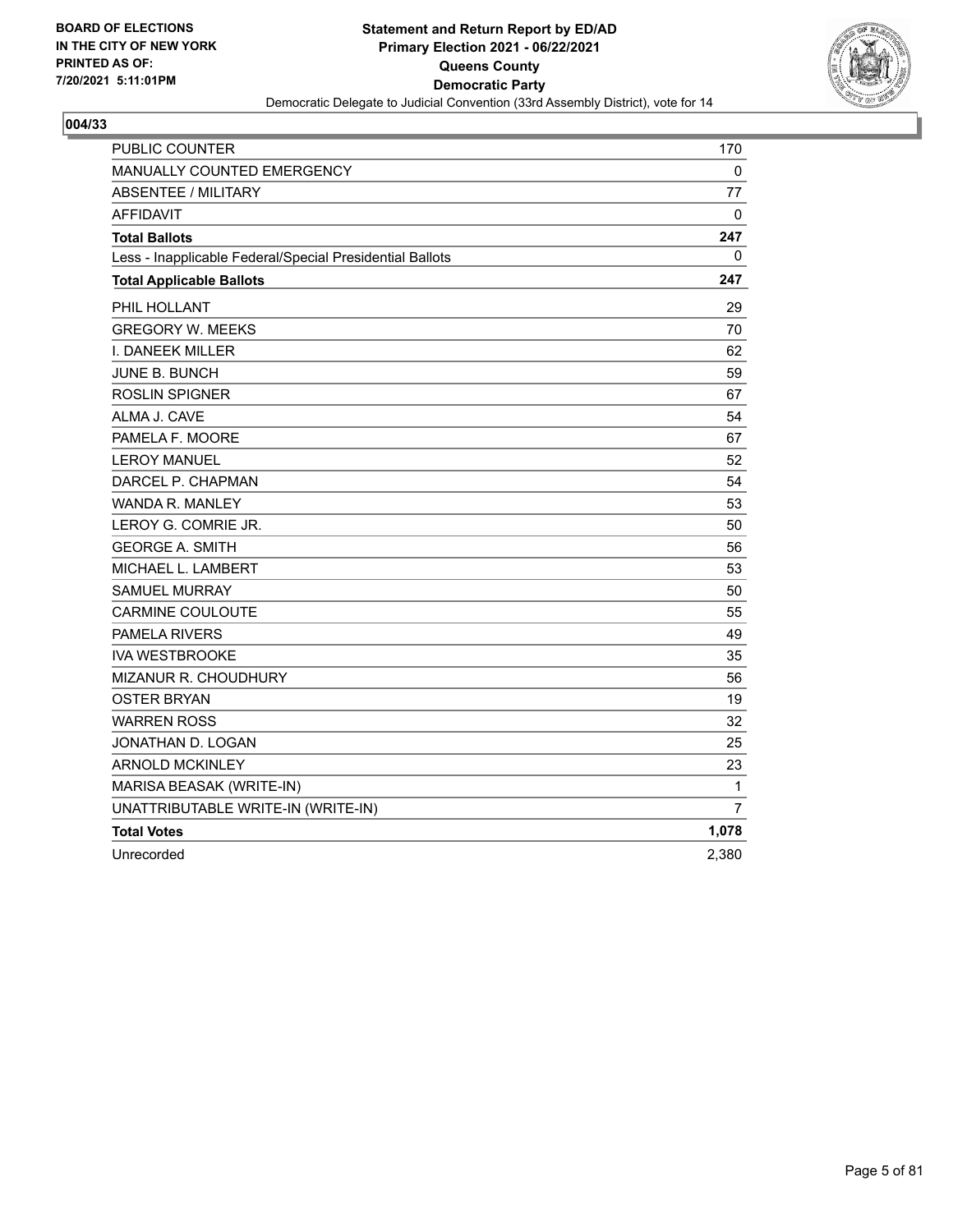

| <b>PUBLIC COUNTER</b>                                    | 164   |
|----------------------------------------------------------|-------|
| MANUALLY COUNTED EMERGENCY                               | 0     |
| <b>ABSENTEE / MILITARY</b>                               | 48    |
| <b>AFFIDAVIT</b>                                         | 3     |
| <b>Total Ballots</b>                                     | 215   |
| Less - Inapplicable Federal/Special Presidential Ballots | 0     |
| <b>Total Applicable Ballots</b>                          | 215   |
| PHIL HOLLANT                                             | 26    |
| <b>GREGORY W. MEEKS</b>                                  | 62    |
| I. DANEEK MILLER                                         | 41    |
| <b>JUNE B. BUNCH</b>                                     | 45    |
| <b>ROSLIN SPIGNER</b>                                    | 52    |
| ALMA J. CAVE                                             | 38    |
| PAMELA F. MOORE                                          | 60    |
| <b>LEROY MANUEL</b>                                      | 31    |
| DARCEL P. CHAPMAN                                        | 35    |
| <b>WANDA R. MANLEY</b>                                   | 45    |
| LEROY G. COMRIE JR.                                      | 46    |
| <b>GEORGE A. SMITH</b>                                   | 33    |
| MICHAEL L. LAMBERT                                       | 41    |
| <b>SAMUEL MURRAY</b>                                     | 34    |
| <b>CARMINE COULOUTE</b>                                  | 36    |
| <b>PAMELA RIVERS</b>                                     | 46    |
| <b>IVA WESTBROOKE</b>                                    | 22    |
| <b>MIZANUR R. CHOUDHURY</b>                              | 40    |
| OSTER BRYAN                                              | 29    |
| <b>WARREN ROSS</b>                                       | 32    |
| JONATHAN D. LOGAN                                        | 31    |
| <b>ARNOLD MCKINLEY</b>                                   | 31    |
| UNATTRIBUTABLE WRITE-IN (WRITE-IN)                       | 2     |
| <b>Total Votes</b>                                       | 858   |
| Unrecorded                                               | 2,152 |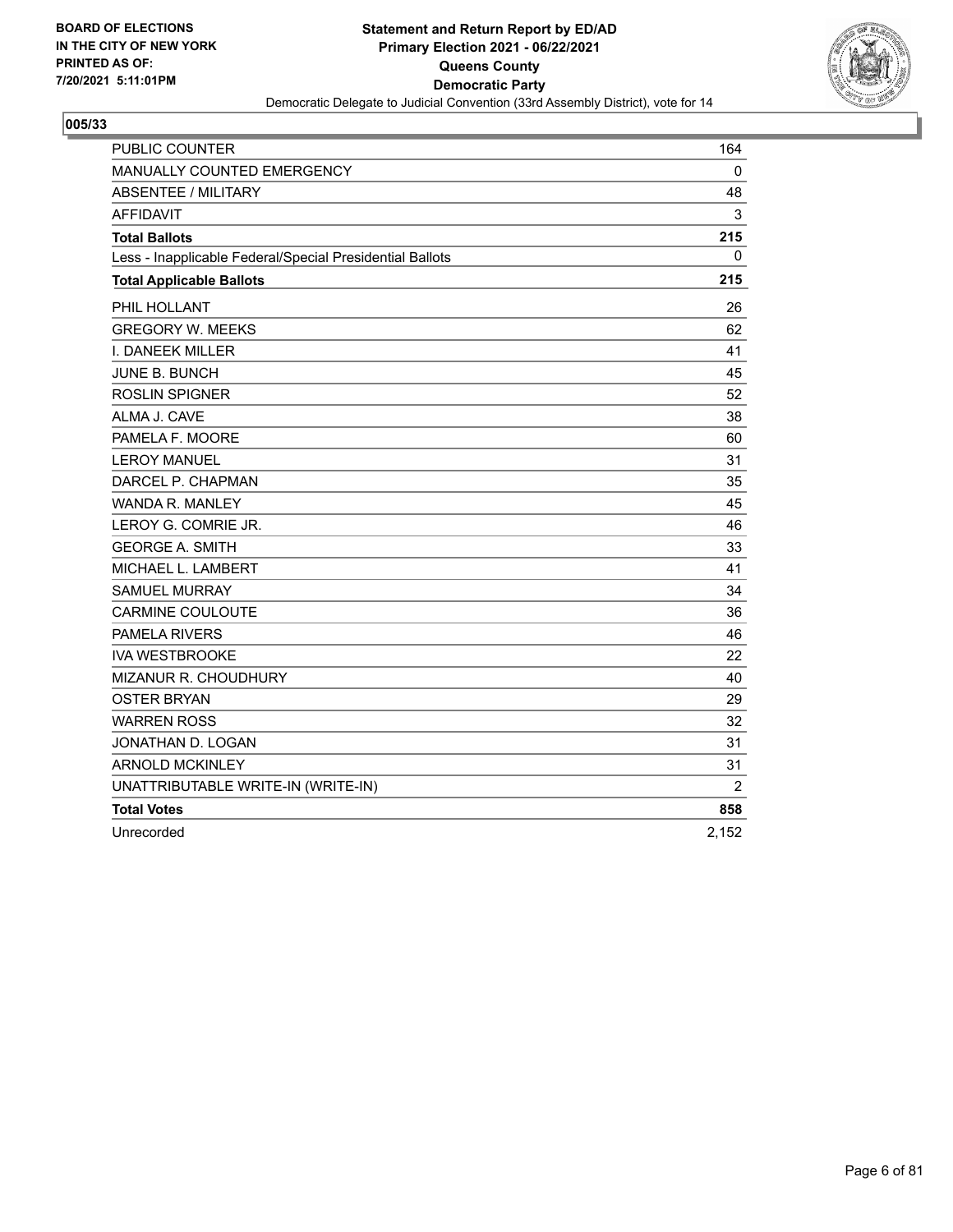

| <b>PUBLIC COUNTER</b>                                    | 151            |
|----------------------------------------------------------|----------------|
| MANUALLY COUNTED EMERGENCY                               | 0              |
| <b>ABSENTEE / MILITARY</b>                               | 47             |
| <b>AFFIDAVIT</b>                                         | 1              |
| <b>Total Ballots</b>                                     | 199            |
| Less - Inapplicable Federal/Special Presidential Ballots | 0              |
| <b>Total Applicable Ballots</b>                          | 199            |
| PHIL HOLLANT                                             | 36             |
| <b>GREGORY W. MEEKS</b>                                  | 73             |
| I. DANEEK MILLER                                         | 44             |
| <b>JUNE B. BUNCH</b>                                     | 57             |
| <b>ROSLIN SPIGNER</b>                                    | 64             |
| ALMA J. CAVE                                             | 49             |
| PAMELA F. MOORE                                          | 64             |
| <b>LEROY MANUEL</b>                                      | 41             |
| DARCEL P. CHAPMAN                                        | 39             |
| WANDA R. MANLEY                                          | 47             |
| LEROY G. COMRIE JR.                                      | 43             |
| <b>GEORGE A. SMITH</b>                                   | 40             |
| MICHAEL L. LAMBERT                                       | 47             |
| <b>SAMUEL MURRAY</b>                                     | 39             |
| <b>CARMINE COULOUTE</b>                                  | 33             |
| <b>PAMELA RIVERS</b>                                     | 54             |
| <b>IVA WESTBROOKE</b>                                    | 26             |
| MIZANUR R. CHOUDHURY                                     | 43             |
| <b>OSTER BRYAN</b>                                       | 16             |
| <b>WARREN ROSS</b>                                       | 32             |
| JONATHAN D. LOGAN                                        | 26             |
| <b>ARNOLD MCKINLEY</b>                                   | 29             |
| ANDREW FARELLA (WRITE-IN)                                | $\mathbf{1}$   |
| ELLIE RYAN (WRITE-IN)                                    | 1              |
| UNATTRIBUTABLE WRITE-IN (WRITE-IN)                       | $\overline{c}$ |
| <b>Total Votes</b>                                       | 946            |
| Unrecorded                                               | 1,840          |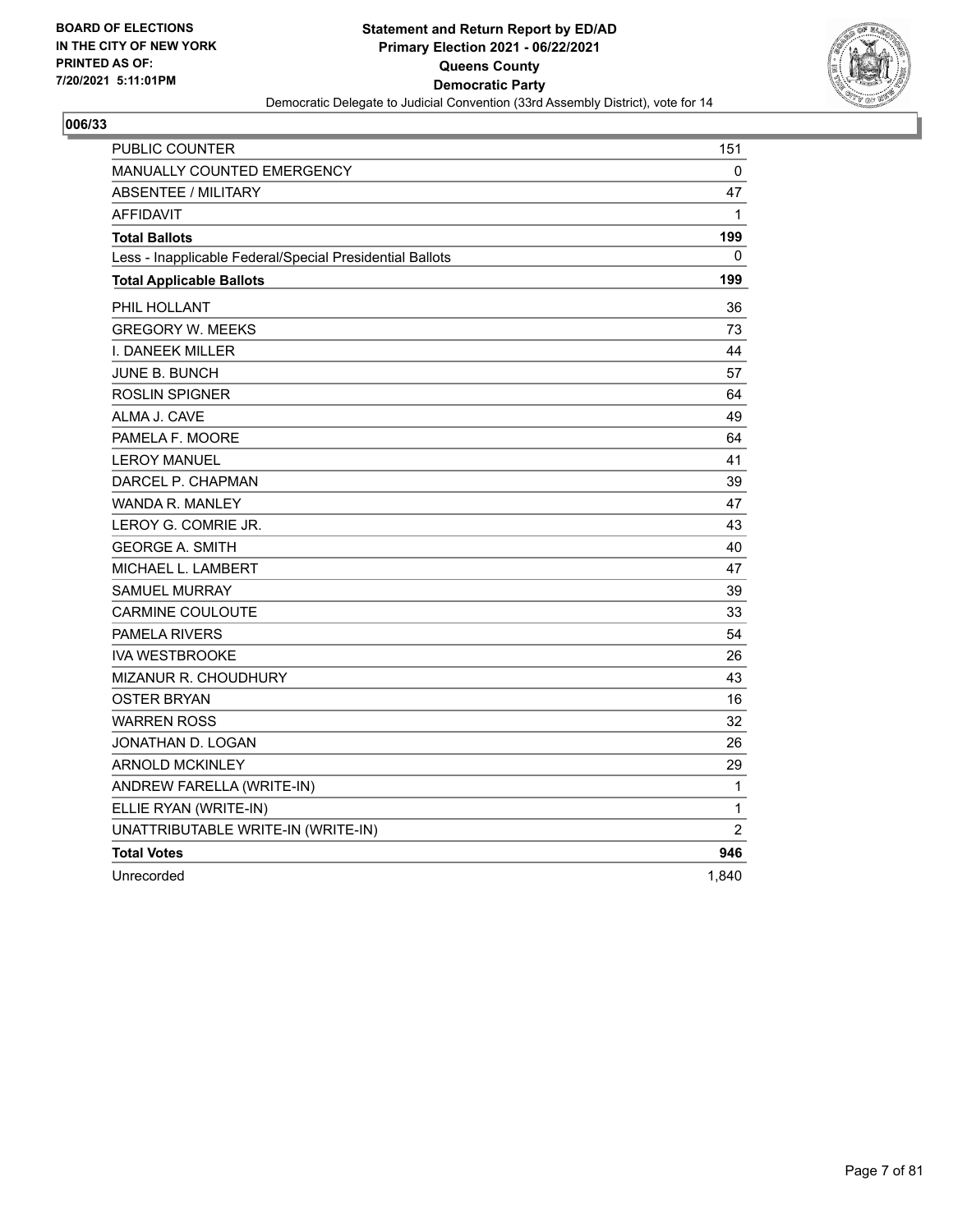

| <b>PUBLIC COUNTER</b>                                    | 150          |
|----------------------------------------------------------|--------------|
| MANUALLY COUNTED EMERGENCY                               | $\mathbf{0}$ |
| ABSENTEE / MILITARY                                      | 38           |
| <b>AFFIDAVIT</b>                                         | 1            |
| <b>Total Ballots</b>                                     | 189          |
| Less - Inapplicable Federal/Special Presidential Ballots | 0            |
| <b>Total Applicable Ballots</b>                          | 189          |
| PHIL HOLLANT                                             | 25           |
| <b>GREGORY W. MEEKS</b>                                  | 61           |
| I. DANEEK MILLER                                         | 31           |
| <b>JUNE B. BUNCH</b>                                     | 39           |
| <b>ROSLIN SPIGNER</b>                                    | 44           |
| ALMA J. CAVE                                             | 34           |
| PAMELA F. MOORE                                          | 53           |
| <b>LEROY MANUEL</b>                                      | 29           |
| DARCEL P. CHAPMAN                                        | 33           |
| <b>WANDA R. MANLEY</b>                                   | 36           |
| LEROY G. COMRIE JR.                                      | 41           |
| <b>GEORGE A. SMITH</b>                                   | 32           |
| MICHAEL L. LAMBERT                                       | 39           |
| <b>SAMUEL MURRAY</b>                                     | 38           |
| <b>CARMINE COULOUTE</b>                                  | 28           |
| <b>PAMELA RIVERS</b>                                     | 42           |
| <b>IVA WESTBROOKE</b>                                    | 19           |
| MIZANUR R. CHOUDHURY                                     | 41           |
| OSTER BRYAN                                              | 18           |
| <b>WARREN ROSS</b>                                       | 26           |
| JONATHAN D. LOGAN                                        | 31           |
| <b>ARNOLD MCKINLEY</b>                                   | 25           |
| WILLIAM A ROBINSON (WRITE-IN)                            | 1            |
| <b>Total Votes</b>                                       | 766          |
| Unrecorded                                               | 1,880        |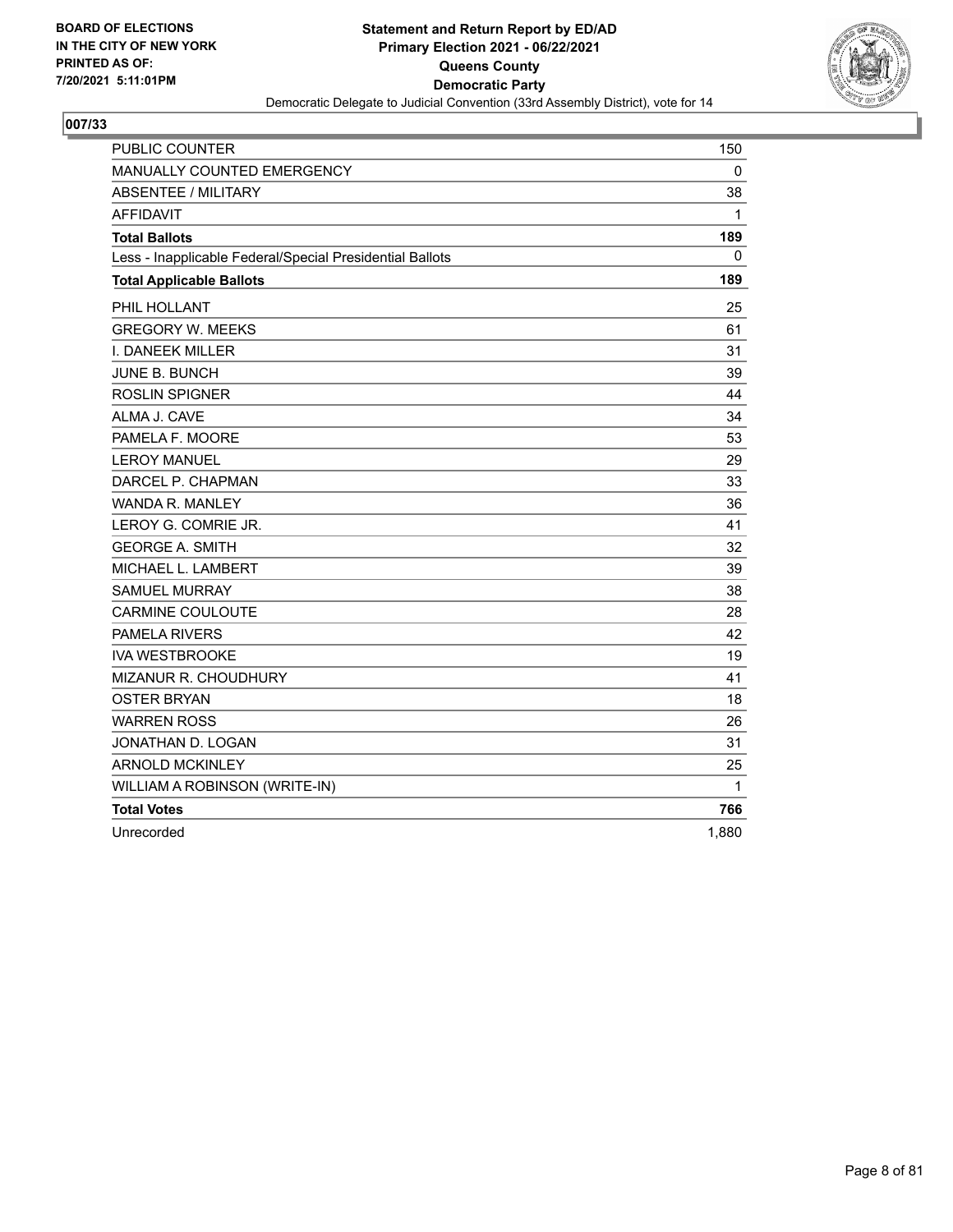

| <b>PUBLIC COUNTER</b>                                    | 204         |
|----------------------------------------------------------|-------------|
| MANUALLY COUNTED EMERGENCY                               | $\mathbf 0$ |
| <b>ABSENTEE / MILITARY</b>                               | 29          |
| <b>AFFIDAVIT</b>                                         | 0           |
| <b>Total Ballots</b>                                     | 233         |
| Less - Inapplicable Federal/Special Presidential Ballots | 0           |
| <b>Total Applicable Ballots</b>                          | 233         |
| PHIL HOLLANT                                             | 30          |
| <b>GREGORY W. MEEKS</b>                                  | 71          |
| I. DANEEK MILLER                                         | 40          |
| <b>JUNE B. BUNCH</b>                                     | 43          |
| <b>ROSLIN SPIGNER</b>                                    | 45          |
| ALMA J. CAVE                                             | 42          |
| PAMELA F. MOORE                                          | 54          |
| <b>LEROY MANUEL</b>                                      | 34          |
| DARCEL P. CHAPMAN                                        | 25          |
| <b>WANDA R. MANLEY</b>                                   | 43          |
| LEROY G. COMRIE JR.                                      | 30          |
| <b>GEORGE A. SMITH</b>                                   | 44          |
| MICHAEL L. LAMBERT                                       | 44          |
| <b>SAMUEL MURRAY</b>                                     | 36          |
| <b>CARMINE COULOUTE</b>                                  | 32          |
| <b>PAMELA RIVERS</b>                                     | 46          |
| <b>IVA WESTBROOKE</b>                                    | 33          |
| <b>MIZANUR R. CHOUDHURY</b>                              | 36          |
| OSTER BRYAN                                              | 21          |
| <b>WARREN ROSS</b>                                       | 35          |
| JONATHAN D. LOGAN                                        | 29          |
| <b>ARNOLD MCKINLEY</b>                                   | 28          |
| UNATTRIBUTABLE WRITE-IN (WRITE-IN)                       | 4           |
| <b>Total Votes</b>                                       | 845         |
| Unrecorded                                               | 2,417       |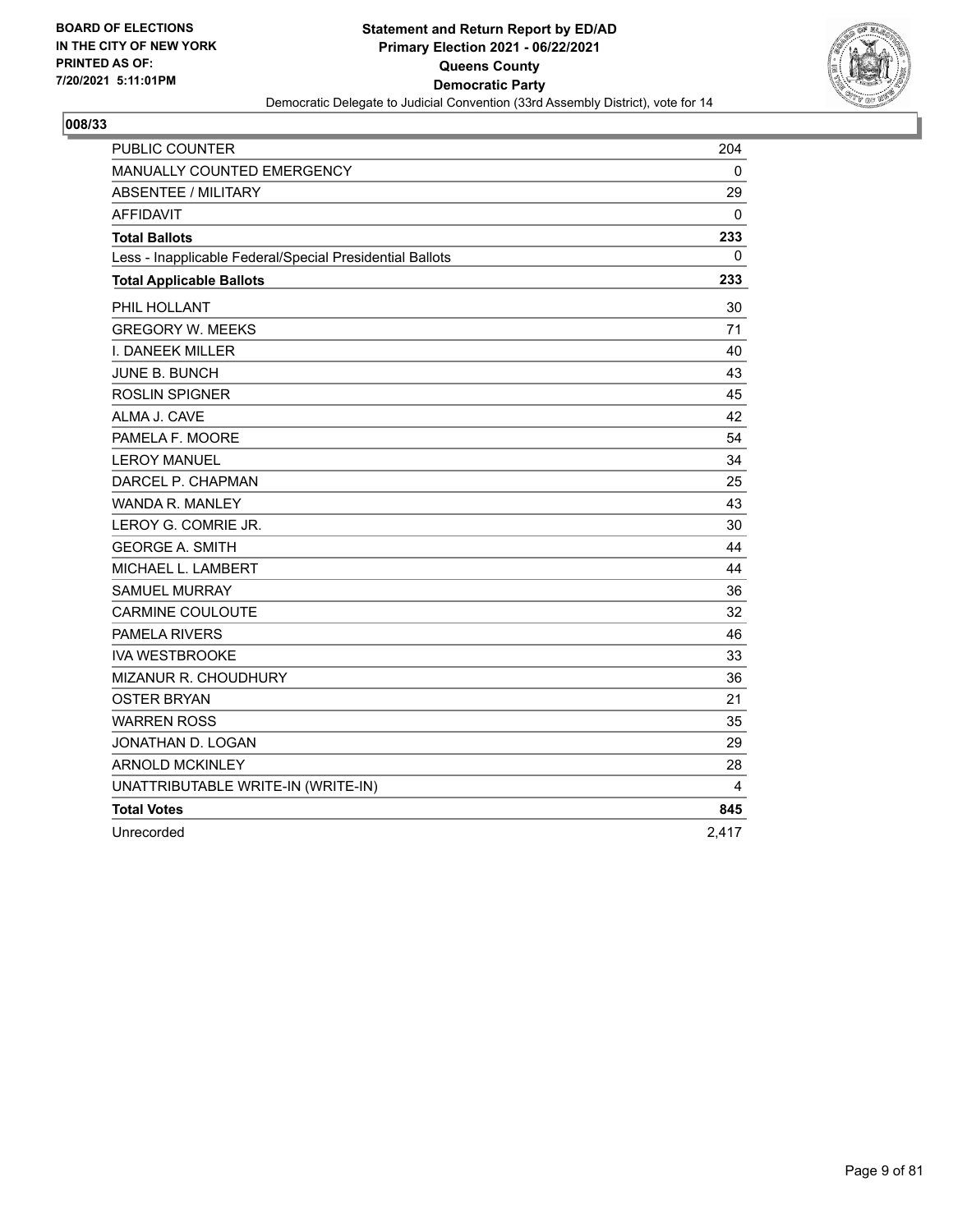

| PUBLIC COUNTER                                           | 149            |
|----------------------------------------------------------|----------------|
| <b>MANUALLY COUNTED EMERGENCY</b>                        | 0              |
| <b>ABSENTEE / MILITARY</b>                               | 29             |
| <b>AFFIDAVIT</b>                                         | 0              |
| <b>Total Ballots</b>                                     | 178            |
| Less - Inapplicable Federal/Special Presidential Ballots | 0              |
| <b>Total Applicable Ballots</b>                          | 178            |
| PHIL HOLLANT                                             | 34             |
| <b>GREGORY W. MEEKS</b>                                  | 65             |
| I. DANEEK MILLER                                         | 46             |
| JUNE B. BUNCH                                            | 52             |
| <b>ROSLIN SPIGNER</b>                                    | 58             |
| ALMA J. CAVE                                             | 45             |
| PAMELA F. MOORE                                          | 56             |
| <b>LEROY MANUEL</b>                                      | 44             |
| DARCEL P. CHAPMAN                                        | 46             |
| WANDA R. MANLEY                                          | 47             |
| LEROY G. COMRIE JR.                                      | 43             |
| <b>GEORGE A. SMITH</b>                                   | 42             |
| MICHAEL L. LAMBERT                                       | 42             |
| <b>SAMUEL MURRAY</b>                                     | 42             |
| <b>CARMINE COULOUTE</b>                                  | 48             |
| <b>PAMELA RIVERS</b>                                     | 40             |
| <b>IVA WESTBROOKE</b>                                    | 26             |
| MIZANUR R. CHOUDHURY                                     | 33             |
| <b>OSTER BRYAN</b>                                       | 18             |
| <b>WARREN ROSS</b>                                       | 18             |
| JONATHAN D. LOGAN                                        | 23             |
| <b>ARNOLD MCKINLEY</b>                                   | 23             |
| DONALD LENNON (WRITE-IN)                                 | $\mathbf{1}$   |
| JAMES HOWARD (WRITE-IN)                                  | 1              |
| JOSEPH J FINN (WRITE-IN)                                 | $\overline{2}$ |
| <b>Total Votes</b>                                       | 895            |
| Unrecorded                                               | 1.597          |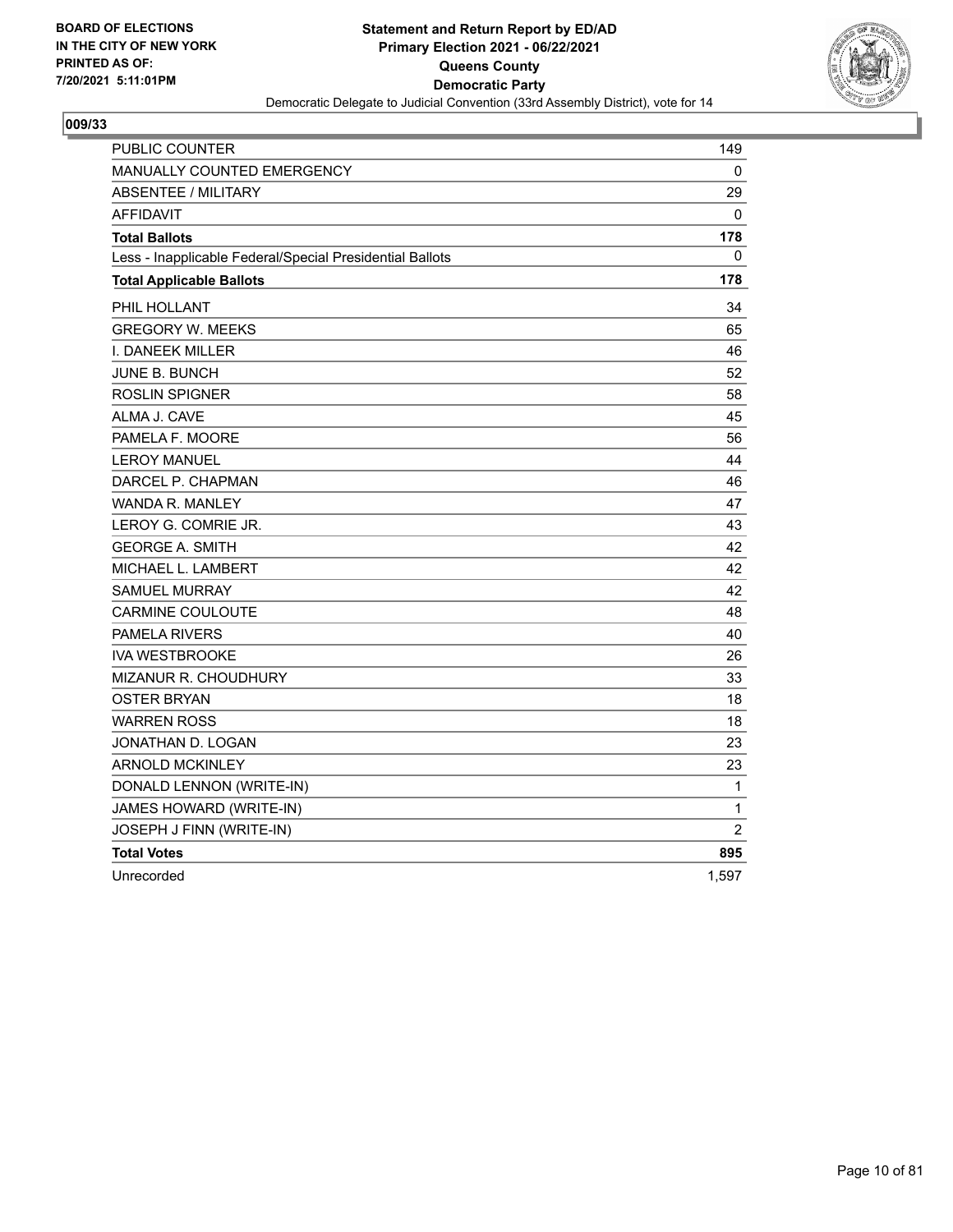

| <b>PUBLIC COUNTER</b>                                    | 112         |
|----------------------------------------------------------|-------------|
| MANUALLY COUNTED EMERGENCY                               | $\mathbf 0$ |
| <b>ABSENTEE / MILITARY</b>                               | 46          |
| <b>AFFIDAVIT</b>                                         | $\Omega$    |
| <b>Total Ballots</b>                                     | 158         |
| Less - Inapplicable Federal/Special Presidential Ballots | 0           |
| <b>Total Applicable Ballots</b>                          | 158         |
| PHIL HOLLANT                                             | 19          |
| <b>GREGORY W. MEEKS</b>                                  | 40          |
| I. DANEEK MILLER                                         | 29          |
| JUNE B. BUNCH                                            | 33          |
| <b>ROSLIN SPIGNER</b>                                    | 28          |
| ALMA J. CAVE                                             | 30          |
| PAMELA F. MOORE                                          | 42          |
| <b>LEROY MANUEL</b>                                      | 22          |
| DARCEL P. CHAPMAN                                        | 21          |
| <b>WANDA R. MANLEY</b>                                   | 35          |
| LEROY G. COMRIE JR.                                      | 27          |
| <b>GEORGE A. SMITH</b>                                   | 25          |
| MICHAEL L. LAMBERT                                       | 28          |
| <b>SAMUEL MURRAY</b>                                     | 25          |
| CARMINE COULOUTE                                         | 18          |
| PAMELA RIVERS                                            | 39          |
| <b>IVA WESTBROOKE</b>                                    | 16          |
| MIZANUR R. CHOUDHURY                                     | 40          |
| <b>OSTER BRYAN</b>                                       | 12          |
| <b>WARREN ROSS</b>                                       | 18          |
| JONATHAN D. LOGAN                                        | 17          |
| <b>ARNOLD MCKINLEY</b>                                   | 14          |
| <b>Total Votes</b>                                       | 578         |
| Unrecorded                                               | 1,634       |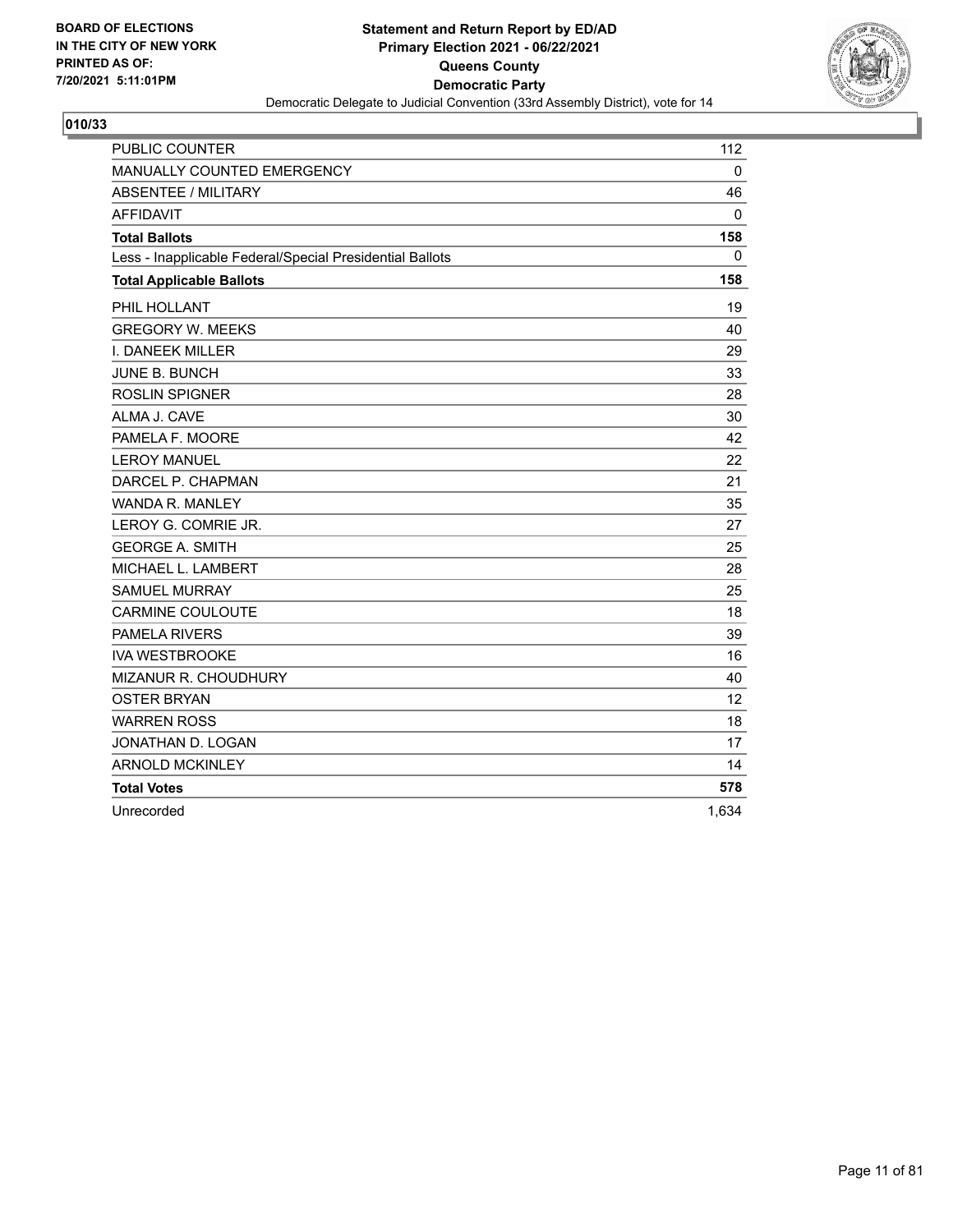

| <b>PUBLIC COUNTER</b>                                    | 149          |
|----------------------------------------------------------|--------------|
| MANUALLY COUNTED EMERGENCY                               | 0            |
| <b>ABSENTEE / MILITARY</b>                               | 28           |
| <b>AFFIDAVIT</b>                                         | $\mathbf{0}$ |
| <b>Total Ballots</b>                                     | 177          |
| Less - Inapplicable Federal/Special Presidential Ballots | $\mathbf{0}$ |
| <b>Total Applicable Ballots</b>                          | 177          |
| PHIL HOLLANT                                             | 26           |
| <b>GREGORY W. MEEKS</b>                                  | 82           |
| I. DANEEK MILLER                                         | 40           |
| <b>JUNE B. BUNCH</b>                                     | 40           |
| <b>ROSLIN SPIGNER</b>                                    | 42           |
| ALMA J. CAVE                                             | 48           |
| PAMELA F. MOORE                                          | 54           |
| <b>LEROY MANUEL</b>                                      | 32           |
| DARCEL P. CHAPMAN                                        | 37           |
| WANDA R. MANLEY                                          | 46           |
| LEROY G. COMRIE JR.                                      | 43           |
| <b>GEORGE A. SMITH</b>                                   | 37           |
| MICHAEL L. LAMBERT                                       | 43           |
| <b>SAMUEL MURRAY</b>                                     | 31           |
| <b>CARMINE COULOUTE</b>                                  | 33           |
| <b>PAMELA RIVERS</b>                                     | 40           |
| <b>IVA WESTBROOKE</b>                                    | 23           |
| MIZANUR R. CHOUDHURY                                     | 36           |
| <b>OSTER BRYAN</b>                                       | 20           |
| <b>WARREN ROSS</b>                                       | 18           |
| JONATHAN D. LOGAN                                        | 29           |
| <b>ARNOLD MCKINLEY</b>                                   | 21           |
| UNATTRIBUTABLE WRITE-IN (WRITE-IN)                       | 2            |
| <b>Total Votes</b>                                       | 823          |
| Unrecorded                                               | 1.655        |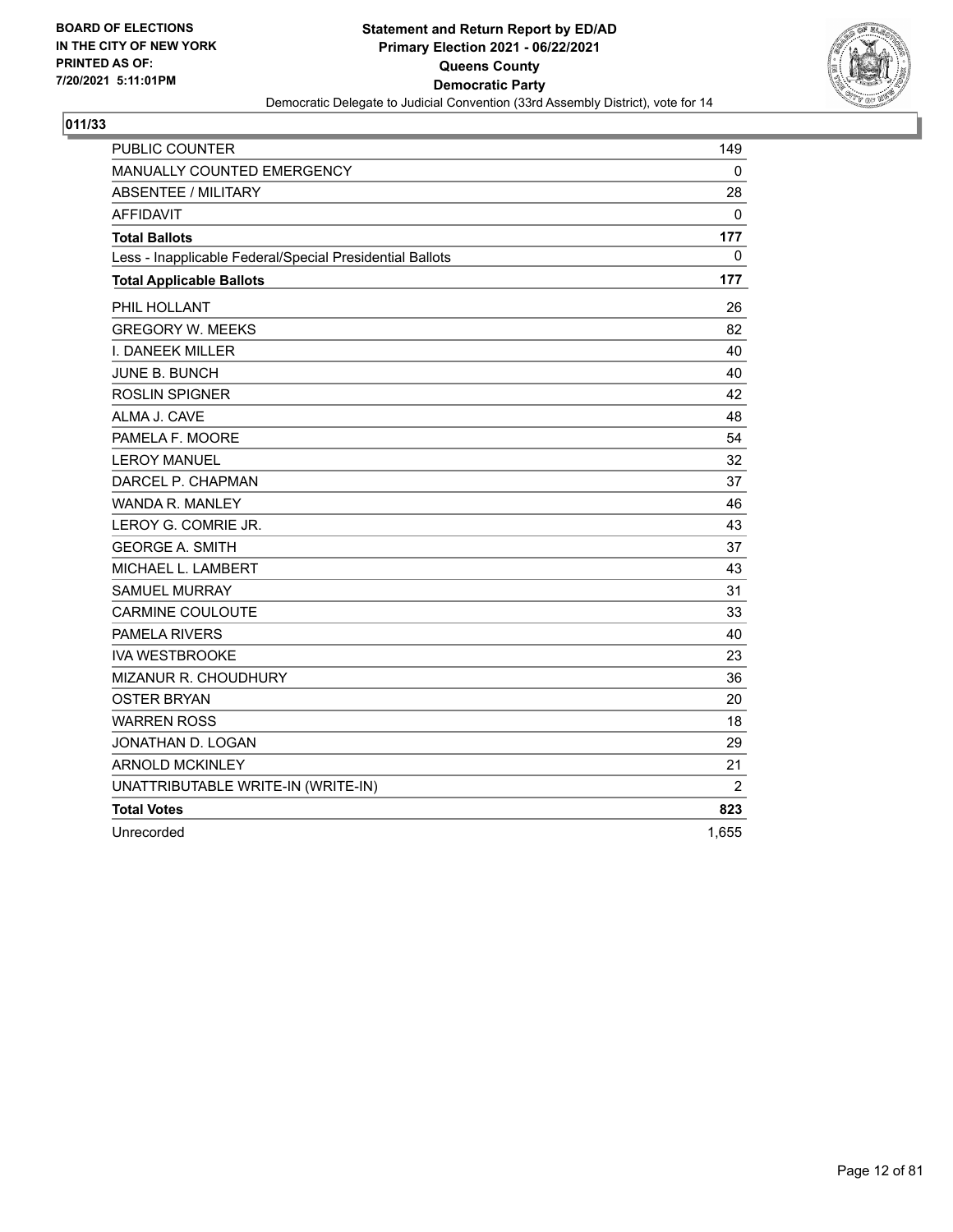

| <b>PUBLIC COUNTER</b>                                    | 153   |
|----------------------------------------------------------|-------|
| MANUALLY COUNTED EMERGENCY                               | 0     |
| <b>ABSENTEE / MILITARY</b>                               | 26    |
| <b>AFFIDAVIT</b>                                         | 1     |
| <b>Total Ballots</b>                                     | 180   |
| Less - Inapplicable Federal/Special Presidential Ballots | 0     |
| <b>Total Applicable Ballots</b>                          | 180   |
| PHIL HOLLANT                                             | 34    |
| <b>GREGORY W. MEEKS</b>                                  | 78    |
| <b>I. DANEEK MILLER</b>                                  | 49    |
| JUNE B. BUNCH                                            | 59    |
| <b>ROSLIN SPIGNER</b>                                    | 60    |
| ALMA J. CAVE                                             | 51    |
| PAMELA F. MOORE                                          | 82    |
| <b>LEROY MANUEL</b>                                      | 48    |
| DARCEL P. CHAPMAN                                        | 42    |
| WANDA R. MANLEY                                          | 55    |
| LEROY G. COMRIE JR.                                      | 55    |
| <b>GEORGE A. SMITH</b>                                   | 53    |
| MICHAEL L. LAMBERT                                       | 52    |
| <b>SAMUEL MURRAY</b>                                     | 46    |
| <b>CARMINE COULOUTE</b>                                  | 35    |
| <b>PAMELA RIVERS</b>                                     | 67    |
| <b>IVA WESTBROOKE</b>                                    | 34    |
| MIZANUR R. CHOUDHURY                                     | 56    |
| <b>OSTER BRYAN</b>                                       | 23    |
| <b>WARREN ROSS</b>                                       | 24    |
| JONATHAN D. LOGAN                                        | 35    |
| <b>ARNOLD MCKINLEY</b>                                   | 29    |
| <b>Total Votes</b>                                       | 1,067 |
| Unrecorded                                               | 1,453 |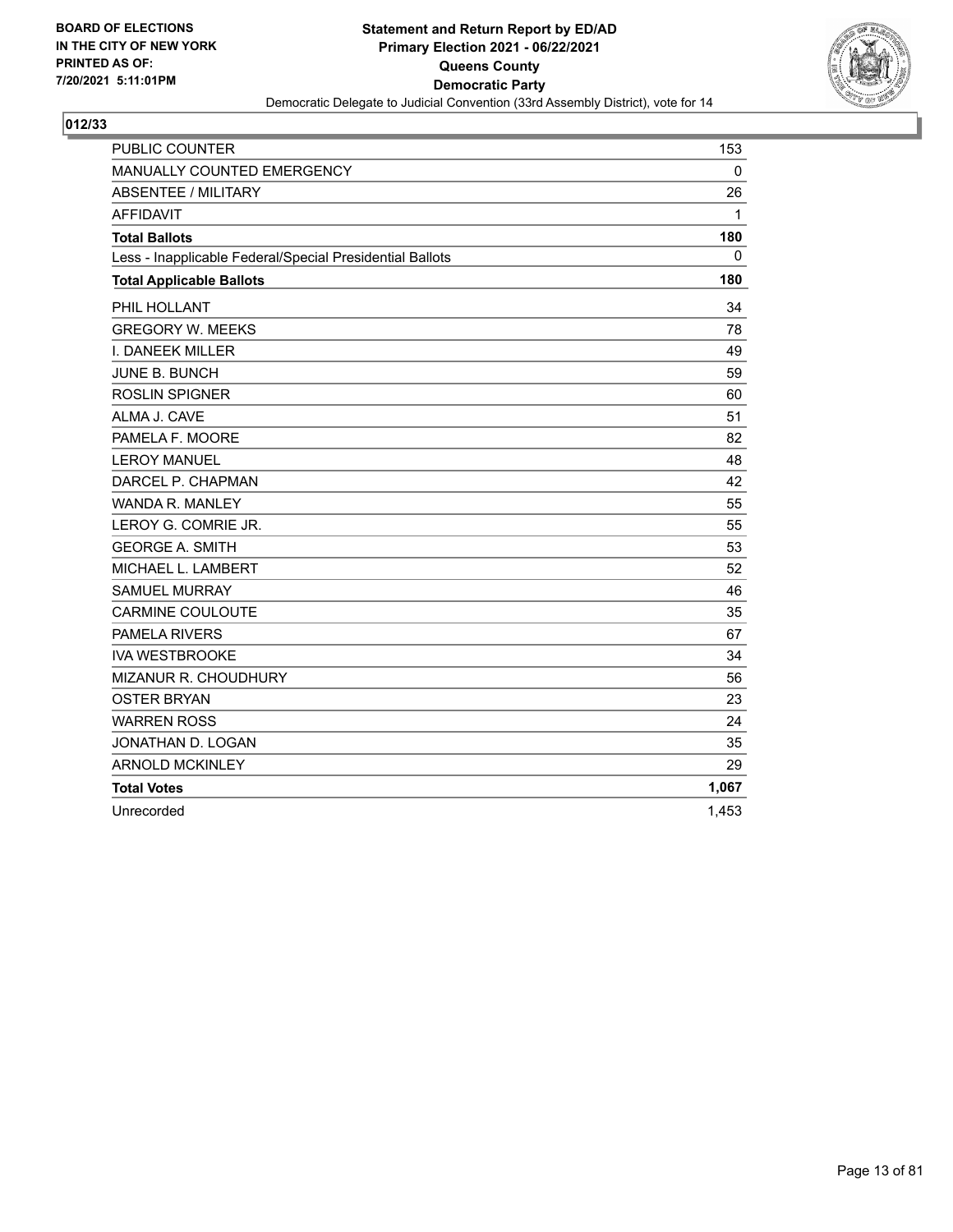

| <b>PUBLIC COUNTER</b>                                    | 151          |
|----------------------------------------------------------|--------------|
| MANUALLY COUNTED EMERGENCY                               | 0            |
| <b>ABSENTEE / MILITARY</b>                               | 34           |
| <b>AFFIDAVIT</b>                                         | $\mathbf{0}$ |
| <b>Total Ballots</b>                                     | 185          |
| Less - Inapplicable Federal/Special Presidential Ballots | $\mathbf{0}$ |
| <b>Total Applicable Ballots</b>                          | 185          |
| PHIL HOLLANT                                             | 27           |
| <b>GREGORY W. MEEKS</b>                                  | 91           |
| I. DANEEK MILLER                                         | 52           |
| <b>JUNE B. BUNCH</b>                                     | 43           |
| <b>ROSLIN SPIGNER</b>                                    | 54           |
| ALMA J. CAVE                                             | 44           |
| PAMELA F. MOORE                                          | 64           |
| <b>LEROY MANUEL</b>                                      | 42           |
| DARCEL P. CHAPMAN                                        | 42           |
| WANDA R. MANLEY                                          | 45           |
| LEROY G. COMRIE JR.                                      | 49           |
| <b>GEORGE A. SMITH</b>                                   | 42           |
| MICHAEL L. LAMBERT                                       | 48           |
| <b>SAMUEL MURRAY</b>                                     | 37           |
| <b>CARMINE COULOUTE</b>                                  | 39           |
| <b>PAMELA RIVERS</b>                                     | 58           |
| <b>IVA WESTBROOKE</b>                                    | 32           |
| MIZANUR R. CHOUDHURY                                     | 59           |
| <b>OSTER BRYAN</b>                                       | 20           |
| <b>WARREN ROSS</b>                                       | 28           |
| JONATHAN D. LOGAN                                        | 33           |
| <b>ARNOLD MCKINLEY</b>                                   | 31           |
| UNATTRIBUTABLE WRITE-IN (WRITE-IN)                       | 7            |
| <b>Total Votes</b>                                       | 987          |
| Unrecorded                                               | 1.603        |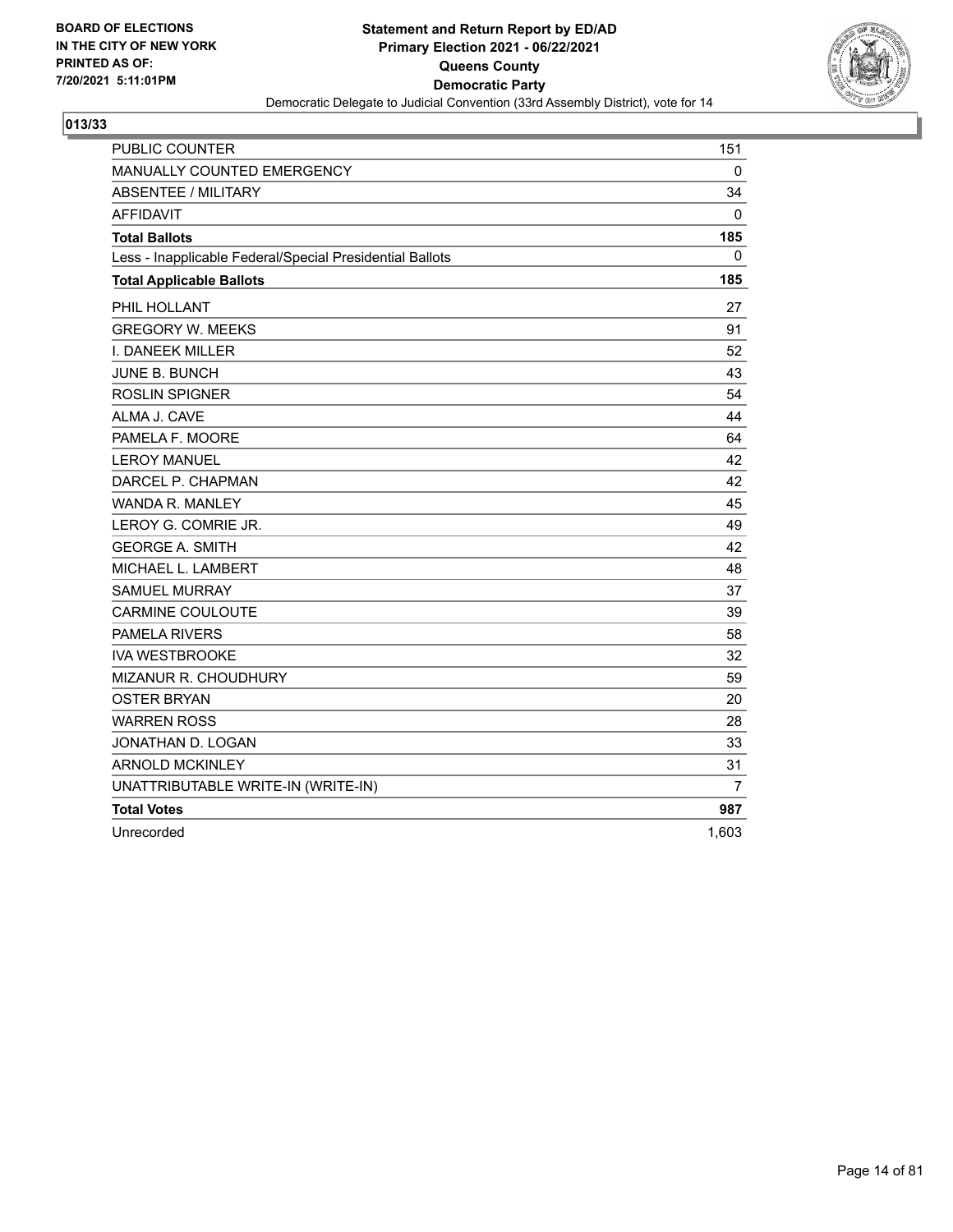

| PUBLIC COUNTER                                           | 136   |
|----------------------------------------------------------|-------|
| MANUALLY COUNTED EMERGENCY                               | 0     |
| <b>ABSENTEE / MILITARY</b>                               | 35    |
| <b>AFFIDAVIT</b>                                         | 0     |
| <b>Total Ballots</b>                                     | 171   |
| Less - Inapplicable Federal/Special Presidential Ballots | 0     |
| <b>Total Applicable Ballots</b>                          | 171   |
| PHIL HOLLANT                                             | 26    |
| <b>GREGORY W. MEEKS</b>                                  | 74    |
| I. DANEEK MILLER                                         | 39    |
| JUNE B. BUNCH                                            | 42    |
| <b>ROSLIN SPIGNER</b>                                    | 48    |
| ALMA J. CAVE                                             | 37    |
| PAMELA F. MOORE                                          | 51    |
| <b>LEROY MANUEL</b>                                      | 40    |
| DARCEL P. CHAPMAN                                        | 32    |
| WANDA R. MANLEY                                          | 42    |
| LEROY G. COMRIE JR.                                      | 51    |
| <b>GEORGE A. SMITH</b>                                   | 36    |
| MICHAEL L. LAMBERT                                       | 41    |
| <b>SAMUEL MURRAY</b>                                     | 34    |
| <b>CARMINE COULOUTE</b>                                  | 26    |
| <b>PAMELA RIVERS</b>                                     | 49    |
| <b>IVA WESTBROOKE</b>                                    | 23    |
| MIZANUR R. CHOUDHURY                                     | 39    |
| <b>OSTER BRYAN</b>                                       | 17    |
| <b>WARREN ROSS</b>                                       | 30    |
| JONATHAN D. LOGAN                                        | 28    |
| <b>ARNOLD MCKINLEY</b>                                   | 27    |
| ERIC LADAMS (WRITE-IN)                                   | 1     |
| UNATTRIBUTABLE WRITE-IN (WRITE-IN)                       | 1     |
| <b>Total Votes</b>                                       | 834   |
| Unrecorded                                               | 1,560 |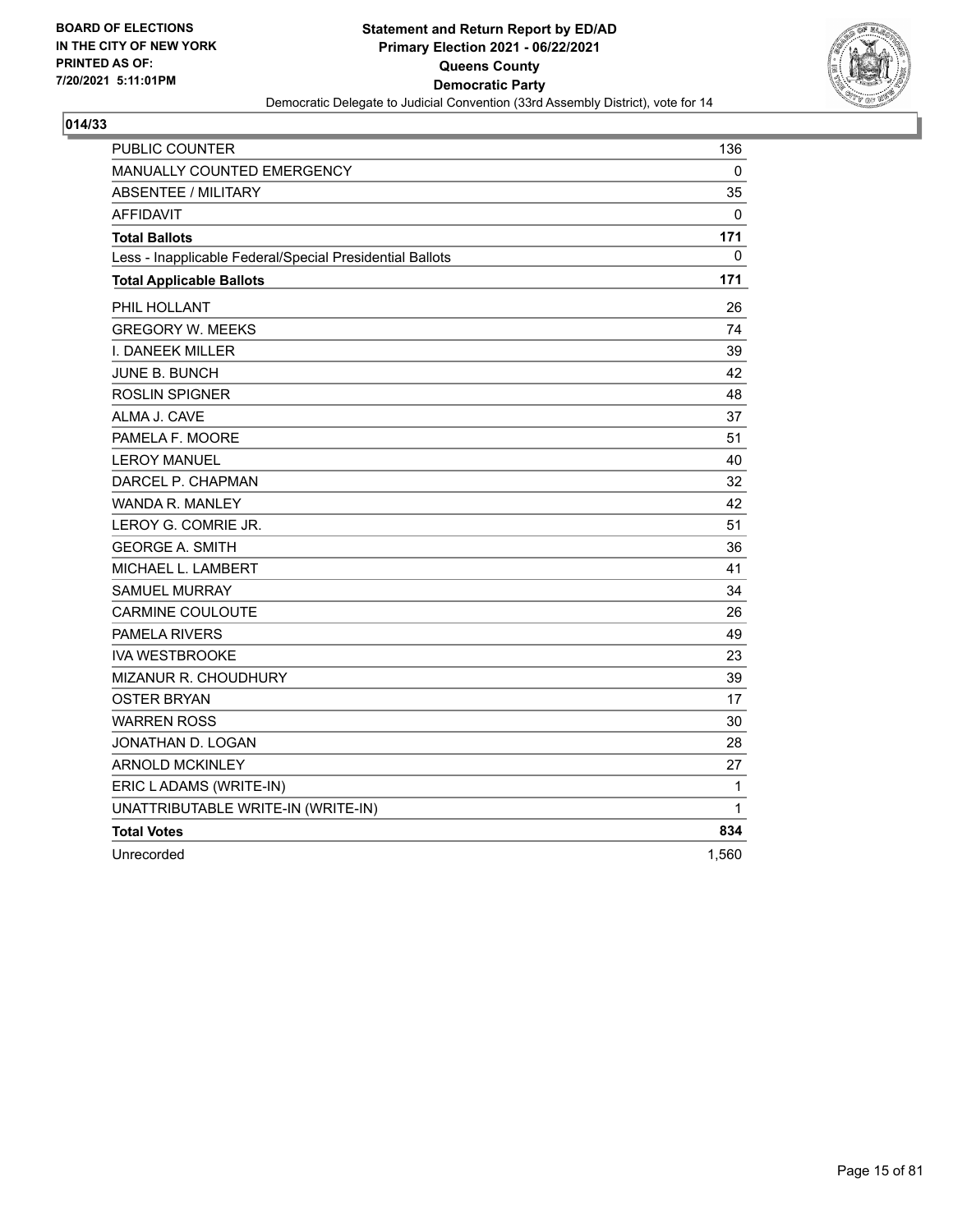

| PUBLIC COUNTER                                           | 154   |
|----------------------------------------------------------|-------|
| MANUALLY COUNTED EMERGENCY                               | 0     |
| <b>ABSENTEE / MILITARY</b>                               | 13    |
| <b>AFFIDAVIT</b>                                         | 0     |
| <b>Total Ballots</b>                                     | 167   |
| Less - Inapplicable Federal/Special Presidential Ballots | 0     |
| <b>Total Applicable Ballots</b>                          | 167   |
| PHIL HOLLANT                                             | 26    |
| <b>GREGORY W. MEEKS</b>                                  | 85    |
| I. DANEEK MILLER                                         | 51    |
| JUNE B. BUNCH                                            | 35    |
| <b>ROSLIN SPIGNER</b>                                    | 49    |
| ALMA J. CAVE                                             | 46    |
| PAMELA F. MOORE                                          | 61    |
| <b>LEROY MANUEL</b>                                      | 40    |
| DARCEL P. CHAPMAN                                        | 32    |
| WANDA R. MANLEY                                          | 39    |
| LEROY G. COMRIE JR.                                      | 45    |
| <b>GEORGE A. SMITH</b>                                   | 33    |
| MICHAEL L. LAMBERT                                       | 41    |
| <b>SAMUEL MURRAY</b>                                     | 41    |
| <b>CARMINE COULOUTE</b>                                  | 34    |
| <b>PAMELA RIVERS</b>                                     | 51    |
| <b>IVA WESTBROOKE</b>                                    | 17    |
| MIZANUR R. CHOUDHURY                                     | 40    |
| <b>OSTER BRYAN</b>                                       | 13    |
| <b>WARREN ROSS</b>                                       | 23    |
| JONATHAN D. LOGAN                                        | 29    |
| <b>ARNOLD MCKINLEY</b>                                   | 24    |
| MICKEY MOUSE (WRITE-IN)                                  | 1     |
| UNATTRIBUTABLE WRITE-IN (WRITE-IN)                       | 5     |
| <b>Total Votes</b>                                       | 861   |
| Unrecorded                                               | 1,477 |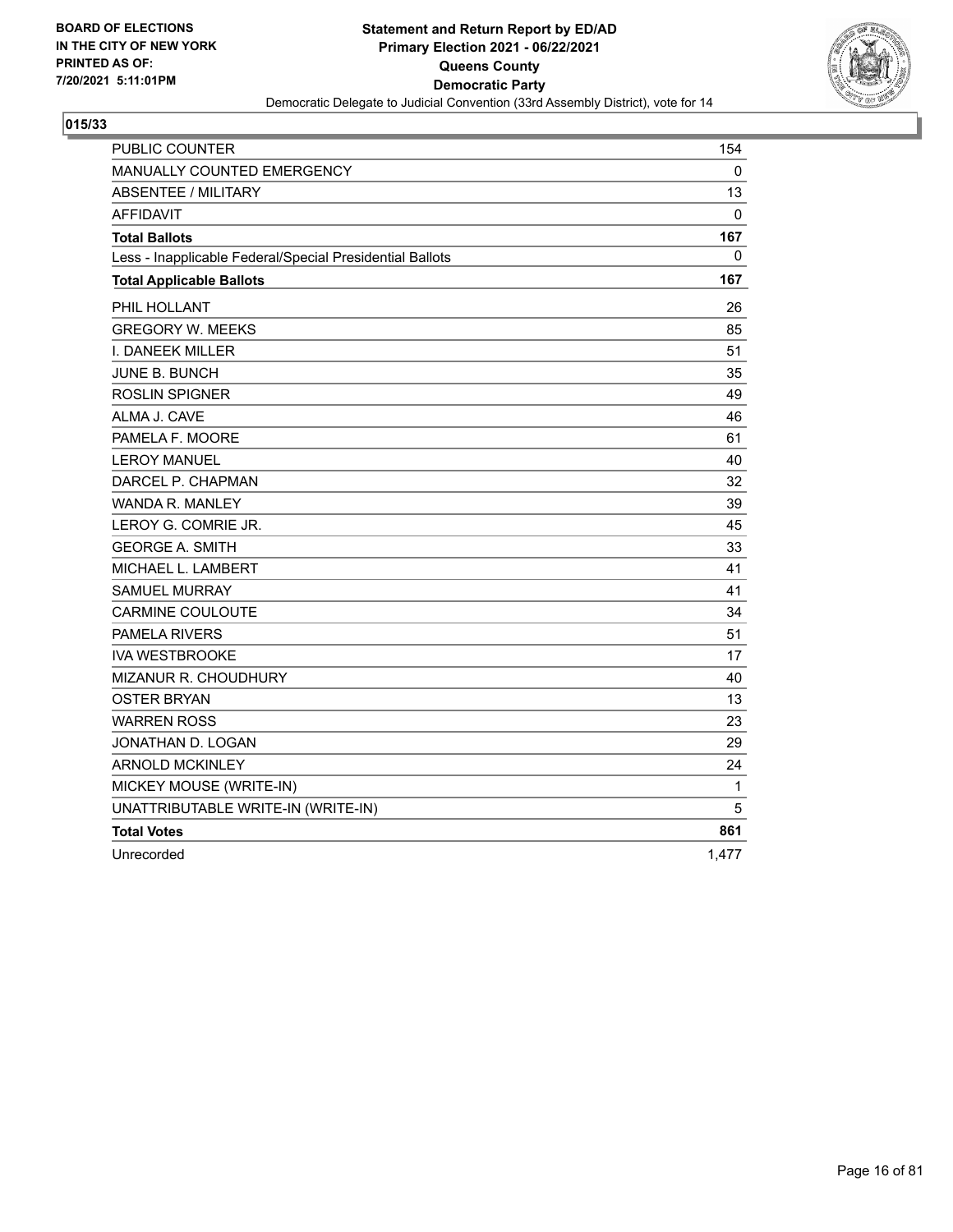

| <b>PUBLIC COUNTER</b>                                    | 22             |
|----------------------------------------------------------|----------------|
| MANUALLY COUNTED EMERGENCY                               | 0              |
| <b>ABSENTEE / MILITARY</b>                               | $\mathbf{1}$   |
| <b>AFFIDAVIT</b>                                         | 1              |
| <b>Total Ballots</b>                                     | 24             |
| Less - Inapplicable Federal/Special Presidential Ballots | $\mathbf 0$    |
| <b>Total Applicable Ballots</b>                          | 24             |
| PHIL HOLLANT                                             | 3              |
| <b>GREGORY W. MEEKS</b>                                  | 15             |
| I. DANEEK MILLER                                         | 6              |
| JUNE B. BUNCH                                            | 3              |
| <b>ROSLIN SPIGNER</b>                                    | 9              |
| ALMA J. CAVE                                             | 3              |
| PAMELA F. MOORE                                          | 9              |
| <b>LEROY MANUEL</b>                                      | $\overline{4}$ |
| DARCEL P. CHAPMAN                                        | 5              |
| WANDA R. MANLEY                                          | $\,6$          |
| LEROY G. COMRIE JR.                                      | 8              |
| <b>GEORGE A. SMITH</b>                                   | $\overline{7}$ |
| MICHAEL L. LAMBERT                                       | 6              |
| <b>SAMUEL MURRAY</b>                                     | 5              |
| <b>CARMINE COULOUTE</b>                                  | 4              |
| <b>PAMELA RIVERS</b>                                     | 8              |
| <b>IVA WESTBROOKE</b>                                    | 3              |
| MIZANUR R. CHOUDHURY                                     | 4              |
| <b>OSTER BRYAN</b>                                       | $\overline{c}$ |
| <b>WARREN ROSS</b>                                       | 5              |
| JONATHAN D. LOGAN                                        | 5              |
| <b>ARNOLD MCKINLEY</b>                                   | $\overline{2}$ |
| <b>Total Votes</b>                                       | 122            |
| Unrecorded                                               | 214            |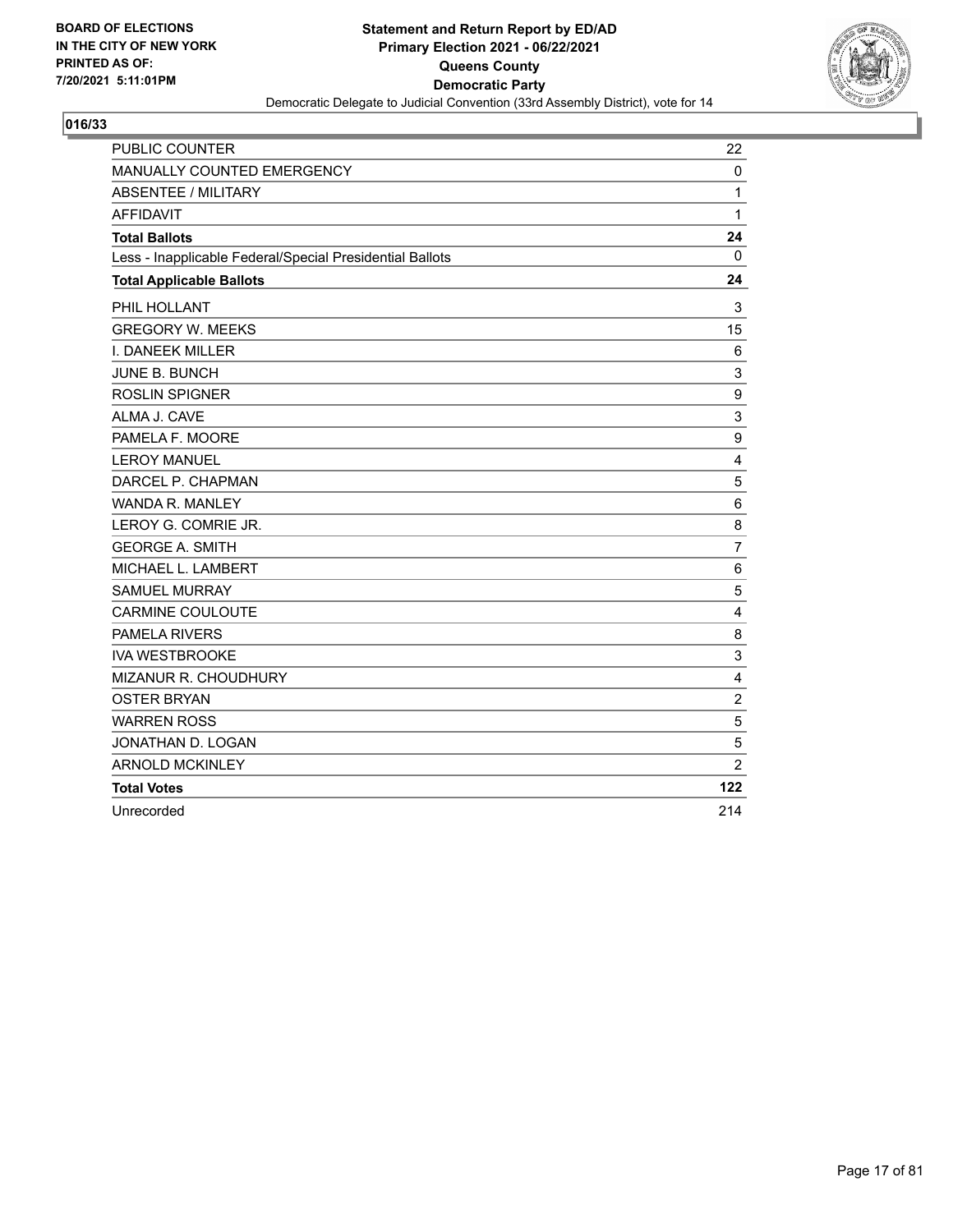

| <b>PUBLIC COUNTER</b>                                    | 165   |
|----------------------------------------------------------|-------|
| MANUALLY COUNTED EMERGENCY                               | 0     |
| ABSENTEE / MILITARY                                      | 9     |
| <b>AFFIDAVIT</b>                                         | 0     |
| <b>Total Ballots</b>                                     | 174   |
| Less - Inapplicable Federal/Special Presidential Ballots | 0     |
| <b>Total Applicable Ballots</b>                          | 174   |
| PHIL HOLLANT                                             | 28    |
| <b>GREGORY W. MEEKS</b>                                  | 85    |
| <b>I. DANEEK MILLER</b>                                  | 45    |
| JUNE B. BUNCH                                            | 34    |
| <b>ROSLIN SPIGNER</b>                                    | 46    |
| ALMA J. CAVE                                             | 39    |
| PAMELA F. MOORE                                          | 48    |
| <b>LEROY MANUEL</b>                                      | 42    |
| DARCEL P. CHAPMAN                                        | 28    |
| <b>WANDA R. MANLEY</b>                                   | 40    |
| LEROY G. COMRIE JR.                                      | 61    |
| <b>GEORGE A. SMITH</b>                                   | 25    |
| MICHAEL L. LAMBERT                                       | 38    |
| <b>SAMUEL MURRAY</b>                                     | 30    |
| <b>CARMINE COULOUTE</b>                                  | 33    |
| <b>PAMELA RIVERS</b>                                     | 36    |
| <b>IVA WESTBROOKE</b>                                    | 23    |
| <b>MIZANUR R. CHOUDHURY</b>                              | 34    |
| <b>OSTER BRYAN</b>                                       | 14    |
| <b>WARREN ROSS</b>                                       | 22    |
| JONATHAN D. LOGAN                                        | 19    |
| <b>ARNOLD MCKINLEY</b>                                   | 18    |
| <b>Total Votes</b>                                       | 788   |
| Unrecorded                                               | 1,648 |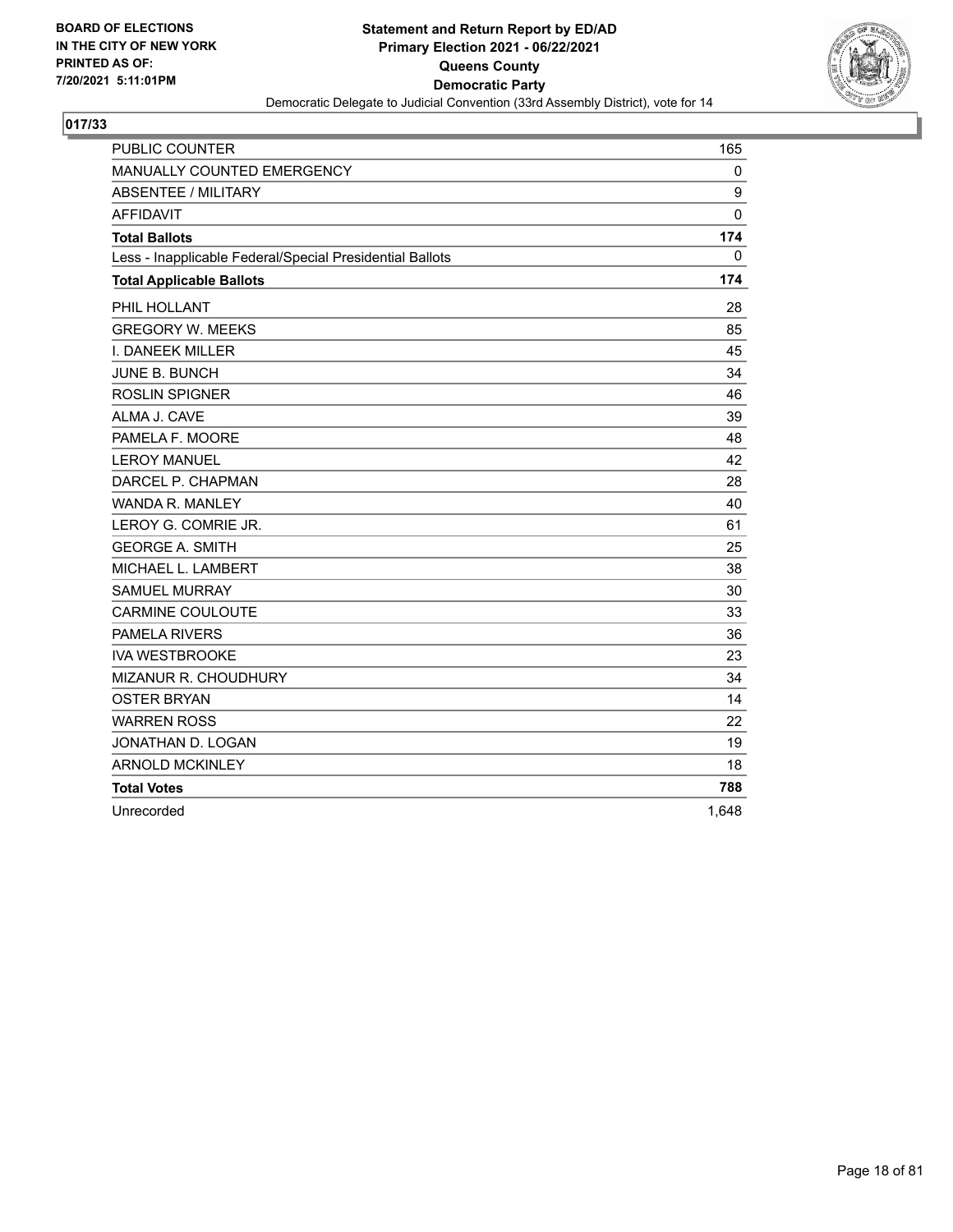

| <b>PUBLIC COUNTER</b>                                    | 95           |
|----------------------------------------------------------|--------------|
| MANUALLY COUNTED EMERGENCY                               | $\mathbf{0}$ |
| ABSENTEE / MILITARY                                      | 21           |
| <b>AFFIDAVIT</b>                                         | $\mathbf{1}$ |
| <b>Total Ballots</b>                                     | 117          |
| Less - Inapplicable Federal/Special Presidential Ballots | $\mathbf{0}$ |
| <b>Total Applicable Ballots</b>                          | 117          |
| PHIL HOLLANT                                             | 22           |
| <b>GREGORY W. MEEKS</b>                                  | 59           |
| I. DANEEK MILLER                                         | 30           |
| <b>JUNE B. BUNCH</b>                                     | 23           |
| <b>ROSLIN SPIGNER</b>                                    | 34           |
| ALMA J. CAVE                                             | 27           |
| PAMELA F. MOORE                                          | 34           |
| <b>LEROY MANUEL</b>                                      | 21           |
| DARCEL P. CHAPMAN                                        | 22           |
| <b>WANDA R. MANLEY</b>                                   | 24           |
| LEROY G. COMRIE JR.                                      | 40           |
| <b>GEORGE A. SMITH</b>                                   | 26           |
| MICHAEL L. LAMBERT                                       | 24           |
| <b>SAMUEL MURRAY</b>                                     | 18           |
| <b>CARMINE COULOUTE</b>                                  | 18           |
| <b>PAMELA RIVERS</b>                                     | 30           |
| <b>IVA WESTBROOKE</b>                                    | 12           |
| MIZANUR R. CHOUDHURY                                     | 24           |
| <b>OSTER BRYAN</b>                                       | 13           |
| <b>WARREN ROSS</b>                                       | 25           |
| JONATHAN D. LOGAN                                        | 21           |
| <b>ARNOLD MCKINLEY</b>                                   | 24           |
| UNATTRIBUTABLE WRITE-IN (WRITE-IN)                       | 2            |
| <b>Total Votes</b>                                       | 573          |
| Unrecorded                                               | 1.065        |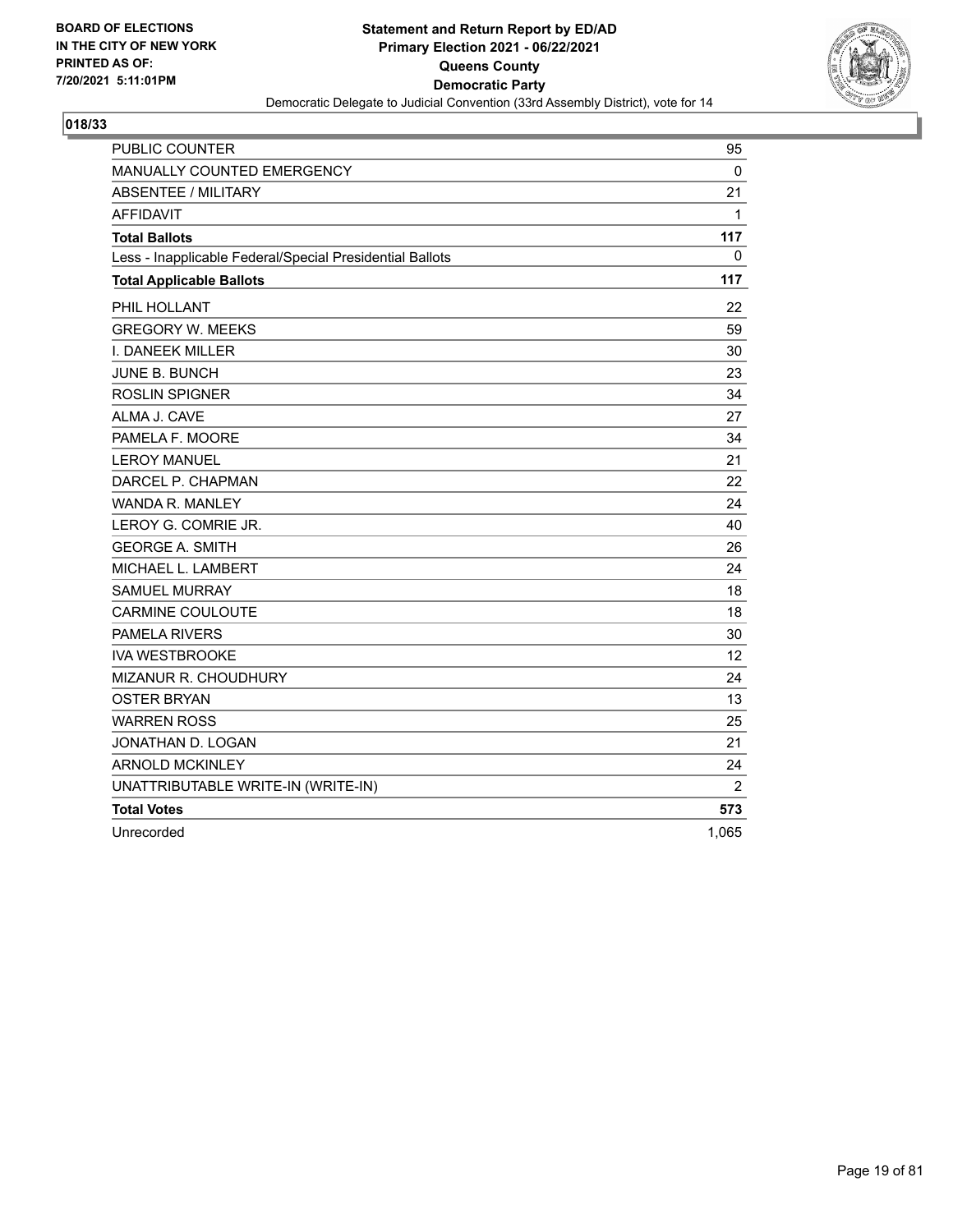

| <b>PUBLIC COUNTER</b>                                    | 165         |
|----------------------------------------------------------|-------------|
| MANUALLY COUNTED EMERGENCY                               | $\mathbf 0$ |
| ABSENTEE / MILITARY                                      | 17          |
| <b>AFFIDAVIT</b>                                         | 0           |
| <b>Total Ballots</b>                                     | 182         |
| Less - Inapplicable Federal/Special Presidential Ballots | 0           |
| <b>Total Applicable Ballots</b>                          | 182         |
| PHIL HOLLANT                                             | 20          |
| <b>GREGORY W. MEEKS</b>                                  | 91          |
| I. DANEEK MILLER                                         | 34          |
| JUNE B. BUNCH                                            | 23          |
| <b>ROSLIN SPIGNER</b>                                    | 46          |
| ALMA J. CAVE                                             | 28          |
| PAMELA F. MOORE                                          | 45          |
| <b>LEROY MANUEL</b>                                      | 36          |
| DARCEL P. CHAPMAN                                        | 29          |
| <b>WANDA R. MANLEY</b>                                   | 30          |
| LEROY G. COMRIE JR.                                      | 58          |
| <b>GEORGE A. SMITH</b>                                   | 26          |
| MICHAEL L. LAMBERT                                       | 31          |
| <b>SAMUEL MURRAY</b>                                     | 29          |
| <b>CARMINE COULOUTE</b>                                  | 19          |
| <b>PAMELA RIVERS</b>                                     | 33          |
| <b>IVA WESTBROOKE</b>                                    | 11          |
| MIZANUR R. CHOUDHURY                                     | 34          |
| <b>OSTER BRYAN</b>                                       | 9           |
| <b>WARREN ROSS</b>                                       | 19          |
| JONATHAN D. LOGAN                                        | 18          |
| <b>ARNOLD MCKINLEY</b>                                   | 13          |
| UNATTRIBUTABLE WRITE-IN (WRITE-IN)                       | 4           |
| <b>Total Votes</b>                                       | 686         |
| Unrecorded                                               | 1.862       |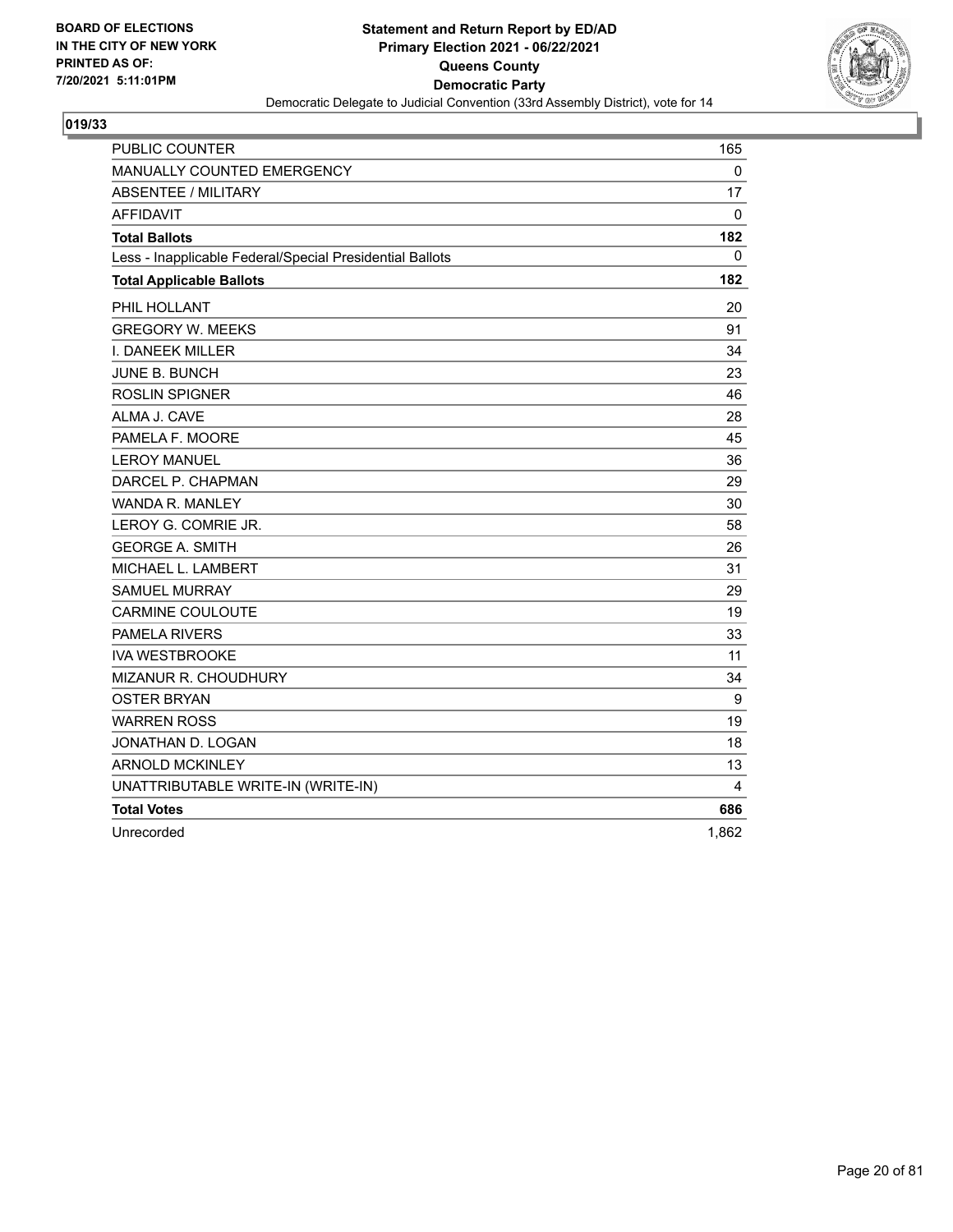

| <b>PUBLIC COUNTER</b>                                    | 144      |
|----------------------------------------------------------|----------|
| MANUALLY COUNTED EMERGENCY                               | 0        |
| <b>ABSENTEE / MILITARY</b>                               | 36       |
| <b>AFFIDAVIT</b>                                         | 0        |
| <b>Total Ballots</b>                                     | 180      |
| Less - Inapplicable Federal/Special Presidential Ballots | $\Omega$ |
| <b>Total Applicable Ballots</b>                          | 180      |
| PHIL HOLLANT                                             | 30       |
| <b>GREGORY W. MEEKS</b>                                  | 91       |
| I. DANEEK MILLER                                         | 53       |
| <b>JUNE B. BUNCH</b>                                     | 53       |
| <b>ROSLIN SPIGNER</b>                                    | 60       |
| ALMA J. CAVE                                             | 55       |
| PAMELA F. MOORE                                          | 67       |
| <b>LEROY MANUEL</b>                                      | 42       |
| DARCEL P. CHAPMAN                                        | 45       |
| WANDA R. MANLEY                                          | 57       |
| LEROY G. COMRIE JR.                                      | 70       |
| <b>GEORGE A. SMITH</b>                                   | 47       |
| MICHAEL L. LAMBERT                                       | 52       |
| <b>SAMUEL MURRAY</b>                                     | 45       |
| <b>CARMINE COULOUTE</b>                                  | 41       |
| PAMELA RIVERS                                            | 39       |
| <b>IVA WESTBROOKE</b>                                    | 17       |
| MIZANUR R. CHOUDHURY                                     | 50       |
| <b>OSTER BRYAN</b>                                       | 22       |
| <b>WARREN ROSS</b>                                       | 24       |
| JONATHAN D. LOGAN                                        | 28       |
| <b>ARNOLD MCKINLEY</b>                                   | 28       |
| UNATTRIBUTABLE WRITE-IN (WRITE-IN)                       | 1        |
| <b>Total Votes</b>                                       | 1,017    |
| Unrecorded                                               | 1,503    |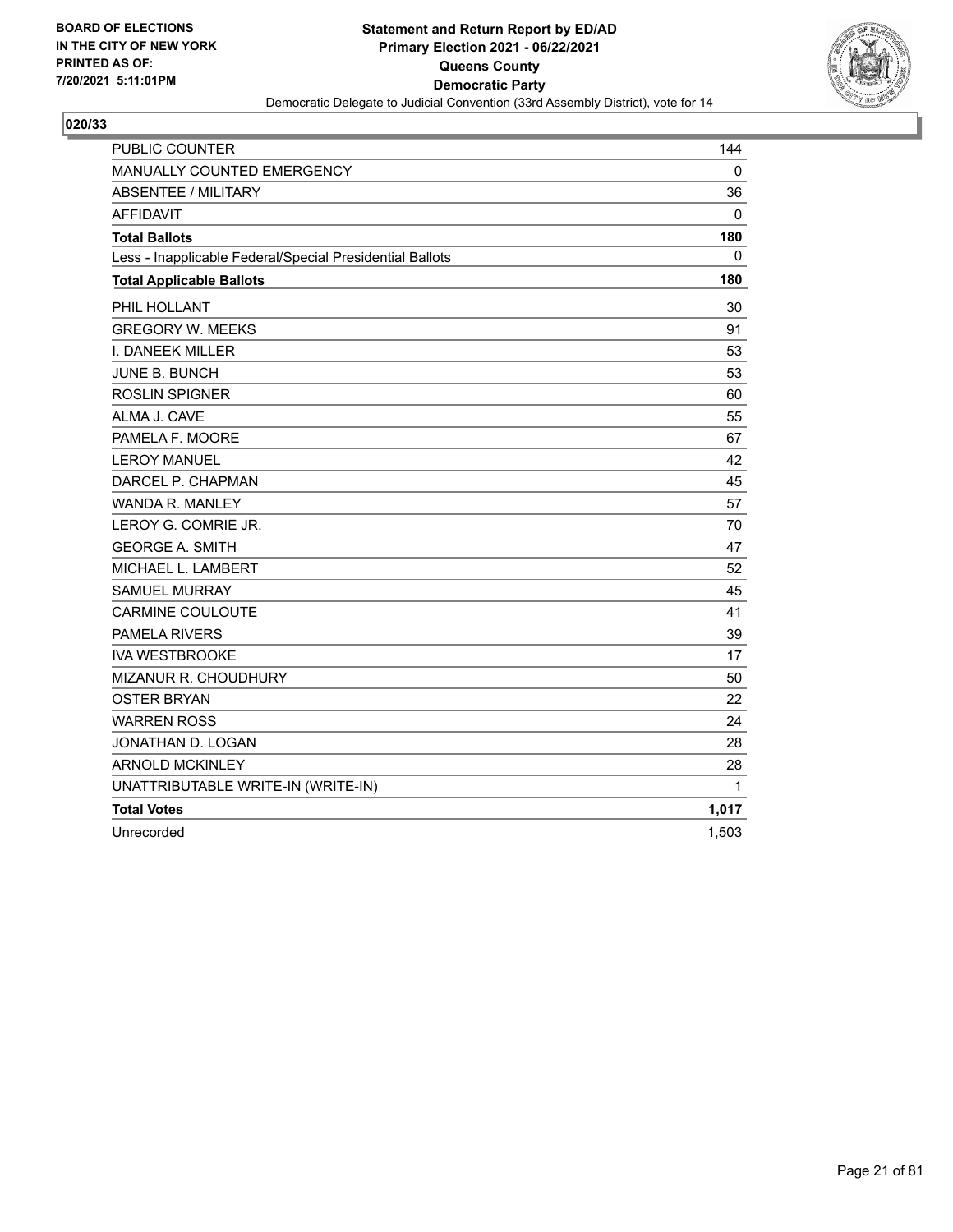

| <b>PUBLIC COUNTER</b>                                    | 177          |
|----------------------------------------------------------|--------------|
| MANUALLY COUNTED EMERGENCY                               | 0            |
| <b>ABSENTEE / MILITARY</b>                               | 11           |
| <b>AFFIDAVIT</b>                                         | $\mathbf{1}$ |
| <b>Total Ballots</b>                                     | 189          |
| Less - Inapplicable Federal/Special Presidential Ballots | 0            |
| <b>Total Applicable Ballots</b>                          | 189          |
| PHIL HOLLANT                                             | 33           |
| <b>GREGORY W. MEEKS</b>                                  | 89           |
| I. DANEEK MILLER                                         | 51           |
| <b>JUNE B. BUNCH</b>                                     | 42           |
| <b>ROSLIN SPIGNER</b>                                    | 41           |
| ALMA J. CAVE                                             | 47           |
| PAMELA F. MOORE                                          | 58           |
| <b>LEROY MANUEL</b>                                      | 36           |
| DARCEL P. CHAPMAN                                        | 33           |
| WANDA R. MANLEY                                          | 44           |
| LEROY G. COMRIE JR.                                      | 74           |
| <b>GEORGE A. SMITH</b>                                   | 46           |
| MICHAEL L. LAMBERT                                       | 43           |
| <b>SAMUEL MURRAY</b>                                     | 36           |
| <b>CARMINE COULOUTE</b>                                  | 31           |
| <b>PAMELA RIVERS</b>                                     | 44           |
| <b>IVA WESTBROOKE</b>                                    | 27           |
| <b>MIZANUR R. CHOUDHURY</b>                              | 49           |
| <b>OSTER BRYAN</b>                                       | 11           |
| <b>WARREN ROSS</b>                                       | 25           |
| JONATHAN D. LOGAN                                        | 29           |
| <b>ARNOLD MCKINLEY</b>                                   | 27           |
| UNATTRIBUTABLE WRITE-IN (WRITE-IN)                       | 2            |
| <b>Total Votes</b>                                       | 918          |
| Unrecorded                                               | 1,728        |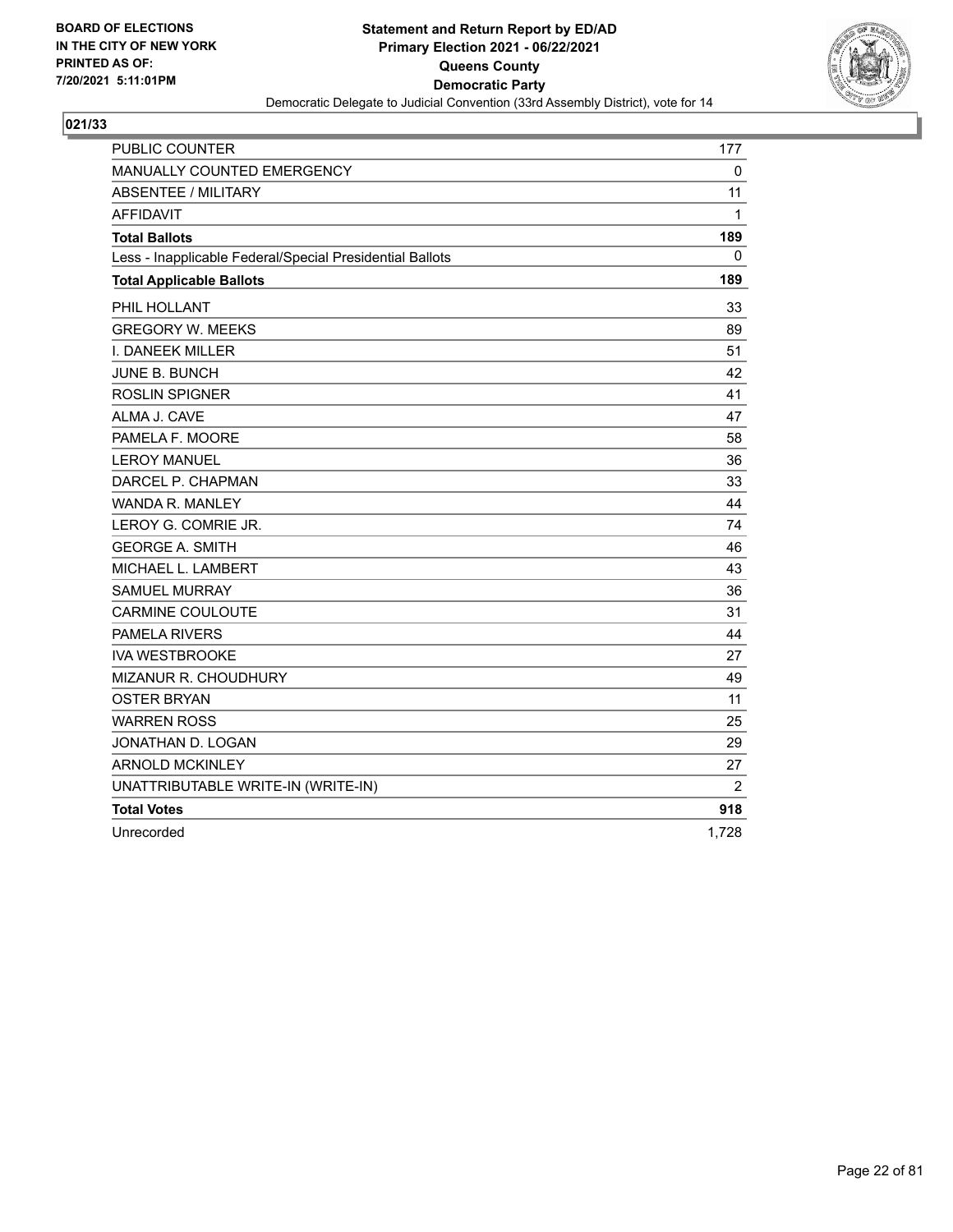

| <b>PUBLIC COUNTER</b>                                    | 112   |
|----------------------------------------------------------|-------|
| MANUALLY COUNTED EMERGENCY                               | 0     |
| <b>ABSENTEE / MILITARY</b>                               | 11    |
| <b>AFFIDAVIT</b>                                         | 1     |
| <b>Total Ballots</b>                                     | 124   |
| Less - Inapplicable Federal/Special Presidential Ballots | 0     |
| <b>Total Applicable Ballots</b>                          | 124   |
| PHIL HOLLANT                                             | 14    |
| <b>GREGORY W. MEEKS</b>                                  | 77    |
| I. DANEEK MILLER                                         | 30    |
| <b>JUNE B. BUNCH</b>                                     | 29    |
| <b>ROSLIN SPIGNER</b>                                    | 30    |
| ALMA J. CAVE                                             | 29    |
| PAMELA F. MOORE                                          | 36    |
| <b>LEROY MANUEL</b>                                      | 28    |
| DARCEL P. CHAPMAN                                        | 25    |
| <b>WANDA R. MANLEY</b>                                   | 31    |
| LEROY G. COMRIE JR.                                      | 48    |
| <b>GEORGE A. SMITH</b>                                   | 26    |
| MICHAEL L. LAMBERT                                       | 29    |
| <b>SAMUEL MURRAY</b>                                     | 25    |
| <b>CARMINE COULOUTE</b>                                  | 24    |
| PAMELA RIVERS                                            | 32    |
| <b>IVA WESTBROOKE</b>                                    | 13    |
| MIZANUR R. CHOUDHURY                                     | 26    |
| <b>OSTER BRYAN</b>                                       | 10    |
| <b>WARREN ROSS</b>                                       | 18    |
| JONATHAN D. LOGAN                                        | 17    |
| <b>ARNOLD MCKINLEY</b>                                   | 12    |
| <b>Total Votes</b>                                       | 609   |
| Unrecorded                                               | 1,127 |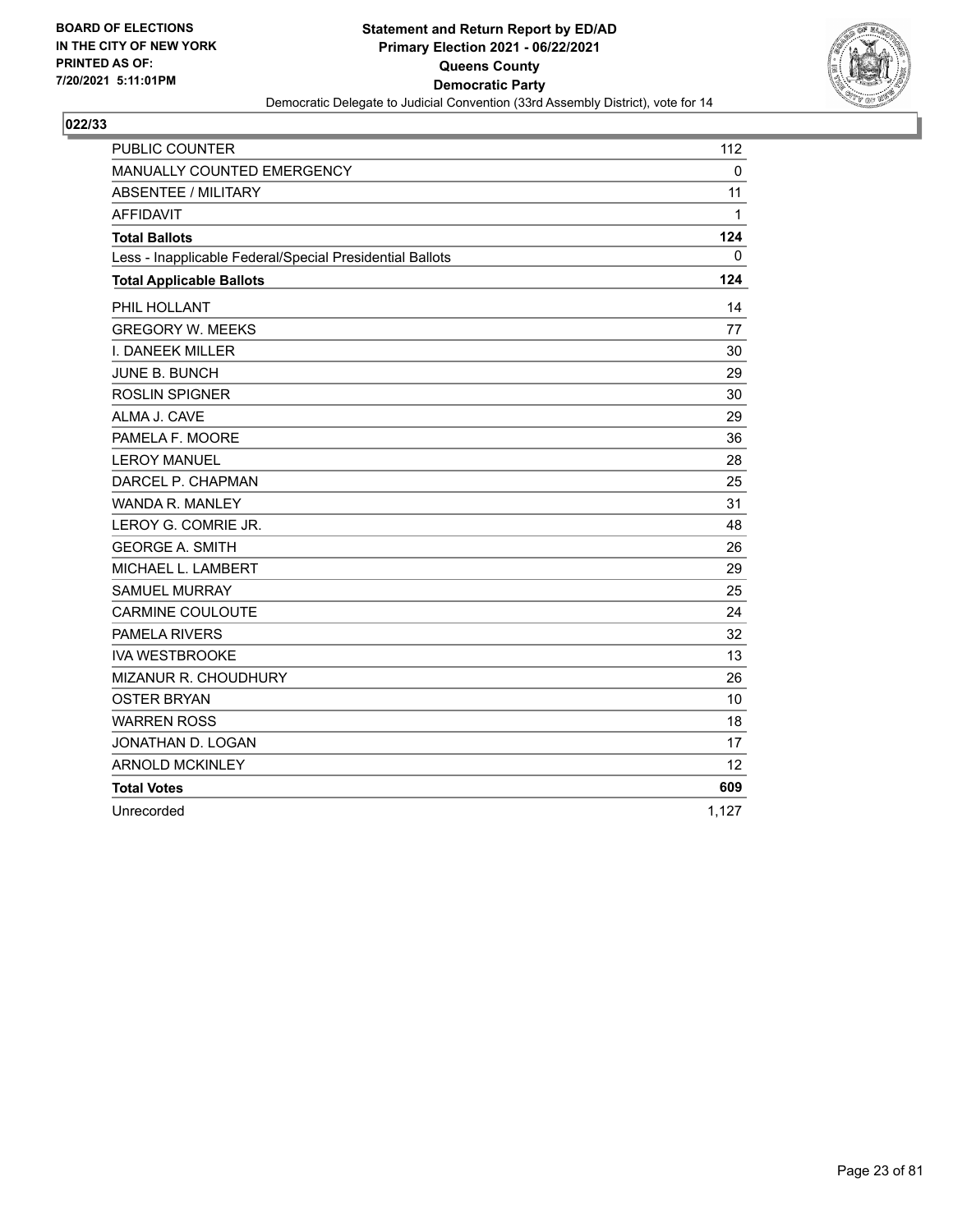

| <b>PUBLIC COUNTER</b>                                    | 138         |
|----------------------------------------------------------|-------------|
| MANUALLY COUNTED EMERGENCY                               | 0           |
| <b>ABSENTEE / MILITARY</b>                               | 34          |
| <b>AFFIDAVIT</b>                                         | 1           |
| <b>Total Ballots</b>                                     | 173         |
| Less - Inapplicable Federal/Special Presidential Ballots | 0           |
| <b>Total Applicable Ballots</b>                          | 173         |
| PHIL HOLLANT                                             | 14          |
| <b>GREGORY W. MEEKS</b>                                  | 92          |
| I. DANEEK MILLER                                         | 56          |
| <b>JUNE B. BUNCH</b>                                     | 20          |
| <b>ROSLIN SPIGNER</b>                                    | 43          |
| ALMA J. CAVE                                             | 26          |
| PAMELA F. MOORE                                          | 44          |
| <b>LEROY MANUEL</b>                                      | 36          |
| DARCEL P. CHAPMAN                                        | 24          |
| <b>WANDA R. MANLEY</b>                                   | 30          |
| LEROY G. COMRIE JR.                                      | 69          |
| <b>GEORGE A. SMITH</b>                                   | 31          |
| MICHAEL L. LAMBERT                                       | 28          |
| <b>SAMUEL MURRAY</b>                                     | 30          |
| <b>CARMINE COULOUTE</b>                                  | 28          |
| <b>PAMELA RIVERS</b>                                     | 27          |
| <b>IVA WESTBROOKE</b>                                    | 17          |
| MIZANUR R. CHOUDHURY                                     | 38          |
| <b>OSTER BRYAN</b>                                       | 14          |
| <b>WARREN ROSS</b>                                       | 18          |
| JONATHAN D. LOGAN                                        | 24          |
| <b>ARNOLD MCKINLEY</b>                                   | 17          |
| FAHIMA CHOWDHUMY (WRITE-IN)                              | $\mathbf 1$ |
| MOHAMMED R CHOWDHURY (WRITE-IN)                          | 1           |
| UNATTRIBUTABLE WRITE-IN (WRITE-IN)                       | 5           |
| <b>Total Votes</b>                                       | 733         |
| Unrecorded                                               | 1,689       |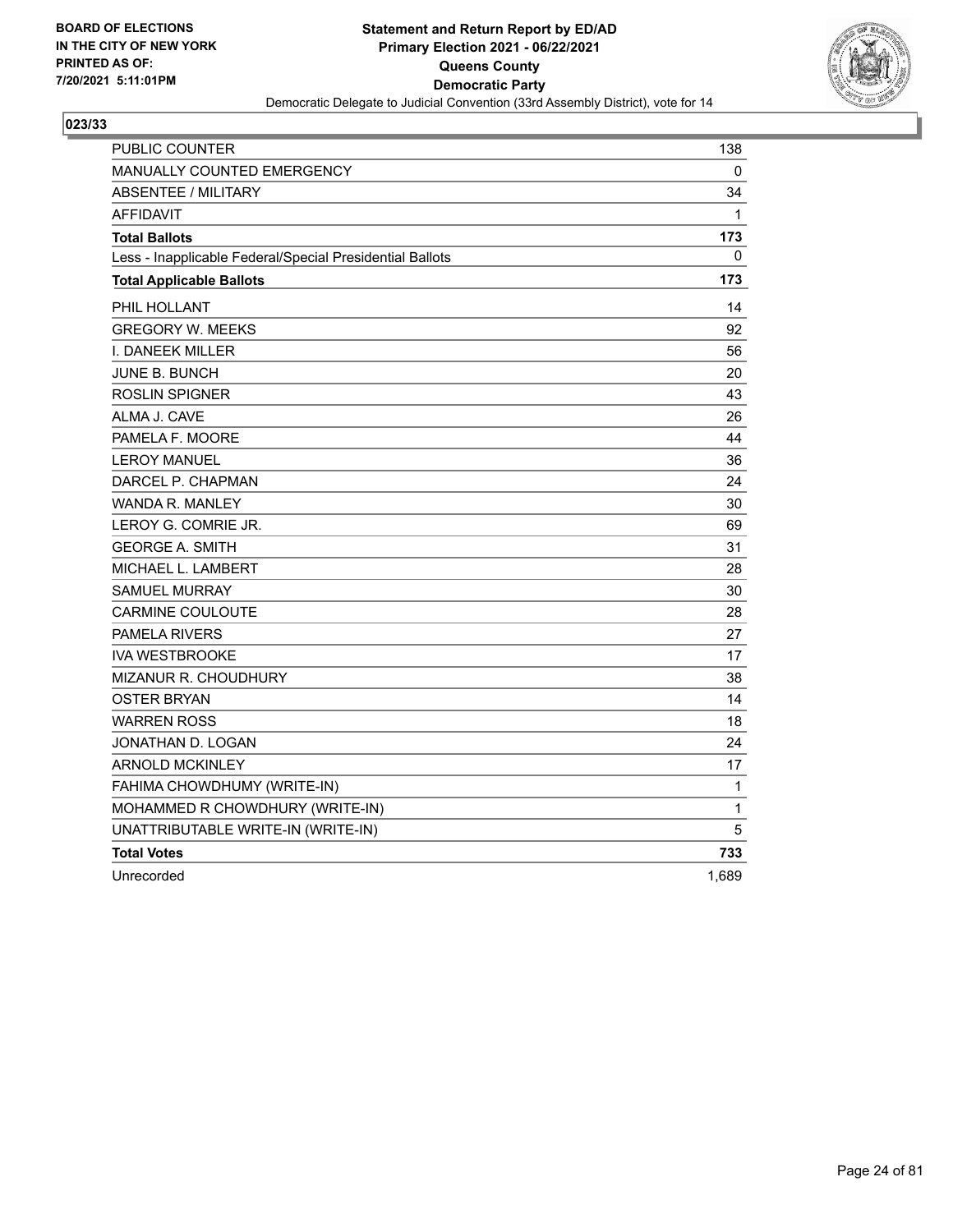

| <b>PUBLIC COUNTER</b>                                    | 102               |
|----------------------------------------------------------|-------------------|
| MANUALLY COUNTED EMERGENCY                               | 0                 |
| <b>ABSENTEE / MILITARY</b>                               | $12 \overline{ }$ |
| <b>AFFIDAVIT</b>                                         | 0                 |
| <b>Total Ballots</b>                                     | 114               |
| Less - Inapplicable Federal/Special Presidential Ballots | 0                 |
| <b>Total Applicable Ballots</b>                          | 114               |
| PHIL HOLLANT                                             | 12                |
| <b>GREGORY W. MEEKS</b>                                  | 60                |
| I. DANEEK MILLER                                         | 16                |
| JUNE B. BUNCH                                            | 21                |
| <b>ROSLIN SPIGNER</b>                                    | 27                |
| ALMA J. CAVE                                             | 19                |
| PAMELA F. MOORE                                          | 28                |
| <b>LEROY MANUEL</b>                                      | 20                |
| DARCEL P. CHAPMAN                                        | 19                |
| <b>WANDA R. MANLEY</b>                                   | 16                |
| LEROY G. COMRIE JR.                                      | 40                |
| <b>GEORGE A. SMITH</b>                                   | 20                |
| MICHAEL L. LAMBERT                                       | 9                 |
| <b>SAMUEL MURRAY</b>                                     | 16                |
| <b>CARMINE COULOUTE</b>                                  | 11                |
| <b>PAMELA RIVERS</b>                                     | 22                |
| <b>IVA WESTBROOKE</b>                                    | 13                |
| MIZANUR R. CHOUDHURY                                     | 25                |
| <b>OSTER BRYAN</b>                                       | 11                |
| <b>WARREN ROSS</b>                                       | 17                |
| JONATHAN D. LOGAN                                        | 16                |
| <b>ARNOLD MCKINLEY</b>                                   | 17                |
| CHRISTOPHER MENDOZA (WRITE-IN)                           | 1                 |
| UNATTRIBUTABLE WRITE-IN (WRITE-IN)                       | $\overline{2}$    |
| <b>Total Votes</b>                                       | 458               |
| Unrecorded                                               | 1,138             |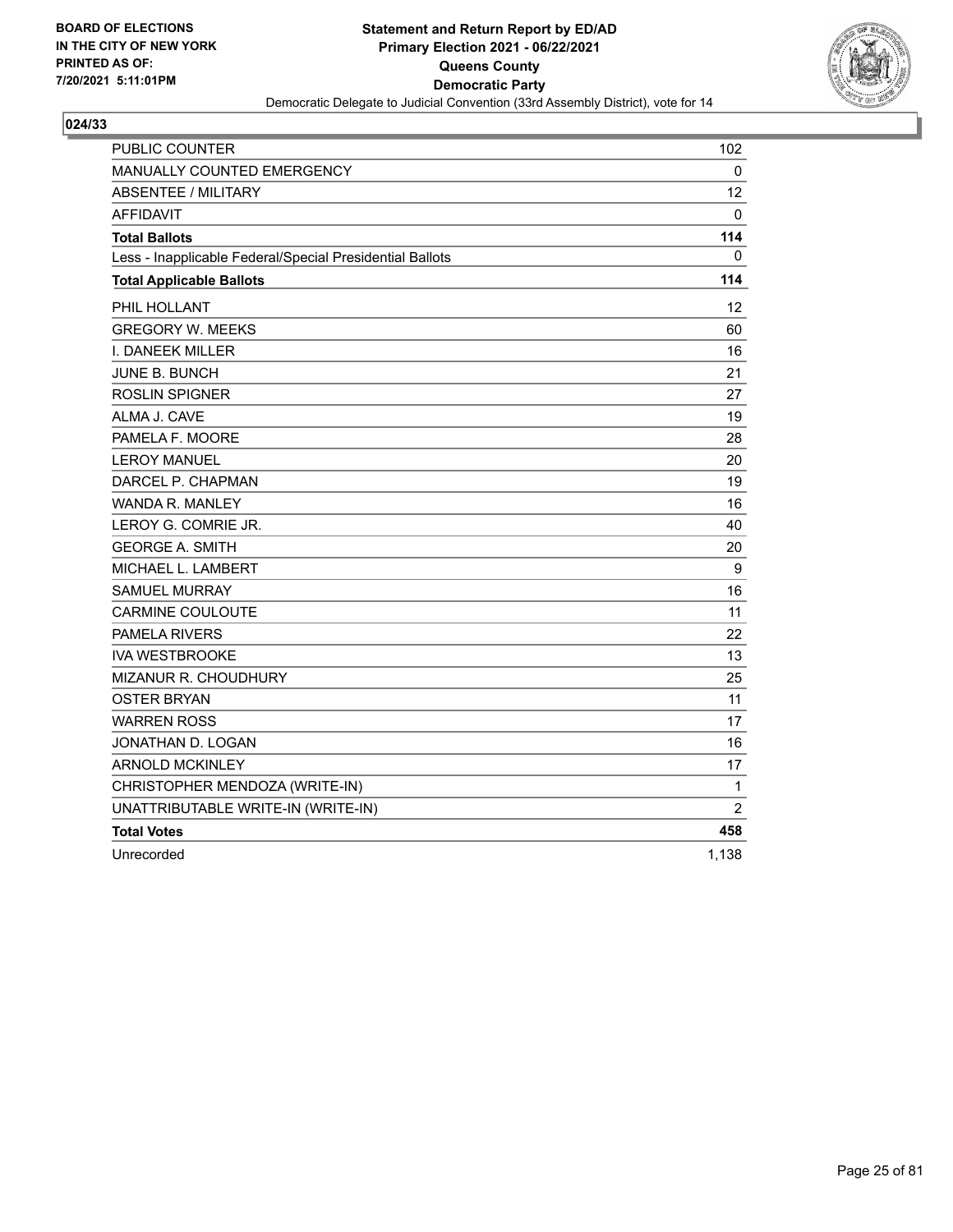

| PUBLIC COUNTER                                           | 153          |
|----------------------------------------------------------|--------------|
| MANUALLY COUNTED EMERGENCY                               | 0            |
| <b>ABSENTEE / MILITARY</b>                               | 24           |
| <b>AFFIDAVIT</b>                                         | $\mathbf{0}$ |
| <b>Total Ballots</b>                                     | 177          |
| Less - Inapplicable Federal/Special Presidential Ballots | $\mathbf{0}$ |
| <b>Total Applicable Ballots</b>                          | 177          |
| PHIL HOLLANT                                             | 36           |
| <b>GREGORY W. MEEKS</b>                                  | 83           |
| I. DANEEK MILLER                                         | 51           |
| <b>JUNE B. BUNCH</b>                                     | 42           |
| <b>ROSLIN SPIGNER</b>                                    | 53           |
| ALMA J. CAVE                                             | 50           |
| PAMELA F. MOORE                                          | 57           |
| <b>LEROY MANUEL</b>                                      | 42           |
| DARCEL P. CHAPMAN                                        | 37           |
| <b>WANDA R. MANLEY</b>                                   | 49           |
| LEROY G. COMRIE JR.                                      | 54           |
| <b>GEORGE A. SMITH</b>                                   | 43           |
| MICHAEL L. LAMBERT                                       | 46           |
| <b>SAMUEL MURRAY</b>                                     | 42           |
| <b>CARMINE COULOUTE</b>                                  | 39           |
| <b>PAMELA RIVERS</b>                                     | 56           |
| <b>IVA WESTBROOKE</b>                                    | 22           |
| <b>MIZANUR R. CHOUDHURY</b>                              | 60           |
| <b>OSTER BRYAN</b>                                       | 17           |
| <b>WARREN ROSS</b>                                       | 27           |
| JONATHAN D. LOGAN                                        | 28           |
| <b>ARNOLD MCKINLEY</b>                                   | 28           |
| UNATTRIBUTABLE WRITE-IN (WRITE-IN)                       | 1            |
| <b>Total Votes</b>                                       | 963          |
| Unrecorded                                               | 1,515        |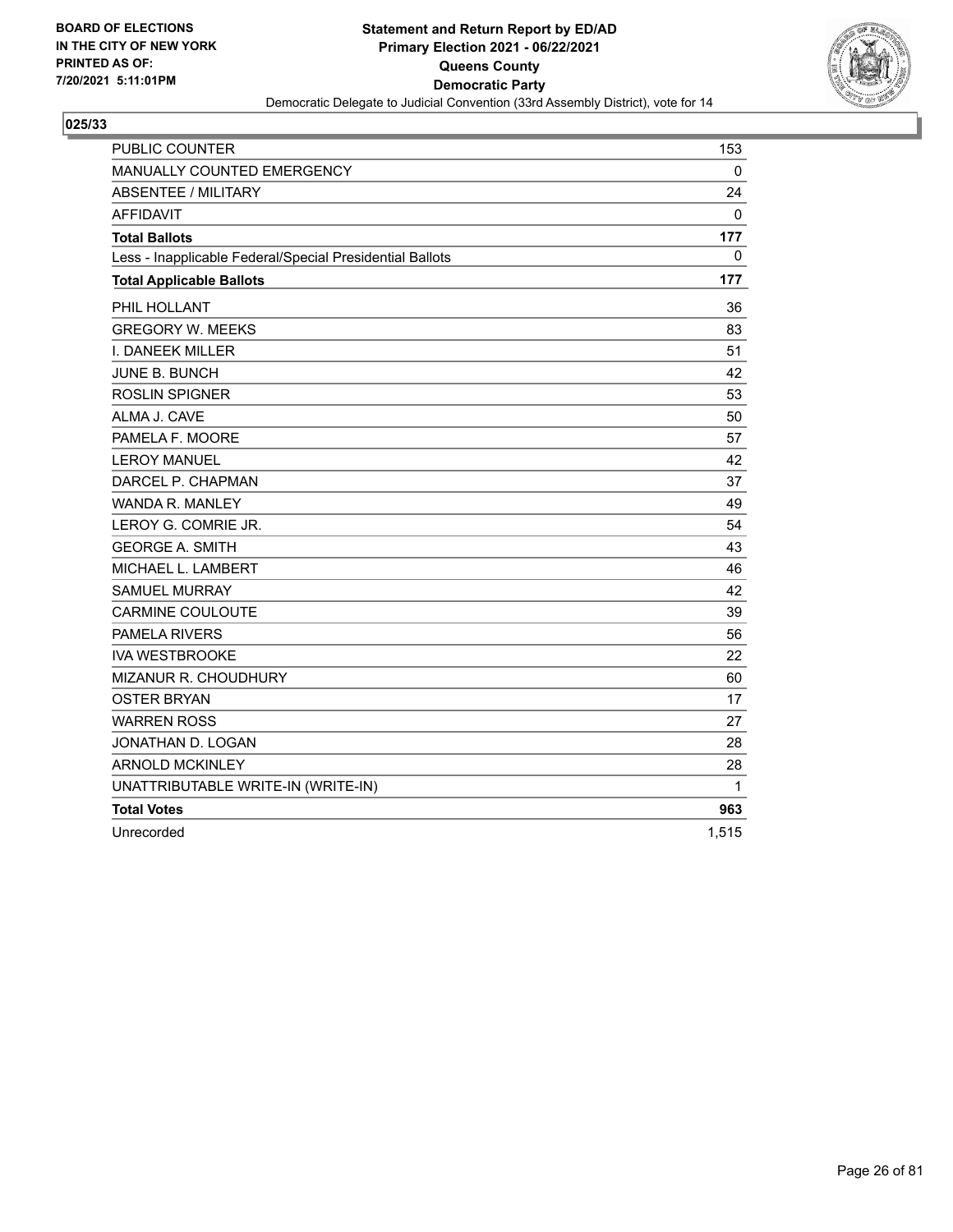

| <b>PUBLIC COUNTER</b>                                    | 140   |
|----------------------------------------------------------|-------|
| <b>MANUALLY COUNTED EMERGENCY</b>                        | 0     |
| <b>ABSENTEE / MILITARY</b>                               | 18    |
| AFFIDAVIT                                                | 3     |
| <b>Total Ballots</b>                                     | 161   |
| Less - Inapplicable Federal/Special Presidential Ballots | 0     |
| <b>Total Applicable Ballots</b>                          | 161   |
| PHIL HOLLANT                                             | 18    |
| <b>GREGORY W. MEEKS</b>                                  | 79    |
| I. DANEEK MILLER                                         | 30    |
| <b>JUNE B. BUNCH</b>                                     | 29    |
| <b>ROSLIN SPIGNER</b>                                    | 36    |
| ALMA J. CAVE                                             | 27    |
| PAMELA F. MOORE                                          | 43    |
| <b>LEROY MANUEL</b>                                      | 29    |
| DARCEL P. CHAPMAN                                        | 23    |
| WANDA R. MANLEY                                          | 29    |
| LEROY G. COMRIE JR.                                      | 66    |
| <b>GEORGE A. SMITH</b>                                   | 29    |
| MICHAEL L. LAMBERT                                       | 31    |
| <b>SAMUEL MURRAY</b>                                     | 25    |
| <b>CARMINE COULOUTE</b>                                  | 22    |
| <b>PAMELA RIVERS</b>                                     | 33    |
| <b>IVA WESTBROOKE</b>                                    | 17    |
| MIZANUR R. CHOUDHURY                                     | 32    |
| <b>OSTER BRYAN</b>                                       | 8     |
| <b>WARREN ROSS</b>                                       | 23    |
| JONATHAN D. LOGAN                                        | 24    |
| <b>ARNOLD MCKINLEY</b>                                   | 18    |
| JORGE M CORREA JR (WRITE-IN)                             | 1     |
| UNATTRIBUTABLE WRITE-IN (WRITE-IN)                       | 4     |
| <b>Total Votes</b>                                       | 676   |
| Unrecorded                                               | 1,578 |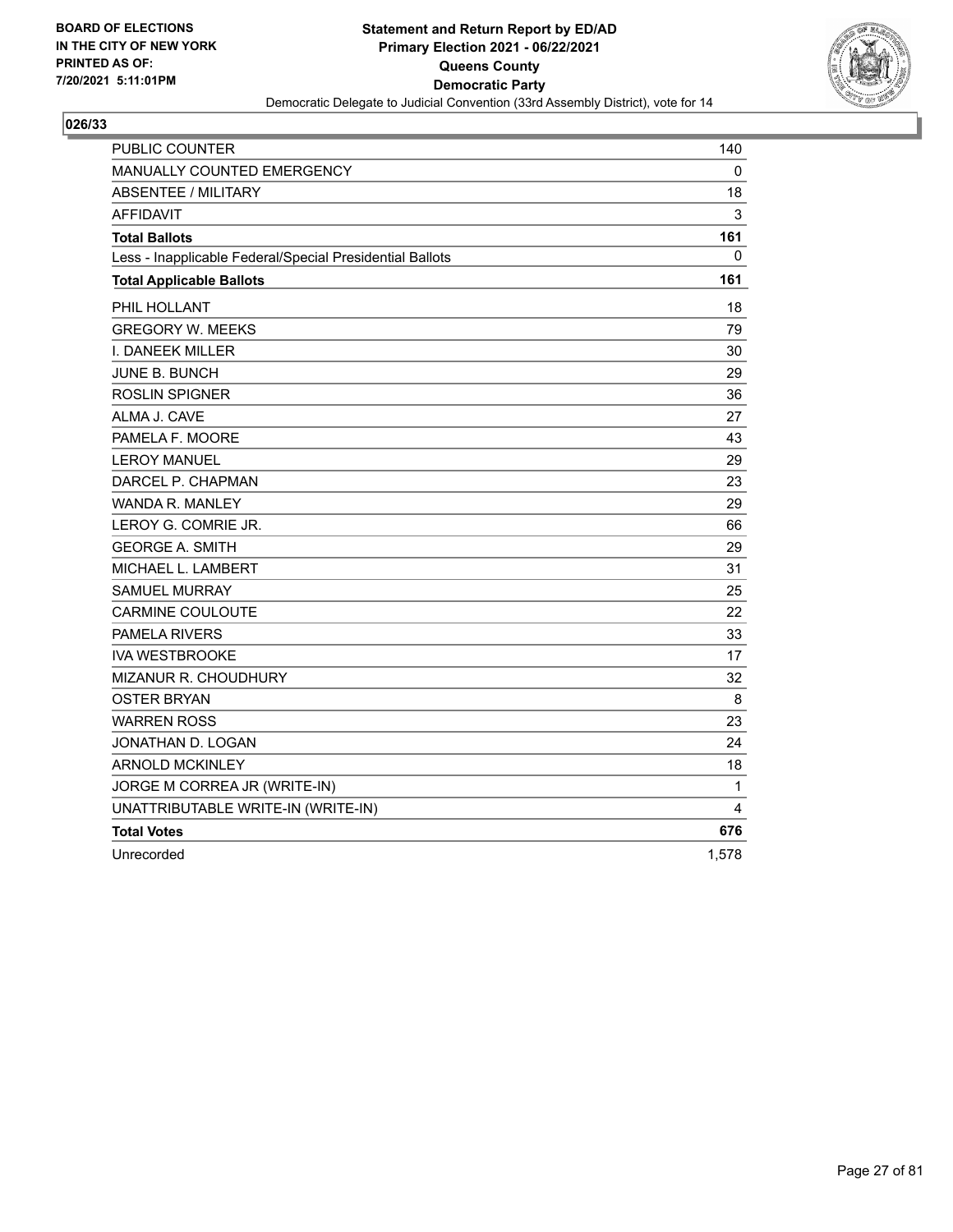

| PUBLIC COUNTER                                           | 118   |
|----------------------------------------------------------|-------|
| MANUALLY COUNTED EMERGENCY                               | 0     |
| <b>ABSENTEE / MILITARY</b>                               | 17    |
| <b>AFFIDAVIT</b>                                         | 0     |
| <b>Total Ballots</b>                                     | 135   |
| Less - Inapplicable Federal/Special Presidential Ballots | 0     |
| <b>Total Applicable Ballots</b>                          | 135   |
| PHIL HOLLANT                                             | 15    |
| <b>GREGORY W. MEEKS</b>                                  | 76    |
| <b>I. DANEEK MILLER</b>                                  | 32    |
| JUNE B. BUNCH                                            | 25    |
| <b>ROSLIN SPIGNER</b>                                    | 35    |
| ALMA J. CAVE                                             | 30    |
| PAMELA F. MOORE                                          | 34    |
| <b>LEROY MANUEL</b>                                      | 21    |
| DARCEL P. CHAPMAN                                        | 20    |
| <b>WANDA R. MANLEY</b>                                   | 28    |
| LEROY G. COMRIE JR.                                      | 49    |
| <b>GEORGE A. SMITH</b>                                   | 21    |
| MICHAEL L. LAMBERT                                       | 23    |
| <b>SAMUEL MURRAY</b>                                     | 19    |
| <b>CARMINE COULOUTE</b>                                  | 15    |
| <b>PAMELA RIVERS</b>                                     | 29    |
| <b>IVA WESTBROOKE</b>                                    | 14    |
| MIZANUR R. CHOUDHURY                                     | 33    |
| <b>OSTER BRYAN</b>                                       | 11    |
| <b>WARREN ROSS</b>                                       | 13    |
| JONATHAN D. LOGAN                                        | 16    |
| <b>ARNOLD MCKINLEY</b>                                   | 23    |
| UNATTRIBUTABLE WRITE-IN (WRITE-IN)                       | 1     |
| <b>Total Votes</b>                                       | 583   |
| Unrecorded                                               | 1.307 |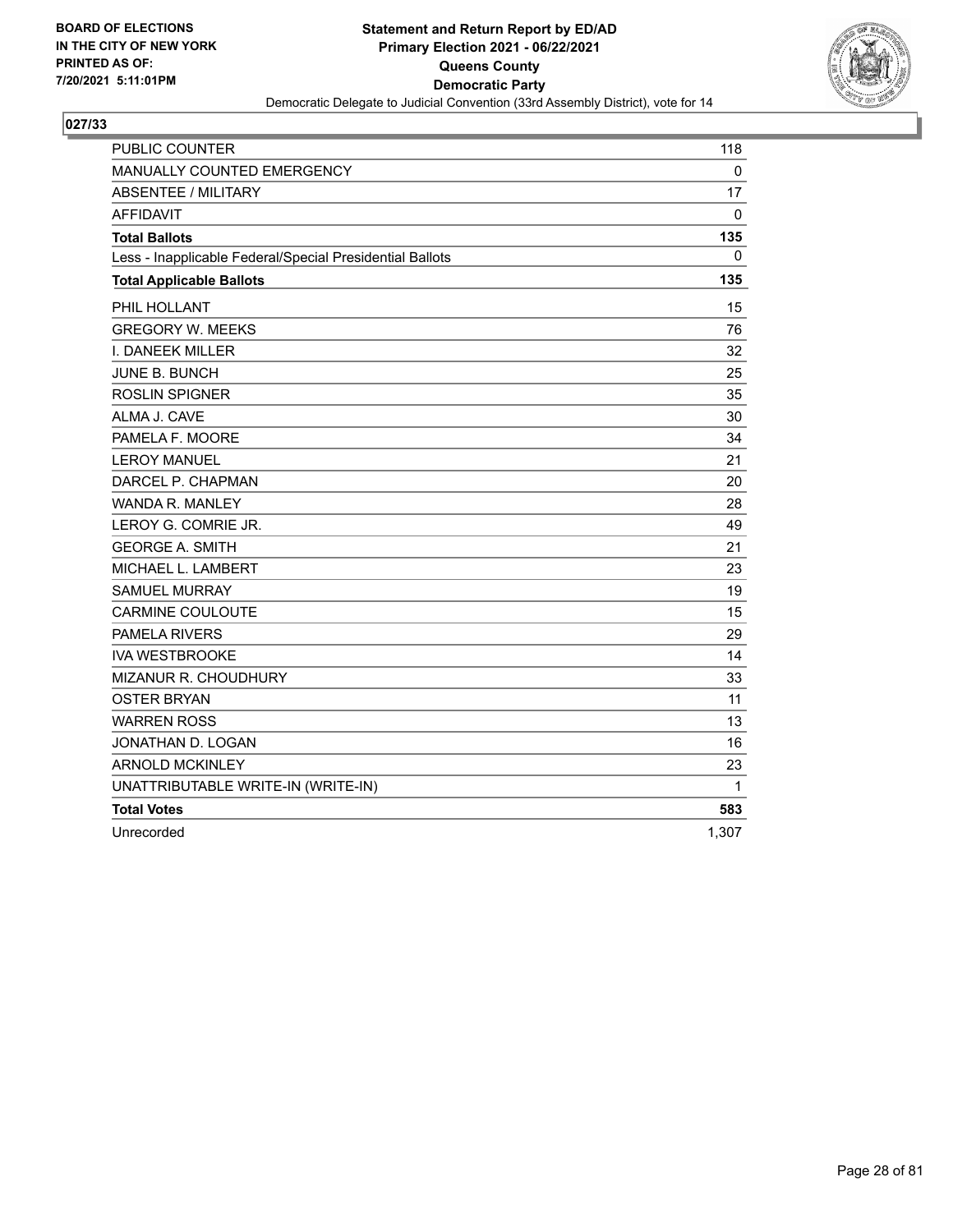

| PUBLIC COUNTER                                           | 184   |
|----------------------------------------------------------|-------|
| MANUALLY COUNTED EMERGENCY                               | 0     |
| <b>ABSENTEE / MILITARY</b>                               | 16    |
| <b>AFFIDAVIT</b>                                         | 1     |
| <b>Total Ballots</b>                                     | 201   |
| Less - Inapplicable Federal/Special Presidential Ballots | 0     |
| <b>Total Applicable Ballots</b>                          | 201   |
| PHIL HOLLANT                                             | 29    |
| <b>GREGORY W. MEEKS</b>                                  | 121   |
| I. DANEEK MILLER                                         | 69    |
| JUNE B. BUNCH                                            | 50    |
| <b>ROSLIN SPIGNER</b>                                    | 64    |
| ALMA J. CAVE                                             | 54    |
| PAMELA F. MOORE                                          | 66    |
| <b>LEROY MANUEL</b>                                      | 48    |
| DARCEL P. CHAPMAN                                        | 49    |
| WANDA R. MANLEY                                          | 57    |
| LEROY G. COMRIE JR.                                      | 86    |
| <b>GEORGE A. SMITH</b>                                   | 45    |
| MICHAEL L. LAMBERT                                       | 60    |
| <b>SAMUEL MURRAY</b>                                     | 51    |
| <b>CARMINE COULOUTE</b>                                  | 44    |
| <b>PAMELA RIVERS</b>                                     | 50    |
| <b>IVA WESTBROOKE</b>                                    | 26    |
| MIZANUR R. CHOUDHURY                                     | 50    |
| <b>OSTER BRYAN</b>                                       | 16    |
| <b>WARREN ROSS</b>                                       | 24    |
| JONATHAN D. LOGAN                                        | 23    |
| <b>ARNOLD MCKINLEY</b>                                   | 24    |
| SANDREA W COBB (WRITE-IN)                                | 1     |
| UNATTRIBUTABLE WRITE-IN (WRITE-IN)                       | 4     |
| <b>Total Votes</b>                                       | 1,111 |
| Unrecorded                                               | 1,703 |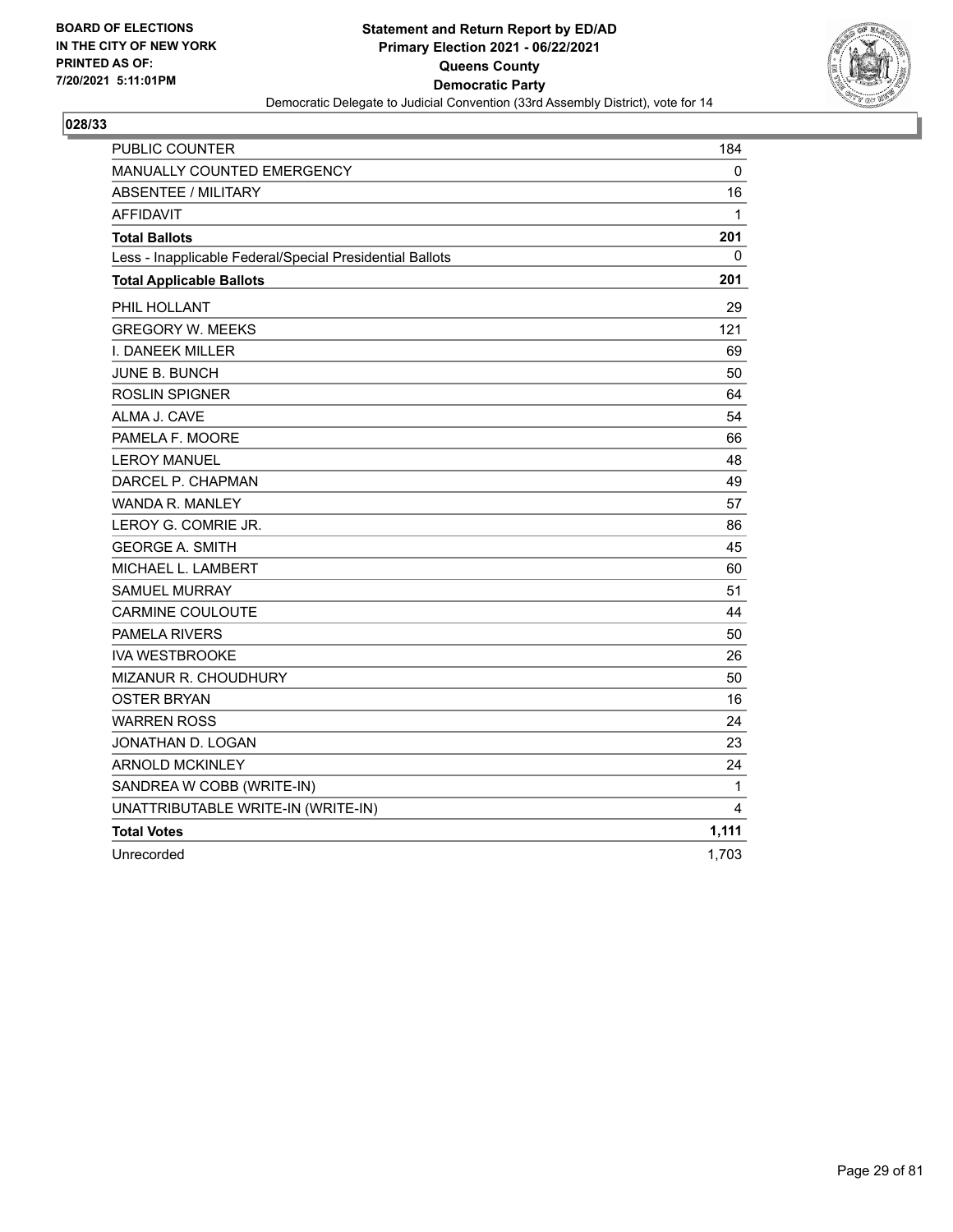

| <b>PUBLIC COUNTER</b>                                    | 216          |
|----------------------------------------------------------|--------------|
| <b>MANUALLY COUNTED EMERGENCY</b>                        | 0            |
| <b>ABSENTEE / MILITARY</b>                               | 39           |
| <b>AFFIDAVIT</b>                                         | 0            |
| <b>Total Ballots</b>                                     | 255          |
| Less - Inapplicable Federal/Special Presidential Ballots | $\mathbf{0}$ |
| <b>Total Applicable Ballots</b>                          | 255          |
| PHIL HOLLANT                                             | 33           |
| <b>GREGORY W. MEEKS</b>                                  | 178          |
| I. DANEEK MILLER                                         | 133          |
| <b>JUNE B. BUNCH</b>                                     | 81           |
| <b>ROSLIN SPIGNER</b>                                    | 89           |
| ALMA J. CAVE                                             | 72           |
| PAMELA F. MOORE                                          | 98           |
| <b>LEROY MANUEL</b>                                      | 65           |
| DARCEL P. CHAPMAN                                        | 58           |
| <b>WANDA R. MANLEY</b>                                   | 80           |
| LEROY G. COMRIE JR.                                      | 136          |
| <b>GEORGE A. SMITH</b>                                   | 84           |
| MICHAEL L. LAMBERT                                       | 63           |
| <b>SAMUEL MURRAY</b>                                     | 59           |
| <b>CARMINE COULOUTE</b>                                  | 45           |
| <b>PAMELA RIVERS</b>                                     | 63           |
| <b>IVA WESTBROOKE</b>                                    | 26           |
| <b>MIZANUR R. CHOUDHURY</b>                              | 40           |
| <b>OSTER BRYAN</b>                                       | 17           |
| <b>WARREN ROSS</b>                                       | 41           |
| JONATHAN D. LOGAN                                        | 36           |
| <b>ARNOLD MCKINLEY</b>                                   | 32           |
| ARNOLD SPENCE (WRITE-IN)                                 | 1            |
| <b>Total Votes</b>                                       | 1,530        |
| Unrecorded                                               | 2,040        |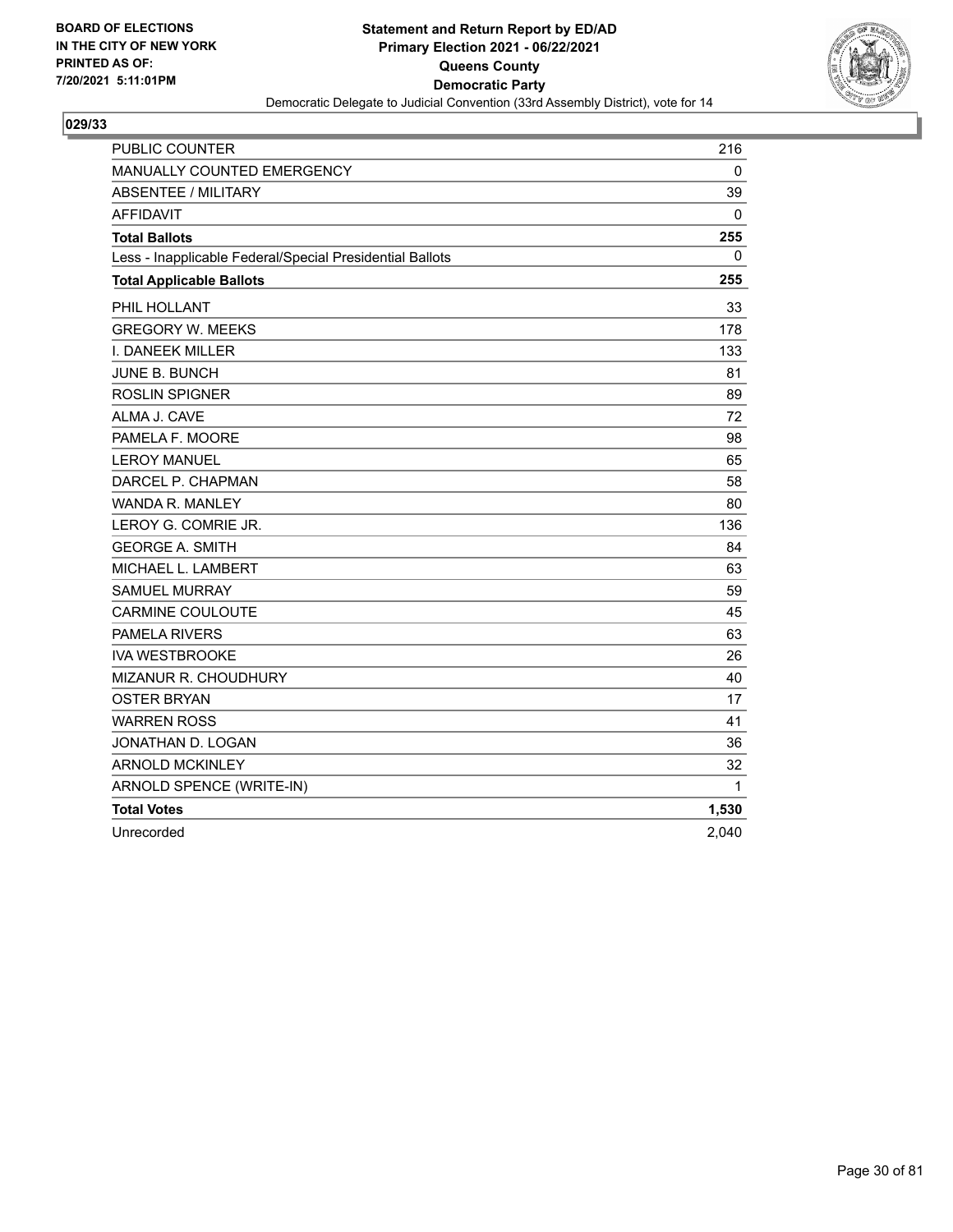

| <b>PUBLIC COUNTER</b>                                    | 177            |
|----------------------------------------------------------|----------------|
| MANUALLY COUNTED EMERGENCY                               | $\mathbf 0$    |
| <b>ABSENTEE / MILITARY</b>                               | 24             |
| <b>AFFIDAVIT</b>                                         | $\overline{2}$ |
| <b>Total Ballots</b>                                     | 203            |
| Less - Inapplicable Federal/Special Presidential Ballots | 0              |
| <b>Total Applicable Ballots</b>                          | 203            |
| PHIL HOLLANT                                             | 27             |
| <b>GREGORY W. MEEKS</b>                                  | 142            |
| I. DANEEK MILLER                                         | 118            |
| JUNE B. BUNCH                                            | 54             |
| <b>ROSLIN SPIGNER</b>                                    | 80             |
| ALMA J. CAVE                                             | 53             |
| PAMELA F. MOORE                                          | 71             |
| <b>LEROY MANUEL</b>                                      | 52             |
| DARCEL P. CHAPMAN                                        | 53             |
| <b>WANDA R. MANLEY</b>                                   | 62             |
| LEROY G. COMRIE JR.                                      | 120            |
| <b>GEORGE A. SMITH</b>                                   | 57             |
| MICHAEL L. LAMBERT                                       | 61             |
| <b>SAMUEL MURRAY</b>                                     | 53             |
| <b>CARMINE COULOUTE</b>                                  | 38             |
| <b>PAMELA RIVERS</b>                                     | 64             |
| <b>IVA WESTBROOKE</b>                                    | 31             |
| <b>MIZANUR R. CHOUDHURY</b>                              | 22             |
| <b>OSTER BRYAN</b>                                       | 19             |
| <b>WARREN ROSS</b>                                       | 41             |
| JONATHAN D. LOGAN                                        | 42             |
| <b>ARNOLD MCKINLEY</b>                                   | 33             |
| UNATTRIBUTABLE WRITE-IN (WRITE-IN)                       | $\mathbf{1}$   |
| <b>Total Votes</b>                                       | 1,294          |
| Unrecorded                                               | 1,548          |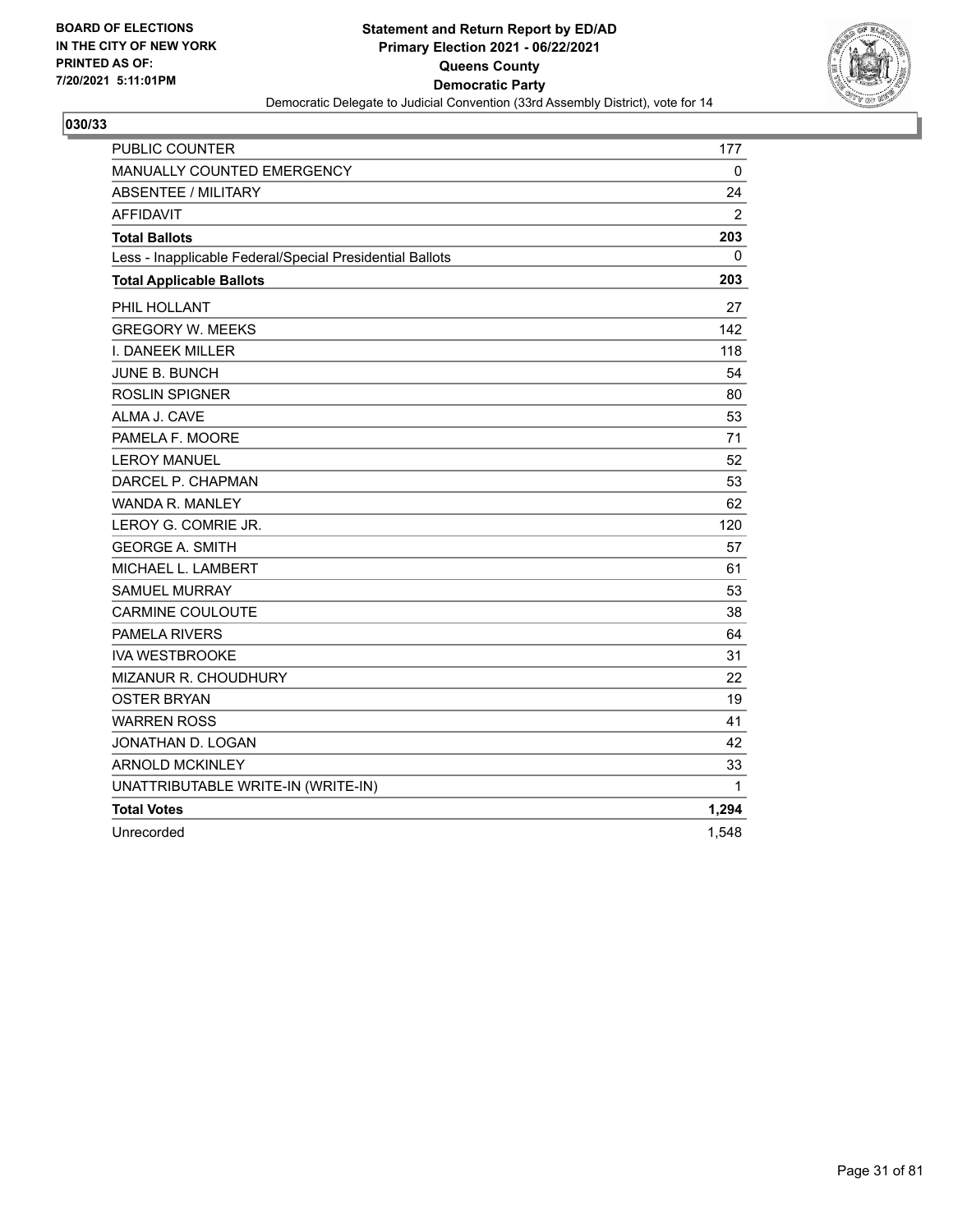

| PUBLIC COUNTER                                           | 193      |
|----------------------------------------------------------|----------|
| MANUALLY COUNTED EMERGENCY                               | 0        |
| <b>ABSENTEE / MILITARY</b>                               | 24       |
| <b>AFFIDAVIT</b>                                         | $\Omega$ |
| <b>Total Ballots</b>                                     | 217      |
| Less - Inapplicable Federal/Special Presidential Ballots | 0        |
| <b>Total Applicable Ballots</b>                          | 217      |
| PHIL HOLLANT                                             | 25       |
| <b>GREGORY W. MEEKS</b>                                  | 152      |
| I. DANEEK MILLER                                         | 120      |
| JUNE B. BUNCH                                            | 71       |
| <b>ROSLIN SPIGNER</b>                                    | 79       |
| ALMA J. CAVE                                             | 60       |
| PAMELA F. MOORE                                          | 75       |
| <b>LEROY MANUEL</b>                                      | 57       |
| DARCEL P. CHAPMAN                                        | 60       |
| <b>WANDA R. MANLEY</b>                                   | 70       |
| LEROY G. COMRIE JR.                                      | 118      |
| <b>GEORGE A. SMITH</b>                                   | 60       |
| MICHAEL L. LAMBERT                                       | 63       |
| <b>SAMUEL MURRAY</b>                                     | 53       |
| <b>CARMINE COULOUTE</b>                                  | 43       |
| <b>PAMELA RIVERS</b>                                     | 55       |
| <b>IVA WESTBROOKE</b>                                    | 23       |
| MIZANUR R. CHOUDHURY                                     | 21       |
| <b>OSTER BRYAN</b>                                       | 16       |
| <b>WARREN ROSS</b>                                       | 34       |
| JONATHAN D. LOGAN                                        | 29       |
| <b>ARNOLD MCKINLEY</b>                                   | 18       |
| KHYME KHAN (WRITE-IN)                                    | 1        |
| UNATTRIBUTABLE WRITE-IN (WRITE-IN)                       | 1        |
| <b>Total Votes</b>                                       | 1,304    |
| Unrecorded                                               | 1,734    |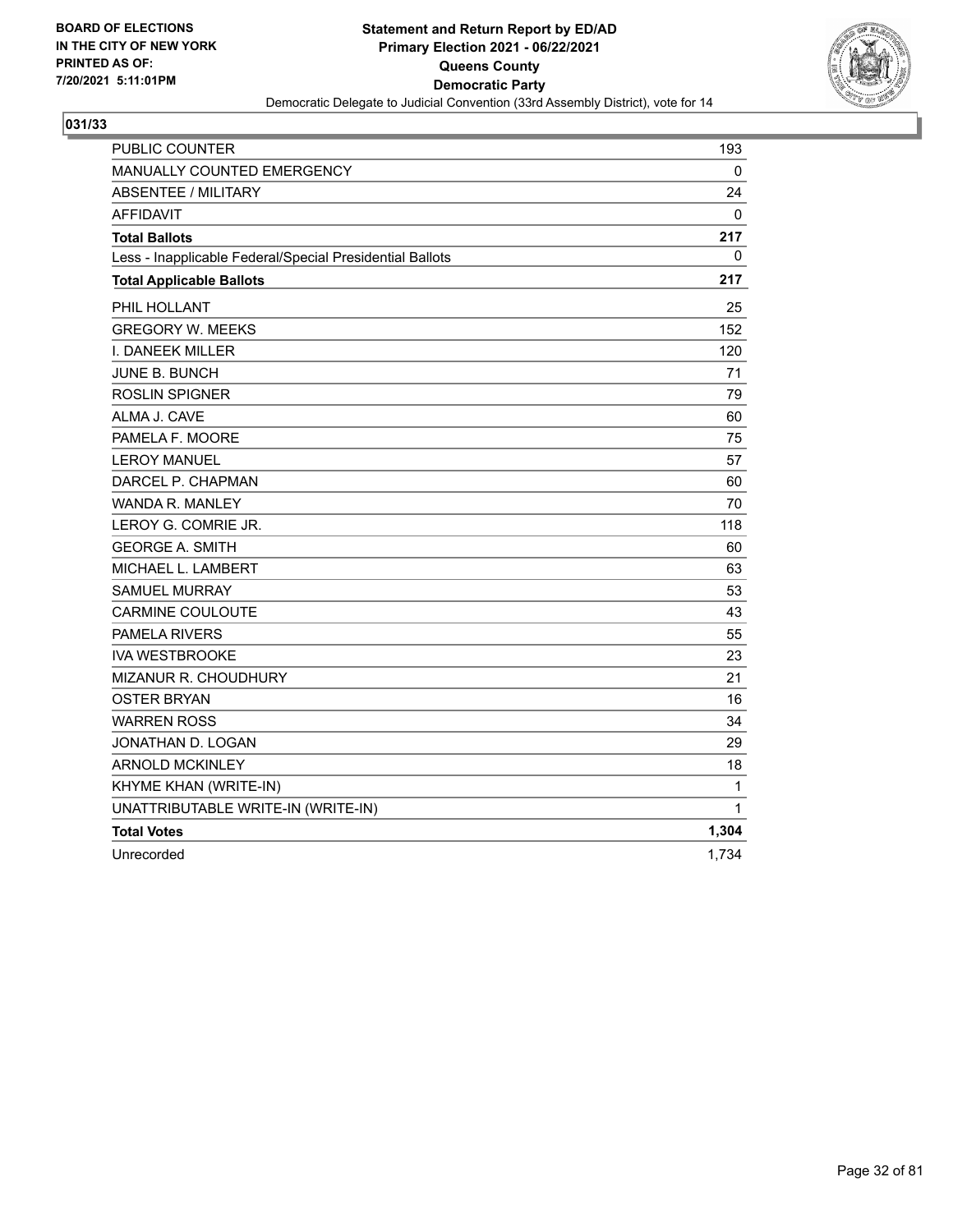

| <b>PUBLIC COUNTER</b>                                    | 234   |
|----------------------------------------------------------|-------|
| MANUALLY COUNTED EMERGENCY                               | 0     |
| <b>ABSENTEE / MILITARY</b>                               | 31    |
| <b>AFFIDAVIT</b>                                         | 0     |
| <b>Total Ballots</b>                                     | 265   |
| Less - Inapplicable Federal/Special Presidential Ballots | 0     |
| <b>Total Applicable Ballots</b>                          | 265   |
| PHIL HOLLANT                                             | 27    |
| <b>GREGORY W. MEEKS</b>                                  | 165   |
| <b>I. DANEEK MILLER</b>                                  | 142   |
| JUNE B. BUNCH                                            | 87    |
| <b>ROSLIN SPIGNER</b>                                    | 96    |
| ALMA J. CAVE                                             | 75    |
| PAMELA F. MOORE                                          | 94    |
| <b>LEROY MANUEL</b>                                      | 72    |
| DARCEL P. CHAPMAN                                        | 69    |
| <b>WANDA R. MANLEY</b>                                   | 80    |
| LEROY G. COMRIE JR.                                      | 163   |
| <b>GEORGE A. SMITH</b>                                   | 76    |
| MICHAEL L. LAMBERT                                       | 78    |
| <b>SAMUEL MURRAY</b>                                     | 71    |
| <b>CARMINE COULOUTE</b>                                  | 52    |
| <b>PAMELA RIVERS</b>                                     | 68    |
| <b>IVA WESTBROOKE</b>                                    | 33    |
| <b>MIZANUR R. CHOUDHURY</b>                              | 32    |
| <b>OSTER BRYAN</b>                                       | 20    |
| <b>WARREN ROSS</b>                                       | 33    |
| JONATHAN D. LOGAN                                        | 40    |
| <b>ARNOLD MCKINLEY</b>                                   | 40    |
| UNATTRIBUTABLE WRITE-IN (WRITE-IN)                       | 7     |
| <b>Total Votes</b>                                       | 1,620 |
| Unrecorded                                               | 2,090 |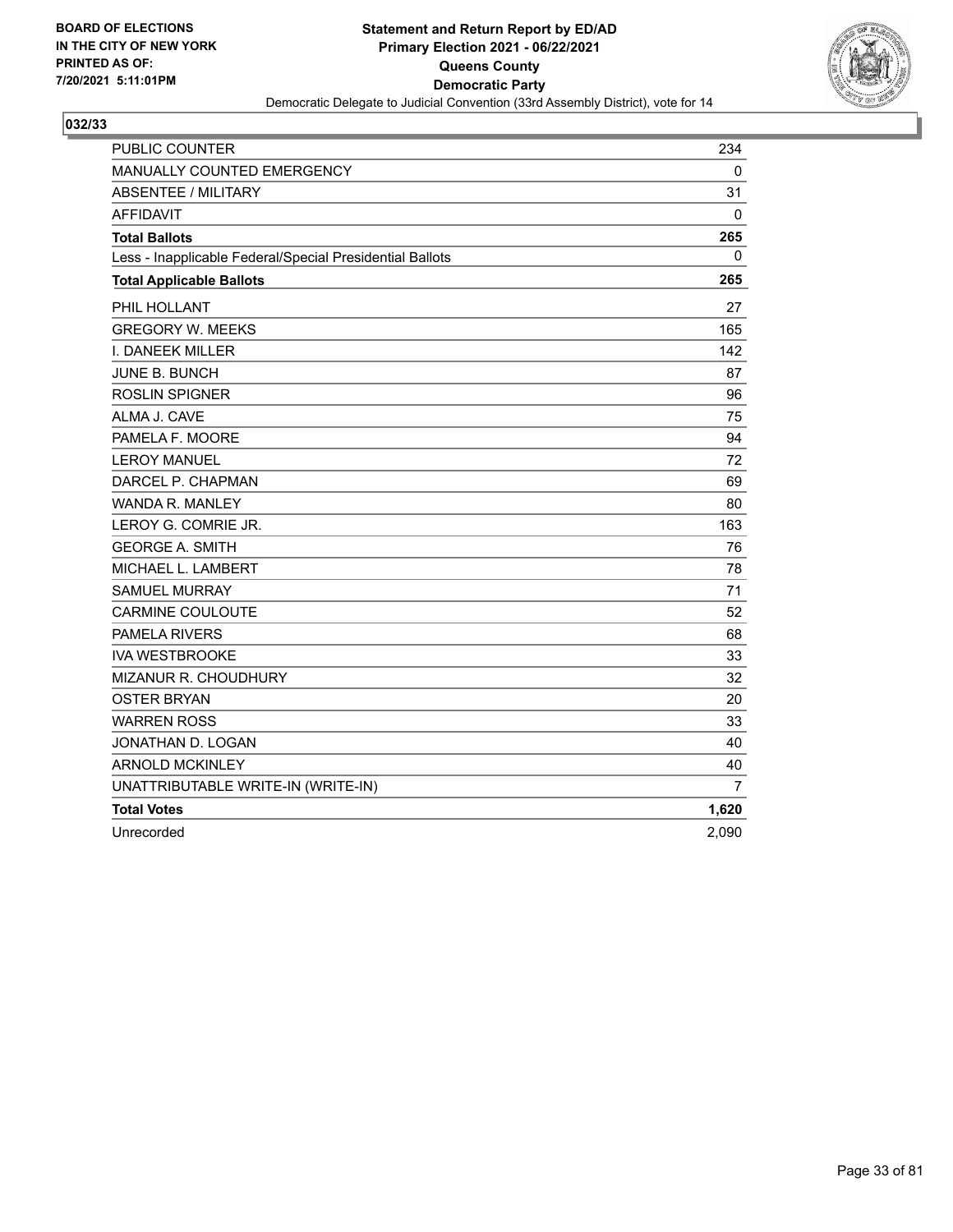

| PUBLIC COUNTER                                           | 181   |
|----------------------------------------------------------|-------|
| MANUALLY COUNTED EMERGENCY                               | 0     |
| <b>ABSENTEE / MILITARY</b>                               | 25    |
| <b>AFFIDAVIT</b>                                         | 1     |
| <b>Total Ballots</b>                                     | 207   |
| Less - Inapplicable Federal/Special Presidential Ballots | 0     |
| <b>Total Applicable Ballots</b>                          | 207   |
| PHIL HOLLANT                                             | 22    |
| <b>GREGORY W. MEEKS</b>                                  | 152   |
| I. DANEEK MILLER                                         | 92    |
| <b>JUNE B. BUNCH</b>                                     | 46    |
| <b>ROSLIN SPIGNER</b>                                    | 59    |
| ALMA J. CAVE                                             | 43    |
| PAMELA F. MOORE                                          | 55    |
| <b>LEROY MANUEL</b>                                      | 54    |
| DARCEL P. CHAPMAN                                        | 39    |
| <b>WANDA R. MANLEY</b>                                   | 47    |
| LEROY G. COMRIE JR.                                      | 126   |
| <b>GEORGE A. SMITH</b>                                   | 46    |
| MICHAEL L. LAMBERT                                       | 53    |
| <b>SAMUEL MURRAY</b>                                     | 38    |
| <b>CARMINE COULOUTE</b>                                  | 39    |
| <b>PAMELA RIVERS</b>                                     | 46    |
| <b>IVA WESTBROOKE</b>                                    | 19    |
| MIZANUR R. CHOUDHURY                                     | 19    |
| <b>OSTER BRYAN</b>                                       | 17    |
| <b>WARREN ROSS</b>                                       | 24    |
| JONATHAN D. LOGAN                                        | 33    |
| <b>ARNOLD MCKINLEY</b>                                   | 22    |
| UNATTRIBUTABLE WRITE-IN (WRITE-IN)                       | 4     |
| UNCOUNTED WRITE-IN PER STATUTE (WRITE-IN)                | 1     |
| <b>Total Votes</b>                                       | 1,096 |
| Unrecorded                                               | 1,802 |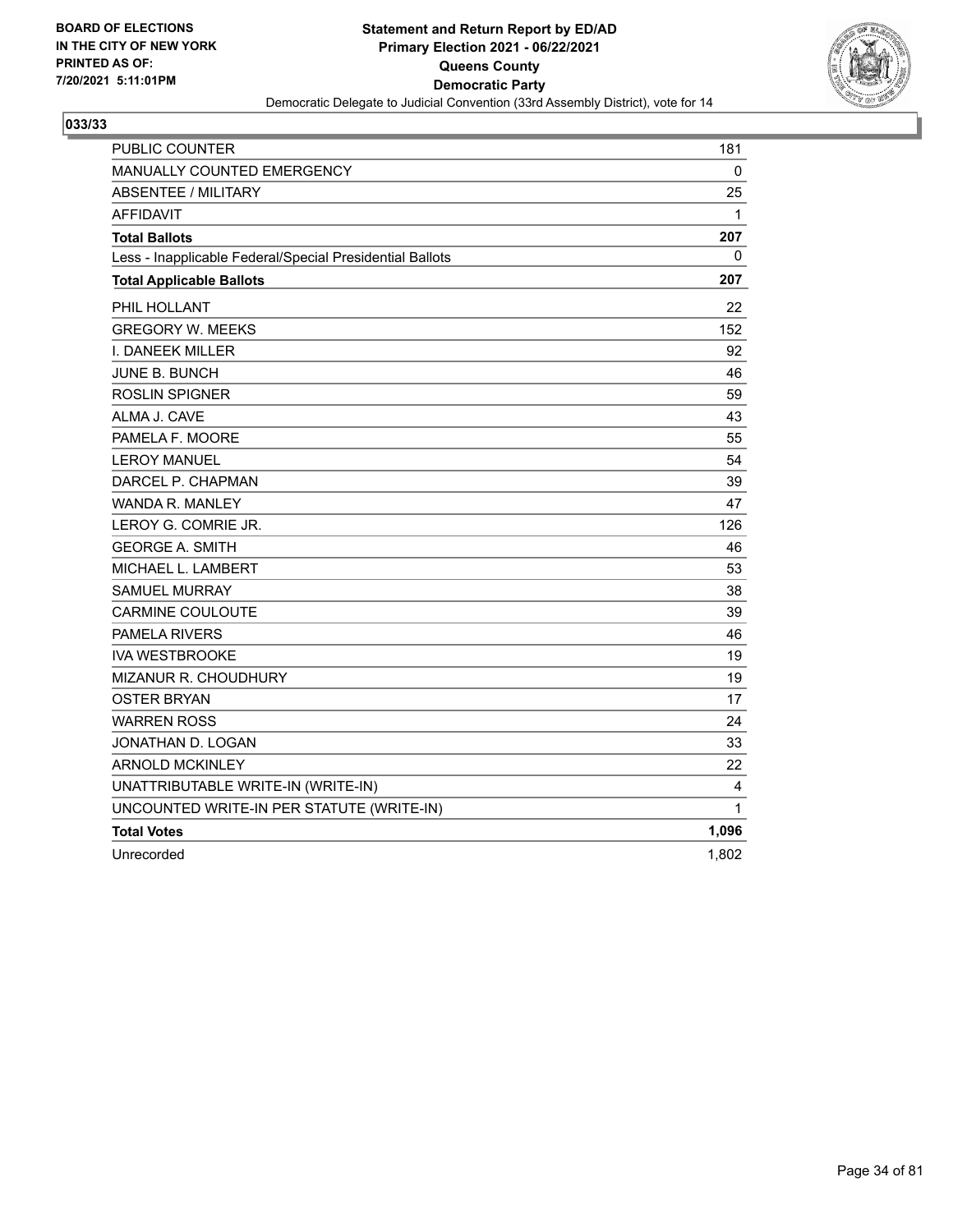

| <b>PUBLIC COUNTER</b>                                    | 189   |
|----------------------------------------------------------|-------|
| MANUALLY COUNTED EMERGENCY                               | 0     |
| <b>ABSENTEE / MILITARY</b>                               | 23    |
| <b>AFFIDAVIT</b>                                         | 0     |
| <b>Total Ballots</b>                                     | 212   |
| Less - Inapplicable Federal/Special Presidential Ballots | 0     |
| <b>Total Applicable Ballots</b>                          | 212   |
| PHIL HOLLANT                                             | 20    |
| <b>GREGORY W. MEEKS</b>                                  | 147   |
| <b>I. DANEEK MILLER</b>                                  | 115   |
| <b>JUNE B. BUNCH</b>                                     | 65    |
| <b>ROSLIN SPIGNER</b>                                    | 86    |
| ALMA J. CAVE                                             | 62    |
| PAMELA F. MOORE                                          | 75    |
| <b>LEROY MANUEL</b>                                      | 62    |
| DARCEL P. CHAPMAN                                        | 57    |
| <b>WANDA R. MANLEY</b>                                   | 69    |
| LEROY G. COMRIE JR.                                      | 135   |
| <b>GEORGE A. SMITH</b>                                   | 56    |
| MICHAEL L. LAMBERT                                       | 54    |
| <b>SAMUEL MURRAY</b>                                     | 50    |
| <b>CARMINE COULOUTE</b>                                  | 39    |
| <b>PAMELA RIVERS</b>                                     | 69    |
| <b>IVA WESTBROOKE</b>                                    | 33    |
| MIZANUR R. CHOUDHURY                                     | 22    |
| <b>OSTER BRYAN</b>                                       | 10    |
| <b>WARREN ROSS</b>                                       | 30    |
| JONATHAN D. LOGAN                                        | 27    |
| <b>ARNOLD MCKINLEY</b>                                   | 26    |
| AL SHARPTON (WRITE-IN)                                   | 1     |
| ALLISON FELIX (WRITE-IN)                                 | 1     |
| DIANNE MORALES (WRITE-IN)                                | 1     |
| ERIC S. BARNETT JR. (WRITE-IN)                           | 1     |
| FRED JEAN (WRITE-IN)                                     | 1     |
| IVA WESTBROOKE (WRITE-IN)                                | 1     |
| JUMAANE WILLIAMS (WRITE-IN)                              | 1     |
| KEVIN S. PARKER (WRITE-IN)                               | 1     |
| LATOYA BENJAMIN (WRITE-IN)                               | 1     |
| MARTA BARNETT (WRITE-IN)                                 | 1     |
| RUFUS DUNTON (WRITE-IN)                                  | 1     |
| SAFIYA WHITEHEAD (WRITE-IN)                              | 1     |
| SHAWN MORALES (WRITE-IN)                                 | 1     |
| UNATTRIBUTABLE WRITE-IN (WRITE-IN)                       | 1     |
| YVETTE STRONG-BANKS (WRITE-IN)                           | 1.    |
| <b>Total Votes</b>                                       | 1,324 |
| Unrecorded                                               | 1,644 |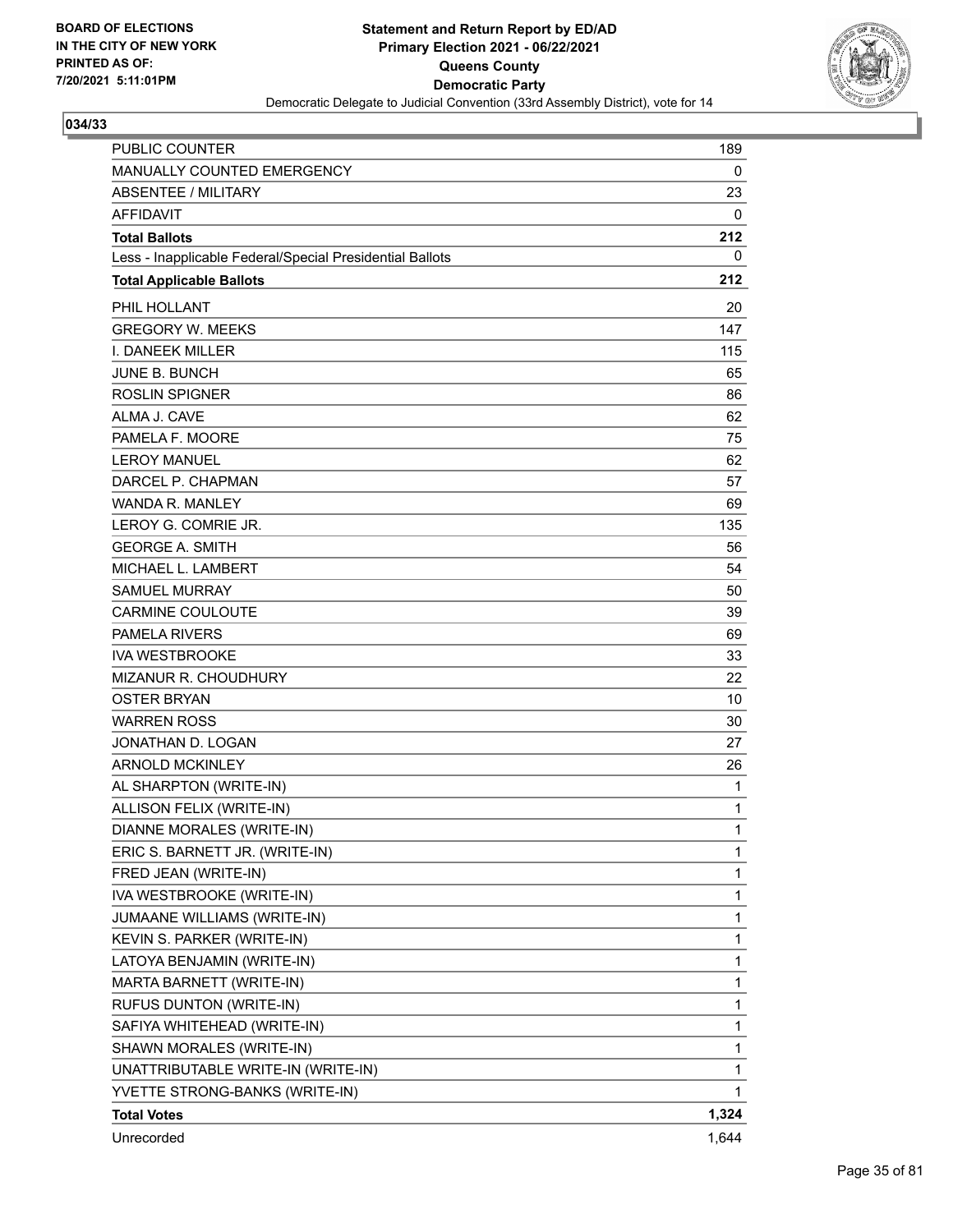

| PUBLIC COUNTER                                           | 212          |
|----------------------------------------------------------|--------------|
| <b>MANUALLY COUNTED EMERGENCY</b>                        | 0            |
| <b>ABSENTEE / MILITARY</b>                               | 17           |
| <b>AFFIDAVIT</b>                                         | 1            |
| <b>Total Ballots</b>                                     | 230          |
| Less - Inapplicable Federal/Special Presidential Ballots | 0            |
| <b>Total Applicable Ballots</b>                          | 230          |
| PHIL HOLLANT                                             | 19           |
| <b>GREGORY W. MEEKS</b>                                  | 133          |
| <b>I. DANEEK MILLER</b>                                  | 108          |
| JUNE B. BUNCH                                            | 55           |
| ROSLIN SPIGNER                                           | 62           |
| ALMA J. CAVE                                             | 45           |
| PAMELA F. MOORE                                          | 62           |
| <b>LEROY MANUEL</b>                                      | 47           |
| DARCEL P. CHAPMAN                                        | 40           |
| <b>WANDA R. MANLEY</b>                                   | 59           |
| LEROY G. COMRIE JR.                                      | 121          |
| <b>GEORGE A. SMITH</b>                                   | 42           |
| MICHAEL L. LAMBERT                                       | 62           |
| <b>SAMUEL MURRAY</b>                                     | 40           |
| <b>CARMINE COULOUTE</b>                                  | 27           |
| <b>PAMELA RIVERS</b>                                     | 58           |
| <b>IVA WESTBROOKE</b>                                    | 27           |
| MIZANUR R. CHOUDHURY                                     | 21           |
| OSTER BRYAN                                              | 15           |
| <b>WARREN ROSS</b>                                       | 24           |
| JONATHAN D. LOGAN                                        | 29           |
| <b>ARNOLD MCKINLEY</b>                                   | 26           |
| STEPHEN REED (WRITE-IN)                                  | 2            |
| SUNDAY ODVA (WRITE-IN)                                   | $\mathbf{1}$ |
| SYLBERT F. DENNIS (WRITE-IN)                             | $\mathbf{1}$ |
| UNATTRIBUTABLE WRITE-IN (WRITE-IN)                       | 5            |
| WANDA PHILLIPS (WRITE-IN)                                | $\mathbf 1$  |
| <b>Total Votes</b>                                       | 1,132        |
| Unrecorded                                               | 2,088        |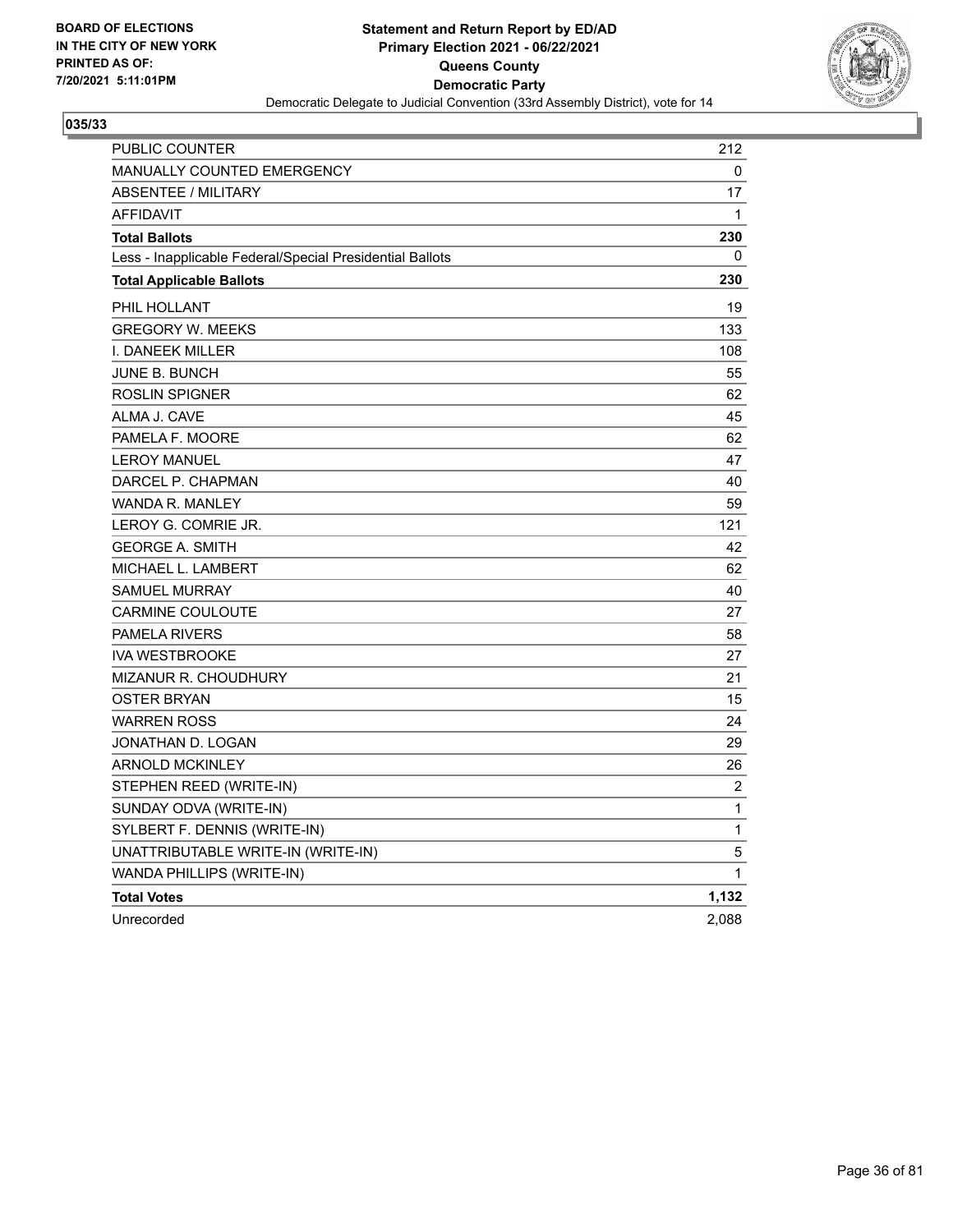

| PUBLIC COUNTER                                           | 209   |
|----------------------------------------------------------|-------|
| MANUALLY COUNTED EMERGENCY                               | 0     |
| ABSENTEE / MILITARY                                      | 27    |
| <b>AFFIDAVIT</b>                                         | 0     |
| <b>Total Ballots</b>                                     | 236   |
| Less - Inapplicable Federal/Special Presidential Ballots | 0     |
| <b>Total Applicable Ballots</b>                          | 236   |
| PHIL HOLLANT                                             | 32    |
| <b>GREGORY W. MEEKS</b>                                  | 150   |
| I. DANEEK MILLER                                         | 121   |
| <b>JUNE B. BUNCH</b>                                     | 58    |
| <b>ROSLIN SPIGNER</b>                                    | 85    |
| ALMA J. CAVE                                             | 57    |
| PAMELA F. MOORE                                          | 78    |
| <b>LEROY MANUEL</b>                                      | 58    |
| DARCEL P. CHAPMAN                                        | 57    |
| <b>WANDA R. MANLEY</b>                                   | 63    |
| LEROY G. COMRIE JR.                                      | 130   |
| <b>GEORGE A. SMITH</b>                                   | 76    |
| MICHAEL L. LAMBERT                                       | 64    |
| <b>SAMUEL MURRAY</b>                                     | 63    |
| <b>CARMINE COULOUTE</b>                                  | 44    |
| <b>PAMELA RIVERS</b>                                     | 60    |
| <b>IVA WESTBROOKE</b>                                    | 36    |
| MIZANUR R. CHOUDHURY                                     | 24    |
| <b>OSTER BRYAN</b>                                       | 16    |
| <b>WARREN ROSS</b>                                       | 39    |
| JONATHAN D. LOGAN                                        | 36    |
| <b>ARNOLD MCKINLEY</b>                                   | 27    |
| ROBERT C LOVIE (WRITE-IN)                                | 1     |
| SYLBERT F. DENNIS (WRITE-IN)                             | 1     |
| TUNISHA W WALKER-MILLER (WRITE-IN)                       | 1     |
| UNATTRIBUTABLE WRITE-IN (WRITE-IN)                       | 6     |
| <b>Total Votes</b>                                       | 1,383 |
| Unrecorded                                               | 1,921 |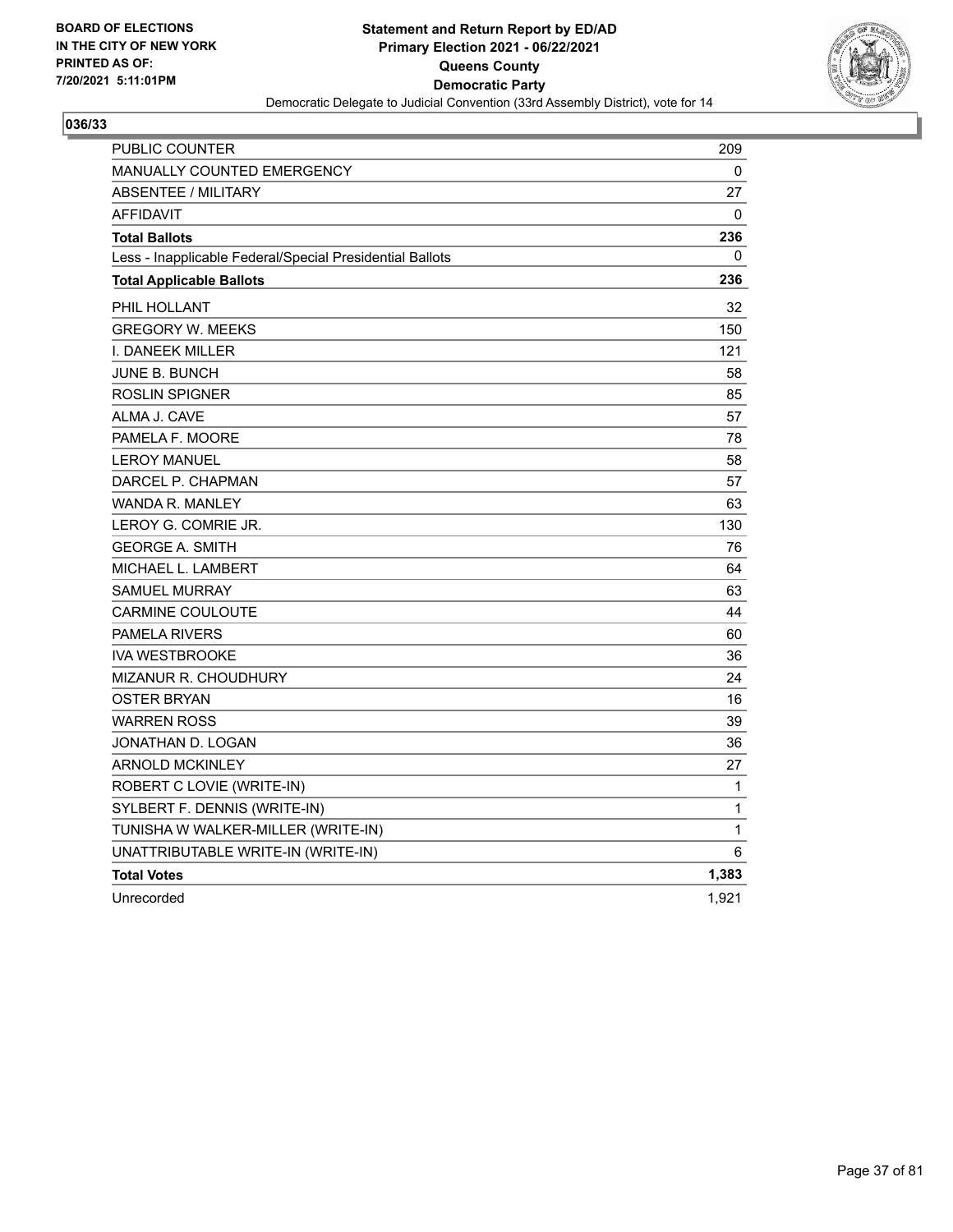

| <b>PUBLIC COUNTER</b>                                    | 240   |
|----------------------------------------------------------|-------|
| MANUALLY COUNTED EMERGENCY                               | 0     |
| ABSENTEE / MILITARY                                      | 30    |
| <b>AFFIDAVIT</b>                                         | 1     |
| <b>Total Ballots</b>                                     | 271   |
| Less - Inapplicable Federal/Special Presidential Ballots | 0     |
| <b>Total Applicable Ballots</b>                          | 271   |
| PHIL HOLLANT                                             | 35    |
| <b>GREGORY W. MEEKS</b>                                  | 193   |
| I. DANEEK MILLER                                         | 145   |
| JUNE B. BUNCH                                            | 58    |
| <b>ROSLIN SPIGNER</b>                                    | 90    |
| ALMA J. CAVE                                             | 45    |
| PAMELA F. MOORE                                          | 84    |
| <b>LEROY MANUEL</b>                                      | 63    |
| DARCEL P. CHAPMAN                                        | 56    |
| <b>WANDA R. MANLEY</b>                                   | 71    |
| LEROY G. COMRIE JR.                                      | 168   |
| <b>GEORGE A. SMITH</b>                                   | 65    |
| MICHAEL L. LAMBERT                                       | 66    |
| <b>SAMUEL MURRAY</b>                                     | 61    |
| <b>CARMINE COULOUTE</b>                                  | 38    |
| PAMELA RIVERS                                            | 70    |
| <b>IVA WESTBROOKE</b>                                    | 26    |
| MIZANUR R. CHOUDHURY                                     | 22    |
| <b>OSTER BRYAN</b>                                       | 24    |
| <b>WARREN ROSS</b>                                       | 36    |
| JONATHAN D. LOGAN                                        | 46    |
| <b>ARNOLD MCKINLEY</b>                                   | 35    |
| <b>Total Votes</b>                                       | 1,497 |
| Unrecorded                                               | 2,297 |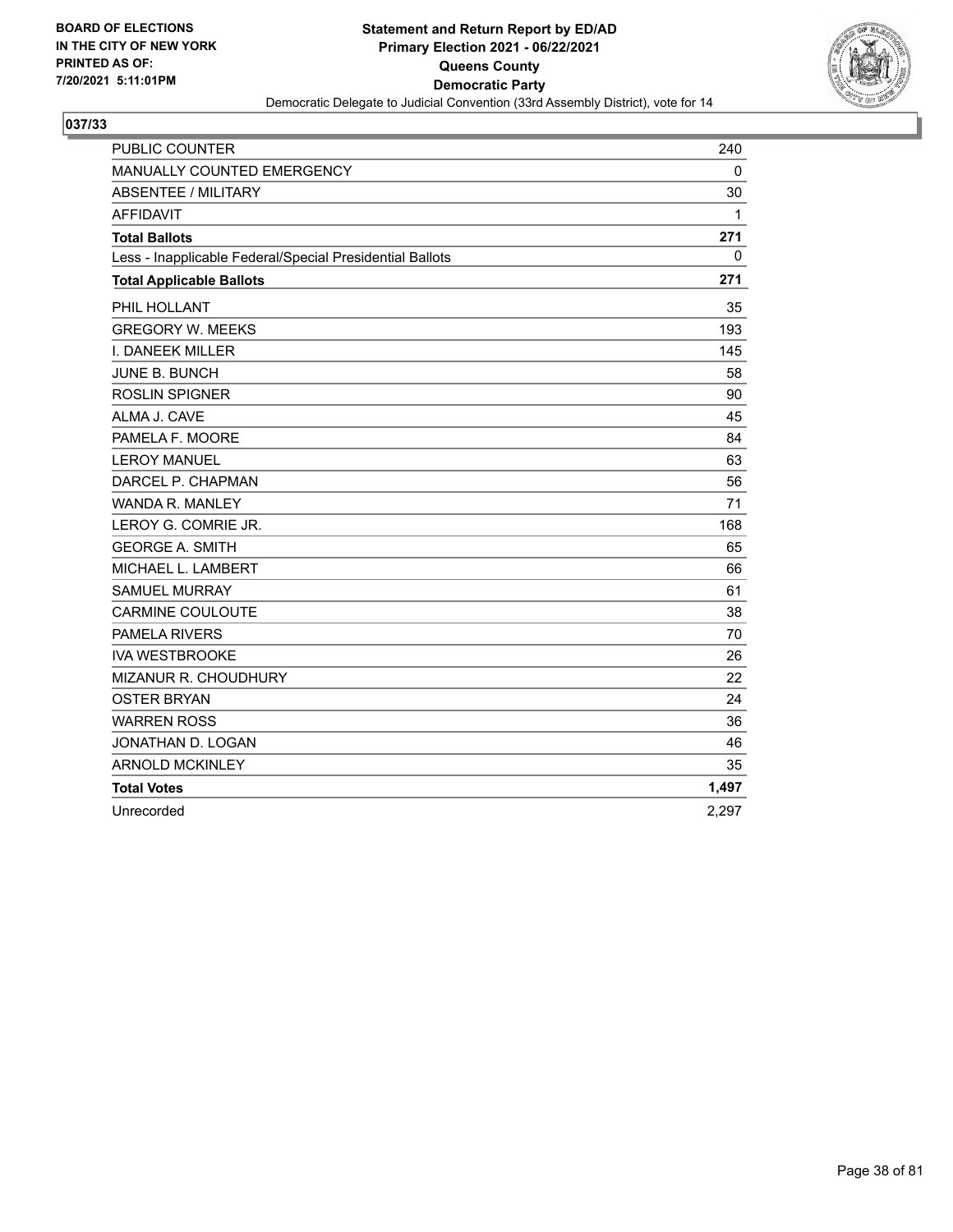

| PUBLIC COUNTER                                           | 195          |
|----------------------------------------------------------|--------------|
| MANUALLY COUNTED EMERGENCY                               | 0            |
| <b>ABSENTEE / MILITARY</b>                               | 43           |
| AFFIDAVIT                                                | 0            |
| <b>Total Ballots</b>                                     | 238          |
| Less - Inapplicable Federal/Special Presidential Ballots | $\mathbf{0}$ |
| <b>Total Applicable Ballots</b>                          | 238          |
| PHIL HOLLANT                                             | 26           |
| <b>GREGORY W. MEEKS</b>                                  | 162          |
| I. DANEEK MILLER                                         | 118          |
| <b>JUNE B. BUNCH</b>                                     | 68           |
| <b>ROSLIN SPIGNER</b>                                    | 81           |
| ALMA J. CAVE                                             | 60           |
| PAMELA F. MOORE                                          | 84           |
| <b>LEROY MANUEL</b>                                      | 68           |
| DARCEL P. CHAPMAN                                        | 56           |
| WANDA R. MANLEY                                          | 75           |
| LEROY G. COMRIE JR.                                      | 153          |
| <b>GEORGE A. SMITH</b>                                   | 69           |
| MICHAEL L. LAMBERT                                       | 72           |
| <b>SAMUEL MURRAY</b>                                     | 58           |
| <b>CARMINE COULOUTE</b>                                  | 55           |
| PAMELA RIVERS                                            | 73           |
| <b>IVA WESTBROOKE</b>                                    | 38           |
| MIZANUR R. CHOUDHURY                                     | 30           |
| <b>OSTER BRYAN</b>                                       | 20           |
| <b>WARREN ROSS</b>                                       | 46           |
| JONATHAN D. LOGAN                                        | 43           |
| <b>ARNOLD MCKINLEY</b>                                   | 35           |
| TRAVIS ANTHONY (WRITE-IN)                                | 1            |
| <b>Total Votes</b>                                       | 1,491        |
| Unrecorded                                               | 1,841        |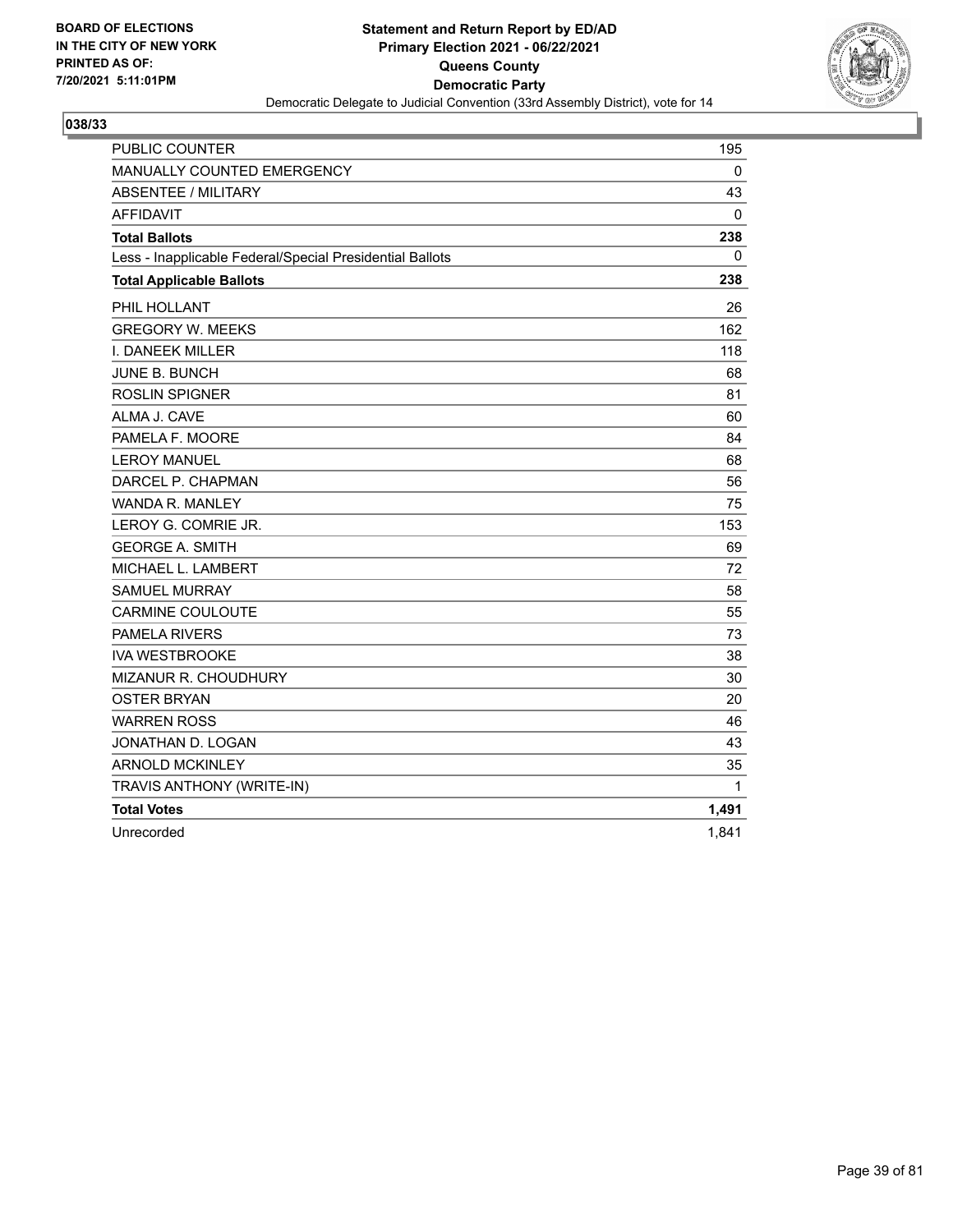

| <b>PUBLIC COUNTER</b>                                    | 211   |
|----------------------------------------------------------|-------|
| MANUALLY COUNTED EMERGENCY                               | 0     |
| <b>ABSENTEE / MILITARY</b>                               | 36    |
| <b>AFFIDAVIT</b>                                         | 0     |
| <b>Total Ballots</b>                                     | 247   |
| Less - Inapplicable Federal/Special Presidential Ballots | 0     |
| <b>Total Applicable Ballots</b>                          | 247   |
| PHIL HOLLANT                                             | 37    |
| <b>GREGORY W. MEEKS</b>                                  | 164   |
| <b>I. DANEEK MILLER</b>                                  | 142   |
| <b>JUNE B. BUNCH</b>                                     | 73    |
| <b>ROSLIN SPIGNER</b>                                    | 86    |
| ALMA J. CAVE                                             | 63    |
| PAMELA F. MOORE                                          | 96    |
| <b>LEROY MANUEL</b>                                      | 65    |
| DARCEL P. CHAPMAN                                        | 60    |
| <b>WANDA R. MANLEY</b>                                   | 73    |
| LEROY G. COMRIE JR.                                      | 161   |
| <b>GEORGE A. SMITH</b>                                   | 76    |
| MICHAEL L. LAMBERT                                       | 83    |
| <b>SAMUEL MURRAY</b>                                     | 59    |
| <b>CARMINE COULOUTE</b>                                  | 52    |
| <b>PAMELA RIVERS</b>                                     | 67    |
| <b>IVA WESTBROOKE</b>                                    | 34    |
| MIZANUR R. CHOUDHURY                                     | 33    |
| <b>OSTER BRYAN</b>                                       | 17    |
| <b>WARREN ROSS</b>                                       | 35    |
| JONATHAN D. LOGAN                                        | 33    |
| <b>ARNOLD MCKINLEY</b>                                   | 39    |
| <b>Total Votes</b>                                       | 1,548 |
| Unrecorded                                               | 1,910 |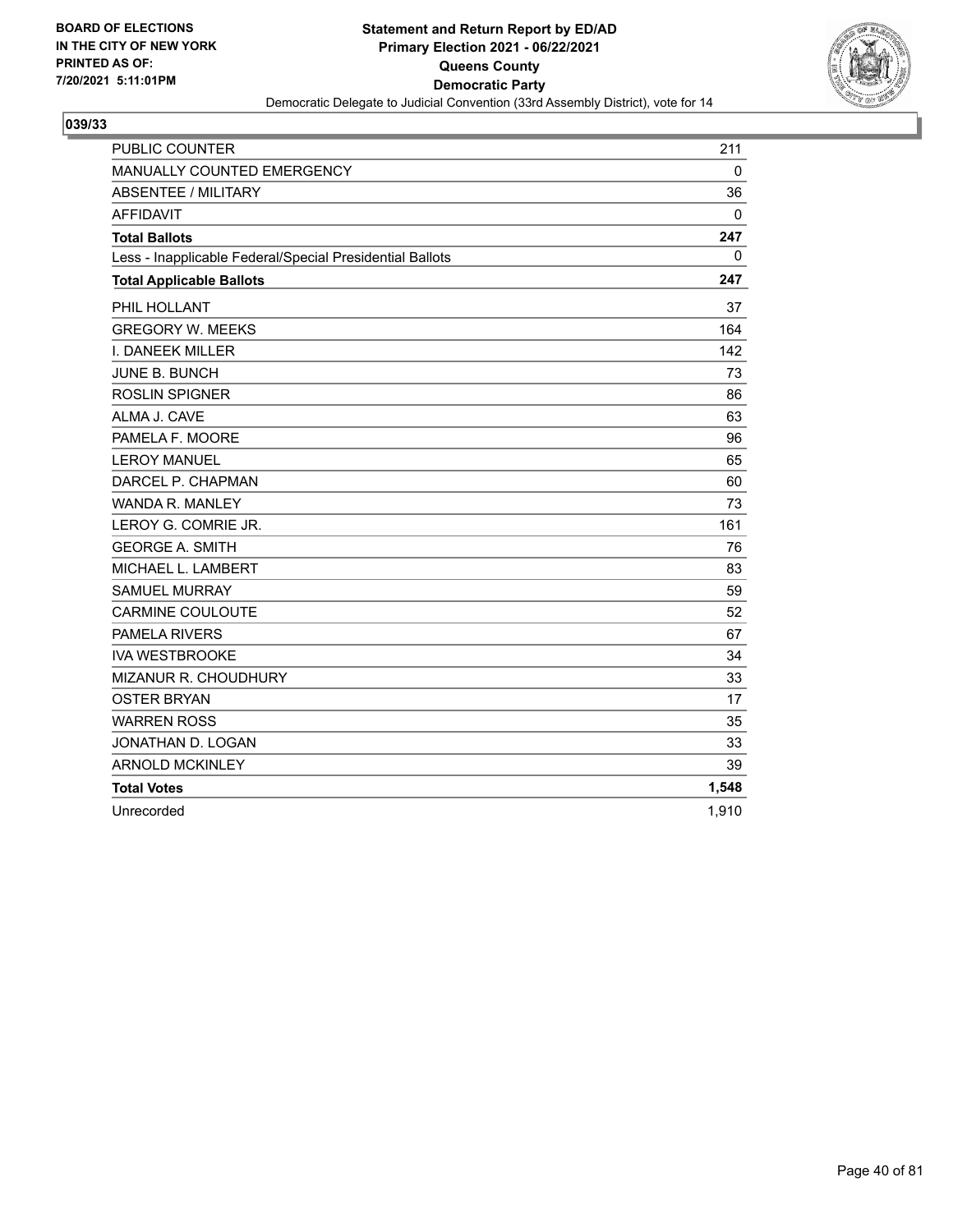

| PUBLIC COUNTER                                           | 198   |
|----------------------------------------------------------|-------|
| MANUALLY COUNTED EMERGENCY                               | 0     |
| <b>ABSENTEE / MILITARY</b>                               | 25    |
| <b>AFFIDAVIT</b>                                         | 1     |
| <b>Total Ballots</b>                                     | 224   |
| Less - Inapplicable Federal/Special Presidential Ballots | 0     |
| <b>Total Applicable Ballots</b>                          | 224   |
| PHIL HOLLANT                                             | 31    |
| <b>GREGORY W. MEEKS</b>                                  | 158   |
| I. DANEEK MILLER                                         | 116   |
| JUNE B. BUNCH                                            | 65    |
| <b>ROSLIN SPIGNER</b>                                    | 79    |
| ALMA J. CAVE                                             | 65    |
| PAMELA F. MOORE                                          | 82    |
| <b>LEROY MANUEL</b>                                      | 64    |
| DARCEL P. CHAPMAN                                        | 56    |
| WANDA R. MANLEY                                          | 74    |
| LEROY G. COMRIE JR.                                      | 127   |
| <b>GEORGE A. SMITH</b>                                   | 61    |
| MICHAEL L. LAMBERT                                       | 62    |
| <b>SAMUEL MURRAY</b>                                     | 55    |
| <b>CARMINE COULOUTE</b>                                  | 54    |
| <b>PAMELA RIVERS</b>                                     | 52    |
| <b>IVA WESTBROOKE</b>                                    | 29    |
| MIZANUR R. CHOUDHURY                                     | 35    |
| <b>OSTER BRYAN</b>                                       | 19    |
| <b>WARREN ROSS</b>                                       | 31    |
| JONATHAN D. LOGAN                                        | 25    |
| <b>ARNOLD MCKINLEY</b>                                   | 16    |
| ERICK WADSON (WRITE-IN)                                  | 1     |
| EUGENE WADSON (WRITE-IN)                                 | 1     |
| JONATHAN POMBOZA (WRITE-IN)                              | 1     |
| <b>Total Votes</b>                                       | 1,359 |
| Unrecorded                                               | 1,777 |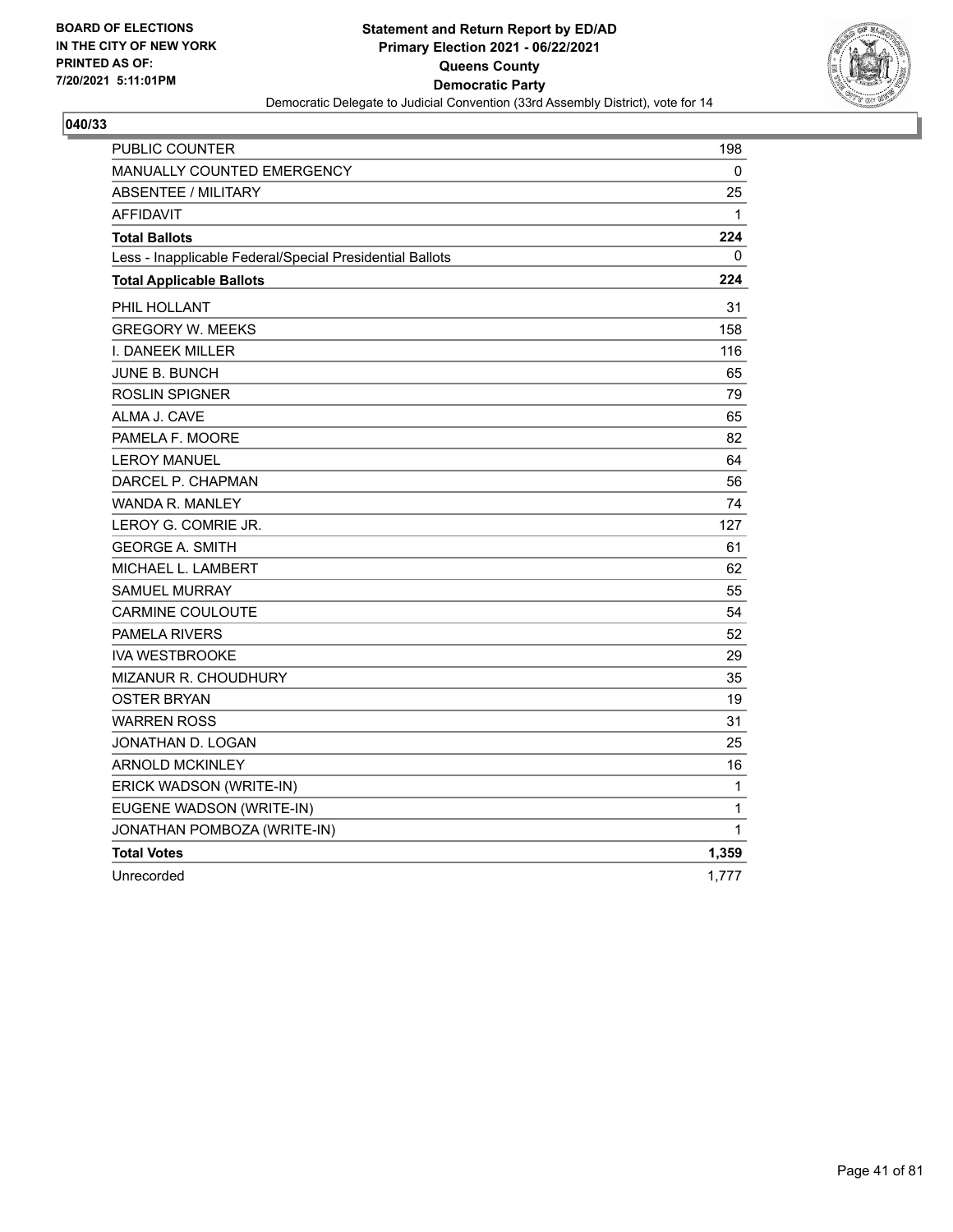

| PUBLIC COUNTER                                           | 213   |
|----------------------------------------------------------|-------|
| MANUALLY COUNTED EMERGENCY                               | 0     |
| <b>ABSENTEE / MILITARY</b>                               | 26    |
| <b>AFFIDAVIT</b>                                         | 1     |
| <b>Total Ballots</b>                                     | 240   |
| Less - Inapplicable Federal/Special Presidential Ballots | 0     |
| <b>Total Applicable Ballots</b>                          | 240   |
| PHIL HOLLANT                                             | 23    |
| <b>GREGORY W. MEEKS</b>                                  | 164   |
| I. DANEEK MILLER                                         | 118   |
| JUNE B. BUNCH                                            | 67    |
| ROSLIN SPIGNER                                           | 91    |
| ALMA J. CAVE                                             | 53    |
| PAMELA F. MOORE                                          | 69    |
| <b>LEROY MANUEL</b>                                      | 58    |
| DARCEL P. CHAPMAN                                        | 55    |
| <b>WANDA R. MANLEY</b>                                   | 68    |
| LEROY G. COMRIE JR.                                      | 131   |
| <b>GEORGE A. SMITH</b>                                   | 64    |
| MICHAEL L. LAMBERT                                       | 68    |
| <b>SAMUEL MURRAY</b>                                     | 54    |
| <b>CARMINE COULOUTE</b>                                  | 43    |
| <b>PAMELA RIVERS</b>                                     | 56    |
| <b>IVA WESTBROOKE</b>                                    | 22    |
| MIZANUR R. CHOUDHURY                                     | 26    |
| <b>OSTER BRYAN</b>                                       | 17    |
| <b>WARREN ROSS</b>                                       | 32    |
| JONATHAN D. LOGAN                                        | 33    |
| <b>ARNOLD MCKINLEY</b>                                   | 24    |
| SYLBERT F. DENNIS (WRITE-IN)                             | 1     |
| UNATTRIBUTABLE WRITE-IN (WRITE-IN)                       | 4     |
| <b>Total Votes</b>                                       | 1,341 |
| Unrecorded                                               | 2,019 |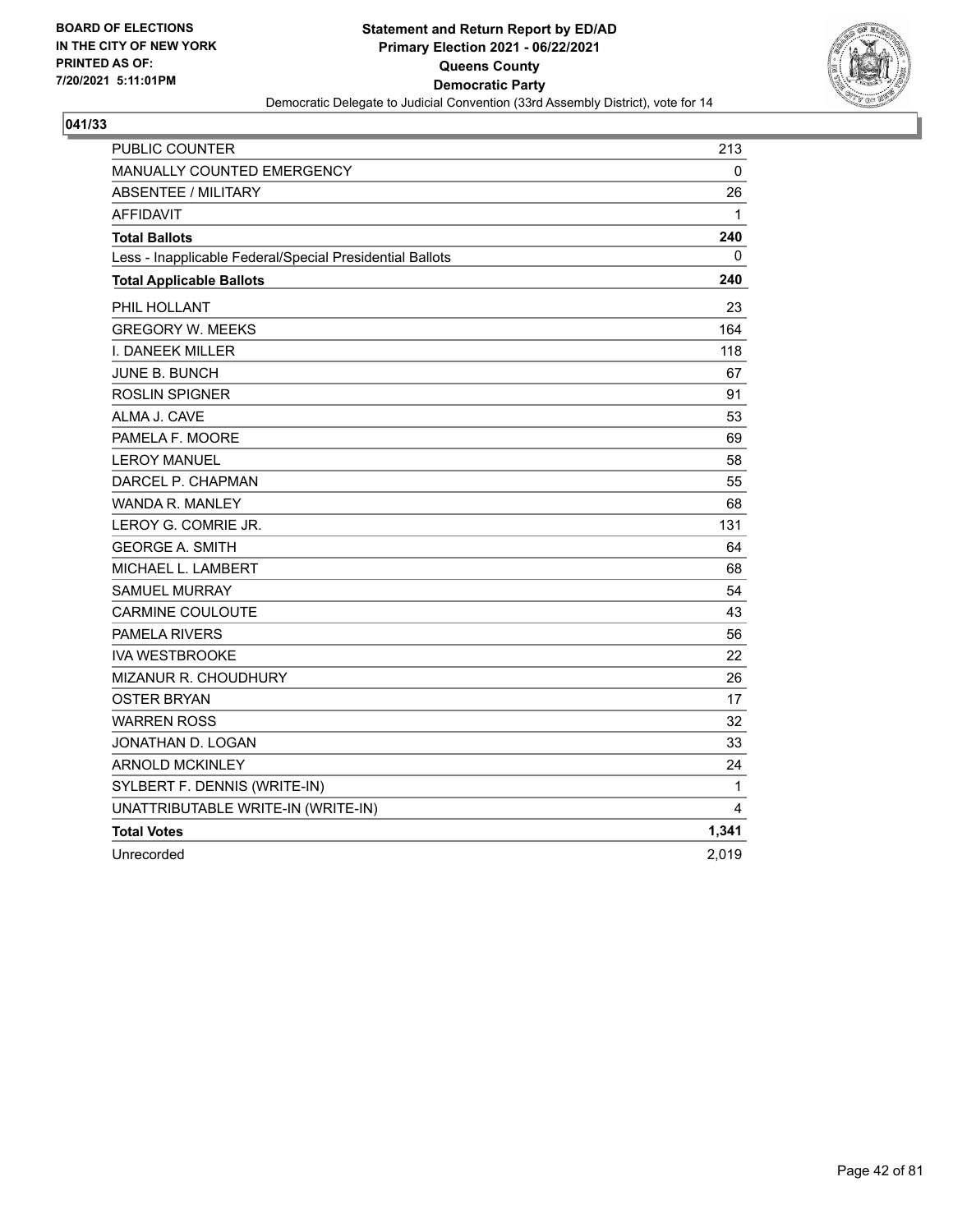

| <b>PUBLIC COUNTER</b>                                    | 191          |
|----------------------------------------------------------|--------------|
| MANUALLY COUNTED EMERGENCY                               | $\mathbf{0}$ |
| <b>ABSENTEE / MILITARY</b>                               | 28           |
| <b>AFFIDAVIT</b>                                         | 1            |
| <b>Total Ballots</b>                                     | 220          |
| Less - Inapplicable Federal/Special Presidential Ballots | $\Omega$     |
| <b>Total Applicable Ballots</b>                          | 220          |
| PHIL HOLLANT                                             | 23           |
| <b>GREGORY W. MEEKS</b>                                  | 153          |
| I. DANEEK MILLER                                         | 117          |
| <b>JUNE B. BUNCH</b>                                     | 61           |
| <b>ROSLIN SPIGNER</b>                                    | 84           |
| ALMA J. CAVE                                             | 52           |
| PAMELA F. MOORE                                          | 91           |
| <b>LEROY MANUEL</b>                                      | 48           |
| DARCEL P. CHAPMAN                                        | 56           |
| WANDA R. MANLEY                                          | 66           |
| LEROY G. COMRIE JR.                                      | 139          |
| <b>GEORGE A. SMITH</b>                                   | 56           |
| MICHAEL L. LAMBERT                                       | 65           |
| <b>SAMUEL MURRAY</b>                                     | 55           |
| <b>CARMINE COULOUTE</b>                                  | 47           |
| <b>PAMELA RIVERS</b>                                     | 50           |
| <b>IVA WESTBROOKE</b>                                    | 29           |
| MIZANUR R. CHOUDHURY                                     | 23           |
| <b>OSTER BRYAN</b>                                       | 14           |
| <b>WARREN ROSS</b>                                       | 31           |
| JONATHAN D. LOGAN                                        | 34           |
| <b>ARNOLD MCKINLEY</b>                                   | 24           |
| UNATTRIBUTABLE WRITE-IN (WRITE-IN)                       | 1            |
| <b>Total Votes</b>                                       | 1,319        |
| Unrecorded                                               | 1,761        |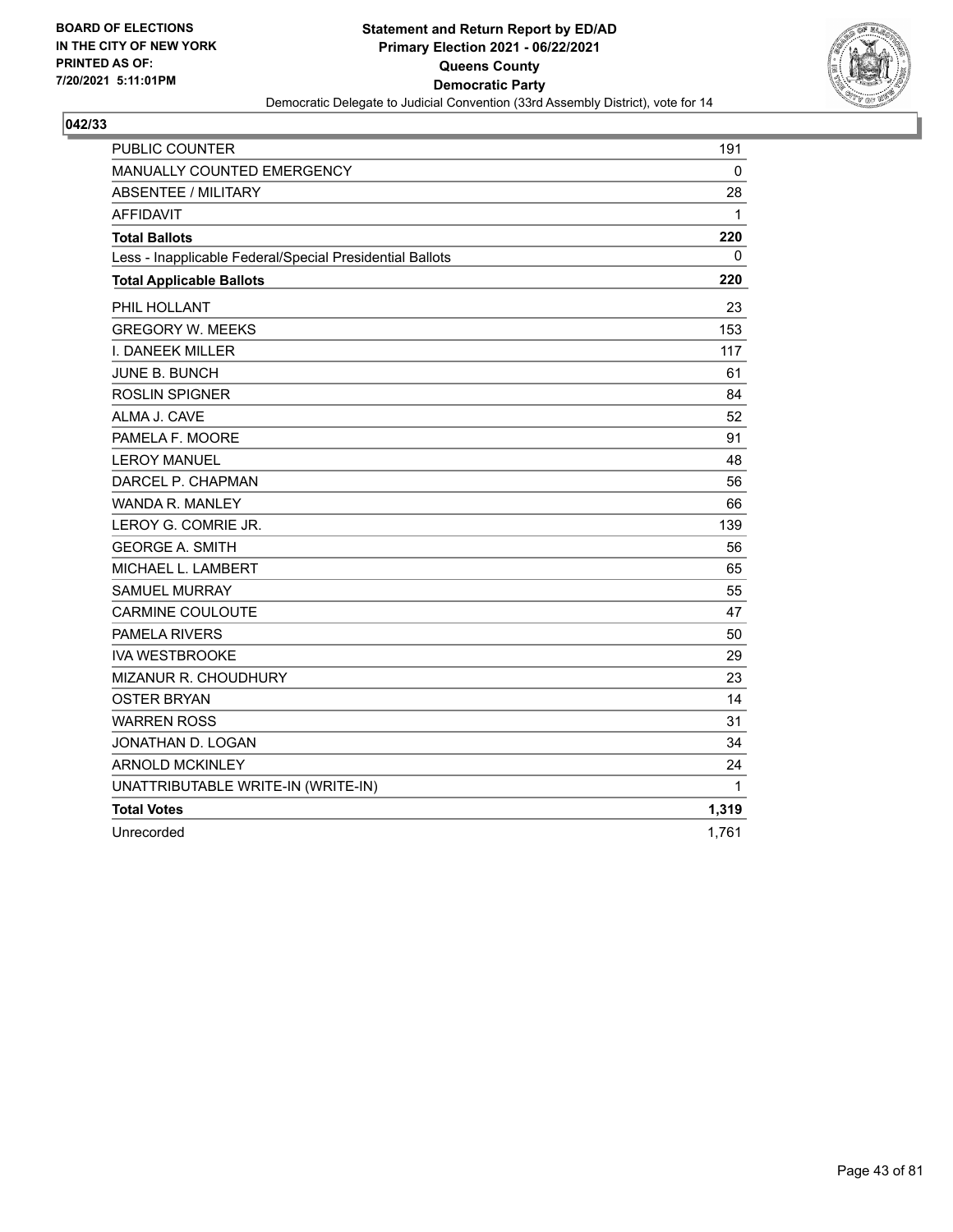

| PUBLIC COUNTER                                           | 130            |
|----------------------------------------------------------|----------------|
| MANUALLY COUNTED EMERGENCY                               | 0              |
| ABSENTEE / MILITARY                                      | 17             |
| <b>AFFIDAVIT</b>                                         | $\mathbf{0}$   |
| <b>Total Ballots</b>                                     | 147            |
| Less - Inapplicable Federal/Special Presidential Ballots | $\mathbf{0}$   |
| <b>Total Applicable Ballots</b>                          | 147            |
| PHIL HOLLANT                                             | 26             |
| <b>GREGORY W. MEEKS</b>                                  | 100            |
| <b>I. DANEEK MILLER</b>                                  | 69             |
| <b>JUNE B. BUNCH</b>                                     | 45             |
| <b>ROSLIN SPIGNER</b>                                    | 45             |
| ALMA J. CAVE                                             | 37             |
| PAMELA F. MOORE                                          | 48             |
| <b>LEROY MANUEL</b>                                      | 44             |
| DARCEL P. CHAPMAN                                        | 31             |
| <b>WANDA R. MANLEY</b>                                   | 45             |
| LEROY G. COMRIE JR.                                      | 70             |
| <b>GEORGE A. SMITH</b>                                   | 40             |
| MICHAEL L. LAMBERT                                       | 42             |
| <b>SAMUEL MURRAY</b>                                     | 36             |
| <b>CARMINE COULOUTE</b>                                  | 33             |
| <b>PAMELA RIVERS</b>                                     | 37             |
| <b>IVA WESTBROOKE</b>                                    | 23             |
| <b>MIZANUR R. CHOUDHURY</b>                              | 20             |
| <b>OSTER BRYAN</b>                                       | 12             |
| <b>WARREN ROSS</b>                                       | 24             |
| JONATHAN D. LOGAN                                        | 18             |
| <b>ARNOLD MCKINLEY</b>                                   | 19             |
| ALMA J CAVE (WRITE-IN)                                   | 1              |
| <b>GEORGE A SMITH (WRITE-IN)</b>                         | $\mathbf 1$    |
| SAMUEL MURRAY (WRITE-IN)                                 | 1              |
| UNATTRIBUTABLE WRITE-IN (WRITE-IN)                       | $\overline{2}$ |
| <b>Total Votes</b>                                       | 869            |
| Unrecorded                                               | 1,189          |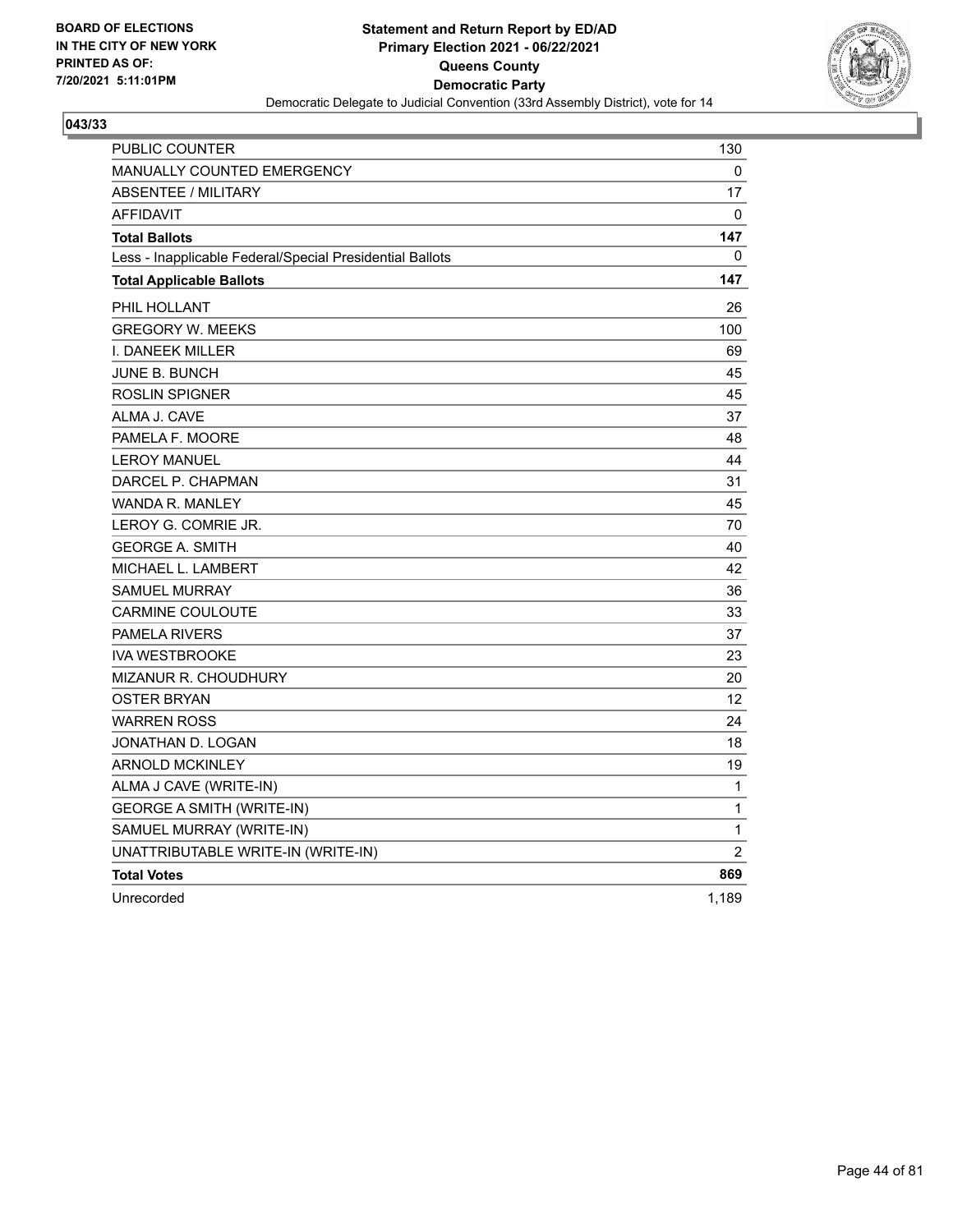

| PUBLIC COUNTER                                           | 216          |
|----------------------------------------------------------|--------------|
| MANUALLY COUNTED EMERGENCY                               | 0            |
| <b>ABSENTEE / MILITARY</b>                               | 30           |
| <b>AFFIDAVIT</b>                                         | $\mathbf{0}$ |
| <b>Total Ballots</b>                                     | 246          |
| Less - Inapplicable Federal/Special Presidential Ballots | 0            |
| <b>Total Applicable Ballots</b>                          | 246          |
| PHIL HOLLANT                                             | 27           |
| <b>GREGORY W. MEEKS</b>                                  | 166          |
| I. DANEEK MILLER                                         | 141          |
| JUNE B. BUNCH                                            | 71           |
| <b>ROSLIN SPIGNER</b>                                    | 79           |
| ALMA J. CAVE                                             | 67           |
| PAMELA F. MOORE                                          | 95           |
| <b>LEROY MANUEL</b>                                      | 69           |
| DARCEL P. CHAPMAN                                        | 61           |
| WANDA R. MANLEY                                          | 73           |
| LEROY G. COMRIE JR.                                      | 138          |
| <b>GEORGE A. SMITH</b>                                   | 62           |
| MICHAEL L. LAMBERT                                       | 71           |
| <b>SAMUEL MURRAY</b>                                     | 56           |
| <b>CARMINE COULOUTE</b>                                  | 58           |
| <b>PAMELA RIVERS</b>                                     | 61           |
| <b>IVA WESTBROOKE</b>                                    | 23           |
| <b>MIZANUR R. CHOUDHURY</b>                              | 36           |
| <b>OSTER BRYAN</b>                                       | 10           |
| <b>WARREN ROSS</b>                                       | 40           |
| JONATHAN D. LOGAN                                        | 30           |
| <b>ARNOLD MCKINLEY</b>                                   | 33           |
| JACQUES G. DORAN (WRITE-IN)                              | $\mathbf{1}$ |
| JACQUES G. DORCIN (WRITE-IN)                             | 1            |
| UNATTRIBUTABLE WRITE-IN (WRITE-IN)                       | 4            |
| <b>Total Votes</b>                                       | 1,473        |
| Unrecorded                                               | 1,971        |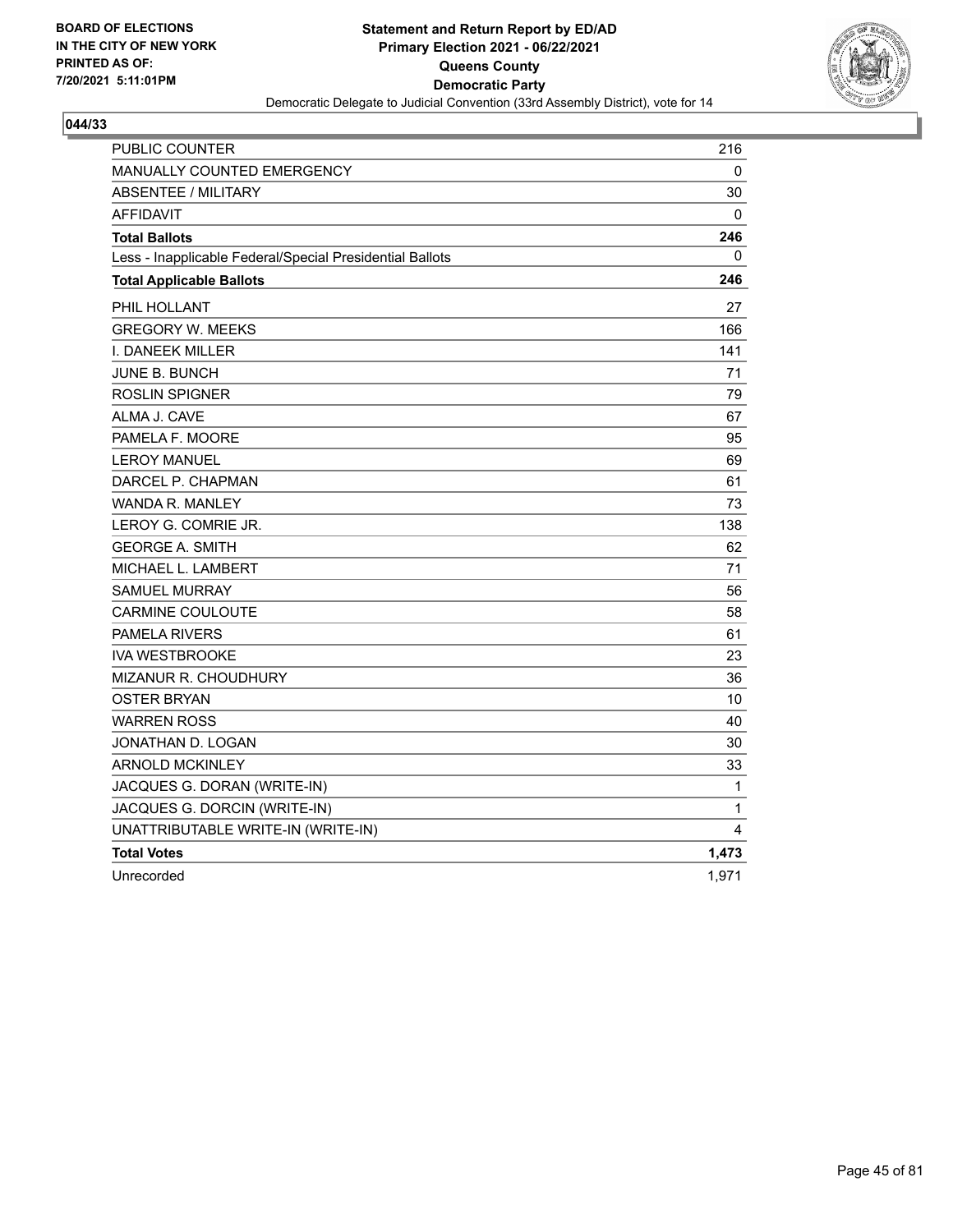

| PUBLIC COUNTER                                           | 240   |
|----------------------------------------------------------|-------|
| MANUALLY COUNTED EMERGENCY                               | 0     |
| <b>ABSENTEE / MILITARY</b>                               | 25    |
| <b>AFFIDAVIT</b>                                         | 0     |
| <b>Total Ballots</b>                                     | 265   |
| Less - Inapplicable Federal/Special Presidential Ballots | 0     |
| <b>Total Applicable Ballots</b>                          | 265   |
| PHIL HOLLANT                                             | 23    |
| <b>GREGORY W. MEEKS</b>                                  | 180   |
| I. DANEEK MILLER                                         | 137   |
| JUNE B. BUNCH                                            | 64    |
| ROSLIN SPIGNER                                           | 83    |
| ALMA J. CAVE                                             | 52    |
| PAMELA F. MOORE                                          | 84    |
| <b>LEROY MANUEL</b>                                      | 59    |
| DARCEL P. CHAPMAN                                        | 55    |
| <b>WANDA R. MANLEY</b>                                   | 59    |
| LEROY G. COMRIE JR.                                      | 158   |
| <b>GEORGE A. SMITH</b>                                   | 63    |
| MICHAEL L. LAMBERT                                       | 70    |
| <b>SAMUEL MURRAY</b>                                     | 58    |
| <b>CARMINE COULOUTE</b>                                  | 32    |
| <b>PAMELA RIVERS</b>                                     | 75    |
| <b>IVA WESTBROOKE</b>                                    | 30    |
| MIZANUR R. CHOUDHURY                                     | 30    |
| <b>OSTER BRYAN</b>                                       | 25    |
| <b>WARREN ROSS</b>                                       | 50    |
| JONATHAN D. LOGAN                                        | 37    |
| <b>ARNOLD MCKINLEY</b>                                   | 50    |
| UNATTRIBUTABLE WRITE-IN (WRITE-IN)                       | 4     |
| UNCOUNTED WRITE-IN PER STATUTE (WRITE-IN)                | 1     |
| <b>Total Votes</b>                                       | 1,479 |
| Unrecorded                                               | 2,231 |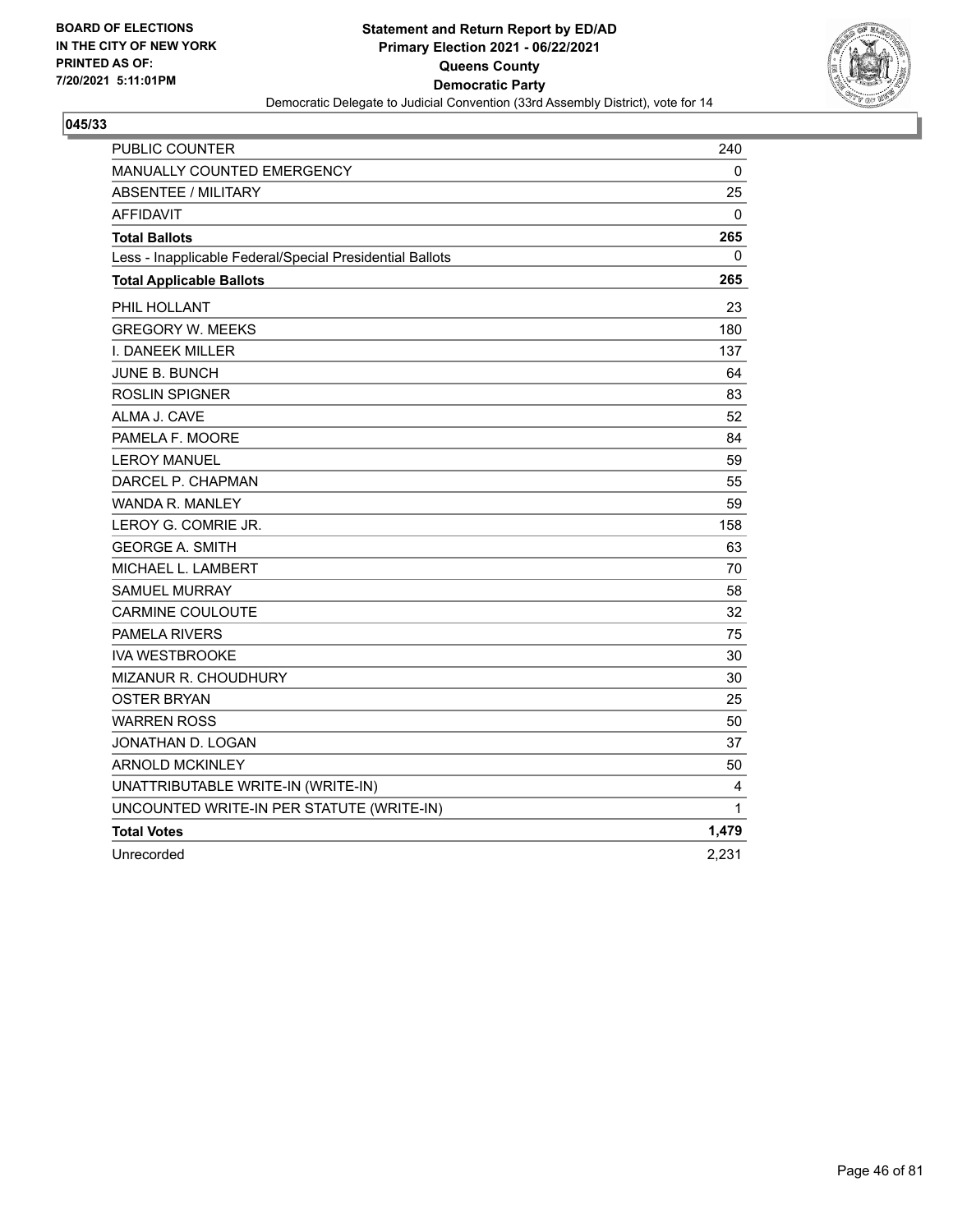

| PUBLIC COUNTER                                           | 215            |
|----------------------------------------------------------|----------------|
| MANUALLY COUNTED EMERGENCY                               | 0              |
| <b>ABSENTEE / MILITARY</b>                               | 21             |
| <b>AFFIDAVIT</b>                                         | 0              |
| <b>Total Ballots</b>                                     | 236            |
| Less - Inapplicable Federal/Special Presidential Ballots | 0              |
| <b>Total Applicable Ballots</b>                          | 236            |
| PHIL HOLLANT                                             | 21             |
| <b>GREGORY W. MEEKS</b>                                  | 170            |
| I. DANEEK MILLER                                         | 138            |
| <b>JUNE B. BUNCH</b>                                     | 72             |
| <b>ROSLIN SPIGNER</b>                                    | 98             |
| ALMA J. CAVE                                             | 62             |
| PAMELA F. MOORE                                          | 89             |
| <b>LEROY MANUEL</b>                                      | 70             |
| DARCEL P. CHAPMAN                                        | 59             |
| <b>WANDA R. MANLEY</b>                                   | 77             |
| LEROY G. COMRIE JR.                                      | 156            |
| <b>GEORGE A. SMITH</b>                                   | 73             |
| MICHAEL L. LAMBERT                                       | 71             |
| <b>SAMUEL MURRAY</b>                                     | 68             |
| <b>CARMINE COULOUTE</b>                                  | 56             |
| <b>PAMELA RIVERS</b>                                     | 64             |
| <b>IVA WESTBROOKE</b>                                    | 28             |
| MIZANUR R. CHOUDHURY                                     | 20             |
| <b>OSTER BRYAN</b>                                       | 21             |
| <b>WARREN ROSS</b>                                       | 40             |
| JONATHAN D. LOGAN                                        | 27             |
| <b>ARNOLD MCKINLEY</b>                                   | 36             |
| TINA MORRIS (WRITE-IN)                                   | $\overline{c}$ |
| UNATTRIBUTABLE WRITE-IN (WRITE-IN)                       | $\overline{2}$ |
| <b>Total Votes</b>                                       | 1,520          |
| Unrecorded                                               | 1,784          |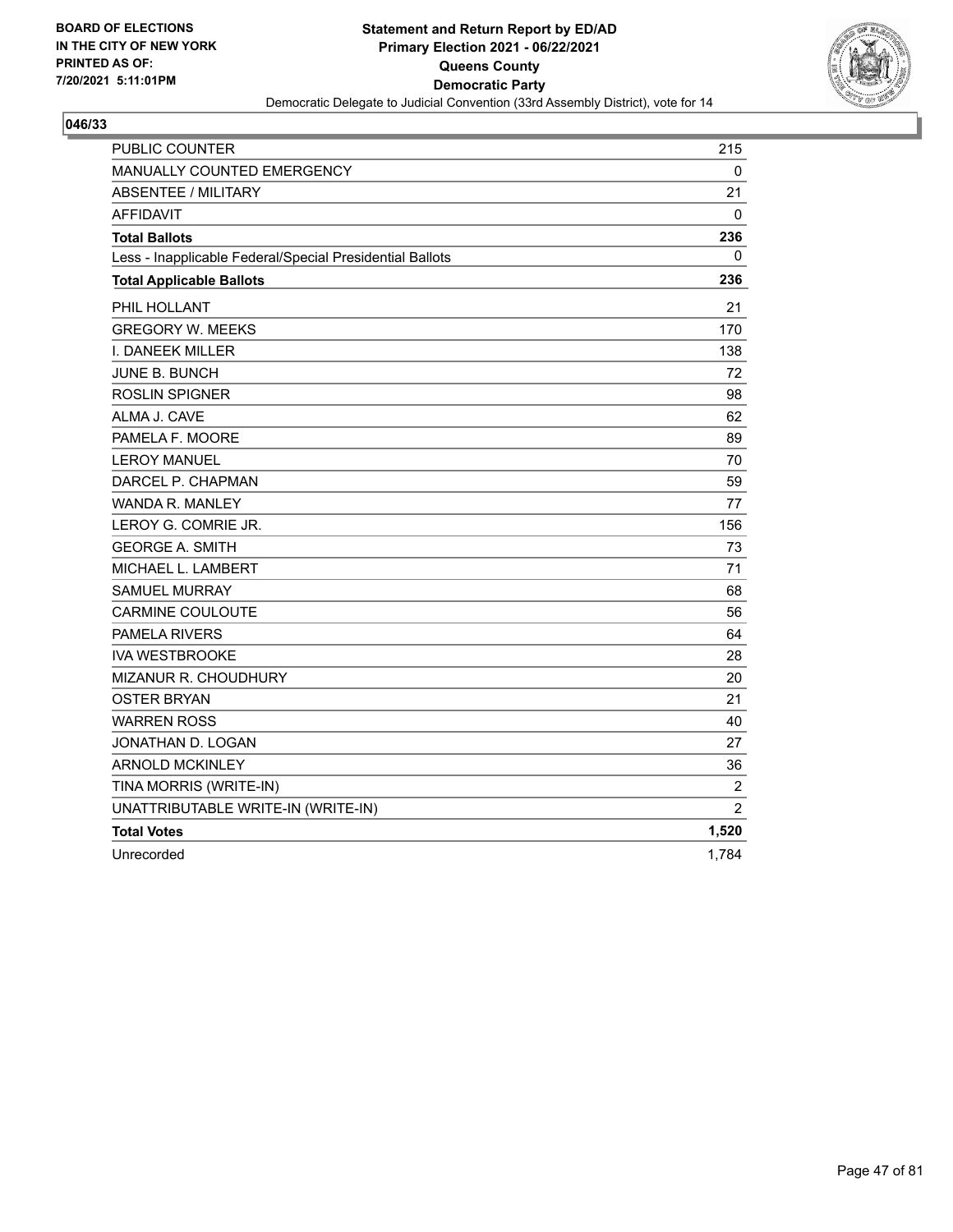

| PUBLIC COUNTER                                           | 178          |
|----------------------------------------------------------|--------------|
| <b>MANUALLY COUNTED EMERGENCY</b>                        | 0            |
| <b>ABSENTEE / MILITARY</b>                               | 36           |
| <b>AFFIDAVIT</b>                                         | $\mathbf{0}$ |
| <b>Total Ballots</b>                                     | 214          |
| Less - Inapplicable Federal/Special Presidential Ballots | 0            |
| <b>Total Applicable Ballots</b>                          | 214          |
| PHIL HOLLANT                                             | 24           |
| <b>GREGORY W. MEEKS</b>                                  | 159          |
| I. DANEEK MILLER                                         | 119          |
| <b>JUNE B. BUNCH</b>                                     | 55           |
| <b>ROSLIN SPIGNER</b>                                    | 79           |
| ALMA J. CAVE                                             | 55           |
| PAMELA F. MOORE                                          | 62           |
| <b>LEROY MANUEL</b>                                      | 62           |
| DARCEL P. CHAPMAN                                        | 53           |
| WANDA R. MANLEY                                          | 59           |
| LEROY G. COMRIE JR.                                      | 131          |
| <b>GEORGE A. SMITH</b>                                   | 56           |
| MICHAEL L. LAMBERT                                       | 64           |
| <b>SAMUEL MURRAY</b>                                     | 48           |
| <b>CARMINE COULOUTE</b>                                  | 45           |
| <b>PAMELA RIVERS</b>                                     | 59           |
| <b>IVA WESTBROOKE</b>                                    | 23           |
| MIZANUR R. CHOUDHURY                                     | 18           |
| <b>OSTER BRYAN</b>                                       | 11           |
| <b>WARREN ROSS</b>                                       | 24           |
| JONATHAN D. LOGAN                                        | 35           |
| <b>ARNOLD MCKINLEY</b>                                   | 25           |
| CLYDE VANEL (WRITE-IN)                                   | $\mathbf{1}$ |
| UNATTRIBUTABLE WRITE-IN (WRITE-IN)                       | 12           |
| UNCOUNTED WRITE-IN PER STATUTE (WRITE-IN)                | 1            |
| <b>Total Votes</b>                                       | 1,280        |
| Unrecorded                                               | 1,716        |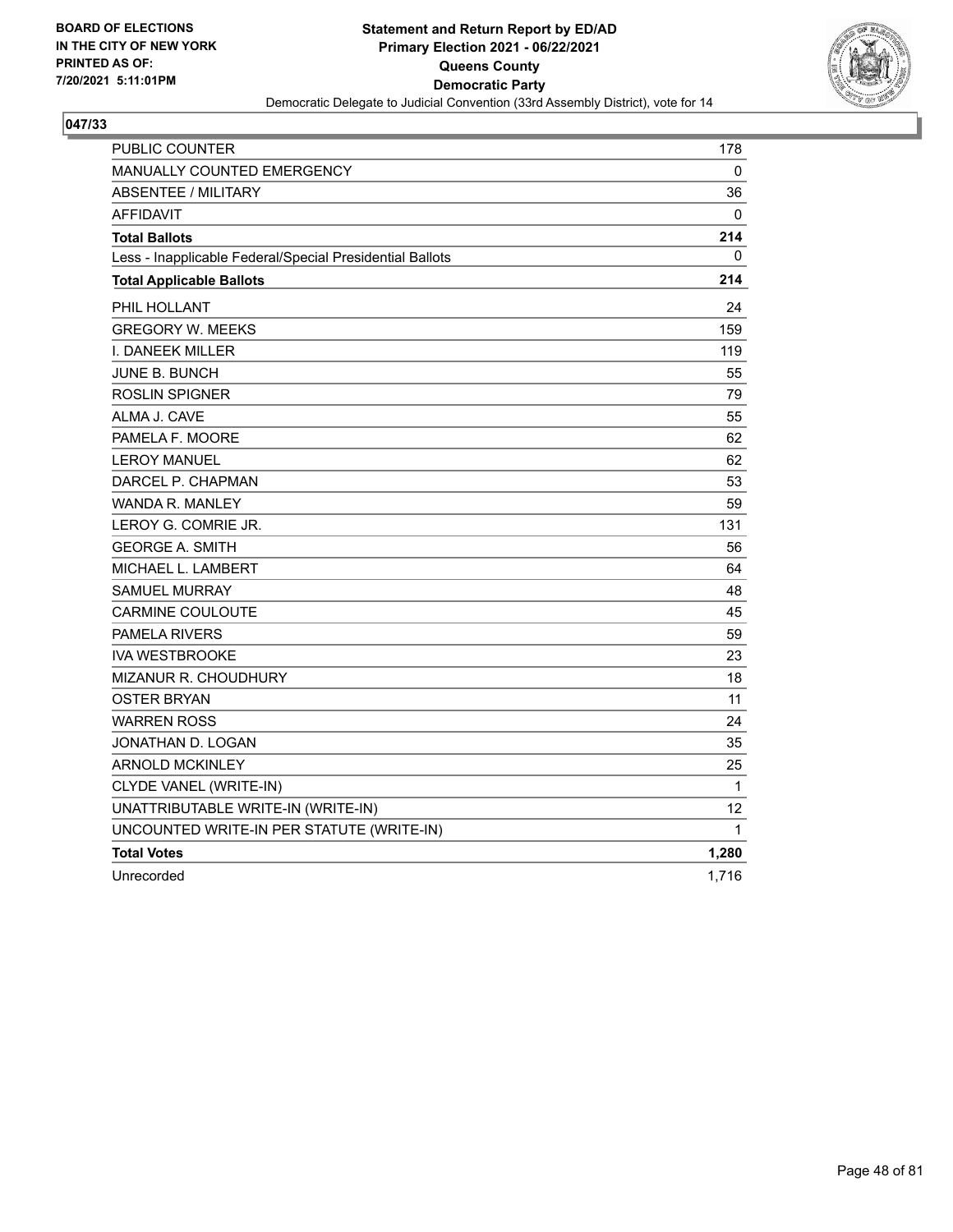

| <b>PUBLIC COUNTER</b>                                    | 204          |
|----------------------------------------------------------|--------------|
| MANUALLY COUNTED EMERGENCY                               | $\mathbf{0}$ |
| <b>ABSENTEE / MILITARY</b>                               | 23           |
| <b>AFFIDAVIT</b>                                         | 0            |
| <b>Total Ballots</b>                                     | 227          |
| Less - Inapplicable Federal/Special Presidential Ballots | $\Omega$     |
| <b>Total Applicable Ballots</b>                          | 227          |
| PHIL HOLLANT                                             | 35           |
| <b>GREGORY W. MEEKS</b>                                  | 140          |
| I. DANEEK MILLER                                         | 105          |
| <b>JUNE B. BUNCH</b>                                     | 54           |
| <b>ROSLIN SPIGNER</b>                                    | 72           |
| ALMA J. CAVE                                             | 55           |
| PAMELA F. MOORE                                          | 74           |
| <b>LEROY MANUEL</b>                                      | 58           |
| DARCEL P. CHAPMAN                                        | 48           |
| WANDA R. MANLEY                                          | 65           |
| LEROY G. COMRIE JR.                                      | 125          |
| <b>GEORGE A. SMITH</b>                                   | 65           |
| MICHAEL L. LAMBERT                                       | 69           |
| <b>SAMUEL MURRAY</b>                                     | 62           |
| <b>CARMINE COULOUTE</b>                                  | 45           |
| <b>PAMELA RIVERS</b>                                     | 48           |
| <b>IVA WESTBROOKE</b>                                    | 39           |
| MIZANUR R. CHOUDHURY                                     | 24           |
| <b>OSTER BRYAN</b>                                       | 26           |
| <b>WARREN ROSS</b>                                       | 40           |
| JONATHAN D. LOGAN                                        | 44           |
| <b>ARNOLD MCKINLEY</b>                                   | 36           |
| UNATTRIBUTABLE WRITE-IN (WRITE-IN)                       | 14           |
| <b>Total Votes</b>                                       | 1,343        |
| Unrecorded                                               | 1,835        |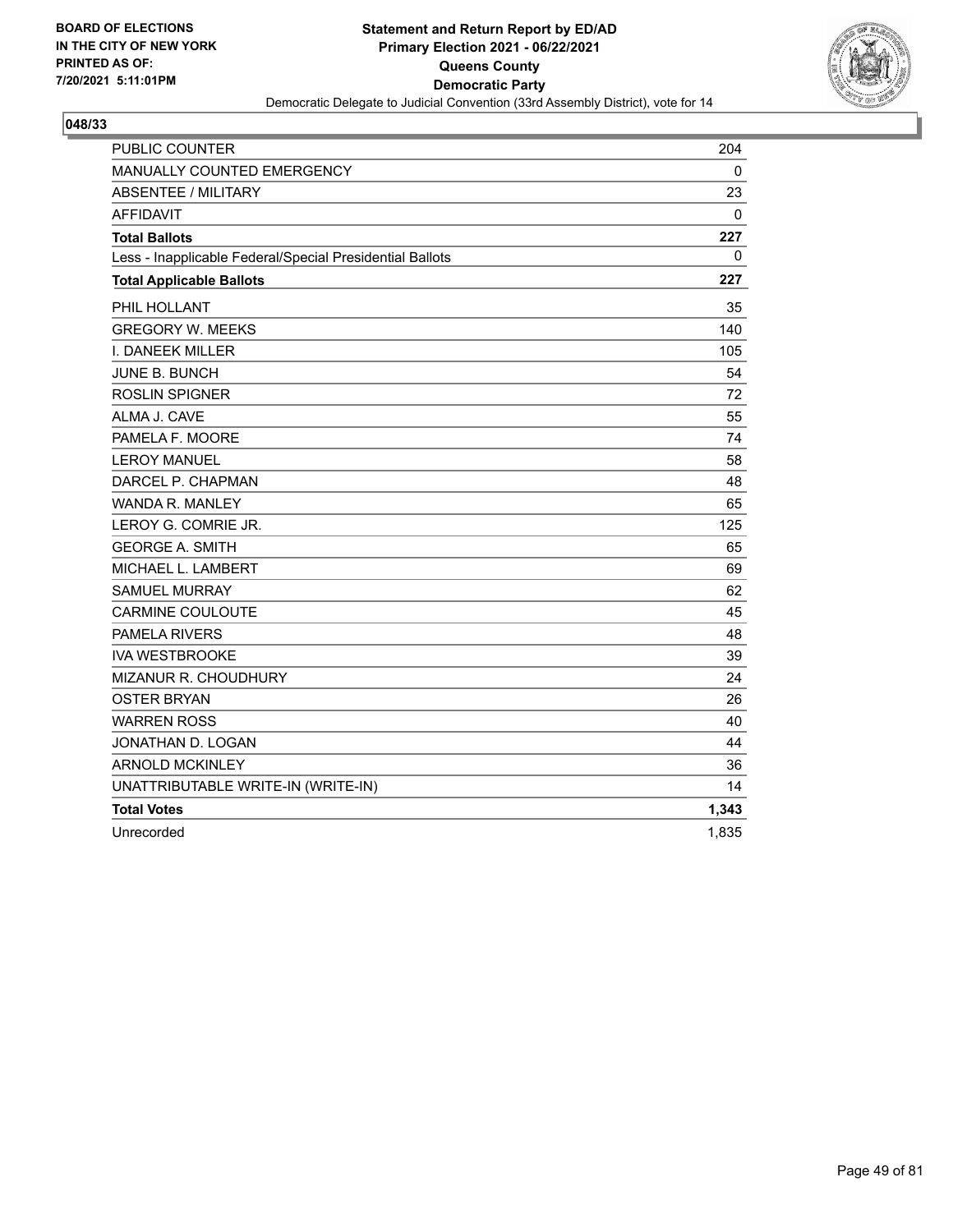

| <b>PUBLIC COUNTER</b>                                    | 159          |
|----------------------------------------------------------|--------------|
| MANUALLY COUNTED EMERGENCY                               | 0            |
| ABSENTEE / MILITARY                                      | 19           |
| <b>AFFIDAVIT</b>                                         | 1            |
| <b>Total Ballots</b>                                     | 179          |
| Less - Inapplicable Federal/Special Presidential Ballots | 0            |
| <b>Total Applicable Ballots</b>                          | 179          |
| PHIL HOLLANT                                             | 32           |
| <b>GREGORY W. MEEKS</b>                                  | 115          |
| <b>I. DANEEK MILLER</b>                                  | 71           |
| <b>JUNE B. BUNCH</b>                                     | 44           |
| <b>ROSLIN SPIGNER</b>                                    | 58           |
| ALMA J. CAVE                                             | 49           |
| PAMELA F. MOORE                                          | 58           |
| <b>LEROY MANUEL</b>                                      | 51           |
| DARCEL P. CHAPMAN                                        | 38           |
| <b>WANDA R. MANLEY</b>                                   | 48           |
| LEROY G. COMRIE JR.                                      | 88           |
| <b>GEORGE A. SMITH</b>                                   | 43           |
| MICHAEL L. LAMBERT                                       | 53           |
| SAMUEL MURRAY                                            | 43           |
| <b>CARMINE COULOUTE</b>                                  | 41           |
| <b>PAMELA RIVERS</b>                                     | 45           |
| <b>IVA WESTBROOKE</b>                                    | 25           |
| <b>MIZANUR R. CHOUDHURY</b>                              | 31           |
| <b>OSTER BRYAN</b>                                       | 20           |
| <b>WARREN ROSS</b>                                       | 25           |
| JONATHAN D. LOGAN                                        | 34           |
| <b>ARNOLD MCKINLEY</b>                                   | 23           |
| BEAU T SNELL (WRITE-IN)                                  | 1            |
| CAROL BONNER (WRITE-IN)                                  | 1            |
| JASON MYLES CLARK (WRITE-IN)                             | 1            |
| KERRYANNE BURKE (WRITE-IN)                               | $\mathbf{1}$ |
| KIMBERLEY C BROWN (WRITE-IN)                             | $\mathbf{1}$ |
| MELANIE JOHNSON (WRITE-IN)                               | 1            |
| NANTASHA WILLIAMS (WRITE-IN)                             | 1            |
| SYLVIA LOVELACE (WRITE-IN)                               | $\mathbf{1}$ |
| UNATTRIBUTABLE WRITE-IN (WRITE-IN)                       | 7            |
| UNCOUNTED WRITE-IN PER STATUTE (WRITE-IN)                | 1            |
| <b>Total Votes</b>                                       | 1,051        |
| Unrecorded                                               | 1,455        |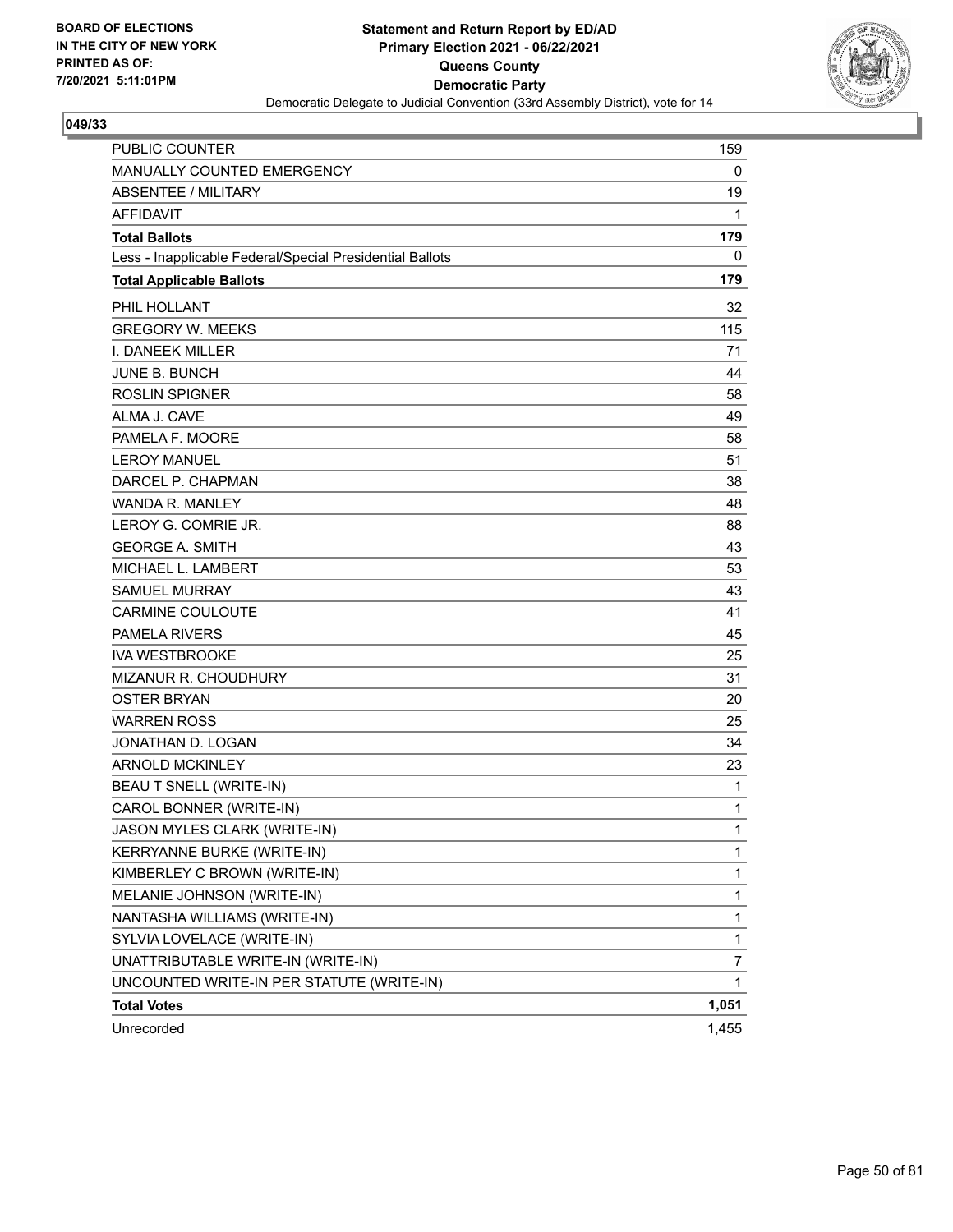

| <b>PUBLIC COUNTER</b>                                    | 162             |
|----------------------------------------------------------|-----------------|
| MANUALLY COUNTED EMERGENCY                               | $\mathbf{0}$    |
| <b>ABSENTEE / MILITARY</b>                               | 12 <sup>2</sup> |
| <b>AFFIDAVIT</b>                                         | 0               |
| <b>Total Ballots</b>                                     | 174             |
| Less - Inapplicable Federal/Special Presidential Ballots | 0               |
| <b>Total Applicable Ballots</b>                          | 174             |
| PHIL HOLLANT                                             | 35              |
| <b>GREGORY W. MEEKS</b>                                  | 108             |
| I. DANEEK MILLER                                         | 82              |
| <b>JUNE B. BUNCH</b>                                     | 39              |
| <b>ROSLIN SPIGNER</b>                                    | 61              |
| ALMA J. CAVE                                             | 50              |
| PAMELA F. MOORE                                          | 57              |
| <b>LEROY MANUEL</b>                                      | 58              |
| DARCEL P. CHAPMAN                                        | 42              |
| WANDA R. MANLEY                                          | 49              |
| LEROY G. COMRIE JR.                                      | 87              |
| <b>GEORGE A. SMITH</b>                                   | 40              |
| MICHAEL L. LAMBERT                                       | 47              |
| <b>SAMUEL MURRAY</b>                                     | 31              |
| <b>CARMINE COULOUTE</b>                                  | 39              |
| <b>PAMELA RIVERS</b>                                     | 47              |
| <b>IVA WESTBROOKE</b>                                    | 19              |
| MIZANUR R. CHOUDHURY                                     | 23              |
| <b>OSTER BRYAN</b>                                       | 16              |
| <b>WARREN ROSS</b>                                       | 21              |
| JONATHAN D. LOGAN                                        | 31              |
| <b>ARNOLD MCKINLEY</b>                                   | 18              |
| UNATTRIBUTABLE WRITE-IN (WRITE-IN)                       | 7               |
| <b>Total Votes</b>                                       | 1,007           |
| Unrecorded                                               | 1,429           |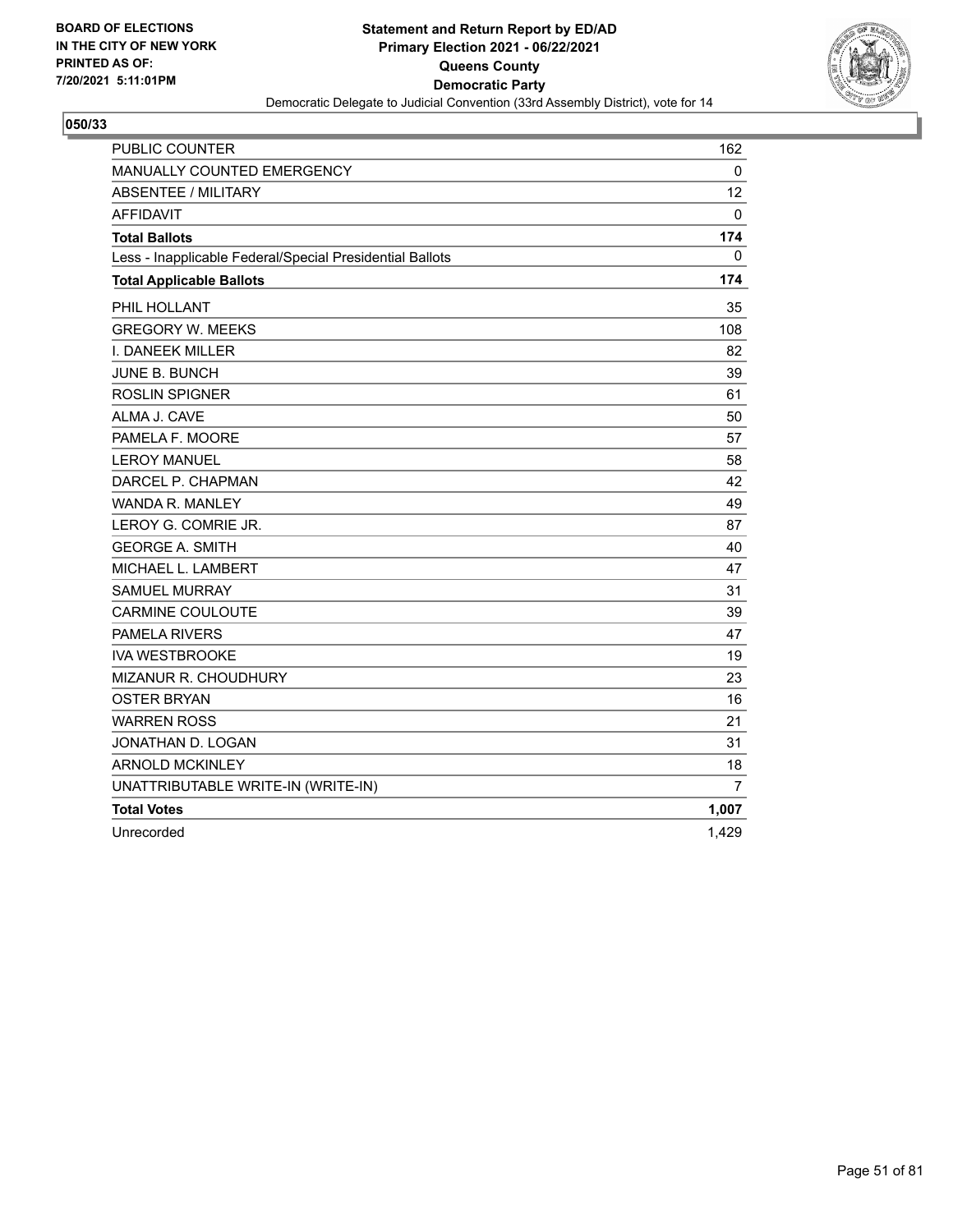

| <b>PUBLIC COUNTER</b>                                    | 176   |
|----------------------------------------------------------|-------|
| MANUALLY COUNTED EMERGENCY                               | 0     |
| <b>ABSENTEE / MILITARY</b>                               | 15    |
| <b>AFFIDAVIT</b>                                         | 0     |
| <b>Total Ballots</b>                                     | 191   |
| Less - Inapplicable Federal/Special Presidential Ballots | 0     |
| <b>Total Applicable Ballots</b>                          | 191   |
| PHIL HOLLANT                                             | 24    |
| <b>GREGORY W. MEEKS</b>                                  | 139   |
| <b>I. DANEEK MILLER</b>                                  | 95    |
| <b>JUNE B. BUNCH</b>                                     | 45    |
| <b>ROSLIN SPIGNER</b>                                    | 69    |
| ALMA J. CAVE                                             | 57    |
| PAMELA F. MOORE                                          | 65    |
| <b>LEROY MANUEL</b>                                      | 58    |
| DARCEL P. CHAPMAN                                        | 41    |
| <b>WANDA R. MANLEY</b>                                   | 60    |
| LEROY G. COMRIE JR.                                      | 101   |
| <b>GEORGE A. SMITH</b>                                   | 53    |
| MICHAEL L. LAMBERT                                       | 54    |
| <b>SAMUEL MURRAY</b>                                     | 45    |
| <b>CARMINE COULOUTE</b>                                  | 45    |
| <b>PAMELA RIVERS</b>                                     | 48    |
| <b>IVA WESTBROOKE</b>                                    | 19    |
| MIZANUR R. CHOUDHURY                                     | 25    |
| <b>OSTER BRYAN</b>                                       | 11    |
| <b>WARREN ROSS</b>                                       | 28    |
| JONATHAN D. LOGAN                                        | 25    |
| <b>ARNOLD MCKINLEY</b>                                   | 26    |
| CHARLTON D'SOUZA (WRITE-IN)                              | 1     |
| UNATTRIBUTABLE WRITE-IN (WRITE-IN)                       | 3     |
| <b>Total Votes</b>                                       | 1,137 |
| Unrecorded                                               | 1,537 |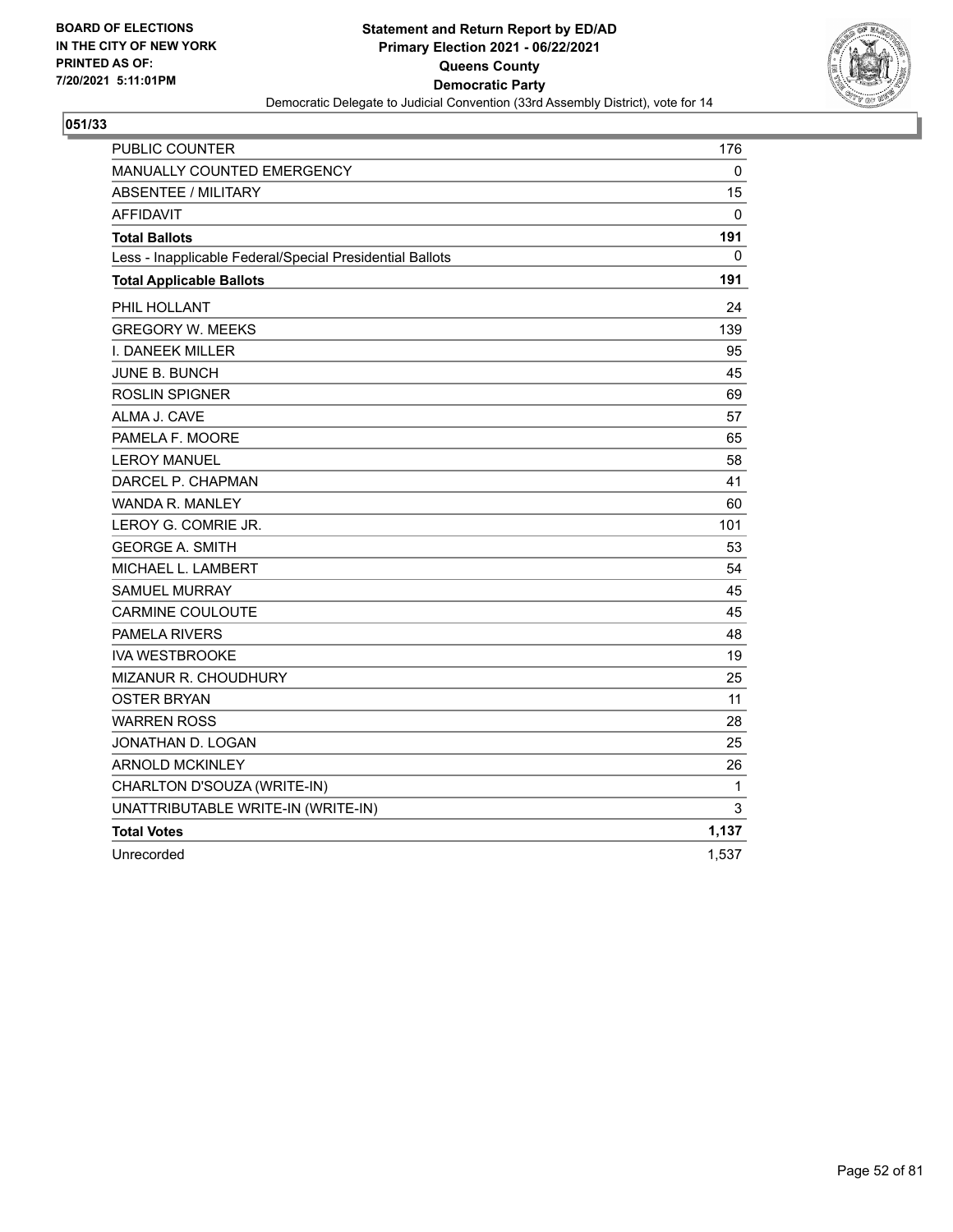

| PUBLIC COUNTER                                           | 213   |
|----------------------------------------------------------|-------|
| MANUALLY COUNTED EMERGENCY                               | 0     |
| <b>ABSENTEE / MILITARY</b>                               | 21    |
| <b>AFFIDAVIT</b>                                         | 0     |
| <b>Total Ballots</b>                                     | 234   |
| Less - Inapplicable Federal/Special Presidential Ballots | 0     |
| <b>Total Applicable Ballots</b>                          | 234   |
| PHIL HOLLANT                                             | 33    |
| <b>GREGORY W. MEEKS</b>                                  | 141   |
| I. DANEEK MILLER                                         | 108   |
| JUNE B. BUNCH                                            | 54    |
| <b>ROSLIN SPIGNER</b>                                    | 75    |
| ALMA J. CAVE                                             | 54    |
| PAMELA F. MOORE                                          | 80    |
| <b>LEROY MANUEL</b>                                      | 62    |
| DARCEL P. CHAPMAN                                        | 43    |
| <b>WANDA R. MANLEY</b>                                   | 67    |
| LEROY G. COMRIE JR.                                      | 119   |
| <b>GEORGE A. SMITH</b>                                   | 56    |
| <b>MICHAEL L. LAMBERT</b>                                | 66    |
| <b>SAMUEL MURRAY</b>                                     | 56    |
| <b>CARMINE COULOUTE</b>                                  | 45    |
| <b>PAMELA RIVERS</b>                                     | 64    |
| <b>IVA WESTBROOKE</b>                                    | 21    |
| <b>MIZANUR R. CHOUDHURY</b>                              | 32    |
| <b>OSTER BRYAN</b>                                       | 16    |
| <b>WARREN ROSS</b>                                       | 28    |
| JONATHAN D. LOGAN                                        | 33    |
| <b>ARNOLD MCKINLEY</b>                                   | 32    |
| AL-HASSAN KANU (WRITE-IN)                                | 1     |
| JEAN CLARK (WRITE-IN)                                    | 1     |
| MARIE ADAM-OVIDE (WRITE-IN)                              | 1     |
| NANTASHA WILLIAMS (WRITE-IN)                             | 1     |
| UNATTRIBUTABLE WRITE-IN (WRITE-IN)                       | 23    |
| <b>Total Votes</b>                                       | 1,312 |
| Unrecorded                                               | 1,964 |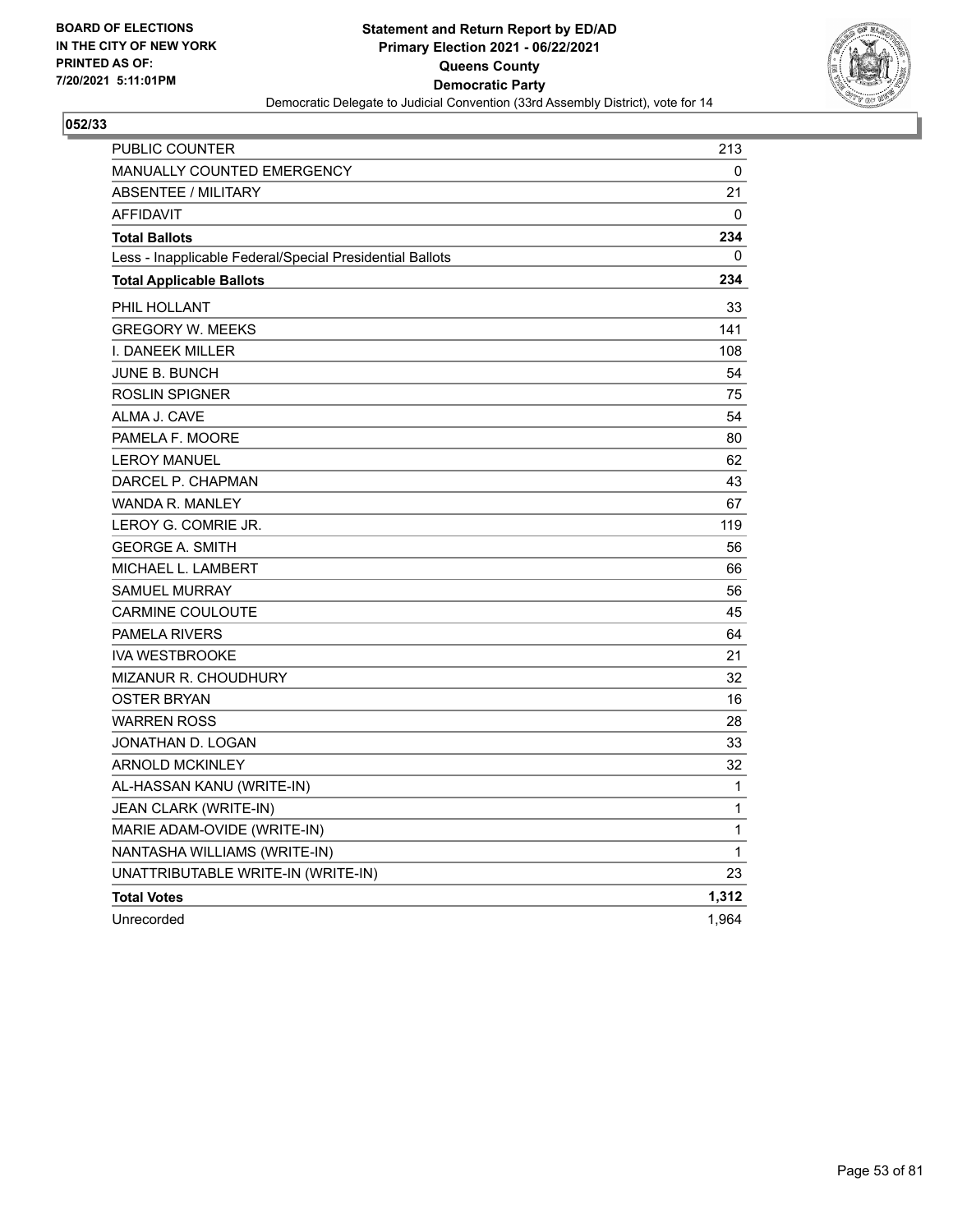

| PUBLIC COUNTER                                           | 182   |
|----------------------------------------------------------|-------|
| <b>MANUALLY COUNTED EMERGENCY</b>                        | 0     |
| <b>ABSENTEE / MILITARY</b>                               | 20    |
| <b>AFFIDAVIT</b>                                         | 0     |
| <b>Total Ballots</b>                                     | 202   |
| Less - Inapplicable Federal/Special Presidential Ballots | 0     |
| <b>Total Applicable Ballots</b>                          | 202   |
| PHIL HOLLANT                                             | 29    |
| <b>GREGORY W. MEEKS</b>                                  | 158   |
| I. DANEEK MILLER                                         | 116   |
| <b>JUNE B. BUNCH</b>                                     | 55    |
| <b>ROSLIN SPIGNER</b>                                    | 79    |
| ALMA J. CAVE                                             | 50    |
| PAMELA F. MOORE                                          | 82    |
| <b>LEROY MANUEL</b>                                      | 55    |
| DARCEL P. CHAPMAN                                        | 50    |
| <b>WANDA R. MANLEY</b>                                   | 64    |
| LEROY G. COMRIE JR.                                      | 131   |
| <b>GEORGE A. SMITH</b>                                   | 57    |
| MICHAEL L. LAMBERT                                       | 59    |
| <b>SAMUEL MURRAY</b>                                     | 43    |
| <b>CARMINE COULOUTE</b>                                  | 47    |
| <b>PAMELA RIVERS</b>                                     | 61    |
| <b>IVA WESTBROOKE</b>                                    | 21    |
| MIZANUR R. CHOUDHURY                                     | 24    |
| <b>OSTER BRYAN</b>                                       | 13    |
| <b>WARREN ROSS</b>                                       | 25    |
| JONATHAN D. LOGAN                                        | 23    |
| <b>ARNOLD MCKINLEY</b>                                   | 25    |
| OVINGTON PROPHETE (WRITE-IN)                             | 1     |
| ROBERT WILLIAMS (WRITE-IN)                               | 1     |
| SHANA HEATH (WRITE-IN)                                   | 1     |
| UNATTRIBUTABLE WRITE-IN (WRITE-IN)                       | 1     |
| <b>Total Votes</b>                                       | 1,271 |
| Unrecorded                                               | 1,557 |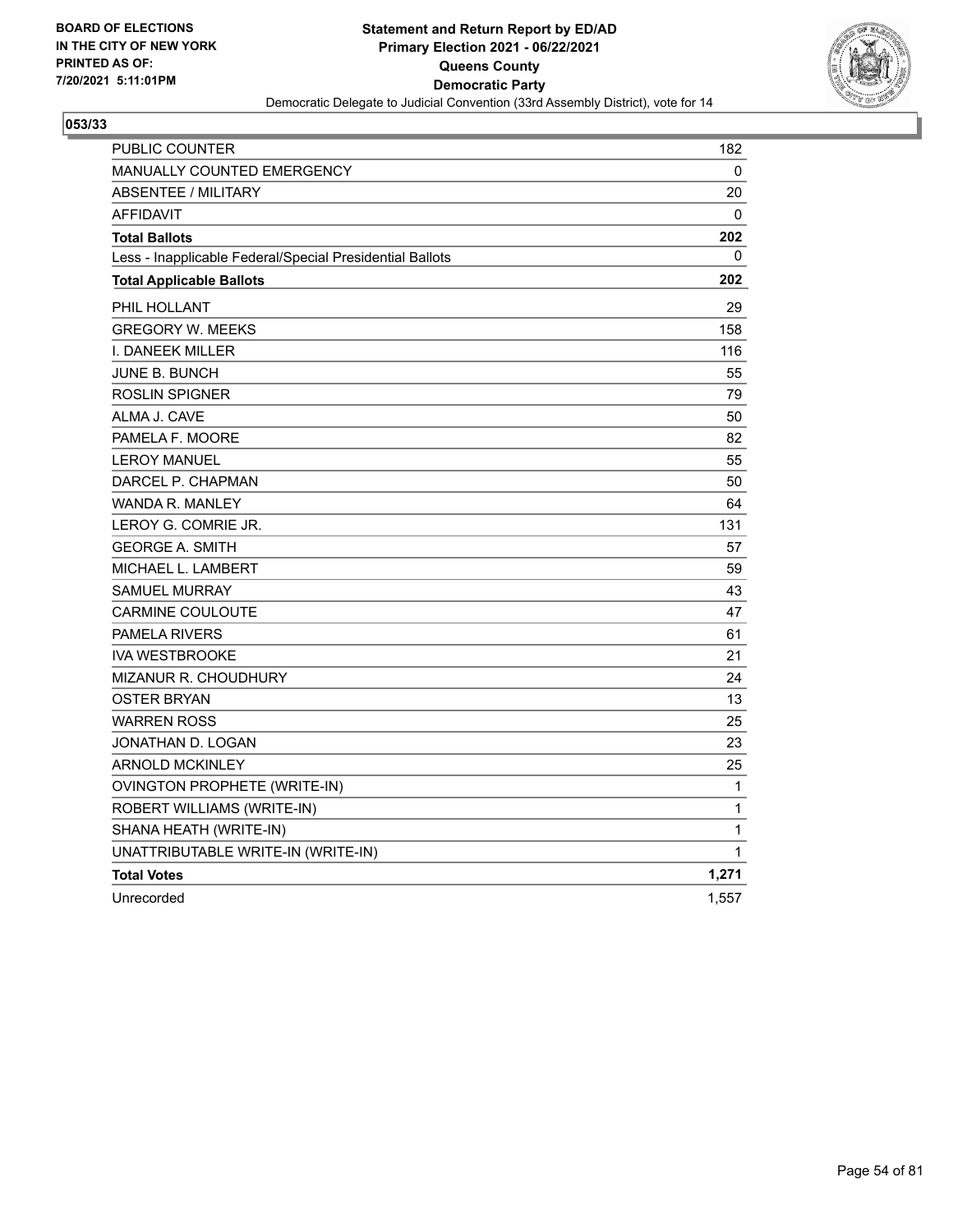

| <b>PUBLIC COUNTER</b>                                    | 219          |
|----------------------------------------------------------|--------------|
| MANUALLY COUNTED EMERGENCY                               | 0            |
| ABSENTEE / MILITARY                                      | 46           |
| <b>AFFIDAVIT</b>                                         | $\mathbf 0$  |
| <b>Total Ballots</b>                                     | 265          |
| Less - Inapplicable Federal/Special Presidential Ballots | 0            |
| <b>Total Applicable Ballots</b>                          | 265          |
| PHIL HOLLANT                                             | 31           |
| <b>GREGORY W. MEEKS</b>                                  | 183          |
| <b>I. DANEEK MILLER</b>                                  | 138          |
| JUNE B. BUNCH                                            | 85           |
| <b>ROSLIN SPIGNER</b>                                    | 113          |
| ALMA J. CAVE                                             | 70           |
| PAMELA F. MOORE                                          | 99           |
| <b>LEROY MANUEL</b>                                      | 79           |
| DARCEL P. CHAPMAN                                        | 69           |
| <b>WANDA R. MANLEY</b>                                   | 83           |
| LEROY G. COMRIE JR.                                      | 157          |
| <b>GEORGE A. SMITH</b>                                   | 73           |
| MICHAEL L. LAMBERT                                       | 91           |
| <b>SAMUEL MURRAY</b>                                     | 75           |
| <b>CARMINE COULOUTE</b>                                  | 60           |
| <b>PAMELA RIVERS</b>                                     | 64           |
| <b>IVA WESTBROOKE</b>                                    | 34           |
| MIZANUR R. CHOUDHURY                                     | 24           |
| <b>OSTER BRYAN</b>                                       | 20           |
| <b>WARREN ROSS</b>                                       | 31           |
| JONATHAN D. LOGAN                                        | 34           |
| <b>ARNOLD MCKINLEY</b>                                   | 39           |
| ELIZABETH WARREN (WRITE-IN)                              | $\mathbf{1}$ |
| <b>Total Votes</b>                                       | 1,653        |
| Unrecorded                                               | 2,057        |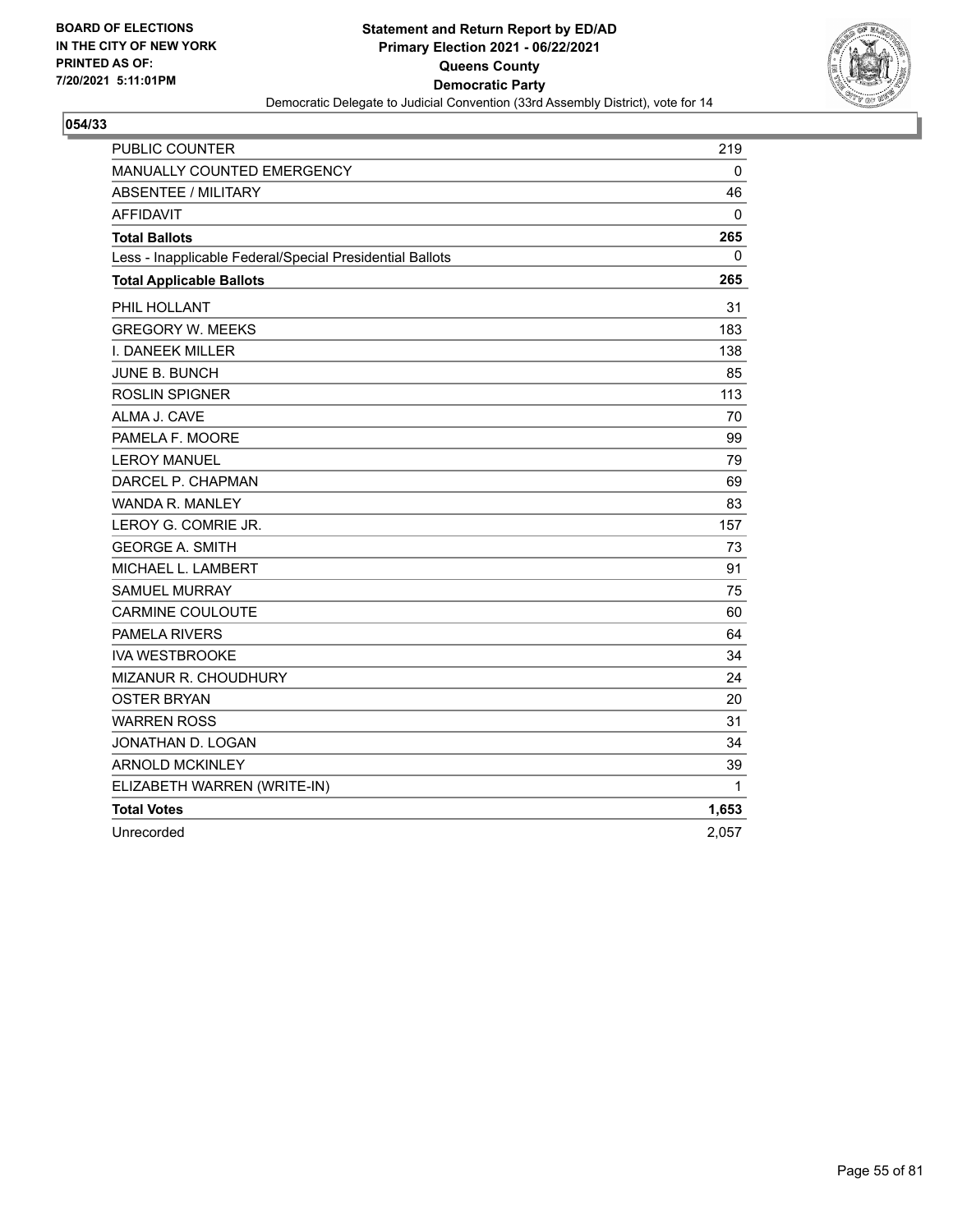

| PUBLIC COUNTER                                           | 203          |
|----------------------------------------------------------|--------------|
| MANUALLY COUNTED EMERGENCY                               | 0            |
| <b>ABSENTEE / MILITARY</b>                               | 39           |
| <b>AFFIDAVIT</b>                                         | $\mathbf{0}$ |
| <b>Total Ballots</b>                                     | 242          |
| Less - Inapplicable Federal/Special Presidential Ballots | 0            |
| <b>Total Applicable Ballots</b>                          | 242          |
| PHIL HOLLANT                                             | 31           |
| <b>GREGORY W. MEEKS</b>                                  | 163          |
| I. DANEEK MILLER                                         | 123          |
| JUNE B. BUNCH                                            | 75           |
| <b>ROSLIN SPIGNER</b>                                    | 97           |
| ALMA J. CAVE                                             | 67           |
| PAMELA F. MOORE                                          | 90           |
| <b>LEROY MANUEL</b>                                      | 63           |
| DARCEL P. CHAPMAN                                        | 65           |
| <b>WANDA R. MANLEY</b>                                   | 81           |
| LEROY G. COMRIE JR.                                      | 144          |
| <b>GEORGE A. SMITH</b>                                   | 60           |
| MICHAEL L. LAMBERT                                       | 78           |
| <b>SAMUEL MURRAY</b>                                     | 51           |
| <b>CARMINE COULOUTE</b>                                  | 45           |
| <b>PAMELA RIVERS</b>                                     | 65           |
| <b>IVA WESTBROOKE</b>                                    | 29           |
| <b>MIZANUR R. CHOUDHURY</b>                              | 27           |
| OSTER BRYAN                                              | 21           |
| <b>WARREN ROSS</b>                                       | 28           |
| JONATHAN D. LOGAN                                        | 25           |
| <b>ARNOLD MCKINLEY</b>                                   | 26           |
| ARIENE THOMAS (WRITE-IN)                                 | 1            |
| BRYANT NORMAN (WRITE-IN)                                 | 1            |
| DARRYL SMITH (WRITE-IN)                                  | 1            |
| MARION SMITH (WRITE-IN)                                  | 1            |
| UNATTRIBUTABLE WRITE-IN (WRITE-IN)                       | 3            |
| WALTER MIXON (WRITE-IN)                                  | 1            |
| <b>Total Votes</b>                                       | 1,462        |
| Unrecorded                                               | 1,926        |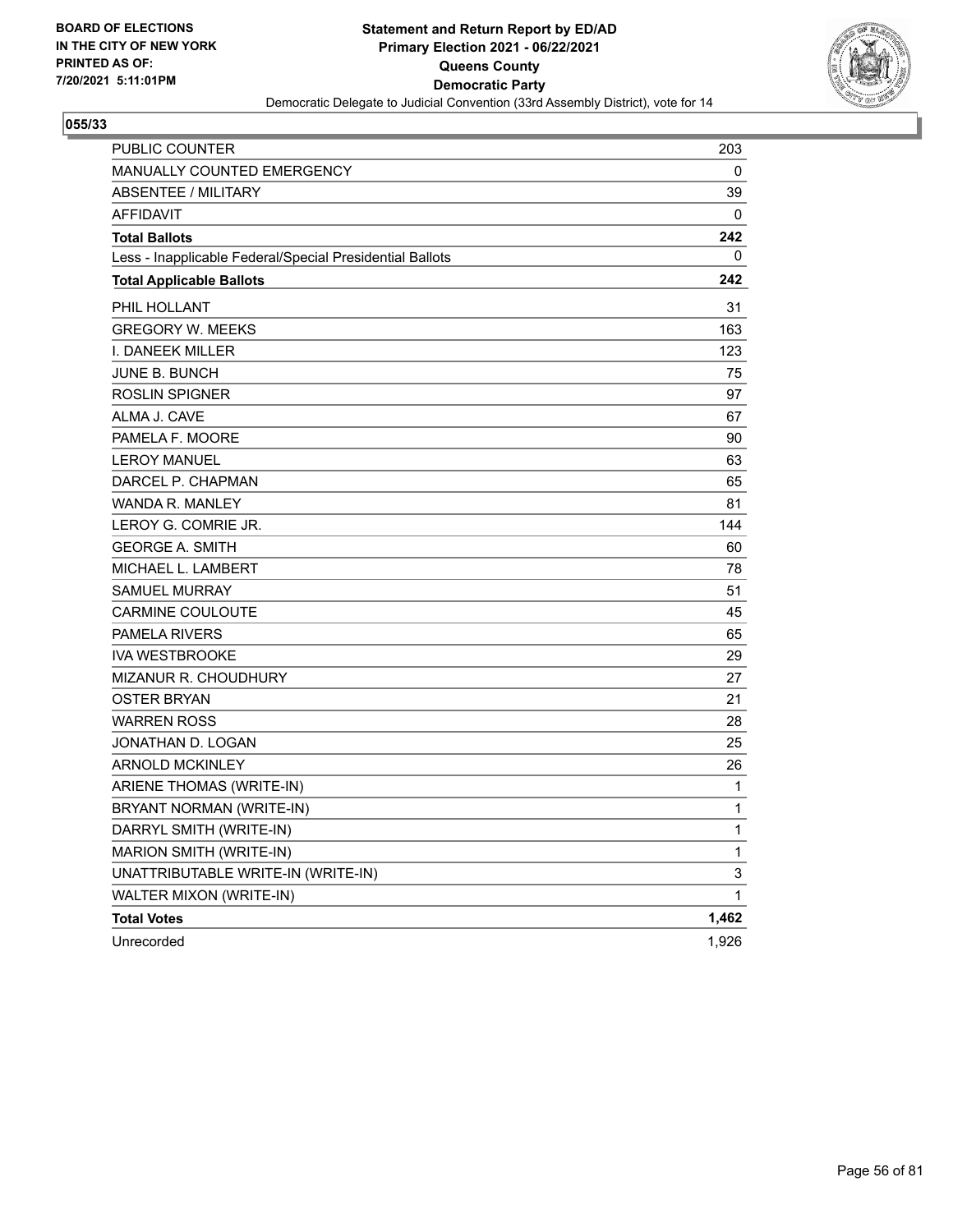

| <b>PUBLIC COUNTER</b>                                    | 271          |
|----------------------------------------------------------|--------------|
| MANUALLY COUNTED EMERGENCY                               | 0            |
| ABSENTEE / MILITARY                                      | 36           |
| <b>AFFIDAVIT</b>                                         | 0            |
| <b>Total Ballots</b>                                     | 307          |
| Less - Inapplicable Federal/Special Presidential Ballots | 0            |
| <b>Total Applicable Ballots</b>                          | 307          |
| PHIL HOLLANT                                             | 44           |
| <b>GREGORY W. MEEKS</b>                                  | 213          |
| <b>I. DANEEK MILLER</b>                                  | 176          |
| JUNE B. BUNCH                                            | 93           |
| <b>ROSLIN SPIGNER</b>                                    | 124          |
| ALMA J. CAVE                                             | 82           |
| PAMELA F. MOORE                                          | 115          |
| <b>LEROY MANUEL</b>                                      | 78           |
| DARCEL P. CHAPMAN                                        | 78           |
| <b>WANDA R. MANLEY</b>                                   | 96           |
| LEROY G. COMRIE JR.                                      | 188          |
| <b>GEORGE A. SMITH</b>                                   | 88           |
| MICHAEL L. LAMBERT                                       | 82           |
| SAMUEL MURRAY                                            | 70           |
| CARMINE COULOUTE                                         | 59           |
| <b>PAMELA RIVERS</b>                                     | 77           |
| <b>IVA WESTBROOKE</b>                                    | 35           |
| MIZANUR R. CHOUDHURY                                     | 38           |
| <b>OSTER BRYAN</b>                                       | 34           |
| <b>WARREN ROSS</b>                                       | 40           |
| JONATHAN D. LOGAN                                        | 43           |
| <b>ARNOLD MCKINLEY</b>                                   | 36           |
| <b>BRENDA JACK (WRITE-IN)</b>                            | $\mathbf 1$  |
| DIANE LAKE (WRITE-IN)                                    | $\mathbf 1$  |
| EARLEEN STALDINGS (WRITE-IN)                             | 1            |
| EUNICE HEAD (WRITE-IN)                                   | $\mathbf{1}$ |
| SIDNEY HEAD (WRITE-IN)                                   | $\mathbf{1}$ |
| ST CLAIRE E REID JR (WRITE-IN)                           | $\mathbf{1}$ |
| UNATTRIBUTABLE WRITE-IN (WRITE-IN)                       | 3            |
| <b>Total Votes</b>                                       | 1,898        |
| Unrecorded                                               | 2,400        |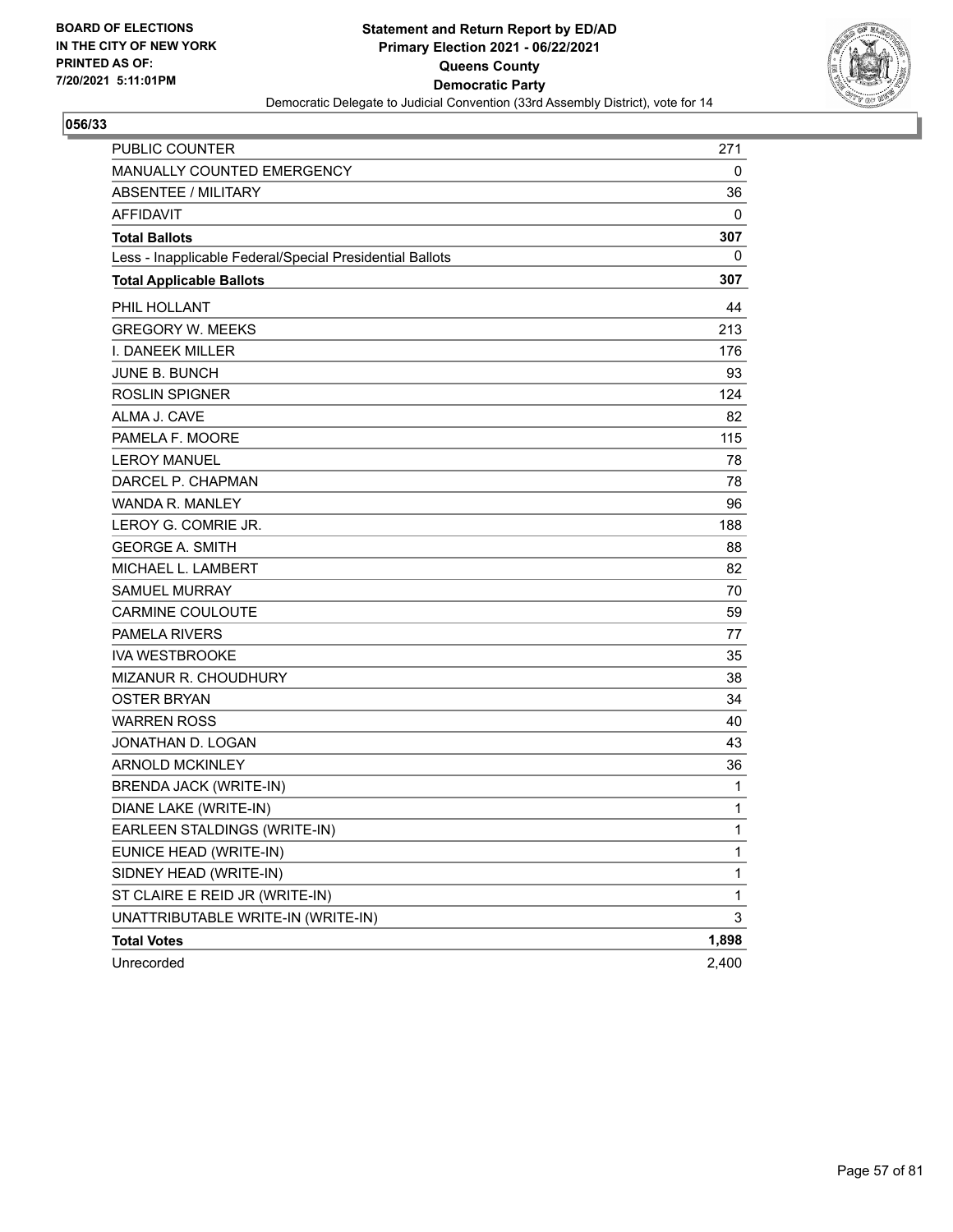

| <b>PUBLIC COUNTER</b>                                    | 270   |
|----------------------------------------------------------|-------|
| MANUALLY COUNTED EMERGENCY                               | 0     |
| ABSENTEE / MILITARY                                      | 34    |
| <b>AFFIDAVIT</b>                                         | 0     |
| <b>Total Ballots</b>                                     | 304   |
| Less - Inapplicable Federal/Special Presidential Ballots | 0     |
| <b>Total Applicable Ballots</b>                          | 304   |
| PHIL HOLLANT                                             | 37    |
| <b>GREGORY W. MEEKS</b>                                  | 212   |
| I. DANEEK MILLER                                         | 153   |
| <b>JUNE B. BUNCH</b>                                     | 67    |
| <b>ROSLIN SPIGNER</b>                                    | 109   |
| ALMA J. CAVE                                             | 74    |
| PAMELA F. MOORE                                          | 100   |
| <b>LEROY MANUEL</b>                                      | 74    |
| DARCEL P. CHAPMAN                                        | 59    |
| <b>WANDA R. MANLEY</b>                                   | 65    |
| LEROY G. COMRIE JR.                                      | 170   |
| <b>GEORGE A. SMITH</b>                                   | 66    |
| MICHAEL L. LAMBERT                                       | 79    |
| <b>SAMUEL MURRAY</b>                                     | 59    |
| <b>CARMINE COULOUTE</b>                                  | 47    |
| <b>PAMELA RIVERS</b>                                     | 70    |
| <b>IVA WESTBROOKE</b>                                    | 41    |
| MIZANUR R. CHOUDHURY                                     | 27    |
| <b>OSTER BRYAN</b>                                       | 30    |
| <b>WARREN ROSS</b>                                       | 44    |
| JONATHAN D. LOGAN                                        | 35    |
| <b>ARNOLD MCKINLEY</b>                                   | 34    |
| GORDON JOHN (WRITE-IN)                                   | 1     |
| <b>Total Votes</b>                                       | 1,653 |
| Unrecorded                                               | 2.603 |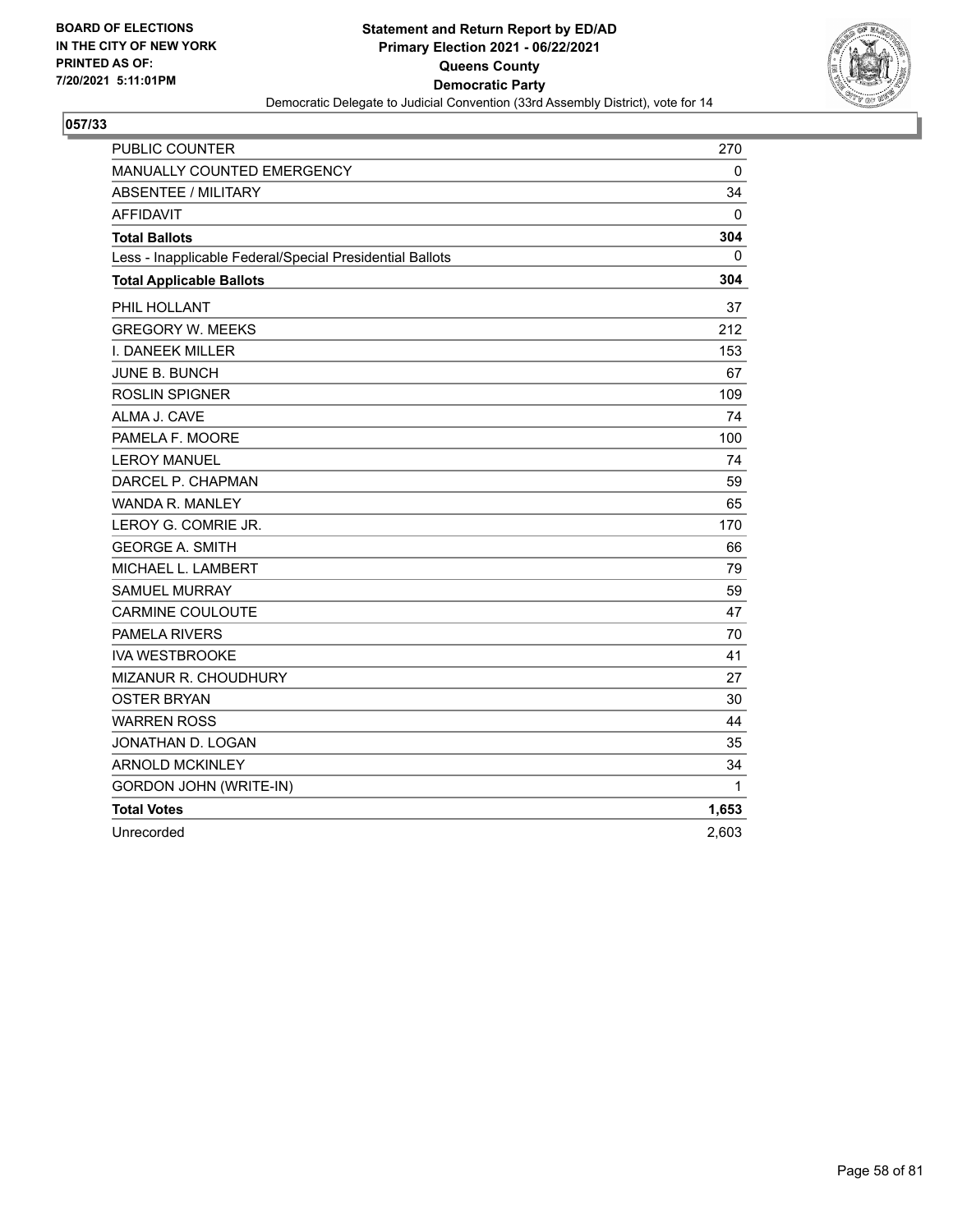

| PUBLIC COUNTER                                           | 225            |
|----------------------------------------------------------|----------------|
| MANUALLY COUNTED EMERGENCY                               | 0              |
| <b>ABSENTEE / MILITARY</b>                               | 39             |
| <b>AFFIDAVIT</b>                                         | 0              |
| <b>Total Ballots</b>                                     | 264            |
| Less - Inapplicable Federal/Special Presidential Ballots | 0              |
| <b>Total Applicable Ballots</b>                          | 264            |
| PHIL HOLLANT                                             | 37             |
| <b>GREGORY W. MEEKS</b>                                  | 188            |
| I. DANEEK MILLER                                         | 166            |
| JUNE B. BUNCH                                            | 91             |
| <b>ROSLIN SPIGNER</b>                                    | 114            |
| ALMA J. CAVE                                             | 86             |
| PAMELA F. MOORE                                          | 121            |
| <b>LEROY MANUEL</b>                                      | 92             |
| DARCEL P. CHAPMAN                                        | 78             |
| WANDA R. MANLEY                                          | 98             |
| LEROY G. COMRIE JR.                                      | 175            |
| <b>GEORGE A. SMITH</b>                                   | 95             |
| MICHAEL L. LAMBERT                                       | 99             |
| <b>SAMUEL MURRAY</b>                                     | 82             |
| <b>CARMINE COULOUTE</b>                                  | 68             |
| <b>PAMELA RIVERS</b>                                     | 87             |
| <b>IVA WESTBROOKE</b>                                    | 44             |
| MIZANUR R. CHOUDHURY                                     | 32             |
| <b>OSTER BRYAN</b>                                       | 31             |
| <b>WARREN ROSS</b>                                       | 54             |
| JONATHAN D. LOGAN                                        | 63             |
| <b>ARNOLD MCKINLEY</b>                                   | 38             |
| CHRISTINA DEAN (WRITE-IN)                                | $\mathbf{1}$   |
| UNATTRIBUTABLE WRITE-IN (WRITE-IN)                       | $\overline{2}$ |
| UNCOUNTED WRITE-IN PER STATUTE (WRITE-IN)                | 8              |
| <b>Total Votes</b>                                       | 1,950          |
| Unrecorded                                               | 1,746          |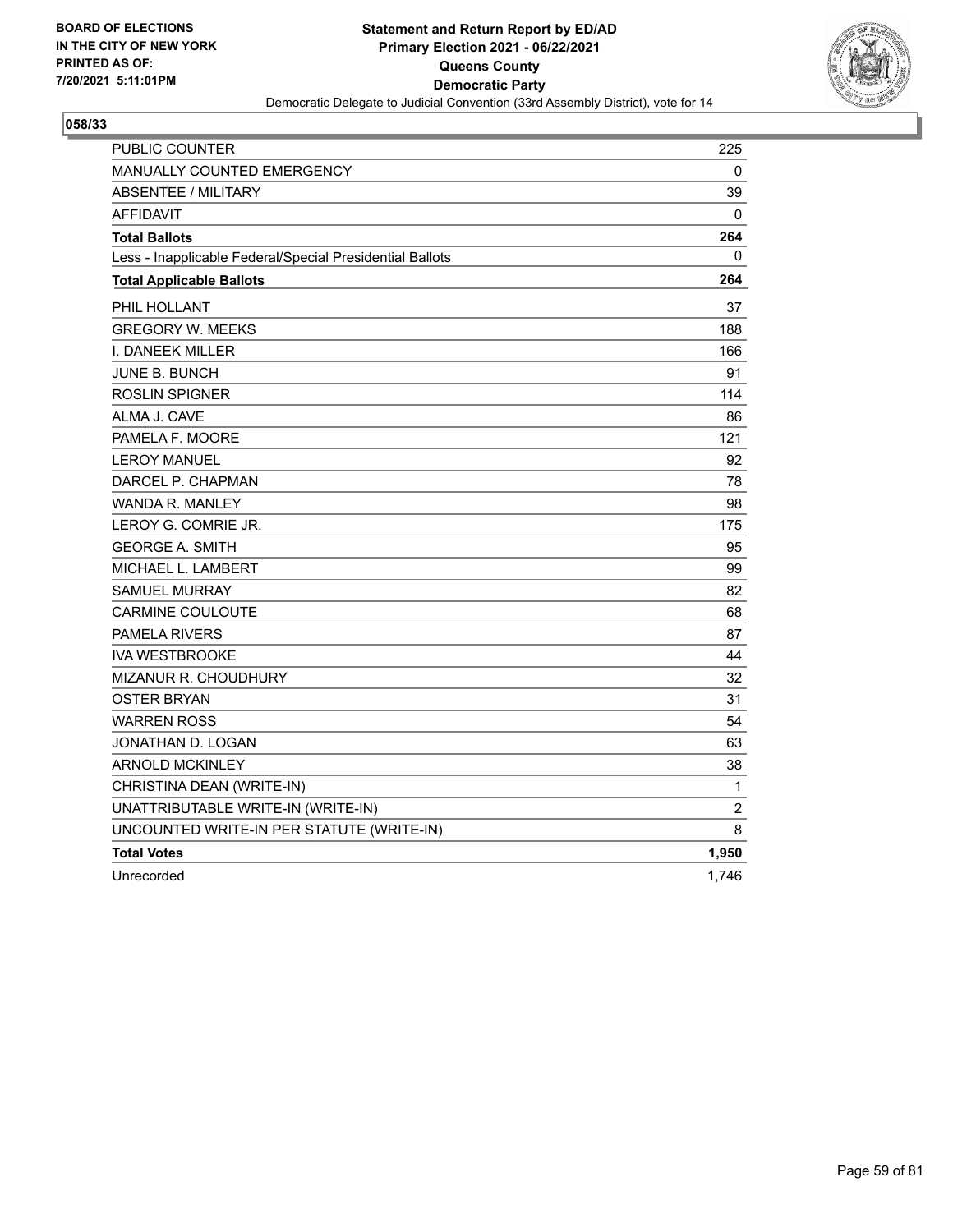

| <b>PUBLIC COUNTER</b>                                    | 263   |
|----------------------------------------------------------|-------|
| MANUALLY COUNTED EMERGENCY                               | 0     |
| <b>ABSENTEE / MILITARY</b>                               | 29    |
| <b>AFFIDAVIT</b>                                         | 0     |
| <b>Total Ballots</b>                                     | 292   |
| Less - Inapplicable Federal/Special Presidential Ballots | 0     |
| <b>Total Applicable Ballots</b>                          | 292   |
| PHIL HOLLANT                                             | 33    |
| <b>GREGORY W. MEEKS</b>                                  | 204   |
| I. DANEEK MILLER                                         | 164   |
| <b>JUNE B. BUNCH</b>                                     | 89    |
| <b>ROSLIN SPIGNER</b>                                    | 111   |
| ALMA J. CAVE                                             | 84    |
| PAMELA F. MOORE                                          | 114   |
| <b>LEROY MANUEL</b>                                      | 94    |
| DARCEL P. CHAPMAN                                        | 78    |
| WANDA R. MANLEY                                          | 91    |
| LEROY G. COMRIE JR.                                      | 181   |
| <b>GEORGE A. SMITH</b>                                   | 93    |
| MICHAEL L. LAMBERT                                       | 100   |
| <b>SAMUEL MURRAY</b>                                     | 81    |
| <b>CARMINE COULOUTE</b>                                  | 64    |
| <b>PAMELA RIVERS</b>                                     | 74    |
| <b>IVA WESTBROOKE</b>                                    | 34    |
| <b>MIZANUR R. CHOUDHURY</b>                              | 26    |
| <b>OSTER BRYAN</b>                                       | 25    |
| <b>WARREN ROSS</b>                                       | 46    |
| JONATHAN D. LOGAN                                        | 45    |
| <b>ARNOLD MCKINLEY</b>                                   | 40    |
| UNATTRIBUTABLE WRITE-IN (WRITE-IN)                       | 7     |
| <b>Total Votes</b>                                       | 1,878 |
| Unrecorded                                               | 2,210 |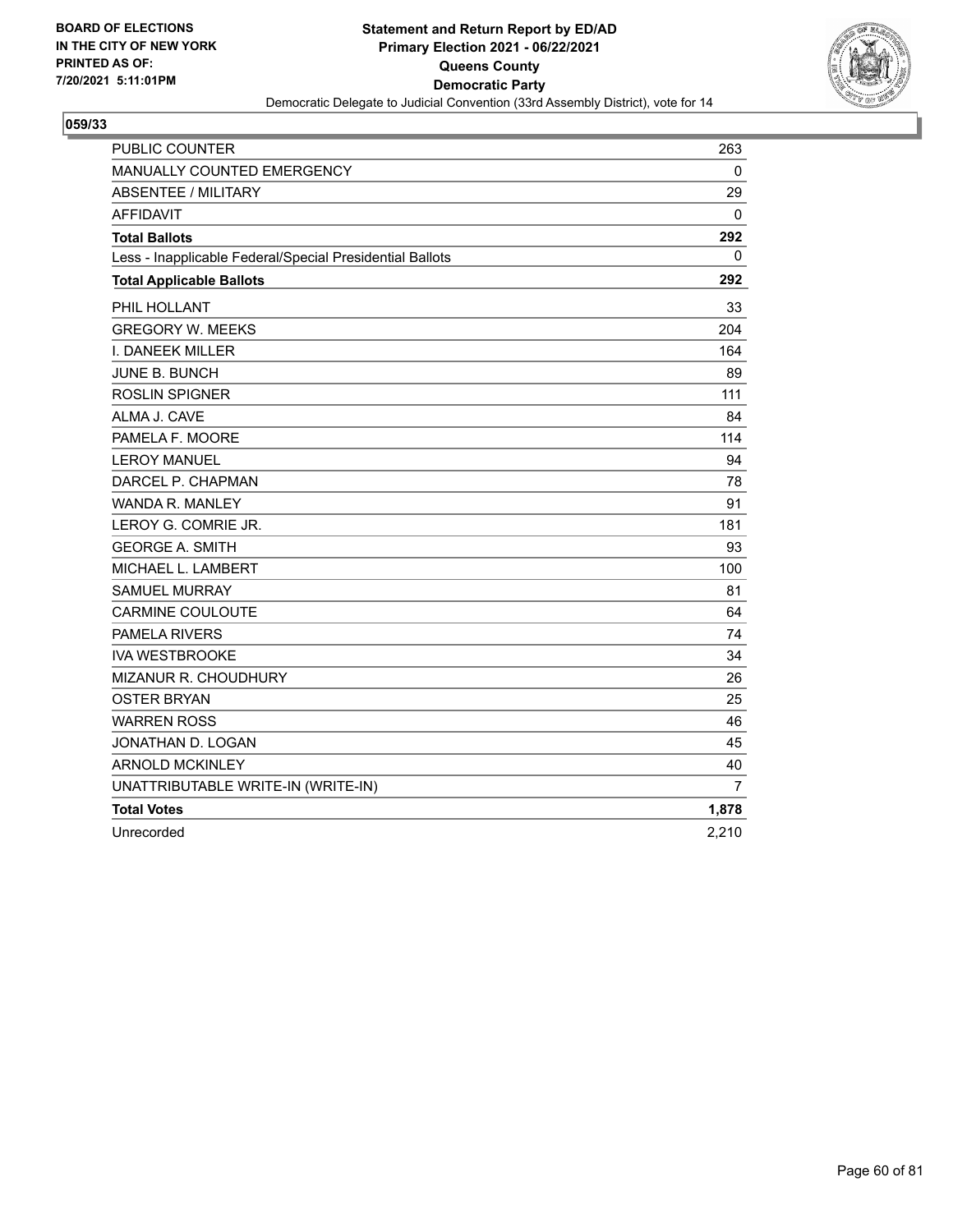

| PUBLIC COUNTER                                           | 248          |
|----------------------------------------------------------|--------------|
| <b>MANUALLY COUNTED EMERGENCY</b>                        | 0            |
| <b>ABSENTEE / MILITARY</b>                               | 47           |
| <b>AFFIDAVIT</b>                                         | $\mathbf{1}$ |
| <b>Total Ballots</b>                                     | 296          |
| Less - Inapplicable Federal/Special Presidential Ballots | 0            |
| <b>Total Applicable Ballots</b>                          | 296          |
| PHIL HOLLANT                                             | 35           |
| <b>GREGORY W. MEEKS</b>                                  | 191          |
| I. DANEEK MILLER                                         | 177          |
| <b>JUNE B. BUNCH</b>                                     | 90           |
| <b>ROSLIN SPIGNER</b>                                    | 106          |
| ALMA J. CAVE                                             | 77           |
| PAMELA F. MOORE                                          | 110          |
| <b>LEROY MANUEL</b>                                      | 83           |
| DARCEL P. CHAPMAN                                        | 71           |
| WANDA R. MANLEY                                          | 85           |
| LEROY G. COMRIE JR.                                      | 189          |
| <b>GEORGE A. SMITH</b>                                   | 84           |
| MICHAEL L. LAMBERT                                       | 81           |
| <b>SAMUEL MURRAY</b>                                     | 76           |
| <b>CARMINE COULOUTE</b>                                  | 57           |
| <b>PAMELA RIVERS</b>                                     | 65           |
| <b>IVA WESTBROOKE</b>                                    | 42           |
| MIZANUR R. CHOUDHURY                                     | 37           |
| <b>OSTER BRYAN</b>                                       | 23           |
| <b>WARREN ROSS</b>                                       | 35           |
| JONATHAN D. LOGAN                                        | 42           |
| <b>ARNOLD MCKINLEY</b>                                   | 38           |
| MALCOLM A SMITH (WRITE-IN)                               | 1            |
| PAPERBOY LOVE PRINCE (WRITE-IN)                          | 1            |
| UNATTRIBUTABLE WRITE-IN (WRITE-IN)                       | 3            |
| <b>Total Votes</b>                                       | 1,799        |
| Unrecorded                                               | 2,345        |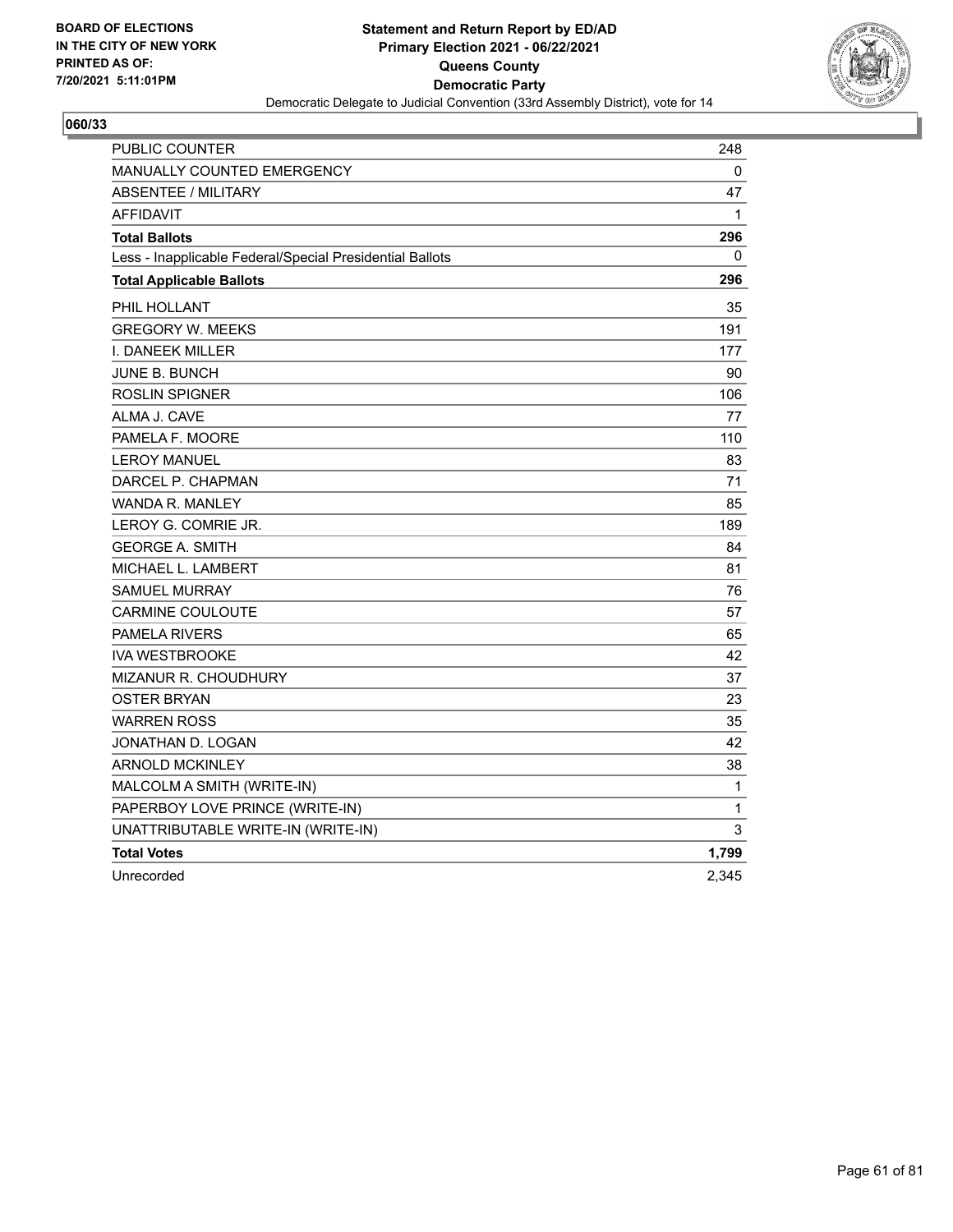

| <b>PUBLIC COUNTER</b>                                    | 203   |
|----------------------------------------------------------|-------|
| MANUALLY COUNTED EMERGENCY                               | 0     |
| <b>ABSENTEE / MILITARY</b>                               | 23    |
| <b>AFFIDAVIT</b>                                         | 0     |
| <b>Total Ballots</b>                                     | 226   |
| Less - Inapplicable Federal/Special Presidential Ballots | 0     |
| <b>Total Applicable Ballots</b>                          | 226   |
| PHIL HOLLANT                                             | 29    |
| <b>GREGORY W. MEEKS</b>                                  | 148   |
| I. DANEEK MILLER                                         | 131   |
| JUNE B. BUNCH                                            | 58    |
| <b>ROSLIN SPIGNER</b>                                    | 86    |
| ALMA J. CAVE                                             | 53    |
| PAMELA F. MOORE                                          | 84    |
| <b>LEROY MANUEL</b>                                      | 73    |
| DARCEL P. CHAPMAN                                        | 57    |
| <b>WANDA R. MANLEY</b>                                   | 67    |
| LEROY G. COMRIE JR.                                      | 133   |
| <b>GEORGE A. SMITH</b>                                   | 68    |
| MICHAEL L. LAMBERT                                       | 66    |
| <b>SAMUEL MURRAY</b>                                     | 57    |
| <b>CARMINE COULOUTE</b>                                  | 43    |
| PAMELA RIVERS                                            | 55    |
| <b>IVA WESTBROOKE</b>                                    | 25    |
| MIZANUR R. CHOUDHURY                                     | 20    |
| <b>OSTER BRYAN</b>                                       | 10    |
| <b>WARREN ROSS</b>                                       | 32    |
| JONATHAN D. LOGAN                                        | 35    |
| <b>ARNOLD MCKINLEY</b>                                   | 30    |
| <b>Total Votes</b>                                       | 1,360 |
| Unrecorded                                               | 1,804 |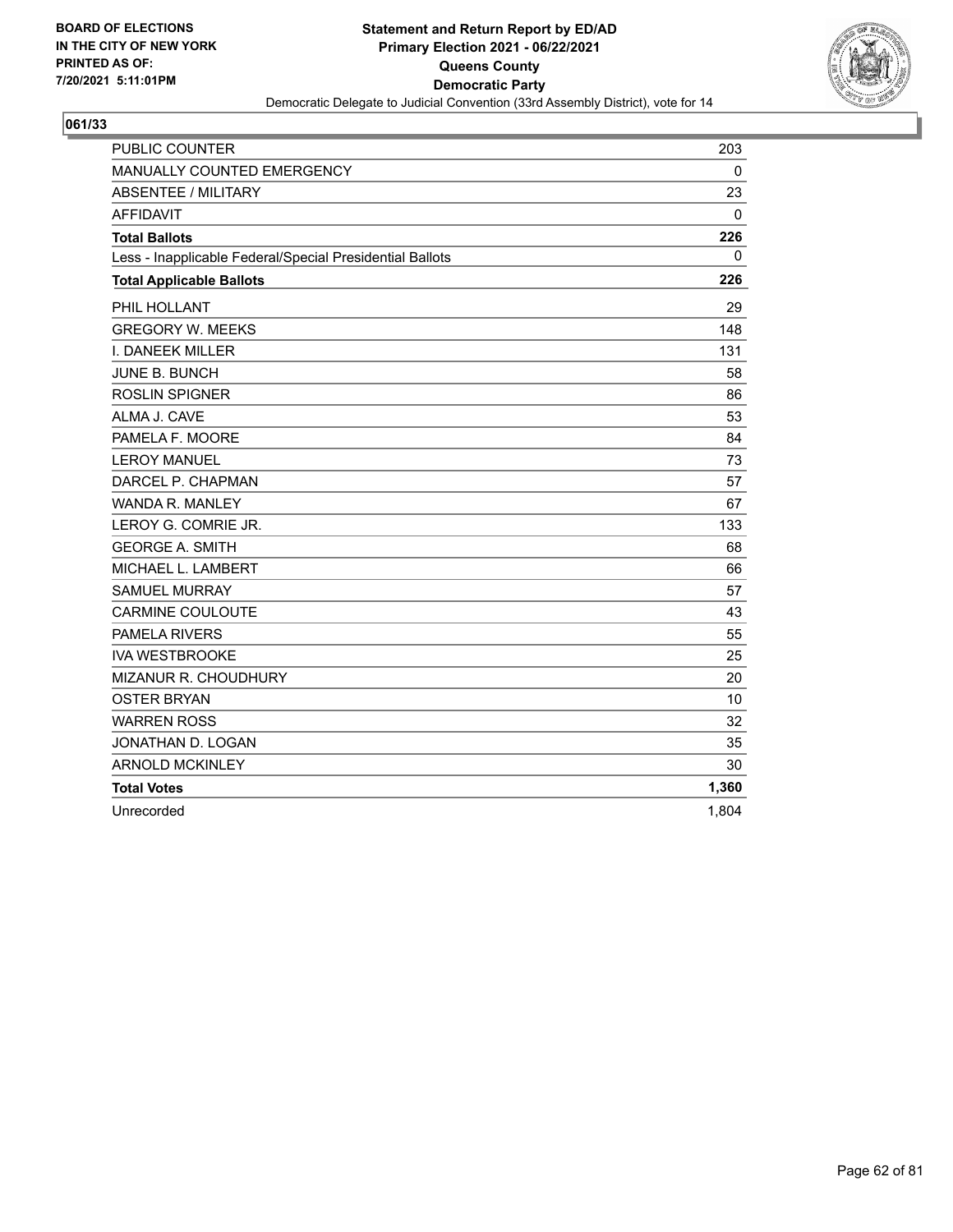

| PUBLIC COUNTER                                           | 224   |
|----------------------------------------------------------|-------|
| MANUALLY COUNTED EMERGENCY                               | 0     |
| <b>ABSENTEE / MILITARY</b>                               | 37    |
| <b>AFFIDAVIT</b>                                         | 0     |
| <b>Total Ballots</b>                                     | 261   |
| Less - Inapplicable Federal/Special Presidential Ballots | 0     |
| <b>Total Applicable Ballots</b>                          | 261   |
| PHIL HOLLANT                                             | 20    |
| <b>GREGORY W. MEEKS</b>                                  | 190   |
| I. DANEEK MILLER                                         | 158   |
| JUNE B. BUNCH                                            | 75    |
| <b>ROSLIN SPIGNER</b>                                    | 93    |
| ALMA J. CAVE                                             | 55    |
| PAMELA F. MOORE                                          | 92    |
| <b>LEROY MANUEL</b>                                      | 78    |
| DARCEL P. CHAPMAN                                        | 68    |
| WANDA R. MANLEY                                          | 76    |
| LEROY G. COMRIE JR.                                      | 155   |
| <b>GEORGE A. SMITH</b>                                   | 73    |
| MICHAEL L. LAMBERT                                       | 73    |
| <b>SAMUEL MURRAY</b>                                     | 74    |
| <b>CARMINE COULOUTE</b>                                  | 51    |
| <b>PAMELA RIVERS</b>                                     | 65    |
| <b>IVA WESTBROOKE</b>                                    | 22    |
| MIZANUR R. CHOUDHURY                                     | 29    |
| <b>OSTER BRYAN</b>                                       | 20    |
| <b>WARREN ROSS</b>                                       | 42    |
| JONATHAN D. LOGAN                                        | 39    |
| <b>ARNOLD MCKINLEY</b>                                   | 35    |
| TYLEEK C PARKER (WRITE-IN)                               | 1     |
| UNATTRIBUTABLE WRITE-IN (WRITE-IN)                       | 3     |
| <b>Total Votes</b>                                       | 1,587 |
| Unrecorded                                               | 2,067 |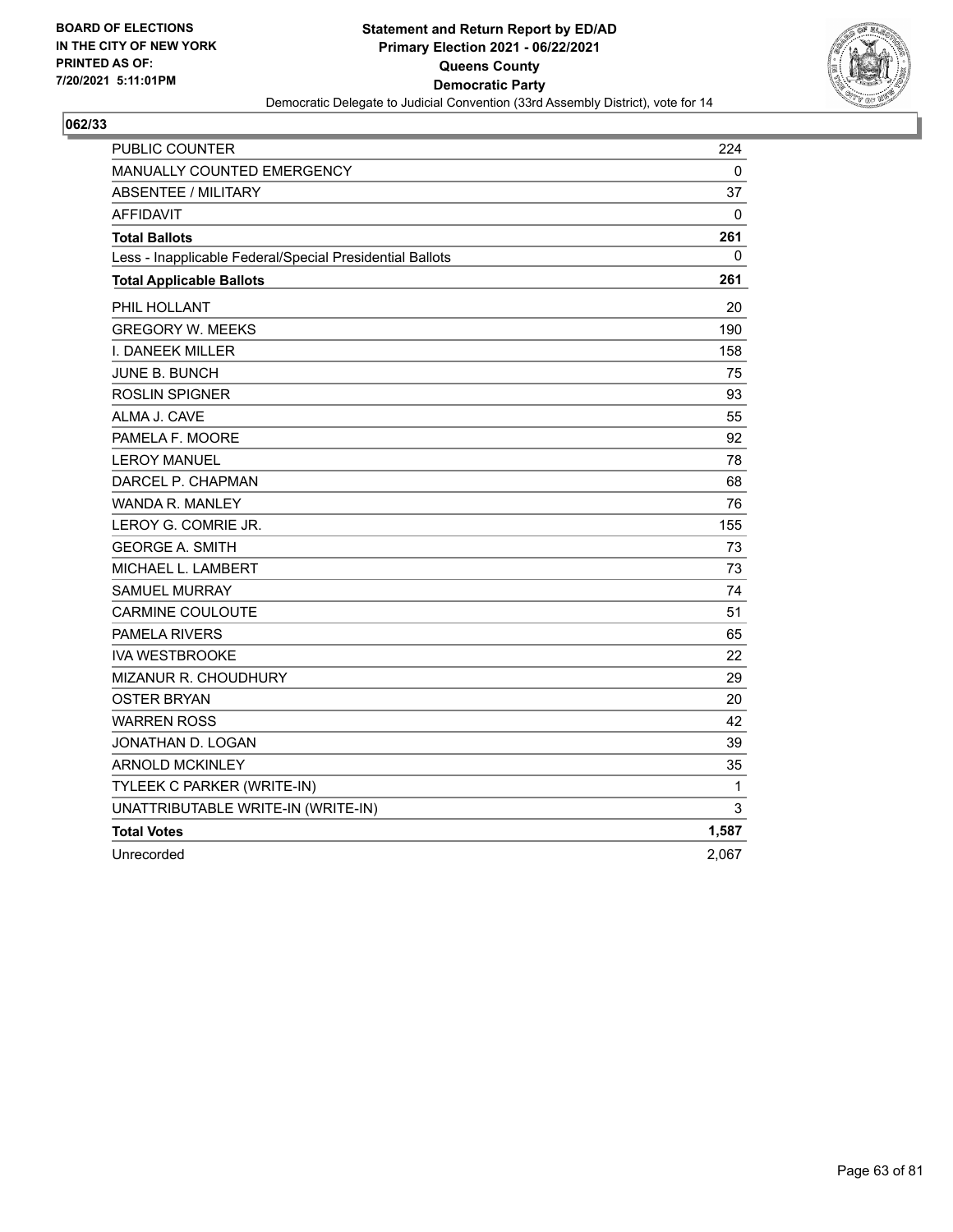

| PUBLIC COUNTER                                           | 261   |
|----------------------------------------------------------|-------|
| <b>MANUALLY COUNTED EMERGENCY</b>                        | 0     |
| <b>ABSENTEE / MILITARY</b>                               | 36    |
| <b>AFFIDAVIT</b>                                         | 1     |
| <b>Total Ballots</b>                                     | 298   |
| Less - Inapplicable Federal/Special Presidential Ballots | 0     |
| <b>Total Applicable Ballots</b>                          | 298   |
| PHIL HOLLANT                                             | 36    |
| <b>GREGORY W. MEEKS</b>                                  | 216   |
| <b>I. DANEEK MILLER</b>                                  | 165   |
| JUNE B. BUNCH                                            | 78    |
| <b>ROSLIN SPIGNER</b>                                    | 106   |
| ALMA J. CAVE                                             | 67    |
| PAMELA F. MOORE                                          | 98    |
| <b>LEROY MANUEL</b>                                      | 75    |
| DARCEL P. CHAPMAN                                        | 77    |
| WANDA R. MANLEY                                          | 80    |
| LEROY G. COMRIE JR.                                      | 193   |
| <b>GEORGE A. SMITH</b>                                   | 73    |
| MICHAEL L. LAMBERT                                       | 77    |
| <b>SAMUEL MURRAY</b>                                     | 68    |
| <b>CARMINE COULOUTE</b>                                  | 51    |
| <b>PAMELA RIVERS</b>                                     | 62    |
| <b>IVA WESTBROOKE</b>                                    | 28    |
| MIZANUR R. CHOUDHURY                                     | 23    |
| <b>OSTER BRYAN</b>                                       | 9     |
| <b>WARREN ROSS</b>                                       | 47    |
| JONATHAN D. LOGAN                                        | 53    |
| <b>ARNOLD MCKINLEY</b>                                   | 33    |
| KEVIN DARBOUZE (WRITE-IN)                                | 1     |
| KIMBERLEY DABOUZE (WRITE-IN)                             | 1     |
| MANE DARBOUSE (WRITE-IN)                                 | 1     |
| MARC DARBOUZE (WRITE-IN)                                 | 1     |
| UNATTRIBUTABLE WRITE-IN (WRITE-IN)                       | 5     |
| <b>Total Votes</b>                                       | 1,724 |
| Unrecorded                                               | 2,448 |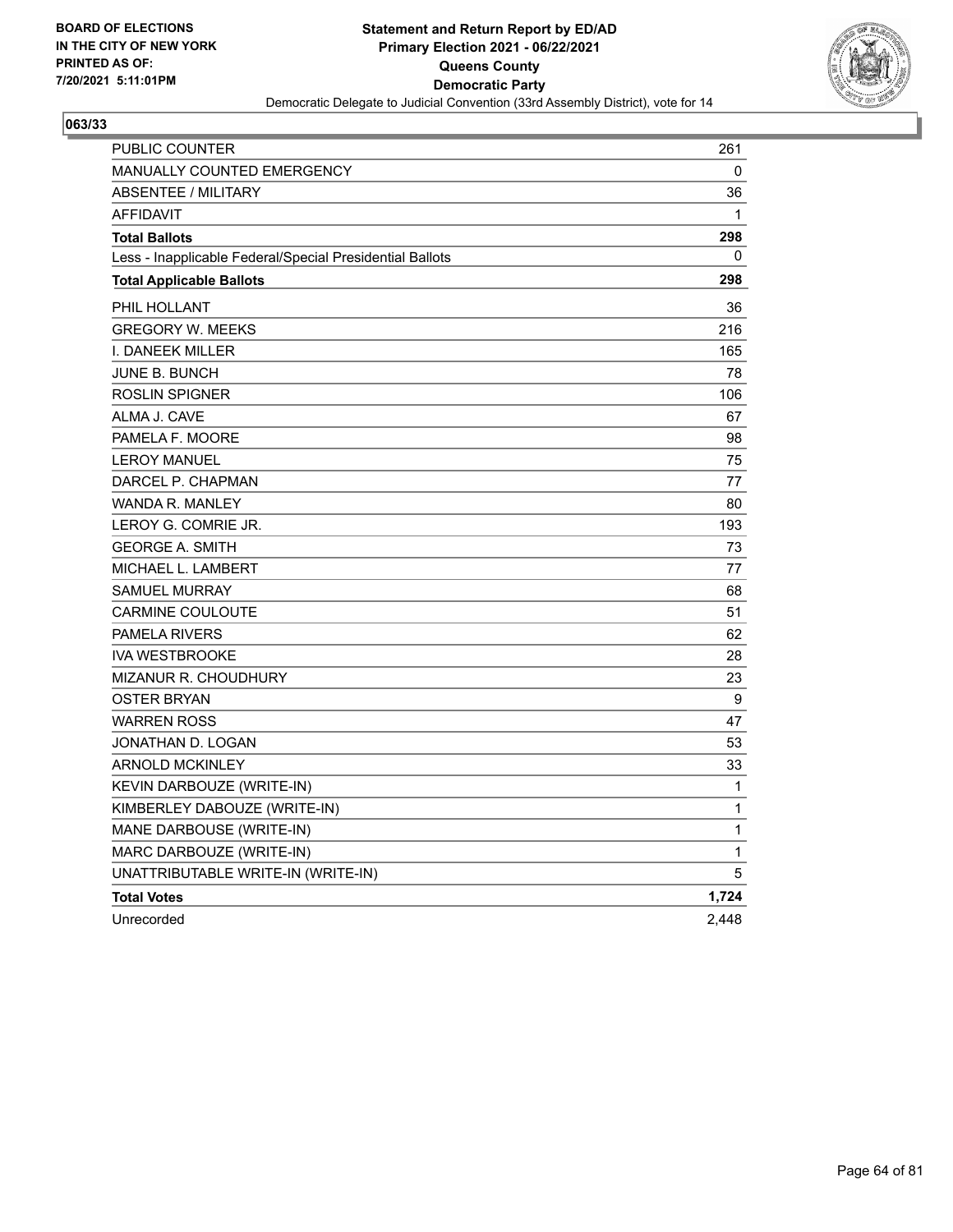

| <b>PUBLIC COUNTER</b>                                    | 261      |
|----------------------------------------------------------|----------|
| MANUALLY COUNTED EMERGENCY                               | 0        |
| <b>ABSENTEE / MILITARY</b>                               | 27       |
| <b>AFFIDAVIT</b>                                         | 1        |
| <b>Total Ballots</b>                                     | 289      |
| Less - Inapplicable Federal/Special Presidential Ballots | $\Omega$ |
| <b>Total Applicable Ballots</b>                          | 289      |
| PHIL HOLLANT                                             | 30       |
| <b>GREGORY W. MEEKS</b>                                  | 204      |
| I. DANEEK MILLER                                         | 144      |
| <b>JUNE B. BUNCH</b>                                     | 75       |
| ROSLIN SPIGNER                                           | 112      |
| ALMA J. CAVE                                             | 62       |
| PAMELA F. MOORE                                          | 98       |
| <b>LEROY MANUEL</b>                                      | 83       |
| DARCEL P. CHAPMAN                                        | 70       |
| WANDA R. MANLEY                                          | 83       |
| LEROY G. COMRIE JR.                                      | 173      |
| <b>GEORGE A. SMITH</b>                                   | 84       |
| MICHAEL L. LAMBERT                                       | 78       |
| <b>SAMUEL MURRAY</b>                                     | 68       |
| <b>CARMINE COULOUTE</b>                                  | 51       |
| <b>PAMELA RIVERS</b>                                     | 80       |
| <b>IVA WESTBROOKE</b>                                    | 33       |
| MIZANUR R. CHOUDHURY                                     | 22       |
| <b>OSTER BRYAN</b>                                       | 22       |
| <b>WARREN ROSS</b>                                       | 43       |
| JONATHAN D. LOGAN                                        | 34       |
| <b>ARNOLD MCKINLEY</b>                                   | 28       |
| UNATTRIBUTABLE WRITE-IN (WRITE-IN)                       | 3        |
| <b>Total Votes</b>                                       | 1,680    |
| Unrecorded                                               | 2,366    |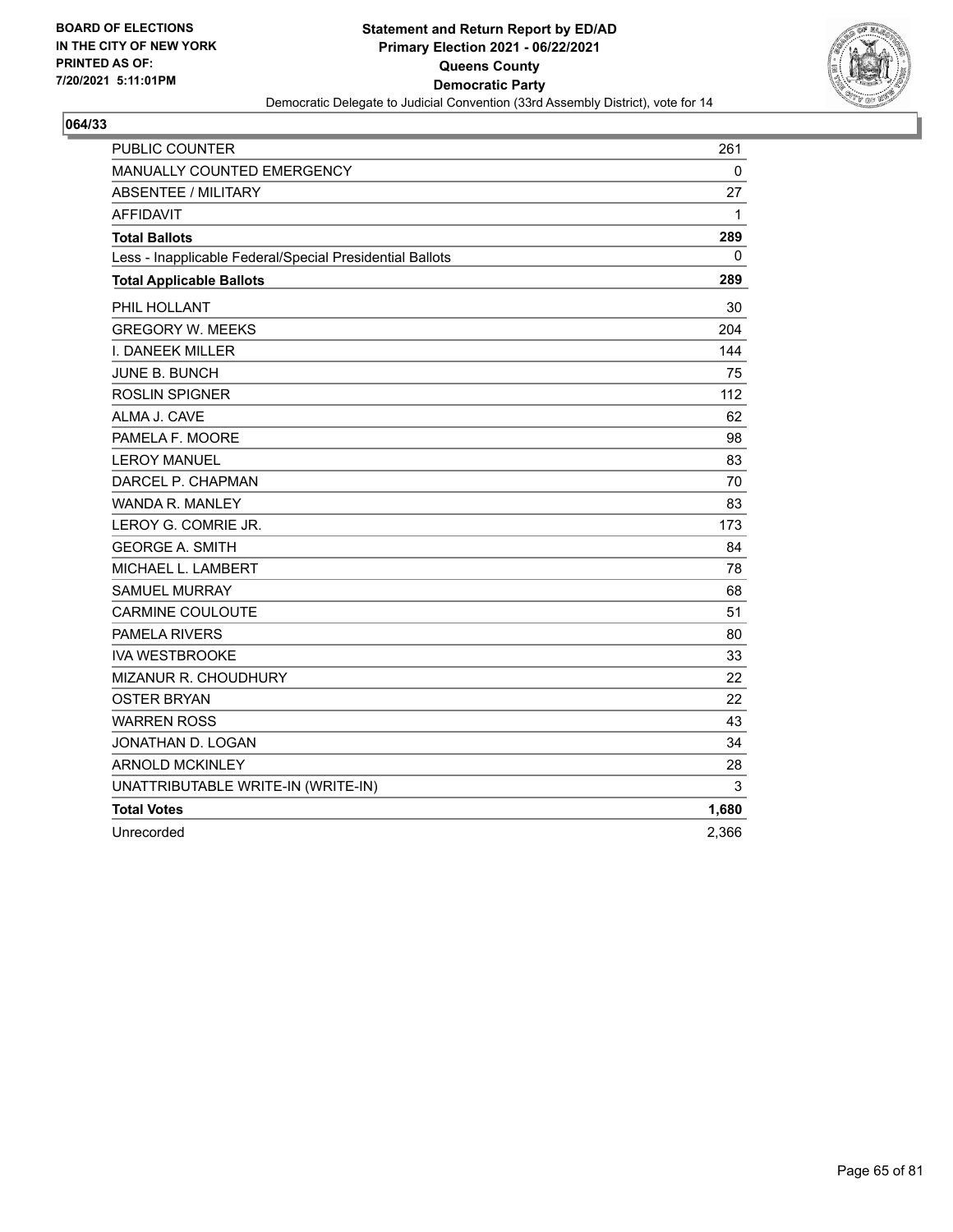

| <b>PUBLIC COUNTER</b>                                    | 318          |
|----------------------------------------------------------|--------------|
| <b>MANUALLY COUNTED EMERGENCY</b>                        | 0            |
| <b>ABSENTEE / MILITARY</b>                               | 27           |
| <b>AFFIDAVIT</b>                                         | 0            |
| <b>Total Ballots</b>                                     | 345          |
| Less - Inapplicable Federal/Special Presidential Ballots | 0            |
| <b>Total Applicable Ballots</b>                          | 345          |
| PHIL HOLLANT                                             | 38           |
| <b>GREGORY W. MEEKS</b>                                  | 235          |
| I. DANEEK MILLER                                         | 201          |
| <b>JUNE B. BUNCH</b>                                     | 96           |
| <b>ROSLIN SPIGNER</b>                                    | 134          |
| ALMA J. CAVE                                             | 90           |
| PAMELA F. MOORE                                          | 126          |
| <b>LEROY MANUEL</b>                                      | 103          |
| DARCEL P. CHAPMAN                                        | 83           |
| WANDA R. MANLEY                                          | 103          |
| LEROY G. COMRIE JR.                                      | 221          |
| <b>GEORGE A. SMITH</b>                                   | 110          |
| MICHAEL L. LAMBERT                                       | 107          |
| <b>SAMUEL MURRAY</b>                                     | 86           |
| <b>CARMINE COULOUTE</b>                                  | 60           |
| <b>PAMELA RIVERS</b>                                     | 101          |
| <b>IVA WESTBROOKE</b>                                    | 41           |
| MIZANUR R. CHOUDHURY                                     | 39           |
| <b>OSTER BRYAN</b>                                       | 27           |
| <b>WARREN ROSS</b>                                       | 45           |
| JONATHAN D. LOGAN                                        | 60           |
| <b>ARNOLD MCKINLEY</b>                                   | 38           |
| JACQUELINE WHITAKER (WRITE-IN)                           | $\mathbf{1}$ |
| UNATTRIBUTABLE WRITE-IN (WRITE-IN)                       | 3            |
| <b>Total Votes</b>                                       | 2,148        |
| Unrecorded                                               | 2,682        |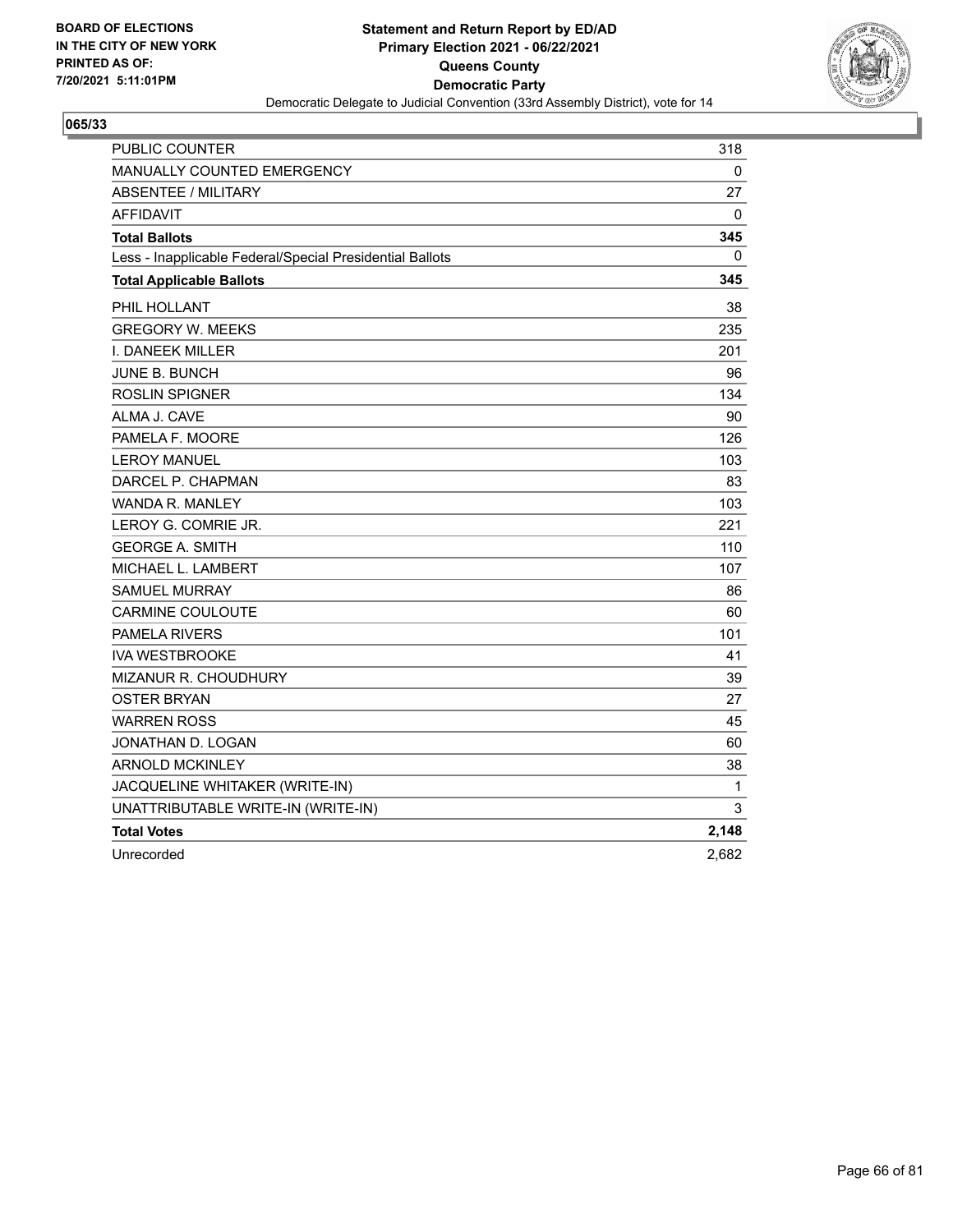

| <b>PUBLIC COUNTER</b>                                    | 322            |
|----------------------------------------------------------|----------------|
| <b>MANUALLY COUNTED EMERGENCY</b>                        | 0              |
| <b>ABSENTEE / MILITARY</b>                               | 48             |
| <b>AFFIDAVIT</b>                                         | 2              |
| <b>Total Ballots</b>                                     | 372            |
| Less - Inapplicable Federal/Special Presidential Ballots | 0              |
| <b>Total Applicable Ballots</b>                          | 372            |
| PHIL HOLLANT                                             | 46             |
| <b>GREGORY W. MEEKS</b>                                  | 265            |
| <b>I. DANEEK MILLER</b>                                  | 187            |
| JUNE B. BUNCH                                            | 114            |
| ROSLIN SPIGNER                                           | 145            |
| ALMA J. CAVE                                             | 93             |
| PAMELA F. MOORE                                          | 131            |
| <b>LEROY MANUEL</b>                                      | 107            |
| DARCEL P. CHAPMAN                                        | 91             |
| WANDA R. MANLEY                                          | 114            |
| LEROY G. COMRIE JR.                                      | 214            |
| <b>GEORGE A. SMITH</b>                                   | 106            |
| MICHAEL L. LAMBERT                                       | 107            |
| <b>SAMUEL MURRAY</b>                                     | 96             |
| <b>CARMINE COULOUTE</b>                                  | 84             |
| <b>PAMELA RIVERS</b>                                     | 80             |
| <b>IVA WESTBROOKE</b>                                    | 33             |
| <b>MIZANUR R. CHOUDHURY</b>                              | 38             |
| <b>OSTER BRYAN</b>                                       | 20             |
| <b>WARREN ROSS</b>                                       | 38             |
| JONATHAN D. LOGAN                                        | 47             |
| <b>ARNOLD MCKINLEY</b>                                   | 38             |
| <b>BAKI GRANT (WRITE-IN)</b>                             | $\mathbf{1}$   |
| UNATTRIBUTABLE WRITE-IN (WRITE-IN)                       | $\overline{c}$ |
| VERONICA HENRY (WRITE-IN)                                | $\mathbf 1$    |
| <b>Total Votes</b>                                       | 2,198          |
| Unrecorded                                               | 3,010          |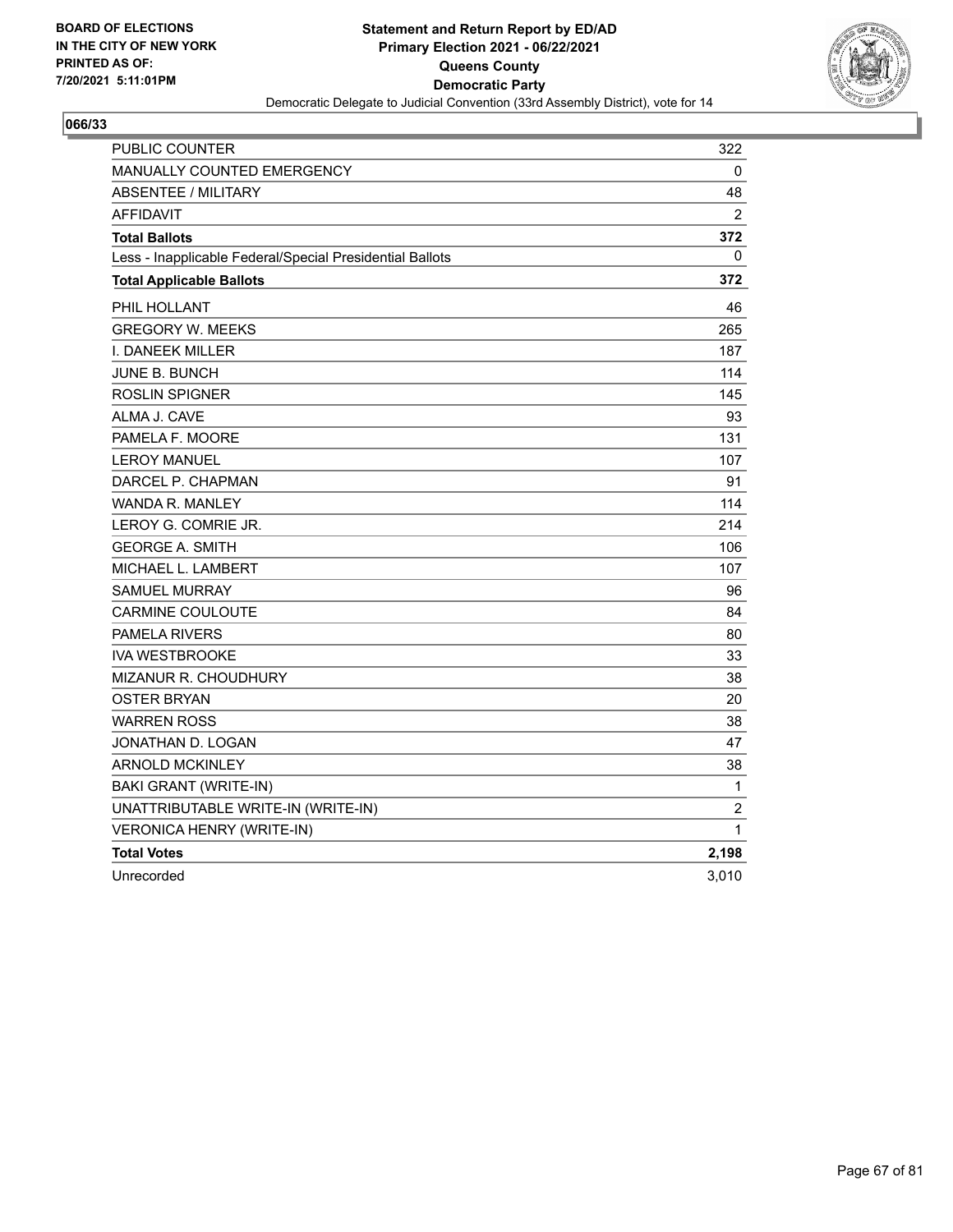

| <b>PUBLIC COUNTER</b>                                    | 286          |
|----------------------------------------------------------|--------------|
| MANUALLY COUNTED EMERGENCY                               | $\mathbf{0}$ |
| <b>ABSENTEE / MILITARY</b>                               | 22           |
| <b>AFFIDAVIT</b>                                         | 0            |
| <b>Total Ballots</b>                                     | 308          |
| Less - Inapplicable Federal/Special Presidential Ballots | $\mathbf{0}$ |
| <b>Total Applicable Ballots</b>                          | 308          |
| PHIL HOLLANT                                             | 29           |
| <b>GREGORY W. MEEKS</b>                                  | 223          |
| I. DANEEK MILLER                                         | 183          |
| <b>JUNE B. BUNCH</b>                                     | 75           |
| <b>ROSLIN SPIGNER</b>                                    | 117          |
| ALMA J. CAVE                                             | 73           |
| PAMELA F. MOORE                                          | 92           |
| <b>LEROY MANUEL</b>                                      | 102          |
| DARCEL P. CHAPMAN                                        | 66           |
| WANDA R. MANLEY                                          | 86           |
| LEROY G. COMRIE JR.                                      | 189          |
| <b>GEORGE A. SMITH</b>                                   | 79           |
| MICHAEL L. LAMBERT                                       | 88           |
| <b>SAMUEL MURRAY</b>                                     | 64           |
| <b>CARMINE COULOUTE</b>                                  | 61           |
| <b>PAMELA RIVERS</b>                                     | 71           |
| <b>IVA WESTBROOKE</b>                                    | 33           |
| MIZANUR R. CHOUDHURY                                     | 36           |
| <b>OSTER BRYAN</b>                                       | 16           |
| <b>WARREN ROSS</b>                                       | 34           |
| JONATHAN D. LOGAN                                        | 40           |
| <b>ARNOLD MCKINLEY</b>                                   | 32           |
| WINSTON JOHNSON (WRITE-IN)                               | 1            |
| <b>Total Votes</b>                                       | 1,790        |
| Unrecorded                                               | 2,522        |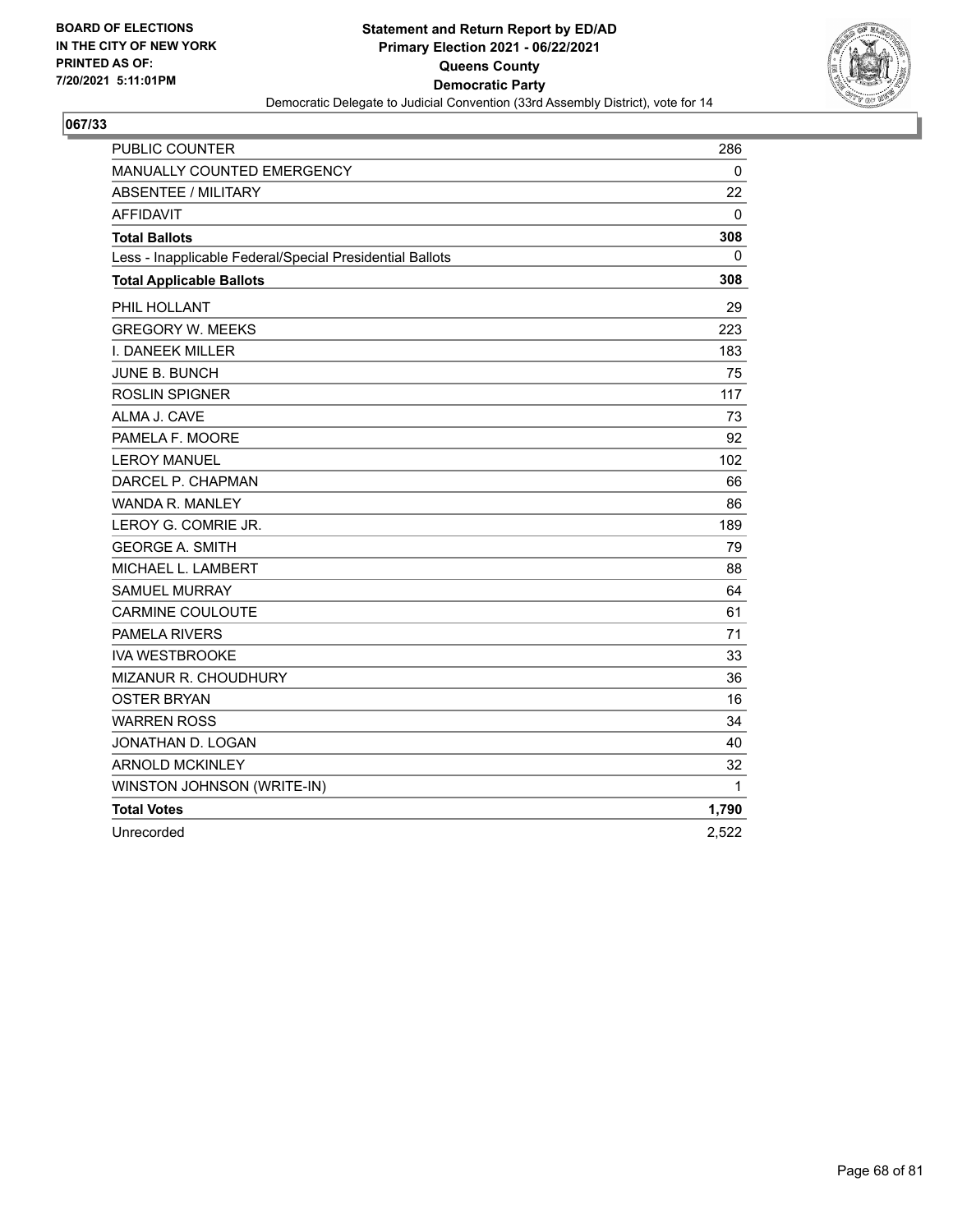

| <b>PUBLIC COUNTER</b>                                    | 281   |
|----------------------------------------------------------|-------|
| MANUALLY COUNTED EMERGENCY                               | 0     |
| <b>ABSENTEE / MILITARY</b>                               | 33    |
| <b>AFFIDAVIT</b>                                         | 1     |
| <b>Total Ballots</b>                                     | 315   |
| Less - Inapplicable Federal/Special Presidential Ballots | 0     |
| <b>Total Applicable Ballots</b>                          | 315   |
| PHIL HOLLANT                                             | 26    |
| <b>GREGORY W. MEEKS</b>                                  | 220   |
| I. DANEEK MILLER                                         | 185   |
| JUNE B. BUNCH                                            | 91    |
| <b>ROSLIN SPIGNER</b>                                    | 116   |
| ALMA J. CAVE                                             | 82    |
| PAMELA F. MOORE                                          | 121   |
| <b>LEROY MANUEL</b>                                      | 94    |
| DARCEL P. CHAPMAN                                        | 83    |
| <b>WANDA R. MANLEY</b>                                   | 94    |
| LEROY G. COMRIE JR.                                      | 208   |
| <b>GEORGE A. SMITH</b>                                   | 103   |
| MICHAEL L. LAMBERT                                       | 95    |
| <b>SAMUEL MURRAY</b>                                     | 92    |
| <b>CARMINE COULOUTE</b>                                  | 70    |
| <b>PAMELA RIVERS</b>                                     | 87    |
| <b>IVA WESTBROOKE</b>                                    | 35    |
| MIZANUR R. CHOUDHURY                                     | 36    |
| <b>OSTER BRYAN</b>                                       | 22    |
| <b>WARREN ROSS</b>                                       | 45    |
| JONATHAN D. LOGAN                                        | 55    |
| <b>ARNOLD MCKINLEY</b>                                   | 48    |
| UNATTRIBUTABLE WRITE-IN (WRITE-IN)                       | 8     |
| <b>Total Votes</b>                                       | 2,016 |
| Unrecorded                                               | 2,394 |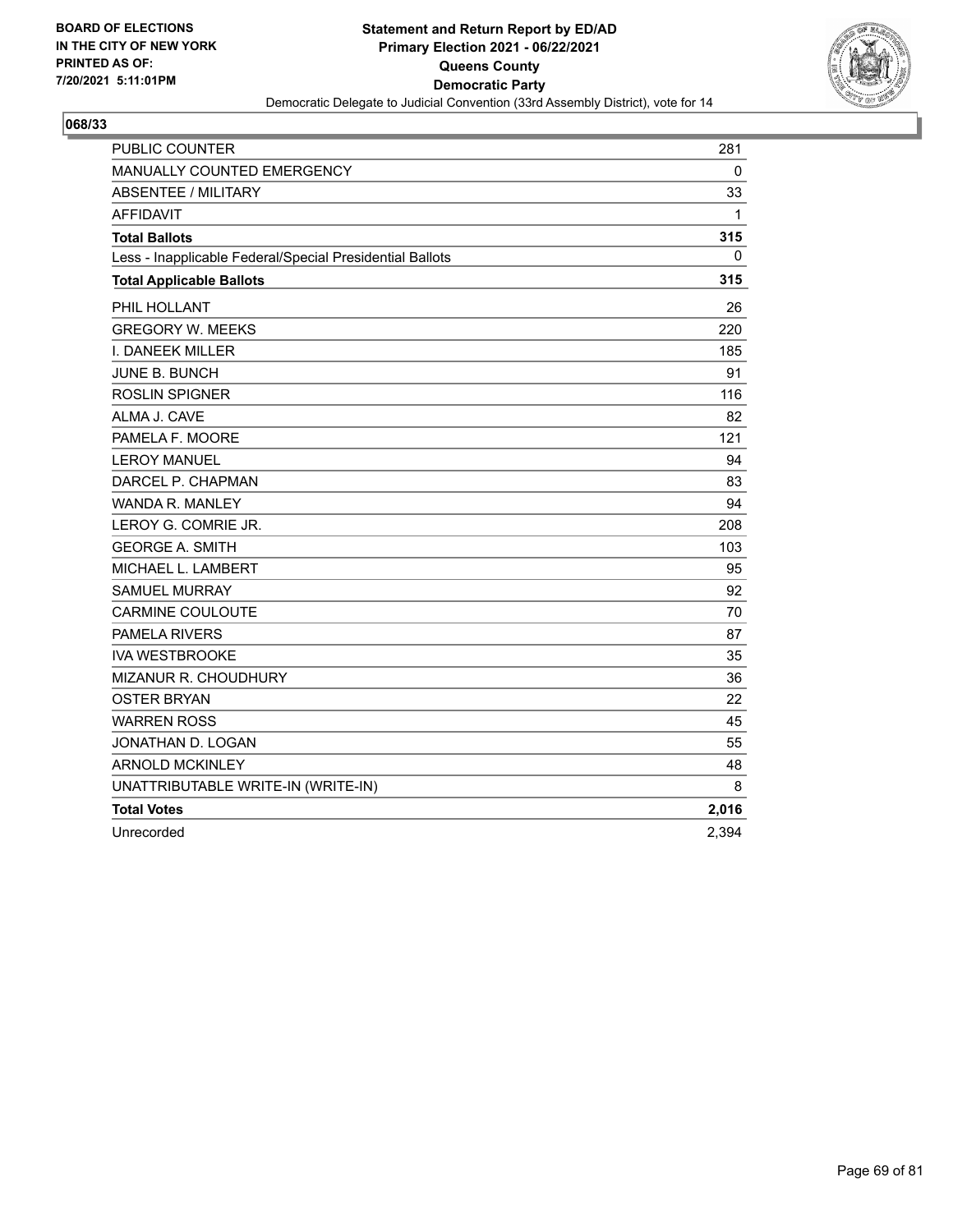

| <b>PUBLIC COUNTER</b>                                    | 298            |
|----------------------------------------------------------|----------------|
| MANUALLY COUNTED EMERGENCY                               | 0              |
| <b>ABSENTEE / MILITARY</b>                               | 26             |
| <b>AFFIDAVIT</b>                                         | 0              |
| <b>Total Ballots</b>                                     | 324            |
| Less - Inapplicable Federal/Special Presidential Ballots | 0              |
| <b>Total Applicable Ballots</b>                          | 324            |
| PHIL HOLLANT                                             | 31             |
| <b>GREGORY W. MEEKS</b>                                  | 251            |
| <b>I. DANEEK MILLER</b>                                  | 224            |
| JUNE B. BUNCH                                            | 107            |
| <b>ROSLIN SPIGNER</b>                                    | 143            |
| ALMA J. CAVE                                             | 99             |
| PAMELA F. MOORE                                          | 132            |
| <b>LEROY MANUEL</b>                                      | 114            |
| DARCEL P. CHAPMAN                                        | 98             |
| WANDA R. MANLEY                                          | 117            |
| LEROY G. COMRIE JR.                                      | 211            |
| <b>GEORGE A. SMITH</b>                                   | 110            |
| MICHAEL L. LAMBERT                                       | 108            |
| <b>SAMUEL MURRAY</b>                                     | 97             |
| <b>CARMINE COULOUTE</b>                                  | 85             |
| <b>PAMELA RIVERS</b>                                     | 84             |
| <b>IVA WESTBROOKE</b>                                    | 49             |
| MIZANUR R. CHOUDHURY                                     | 45             |
| <b>OSTER BRYAN</b>                                       | 28             |
| <b>WARREN ROSS</b>                                       | 45             |
| JONATHAN D. LOGAN                                        | 49             |
| <b>ARNOLD MCKINLEY</b>                                   | 32             |
| RONALD FISHER (WRITE-IN)                                 | $\mathbf{1}$   |
| UNATTRIBUTABLE WRITE-IN (WRITE-IN)                       | $\overline{2}$ |
| <b>Total Votes</b>                                       | 2,262          |
| Unrecorded                                               | 2,274          |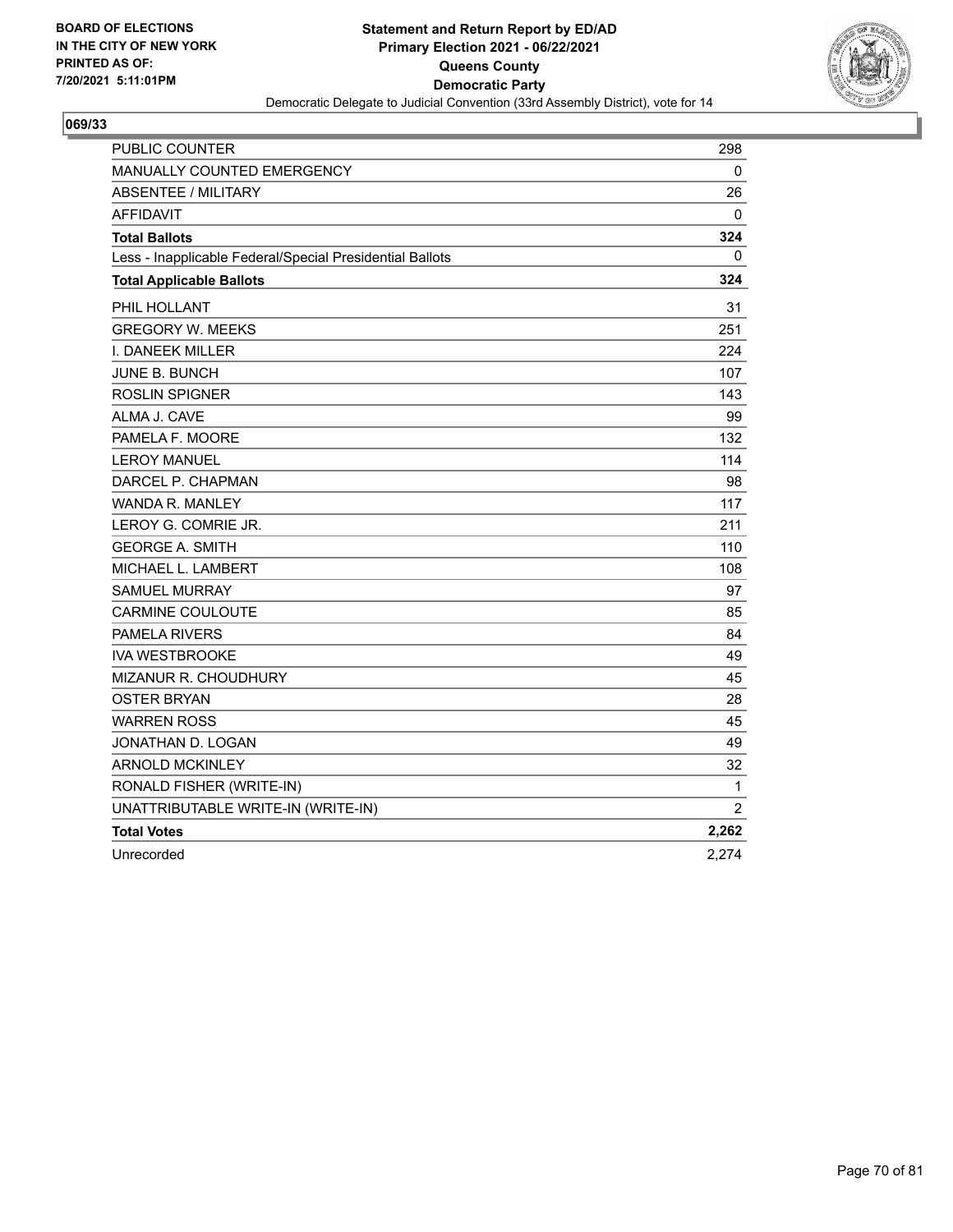

| PUBLIC COUNTER                                           | 291          |
|----------------------------------------------------------|--------------|
| <b>MANUALLY COUNTED EMERGENCY</b>                        | 0            |
| <b>ABSENTEE / MILITARY</b>                               | 39           |
| <b>AFFIDAVIT</b>                                         | 0            |
| <b>Total Ballots</b>                                     | 330          |
| Less - Inapplicable Federal/Special Presidential Ballots | 0            |
| <b>Total Applicable Ballots</b>                          | 330          |
| PHIL HOLLANT                                             | 22           |
| <b>GREGORY W. MEEKS</b>                                  | 236          |
| I. DANEEK MILLER                                         | 173          |
| <b>JUNE B. BUNCH</b>                                     | 84           |
| <b>ROSLIN SPIGNER</b>                                    | 100          |
| ALMA J. CAVE                                             | 74           |
| PAMELA F. MOORE                                          | 103          |
| <b>LEROY MANUEL</b>                                      | 89           |
| DARCEL P. CHAPMAN                                        | 74           |
| WANDA R. MANLEY                                          | 91           |
| LEROY G. COMRIE JR.                                      | 189          |
| <b>GEORGE A. SMITH</b>                                   | 73           |
| MICHAEL L. LAMBERT                                       | 86           |
| <b>SAMUEL MURRAY</b>                                     | 66           |
| <b>CARMINE COULOUTE</b>                                  | 60           |
| PAMELA RIVERS                                            | 68           |
| <b>IVA WESTBROOKE</b>                                    | 37           |
| <b>MIZANUR R. CHOUDHURY</b>                              | 22           |
| <b>OSTER BRYAN</b>                                       | 17           |
| <b>WARREN ROSS</b>                                       | 37           |
| JONATHAN D. LOGAN                                        | 43           |
| <b>ARNOLD MCKINLEY</b>                                   | 37           |
| <b>GERALD M THOMAS (WRITE-IN)</b>                        | $\mathbf{1}$ |
| KEVIN SATTERFIELD (WRITE-IN)                             | 1            |
| UNATTRIBUTABLE WRITE-IN (WRITE-IN)                       | $\mathbf 1$  |
| <b>Total Votes</b>                                       | 1,784        |
| Unrecorded                                               | 2,836        |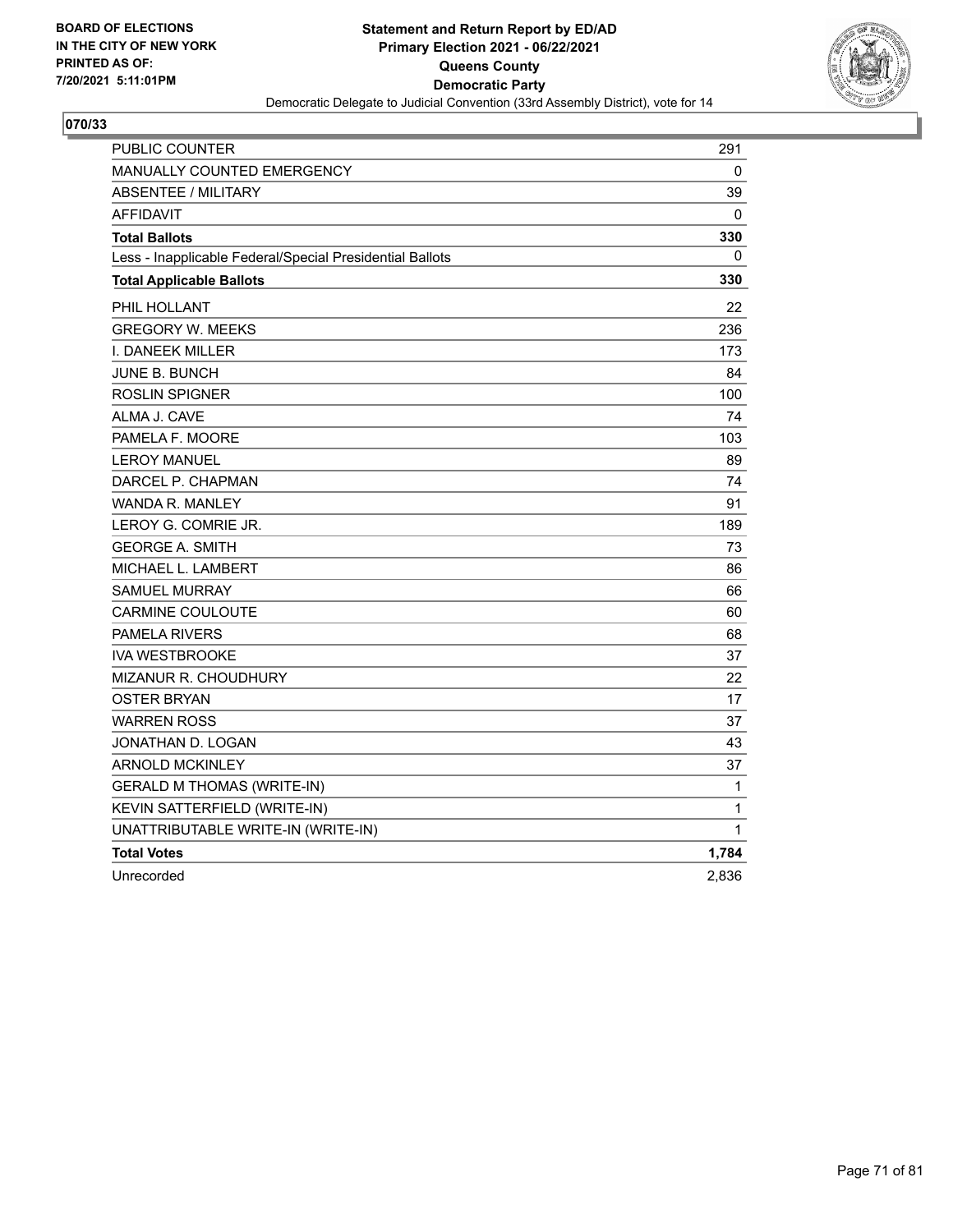

| <b>PUBLIC COUNTER</b>                                    | 284      |
|----------------------------------------------------------|----------|
| MANUALLY COUNTED EMERGENCY                               | 0        |
| <b>ABSENTEE / MILITARY</b>                               | 44       |
| <b>AFFIDAVIT</b>                                         | 1        |
| <b>Total Ballots</b>                                     | 329      |
| Less - Inapplicable Federal/Special Presidential Ballots | $\Omega$ |
| <b>Total Applicable Ballots</b>                          | 329      |
| PHIL HOLLANT                                             | 35       |
| <b>GREGORY W. MEEKS</b>                                  | 238      |
| I. DANEEK MILLER                                         | 185      |
| <b>JUNE B. BUNCH</b>                                     | 98       |
| <b>ROSLIN SPIGNER</b>                                    | 126      |
| ALMA J. CAVE                                             | 86       |
| PAMELA F. MOORE                                          | 116      |
| <b>LEROY MANUEL</b>                                      | 93       |
| DARCEL P. CHAPMAN                                        | 89       |
| WANDA R. MANLEY                                          | 98       |
| LEROY G. COMRIE JR.                                      | 204      |
| <b>GEORGE A. SMITH</b>                                   | 93       |
| MICHAEL L. LAMBERT                                       | 97       |
| <b>SAMUEL MURRAY</b>                                     | 89       |
| <b>CARMINE COULOUTE</b>                                  | 66       |
| <b>PAMELA RIVERS</b>                                     | 75       |
| <b>IVA WESTBROOKE</b>                                    | 26       |
| <b>MIZANUR R. CHOUDHURY</b>                              | 34       |
| <b>OSTER BRYAN</b>                                       | 25       |
| <b>WARREN ROSS</b>                                       | 44       |
| JONATHAN D. LOGAN                                        | 47       |
| <b>ARNOLD MCKINLEY</b>                                   | 41       |
| CHARLIE GREEN (WRITE-IN)                                 | 1        |
| <b>Total Votes</b>                                       | 2,006    |
| Unrecorded                                               | 2,600    |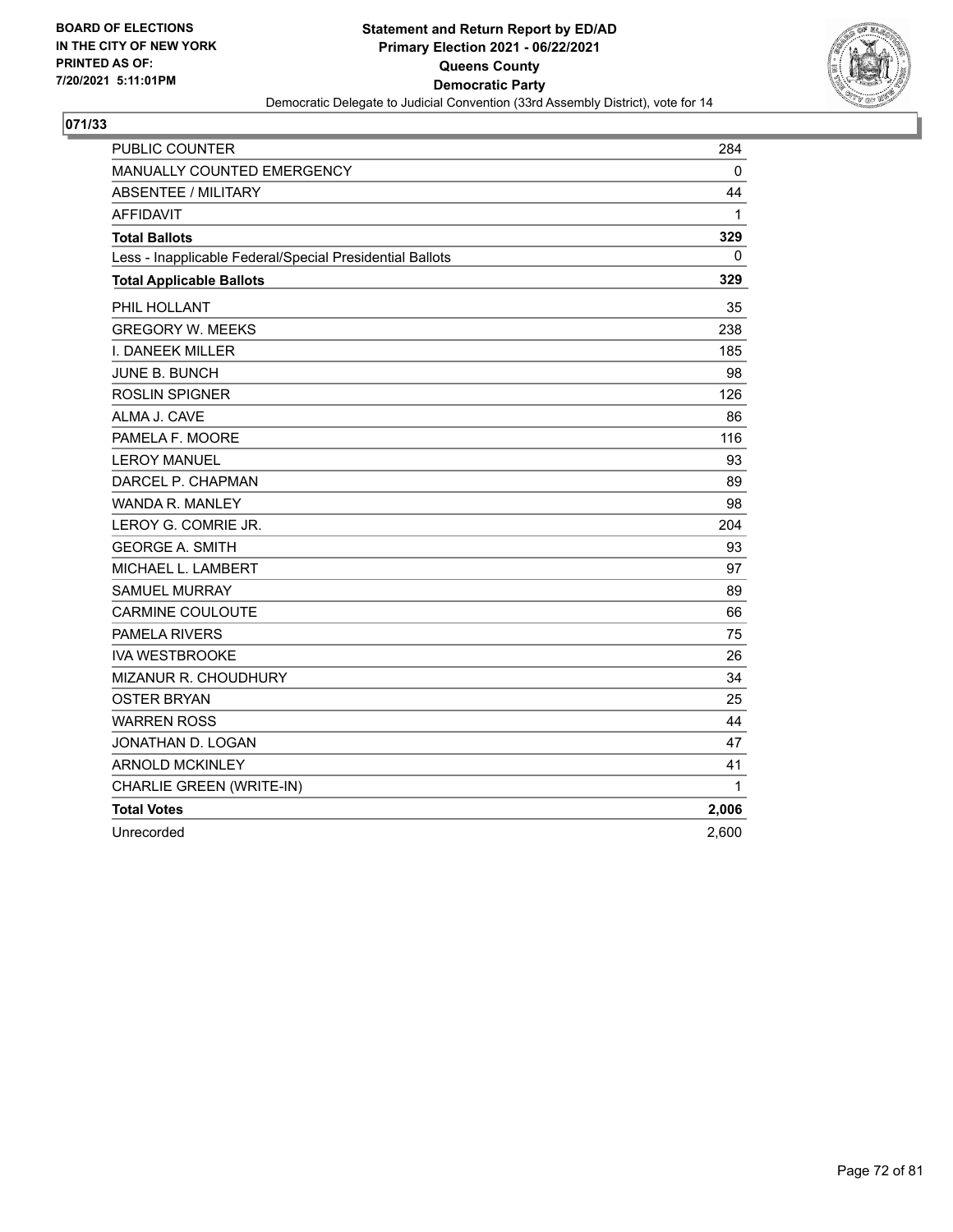

| <b>PUBLIC COUNTER</b>                                    | 171   |
|----------------------------------------------------------|-------|
| MANUALLY COUNTED EMERGENCY                               | 0     |
| <b>ABSENTEE / MILITARY</b>                               | 19    |
| <b>AFFIDAVIT</b>                                         | 1     |
| <b>Total Ballots</b>                                     | 191   |
| Less - Inapplicable Federal/Special Presidential Ballots | 0     |
| <b>Total Applicable Ballots</b>                          | 191   |
| PHIL HOLLANT                                             | 20    |
| <b>GREGORY W. MEEKS</b>                                  | 133   |
| I. DANEEK MILLER                                         | 98    |
| JUNE B. BUNCH                                            | 60    |
| <b>ROSLIN SPIGNER</b>                                    | 77    |
| ALMA J. CAVE                                             | 54    |
| PAMELA F. MOORE                                          | 73    |
| <b>LEROY MANUEL</b>                                      | 61    |
| DARCEL P. CHAPMAN                                        | 48    |
| <b>WANDA R. MANLEY</b>                                   | 60    |
| LEROY G. COMRIE JR.                                      | 117   |
| <b>GEORGE A. SMITH</b>                                   | 59    |
| MICHAEL L. LAMBERT                                       | 55    |
| <b>SAMUEL MURRAY</b>                                     | 50    |
| <b>CARMINE COULOUTE</b>                                  | 47    |
| <b>PAMELA RIVERS</b>                                     | 60    |
| <b>IVA WESTBROOKE</b>                                    | 24    |
| MIZANUR R. CHOUDHURY                                     | 17    |
| <b>OSTER BRYAN</b>                                       | 9     |
| <b>WARREN ROSS</b>                                       | 30    |
| JONATHAN D. LOGAN                                        | 20    |
| <b>ARNOLD MCKINLEY</b>                                   | 16    |
| <b>Total Votes</b>                                       | 1,188 |
| Unrecorded                                               | 1,486 |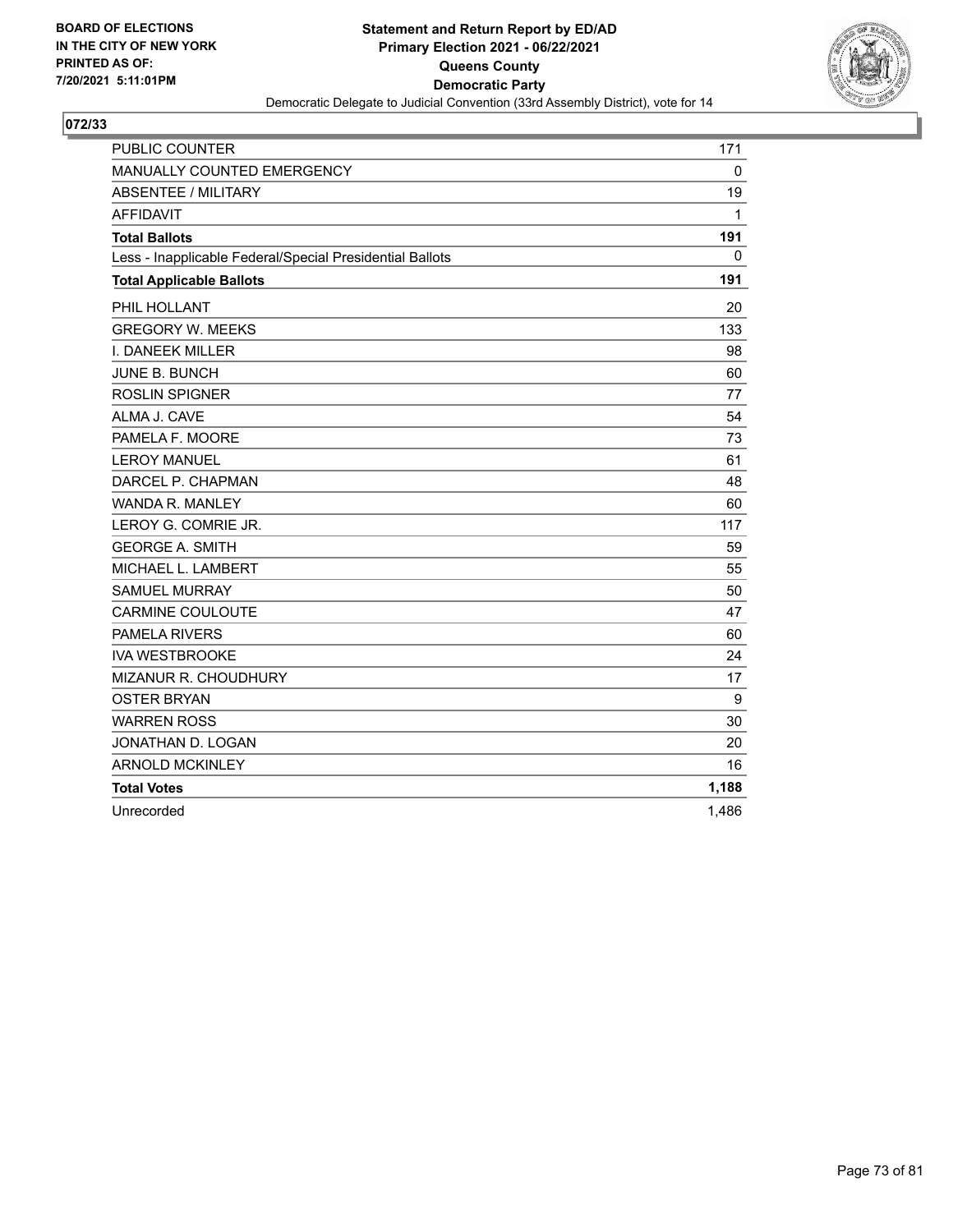

| PUBLIC COUNTER                                           | 183          |
|----------------------------------------------------------|--------------|
| MANUALLY COUNTED EMERGENCY                               | 0            |
| <b>ABSENTEE / MILITARY</b>                               | 27           |
| <b>AFFIDAVIT</b>                                         | 1            |
| <b>Total Ballots</b>                                     | 211          |
| Less - Inapplicable Federal/Special Presidential Ballots | 0            |
| <b>Total Applicable Ballots</b>                          | 211          |
| PHIL HOLLANT                                             | 27           |
| <b>GREGORY W. MEEKS</b>                                  | 143          |
| I. DANEEK MILLER                                         | 118          |
| <b>JUNE B. BUNCH</b>                                     | 51           |
| <b>ROSLIN SPIGNER</b>                                    | 80           |
| ALMA J. CAVE                                             | 54           |
| PAMELA F. MOORE                                          | 75           |
| <b>LEROY MANUEL</b>                                      | 58           |
| DARCEL P. CHAPMAN                                        | 49           |
| <b>WANDA R. MANLEY</b>                                   | 55           |
| LEROY G. COMRIE JR.                                      | 131          |
| <b>GEORGE A. SMITH</b>                                   | 59           |
| MICHAEL L. LAMBERT                                       | 54           |
| <b>SAMUEL MURRAY</b>                                     | 53           |
| <b>CARMINE COULOUTE</b>                                  | 35           |
| <b>PAMELA RIVERS</b>                                     | 56           |
| <b>IVA WESTBROOKE</b>                                    | 27           |
| <b>MIZANUR R. CHOUDHURY</b>                              | 18           |
| <b>OSTER BRYAN</b>                                       | 15           |
| <b>WARREN ROSS</b>                                       | 35           |
| JONATHAN D. LOGAN                                        | 28           |
| <b>ARNOLD MCKINLEY</b>                                   | 25           |
| UNATTRIBUTABLE WRITE-IN (WRITE-IN)                       | $\mathbf{1}$ |
| <b>Total Votes</b>                                       | 1,247        |
| Unrecorded                                               | 1,707        |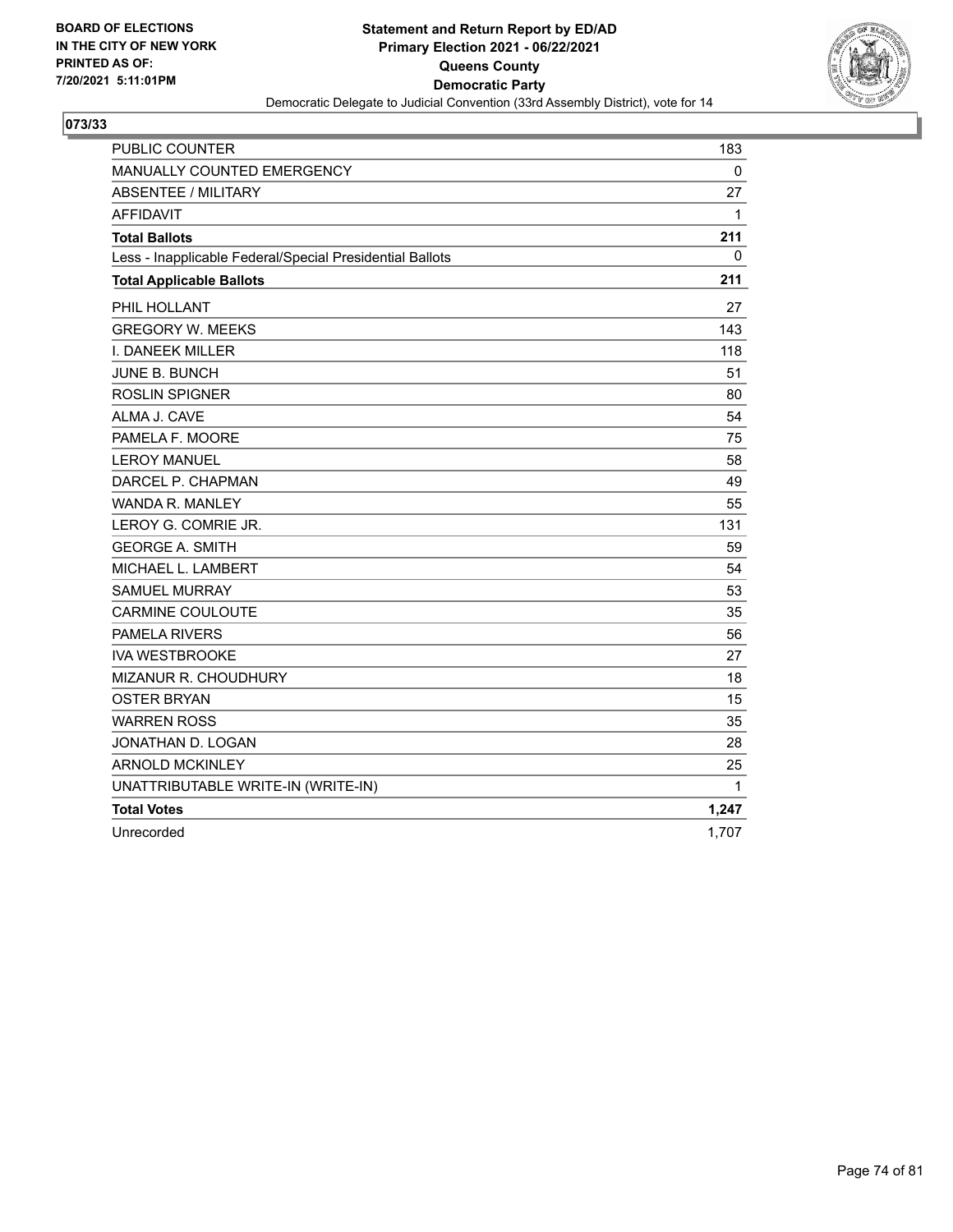

| PUBLIC COUNTER                                           | 133   |
|----------------------------------------------------------|-------|
| <b>MANUALLY COUNTED EMERGENCY</b>                        | 0     |
| <b>ABSENTEE / MILITARY</b>                               | 22    |
| <b>AFFIDAVIT</b>                                         | 1     |
| <b>Total Ballots</b>                                     | 156   |
| Less - Inapplicable Federal/Special Presidential Ballots | 0     |
| <b>Total Applicable Ballots</b>                          | 156   |
| PHIL HOLLANT                                             | 21    |
| <b>GREGORY W. MEEKS</b>                                  | 85    |
| <b>I. DANEEK MILLER</b>                                  | 55    |
| <b>JUNE B. BUNCH</b>                                     | 44    |
| <b>ROSLIN SPIGNER</b>                                    | 51    |
| ALMA J. CAVE                                             | 39    |
| PAMELA F. MOORE                                          | 50    |
| <b>LEROY MANUEL</b>                                      | 33    |
| DARCEL P. CHAPMAN                                        | 36    |
| <b>WANDA R. MANLEY</b>                                   | 40    |
| LEROY G. COMRIE JR.                                      | 67    |
| <b>GEORGE A. SMITH</b>                                   | 41    |
| MICHAEL L. LAMBERT                                       | 49    |
| <b>SAMUEL MURRAY</b>                                     | 34    |
| <b>CARMINE COULOUTE</b>                                  | 35    |
| <b>PAMELA RIVERS</b>                                     | 38    |
| <b>IVA WESTBROOKE</b>                                    | 16    |
| <b>MIZANUR R. CHOUDHURY</b>                              | 32    |
| <b>OSTER BRYAN</b>                                       | 11    |
| <b>WARREN ROSS</b>                                       | 21    |
| JONATHAN D. LOGAN                                        | 27    |
| <b>ARNOLD MCKINLEY</b>                                   | 19    |
| CHAE YOUNG SON (WRITE-IN)                                | 1     |
| EDUARD PEARCE (WRITE-IN)                                 | 1     |
| FIDEL OSOOIO (WRITE-IN)                                  | 1     |
| MICKEY MOUSE (WRITE-IN)                                  | 1     |
| <b>Total Votes</b>                                       | 848   |
| Unrecorded                                               | 1,336 |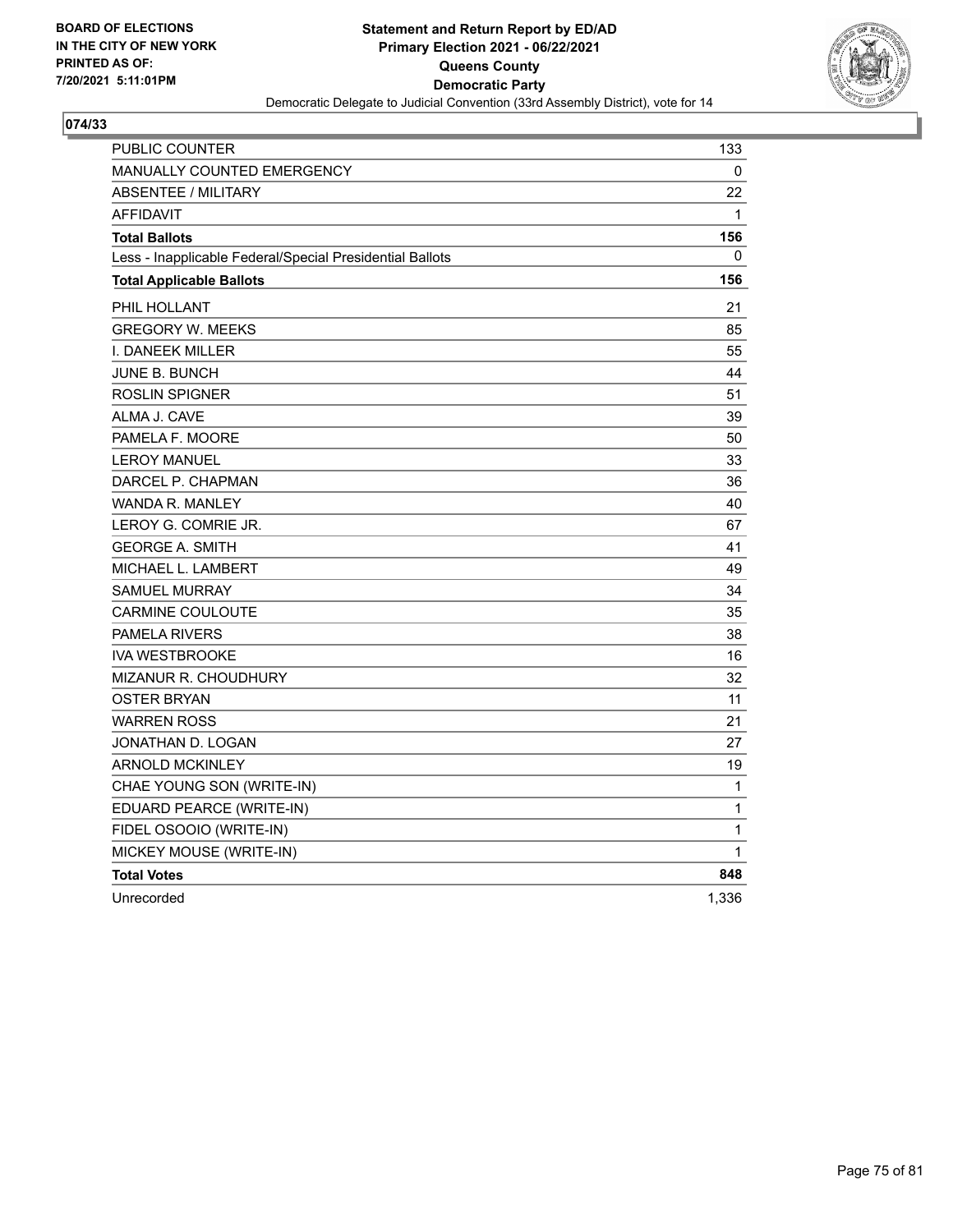

| PUBLIC COUNTER                                           | 168   |
|----------------------------------------------------------|-------|
| MANUALLY COUNTED EMERGENCY                               | 0     |
| <b>ABSENTEE / MILITARY</b>                               | 50    |
| <b>AFFIDAVIT</b>                                         | 4     |
| <b>Total Ballots</b>                                     | 222   |
| Less - Inapplicable Federal/Special Presidential Ballots | 0     |
| <b>Total Applicable Ballots</b>                          | 222   |
| PHIL HOLLANT                                             | 37    |
| <b>GREGORY W. MEEKS</b>                                  | 65    |
| <b>I. DANEEK MILLER</b>                                  | 46    |
| <b>JUNE B. BUNCH</b>                                     | 35    |
| <b>ROSLIN SPIGNER</b>                                    | 54    |
| ALMA J. CAVE                                             | 38    |
| PAMELA F. MOORE                                          | 51    |
| <b>LEROY MANUEL</b>                                      | 46    |
| DARCEL P. CHAPMAN                                        | 31    |
| WANDA R. MANLEY                                          | 44    |
| LEROY G. COMRIE JR.                                      | 42    |
| <b>GEORGE A. SMITH</b>                                   | 42    |
| MICHAEL L. LAMBERT                                       | 48    |
| <b>SAMUEL MURRAY</b>                                     | 37    |
| <b>CARMINE COULOUTE</b>                                  | 33    |
| <b>PAMELA RIVERS</b>                                     | 29    |
| <b>IVA WESTBROOKE</b>                                    | 19    |
| MIZANUR R. CHOUDHURY                                     | 40    |
| OSTER BRYAN                                              | 23    |
| <b>WARREN ROSS</b>                                       | 29    |
| JONATHAN D. LOGAN                                        | 29    |
| <b>ARNOLD MCKINLEY</b>                                   | 26    |
| ANDREW ENGEL (WRITE-IN)                                  | 1     |
| UNATTRIBUTABLE WRITE-IN (WRITE-IN)                       | 5     |
| <b>Total Votes</b>                                       | 850   |
| Unrecorded                                               | 2,258 |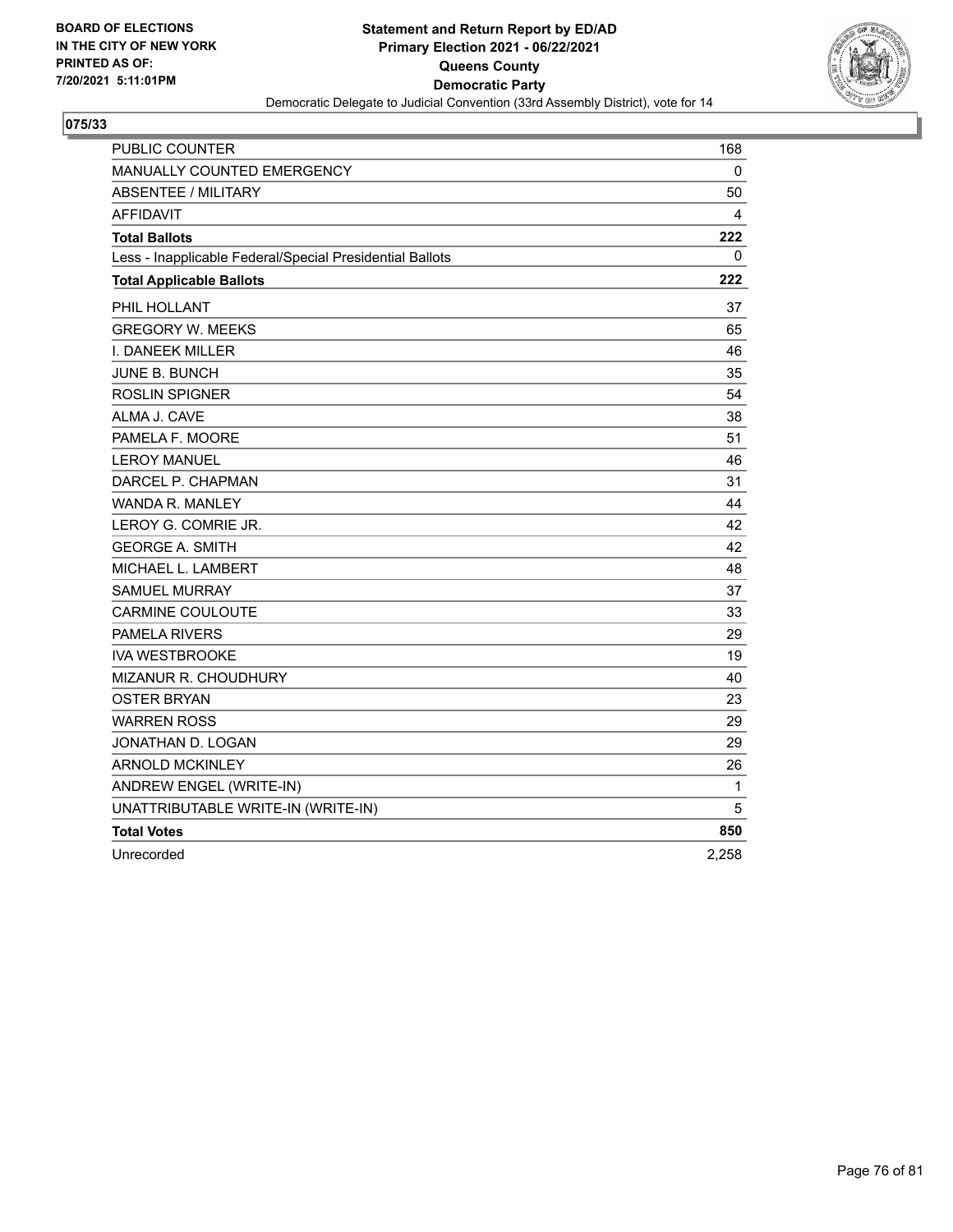

| <b>PUBLIC COUNTER</b>                                    | 160            |
|----------------------------------------------------------|----------------|
| MANUALLY COUNTED EMERGENCY                               | 0              |
| <b>ABSENTEE / MILITARY</b>                               | 5              |
| <b>AFFIDAVIT</b>                                         | $\overline{2}$ |
| <b>Total Ballots</b>                                     | 167            |
| Less - Inapplicable Federal/Special Presidential Ballots | $\Omega$       |
| <b>Total Applicable Ballots</b>                          | 167            |
| PHIL HOLLANT                                             | 30             |
| <b>GREGORY W. MEEKS</b>                                  | 82             |
| I. DANEEK MILLER                                         | 52             |
| <b>JUNE B. BUNCH</b>                                     | 41             |
| <b>ROSLIN SPIGNER</b>                                    | 55             |
| ALMA J. CAVE                                             | 46             |
| PAMELA F. MOORE                                          | 60             |
| <b>LEROY MANUEL</b>                                      | 40             |
| DARCEL P. CHAPMAN                                        | 40             |
| WANDA R. MANLEY                                          | 48             |
| LEROY G. COMRIE JR.                                      | 74             |
| <b>GEORGE A. SMITH</b>                                   | 40             |
| MICHAEL L. LAMBERT                                       | 39             |
| <b>SAMUEL MURRAY</b>                                     | 42             |
| <b>CARMINE COULOUTE</b>                                  | 35             |
| <b>PAMELA RIVERS</b>                                     | 38             |
| <b>IVA WESTBROOKE</b>                                    | 21             |
| MIZANUR R. CHOUDHURY                                     | 55             |
| <b>OSTER BRYAN</b>                                       | 13             |
| <b>WARREN ROSS</b>                                       | 25             |
| JONATHAN D. LOGAN                                        | 20             |
| <b>ARNOLD MCKINLEY</b>                                   | 23             |
| UNATTRIBUTABLE WRITE-IN (WRITE-IN)                       | 2              |
| <b>Total Votes</b>                                       | 921            |
| Unrecorded                                               | 1.417          |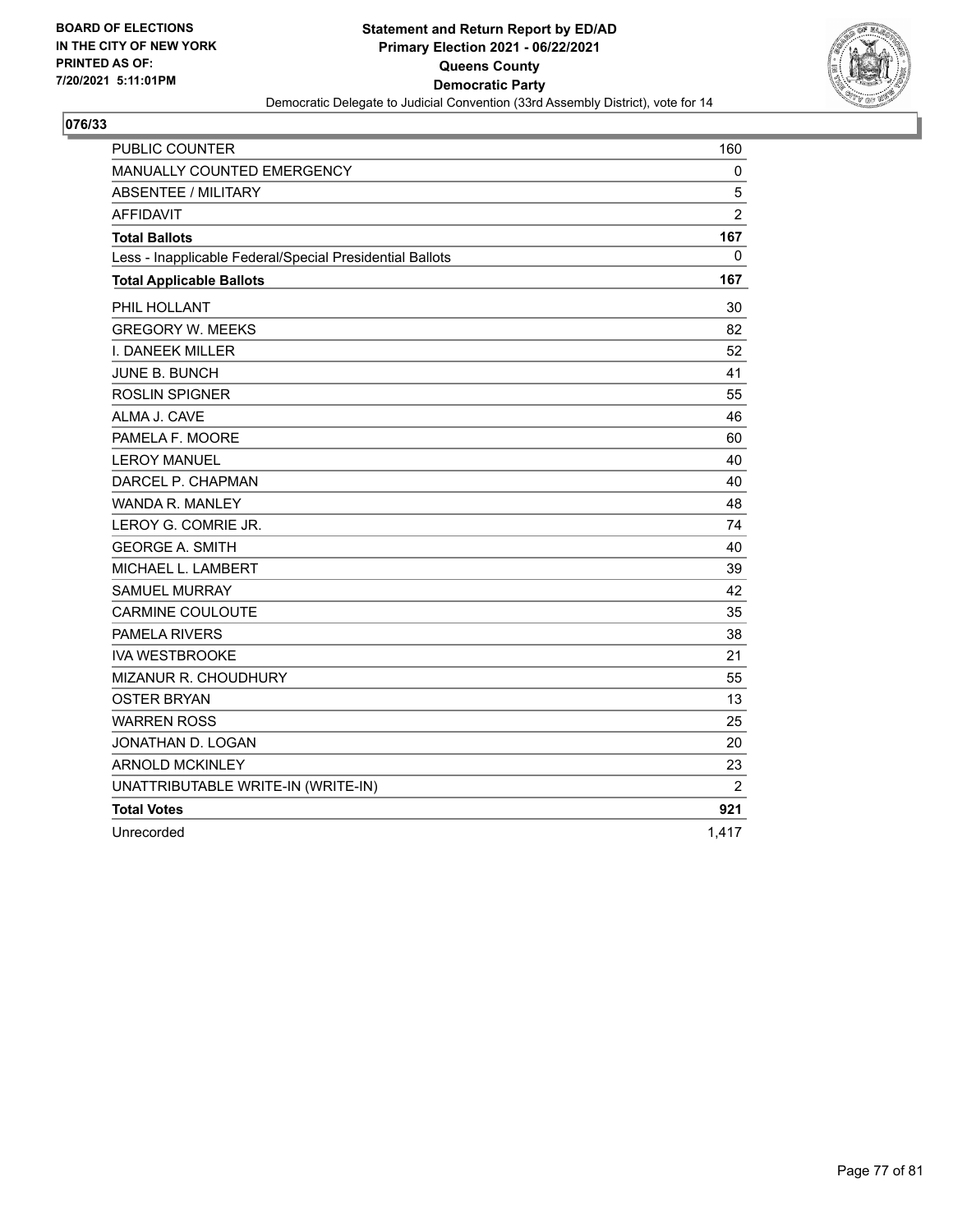

| <b>PUBLIC COUNTER</b>                                    | 198          |
|----------------------------------------------------------|--------------|
| MANUALLY COUNTED EMERGENCY                               | 0            |
| <b>ABSENTEE / MILITARY</b>                               | 28           |
| <b>AFFIDAVIT</b>                                         | $\mathbf{0}$ |
| <b>Total Ballots</b>                                     | 226          |
| Less - Inapplicable Federal/Special Presidential Ballots | 0            |
| <b>Total Applicable Ballots</b>                          | 226          |
| PHIL HOLLANT                                             | 28           |
| <b>GREGORY W. MEEKS</b>                                  | 155          |
| I. DANEEK MILLER                                         | 125          |
| <b>JUNE B. BUNCH</b>                                     | 64           |
| <b>ROSLIN SPIGNER</b>                                    | 79           |
| ALMA J. CAVE                                             | 52           |
| PAMELA F. MOORE                                          | 79           |
| <b>LEROY MANUEL</b>                                      | 59           |
| DARCEL P. CHAPMAN                                        | 52           |
| <b>WANDA R. MANLEY</b>                                   | 71           |
| LEROY G. COMRIE JR.                                      | 145          |
| <b>GEORGE A. SMITH</b>                                   | 62           |
| MICHAEL L. LAMBERT                                       | 71           |
| <b>SAMUEL MURRAY</b>                                     | 51           |
| <b>CARMINE COULOUTE</b>                                  | 47           |
| <b>PAMELA RIVERS</b>                                     | 56           |
| <b>IVA WESTBROOKE</b>                                    | 30           |
| MIZANUR R. CHOUDHURY                                     | 23           |
| <b>OSTER BRYAN</b>                                       | 12           |
| <b>WARREN ROSS</b>                                       | 30           |
| JONATHAN D. LOGAN                                        | 28           |
| <b>ARNOLD MCKINLEY</b>                                   | 26           |
| COLLETTE PEAR (WRITE-IN)                                 | 1            |
| DONALD WHITEHEAD (WRITE-IN)                              | 1            |
| JO-ANN WHITEHEAD (WRITE-IN)                              | 1            |
| KAREN PLUMMER (WRITE-IN)                                 | 1            |
| UNATTRIBUTABLE WRITE-IN (WRITE-IN)                       | 8            |
| VIOLA PLUMMER (WRITE-IN)                                 | 1            |
| <b>Total Votes</b>                                       | 1,358        |
| Unrecorded                                               | 1,806        |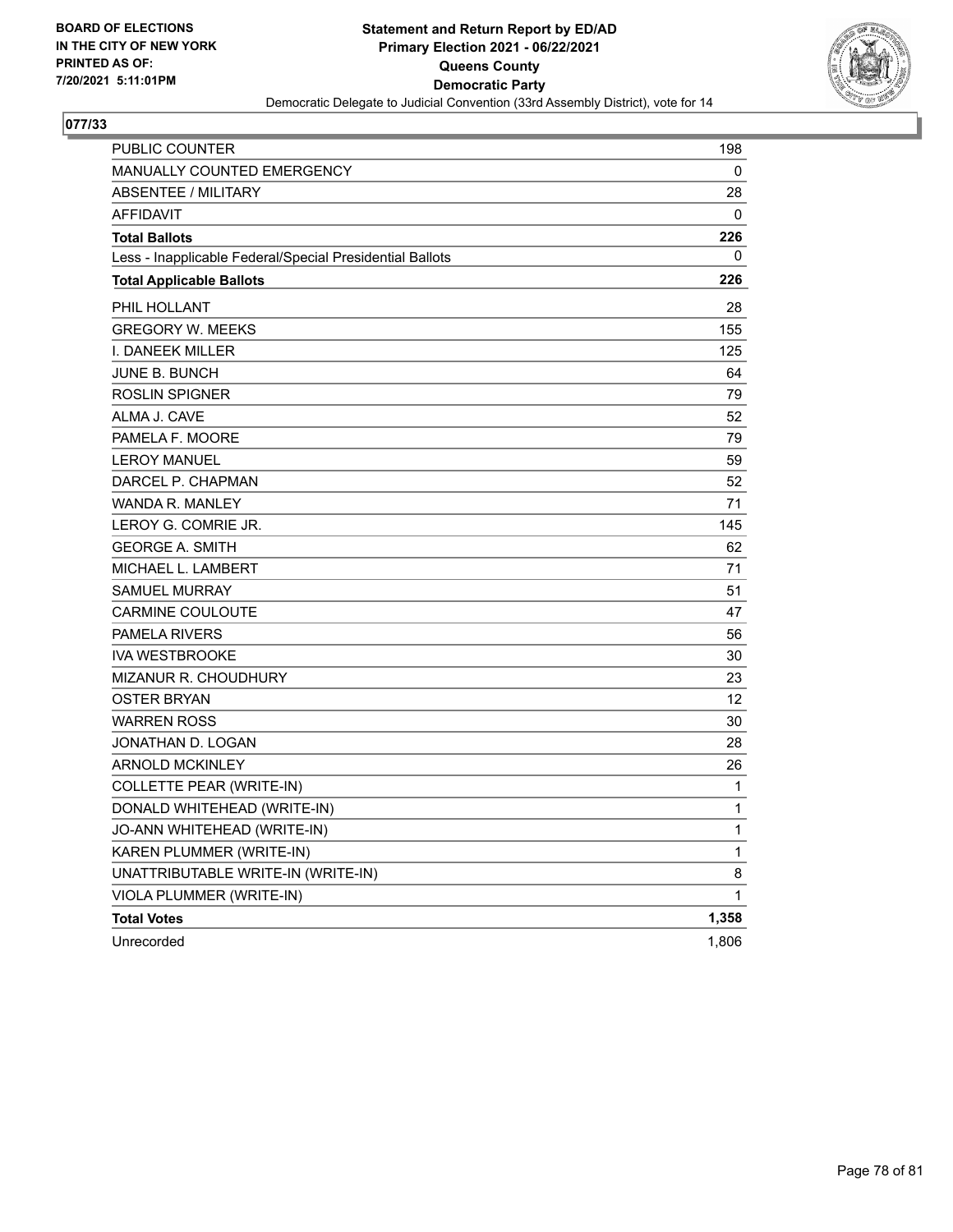

| <b>PUBLIC COUNTER</b>                                    | 187            |
|----------------------------------------------------------|----------------|
| MANUALLY COUNTED EMERGENCY                               | $\mathbf 0$    |
| <b>ABSENTEE / MILITARY</b>                               | 42             |
| <b>AFFIDAVIT</b>                                         | $\overline{2}$ |
| <b>Total Ballots</b>                                     | 231            |
| Less - Inapplicable Federal/Special Presidential Ballots | 0              |
| <b>Total Applicable Ballots</b>                          | 231            |
| PHIL HOLLANT                                             | 33             |
| <b>GREGORY W. MEEKS</b>                                  | 162            |
| I. DANEEK MILLER                                         | 133            |
| <b>JUNE B. BUNCH</b>                                     | 64             |
| <b>ROSLIN SPIGNER</b>                                    | 93             |
| ALMA J. CAVE                                             | 63             |
| PAMELA F. MOORE                                          | 80             |
| <b>LEROY MANUEL</b>                                      | 81             |
| DARCEL P. CHAPMAN                                        | 64             |
| WANDA R. MANLEY                                          | 69             |
| LEROY G. COMRIE JR.                                      | 138            |
| <b>GEORGE A. SMITH</b>                                   | 83             |
| MICHAEL L. LAMBERT                                       | 83             |
| <b>SAMUEL MURRAY</b>                                     | 64             |
| <b>CARMINE COULOUTE</b>                                  | 54             |
| <b>PAMELA RIVERS</b>                                     | 60             |
| <b>IVA WESTBROOKE</b>                                    | 27             |
| MIZANUR R. CHOUDHURY                                     | 26             |
| <b>OSTER BRYAN</b>                                       | 21             |
| <b>WARREN ROSS</b>                                       | 35             |
| JONATHAN D. LOGAN                                        | 34             |
| <b>ARNOLD MCKINLEY</b>                                   | 34             |
| UNATTRIBUTABLE WRITE-IN (WRITE-IN)                       | 16             |
| <b>Total Votes</b>                                       | 1,517          |
| Unrecorded                                               | 1,717          |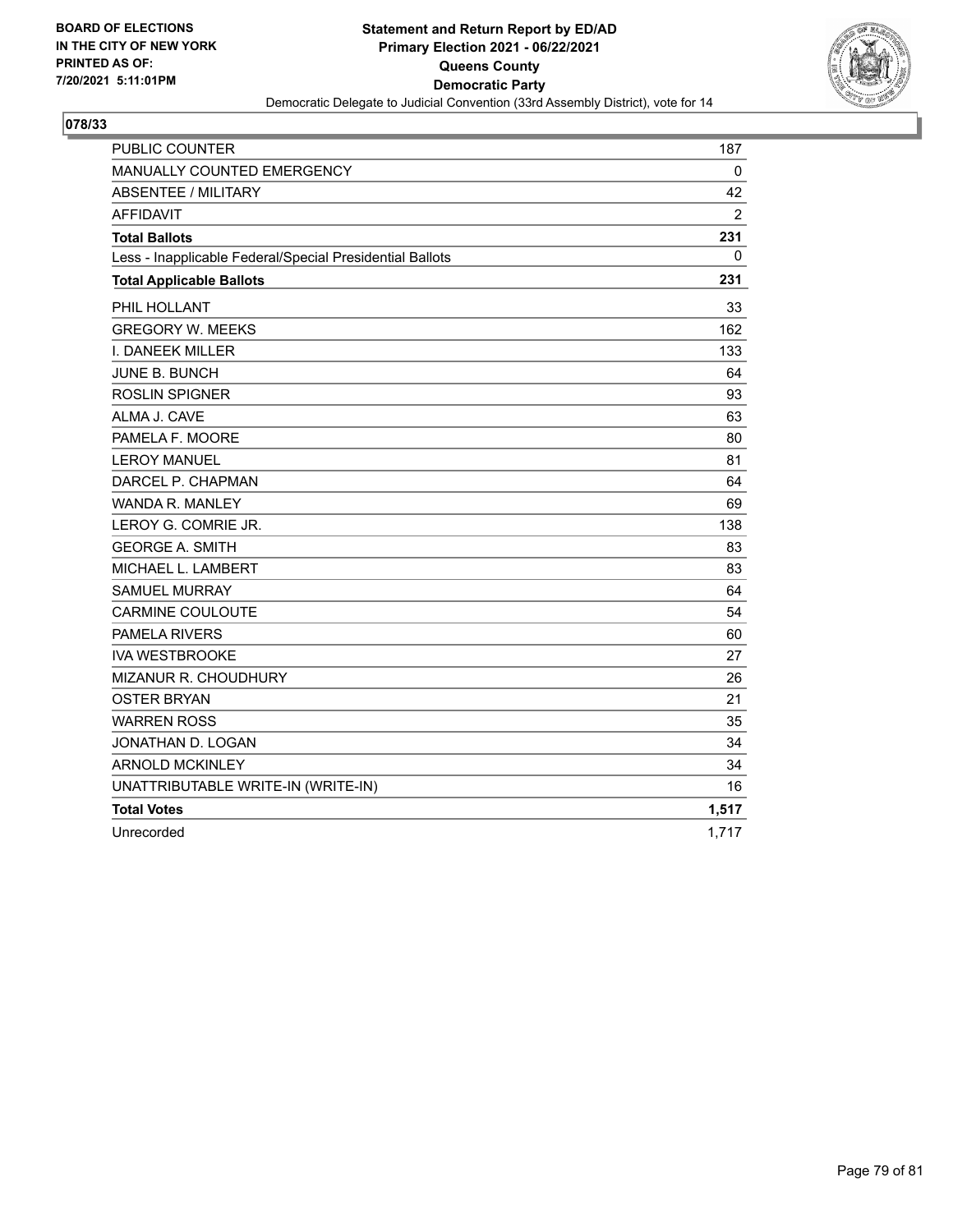

| PUBLIC COUNTER                                           | 133          |
|----------------------------------------------------------|--------------|
| MANUALLY COUNTED EMERGENCY                               | 0            |
| <b>ABSENTEE / MILITARY</b>                               | 20           |
| <b>AFFIDAVIT</b>                                         | 0            |
| <b>Total Ballots</b>                                     | 153          |
| Less - Inapplicable Federal/Special Presidential Ballots | 0            |
| <b>Total Applicable Ballots</b>                          | 153          |
| PHIL HOLLANT                                             | 28           |
| <b>GREGORY W. MEEKS</b>                                  | 108          |
| I. DANEEK MILLER                                         | 89           |
| JUNE B. BUNCH                                            | 54           |
| <b>ROSLIN SPIGNER</b>                                    | 66           |
| ALMA J. CAVE                                             | 50           |
| PAMELA F. MOORE                                          | 76           |
| <b>LEROY MANUEL</b>                                      | 49           |
| DARCEL P. CHAPMAN                                        | 54           |
| WANDA R. MANLEY                                          | 53           |
| LEROY G. COMRIE JR.                                      | 101          |
| <b>GEORGE A. SMITH</b>                                   | 61           |
| MICHAEL L. LAMBERT                                       | 64           |
| <b>SAMUEL MURRAY</b>                                     | 49           |
| <b>CARMINE COULOUTE</b>                                  | 34           |
| <b>PAMELA RIVERS</b>                                     | 62           |
| <b>IVA WESTBROOKE</b>                                    | 27           |
| MIZANUR R. CHOUDHURY                                     | 34           |
| <b>OSTER BRYAN</b>                                       | 20           |
| <b>WARREN ROSS</b>                                       | 42           |
| JONATHAN D. LOGAN                                        | 36           |
| <b>ARNOLD MCKINLEY</b>                                   | 31           |
| ANDREW THEBAUD (WRITE-IN)                                | $\mathbf{1}$ |
| UNATTRIBUTABLE WRITE-IN (WRITE-IN)                       | 5            |
| <b>Total Votes</b>                                       | 1,194        |
| Unrecorded                                               | 948          |